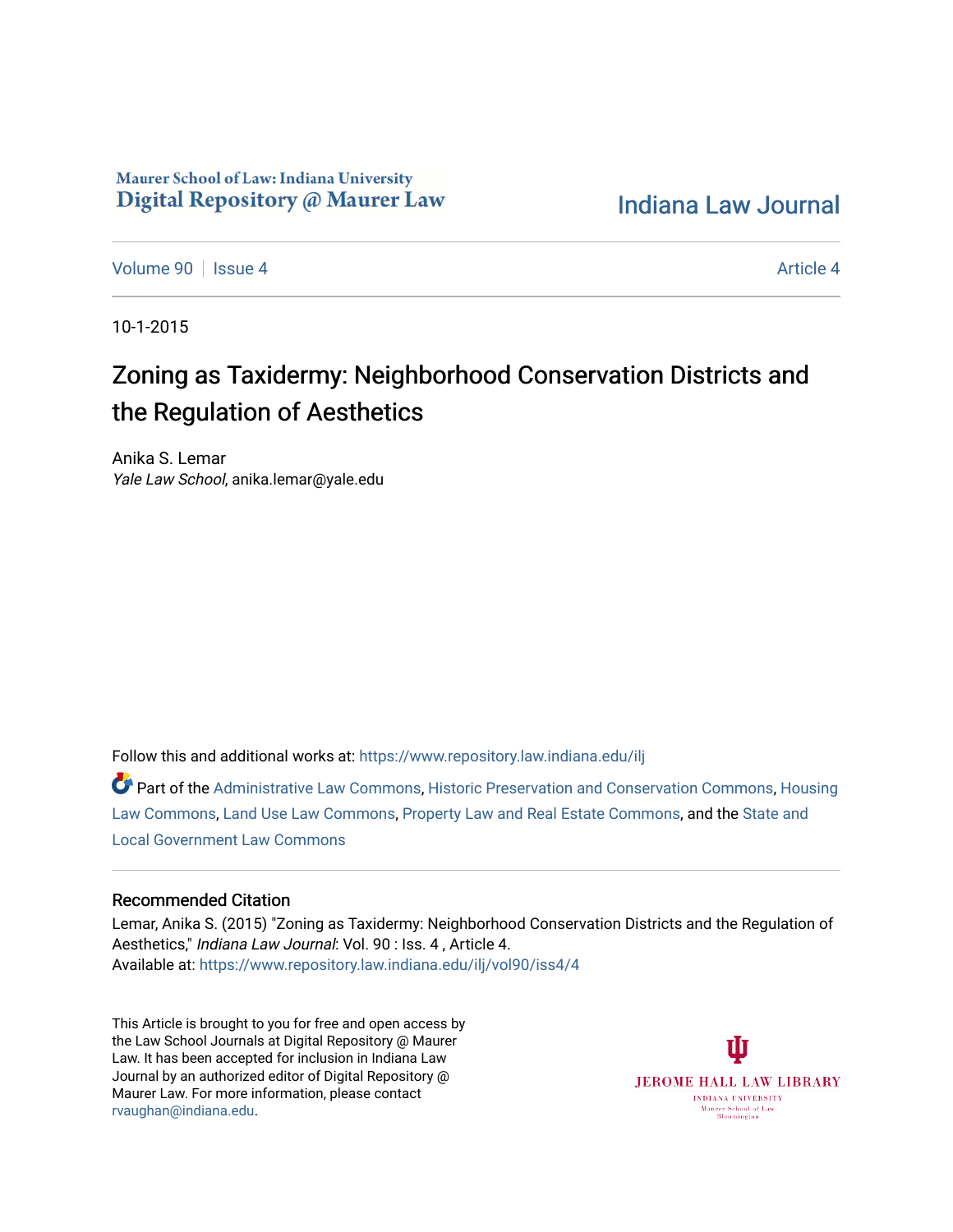# **Zoning as Taxidermy: Neighborhood Conservation Districts and the Regulation of Aesthetics**

# ANIKA SINGH LEMAR\*

*Over the last thirty years, municipalities across the country have embraced neighborhood conservation districts, regulations that impose design standards at the neighborhood level. Despite their adoption in thirty-five states, in municipalities from Boise to Cambridge, neighborhood conservation districts have evaded critical analysis by legal scholars. By regulating features such as architectural style, roof angle, and maximum eave overhang, conservation districts purport to protect "neighborhood character" or "cultural stability." Implicit in these regulations is the unsupported assumption that the essential feature of a neighborhood's character is its architectural design at a single point in time. The unfortunate result is zoning as taxidermy, rather than land-use planning that permits places to evolve to meet changing needs and preferences. Conservation districts freeze places in time, exclude would-be residents from desirable neighborhoods, and threaten to increase the cost of housing in those neighborhoods and the cities in which they are located.* 

*Urban culture is defined by dynamism, vitality, and an ability to adapt to and accommodate population and market shifts. Conservation district regulations should be crafted in that same spirit, to preserve cities and suburbs as places amenable to change. They should not only* permit *but also* promote *investment and redevelopment, particularly redevelopment of neighborhoods that, because they are close to public amenities, are well suited to dense development. This Article urges state legislators to cabin local authority to enact conservation districts. Revisions to state zoning-enabling legislation can ensure that these regulations (i) are not exclusionary, (ii) are responsive to changing market dynamics and evolving consumer preferences, and (iii) do not artificially inflate housing prices.* 

| I. REVISITING THE CASE FOR AESTHETICS: COMMUNITY VALUES AND        |  |
|--------------------------------------------------------------------|--|
|                                                                    |  |
| II. CONSERVATION DISTRICTS: LAND-USE ORDINANCES BASED SOLELY ON    |  |
|                                                                    |  |
| A. CULTURAL STABILITY IN PRACTICE: ZONING AS TAXIDERMY 1535        |  |
| B. (DIS) EMPOWERING COMMUNITIES THROUGH SUBLOCAL                   |  |
|                                                                    |  |
| C. A TOOL FOR RESISTING DEVELOPMENT PRESSURES IN DESIRABLE HOUSING |  |
|                                                                    |  |
|                                                                    |  |

 <sup>\*</sup> Clinical Associate Professor, Yale Law School. I am grateful to Stephen Wizner, Michael Wishnie, Manoj Viswanathan, Jean Koh Peters, Serge Martinez, Annie Lai, Gowri Krishna, Amy Kapczynski, Heather Gerken, Josh Gupta-Kagan, Kate Griffith, James Forman, Bob Ellickson, Fiona Doherty, Deborah Dinner, Michael Diamond, Vicki Been, Ian Ayres, Muneer Ahmad, participants in the Clinical Law Review Workshop at New York University School of Law, and the editors of the *Indiana Law Journal* for their comments and suggestions on earlier drafts. Alexander Taubes provided outstanding research assistance. Any errors are my own.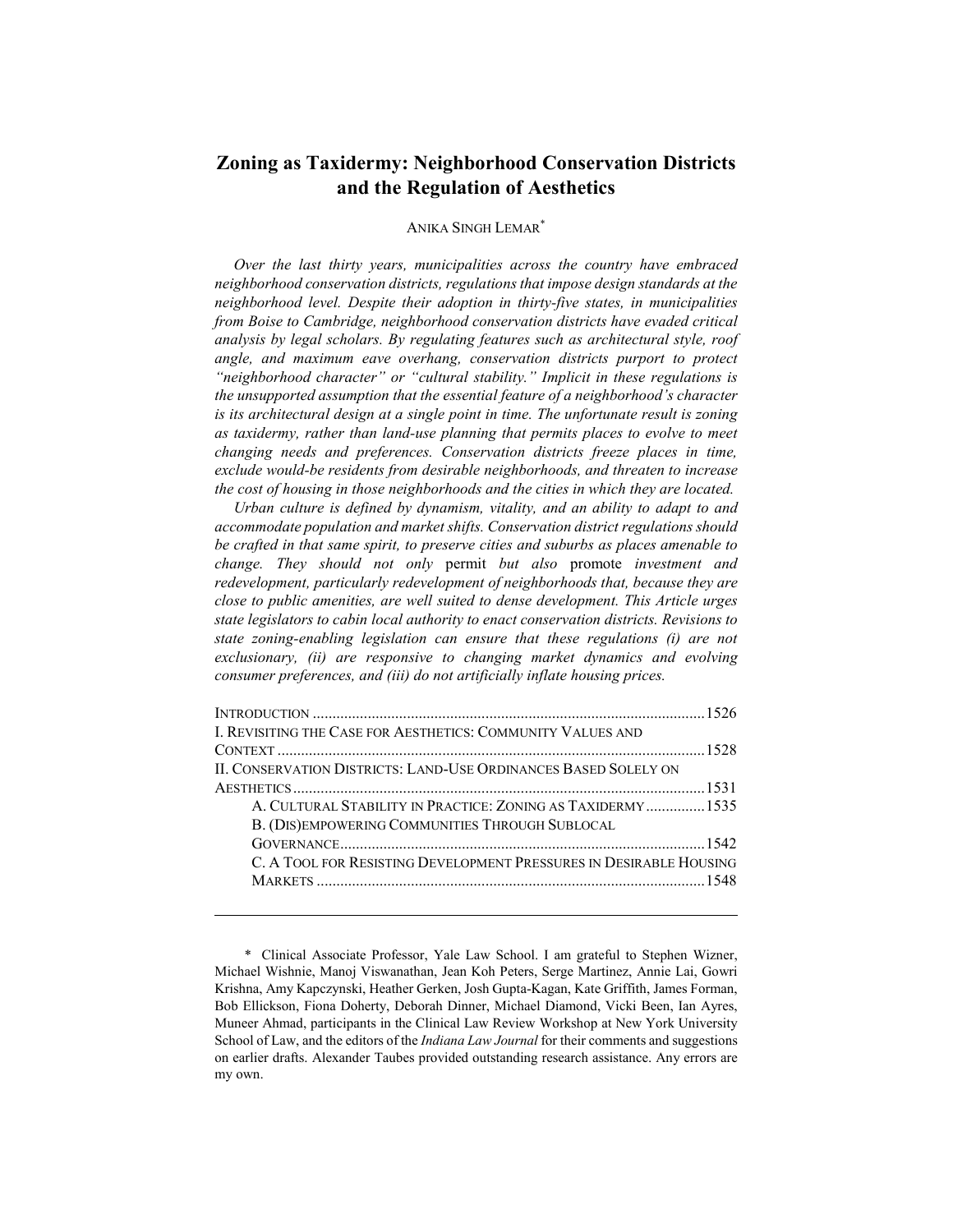| III. THE PROBLEM WITH AESTHETICS: HAZARDS OF SUBLOCAL CONTEXTUAL      |  |
|-----------------------------------------------------------------------|--|
|                                                                       |  |
|                                                                       |  |
| B. THE FIRST-EQUITY PROBLEM: WHO IS THE COMMUNITY?  1564              |  |
| C. THE SECOND-EQUITY PROBLEM: BUYERS BEWARE1571                       |  |
| IV. PRESERVING CHANGE: CHALLENGING THE COMMUNITY-STABILITY MODEL 1574 |  |
|                                                                       |  |
|                                                                       |  |
|                                                                       |  |

## **INTRODUCTION**

Emboldened in recent decades by modern-era case law that permits land-use regulations to be grounded only in aesthetics, local governments have embraced zoning codes that regulate the design of a structure, not simply its use or its size. Originally, zoning ordinances served primarily to segregate uses.<sup>1</sup> In addition, in order to preserve light and air, zoning ordinances have long regulated the bulk of a building by limiting height, establishing setback lines, setting minimum and maximum square footages, and imposing maximum floor-area ratios.2 Design review ordinances go beyond ordinary use and bulk regulations to consider a building's aesthetics.<sup>3</sup> These ordinances establish design standards and oftentimes entrust an appointed board or commission with the review of the proposed design of a building, including choice of building materials, roof lines, siting and orientation, and scale. For example, a neighborhood conservation district<sup>4</sup> in Phoenix, Arizona, requires all commercial buildings to be built with traditional agrarian materials, such as adobe.<sup>5</sup> Another such district in the Avon Hill neighborhood of Cambridge, Massachusetts, expressly prohibits the use of vinyl siding and requires a local commission to consider the "site layout" of accessory buildings when determining whether to permit

 <sup>1.</sup> *See, e.g.*, Vill. of Euclid v. Ambler Realty Co., 272 U.S. 365 (1926); 1 ARDEN H. RATHKOPF, DAREN A. RATHKOPF, SARA C. BRONIN & DWIGHT H. MERRIAM, RATHKOPF'S THE LAW OF ZONING AND PLANNING § 1:5 (4th ed. 2014).

 <sup>2. 3</sup> RATHKOPF ET AL., *supra* note 1, § 54:2.

 <sup>3.</sup> Throughout this Article, the term "aesthetics" is used just as J. J. Dukeminier used the term in his 1955 article on aesthetic zoning to mean "[o]f or pertaining to the appreciation or criticism of the beautiful" limited to "phenomena evident to sight only, not discernible by the other senses." J. J. Dukeminier, Jr., *Zoning for Aesthetic Objectives: A Reappraisal*, 20 LAW & CONTEMP. PROBS. 218, 218 n.2 (1955).

 <sup>4.</sup> The ordinances described and analyzed in this Article go by many names, including village districts, design overlay districts, neighborhood conservation districts, and neighborhood preservation districts. They all establish design standards based on the context existing in the district on the day of the regulation's adoption and are adopted, implemented, or administered sublocally. *See infra* Part II.A. Given that the shared mission of these various districts is to "conserve" the existing architectural and cultural fabric of already-developed neighborhoods, this Article will use the terms "conservation district" or "neighborhood conservation district."

 <sup>5.</sup> PHX., ARIZ., ZONING ORDINANCE ch. 6, § 649(J)(5) (Supp. 2015) (outlining which building materials should be incorporated into commercial buildings within a Mixed Use Agricultural District).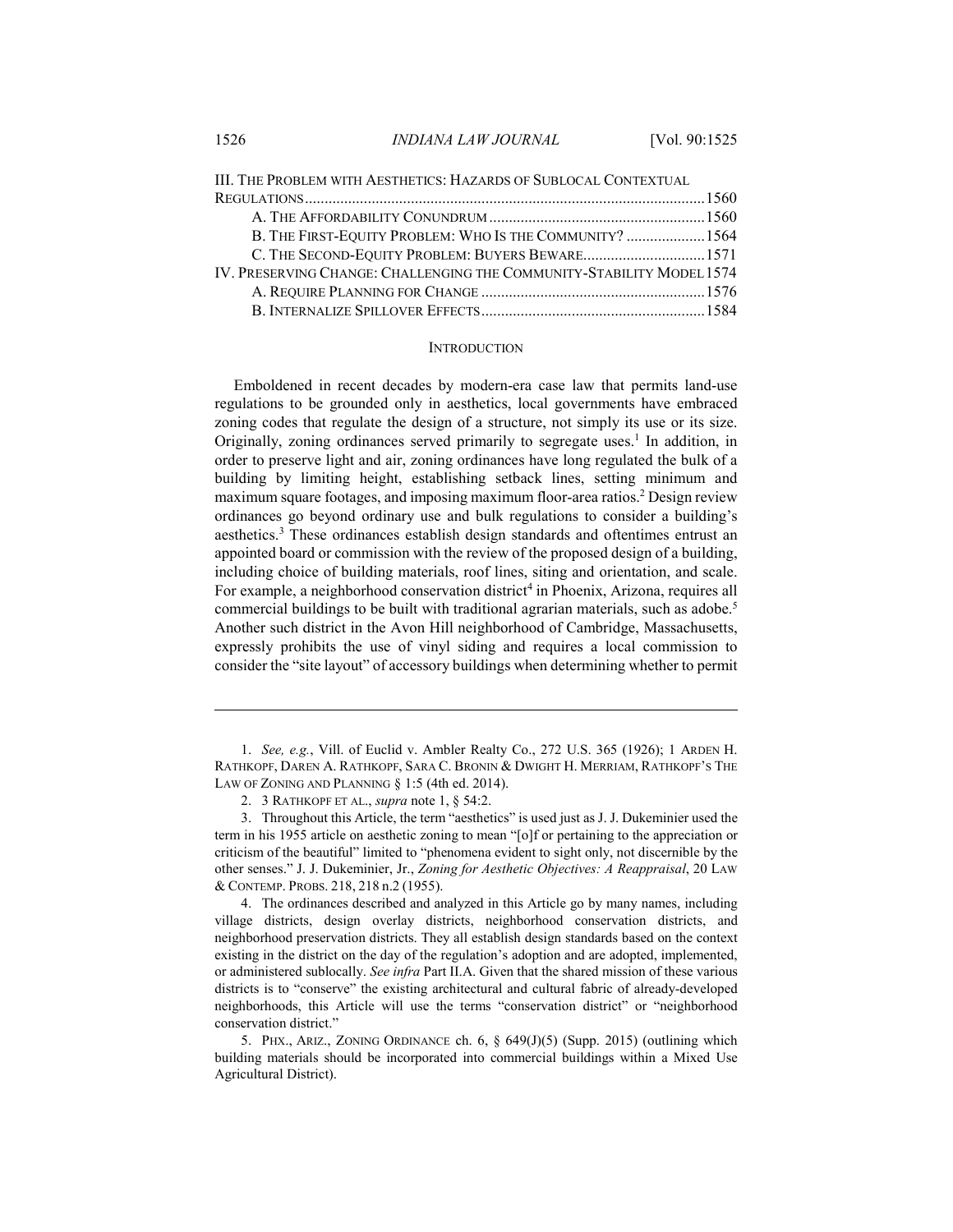their construction.6 A design review ordinance in Noank, Connecticut, requires the local zoning commission to consider "the rhythm of solids to voids in the façade" and the "[r]hythm of spacing of buildings on the street" when determining whether to allow issuance of a building permit.<sup>7</sup> And a district in Dallas requires all new construction to be limited to single-family High Tudors, of the type that were commonly built in that neighborhood in the 1920s.<sup>8</sup> While conservation districts share some characteristics with historic districts, they are distinguishable both procedurally and substantively and merit analysis separate from historic districts.9

This Article accomplishes two tasks, both crucial to a critical analysis of neighborhood conservation districts and, more generally, the role of aesthetics in land-use regulations.<sup>10</sup> First, it argues that the increase in the use of aesthetics in zoning regulations is attributable in significant part to an increased consumer preference for housing located in urban residential neighborhoods that are close to downtown districts, jobs, transportation infrastructure, or other immobile amenities, such as waterfronts. Homeowners respond to the perceived threat that increased demand will adversely change their neighborhoods by freezing development patterns, thus limiting supply. As a result, these regulations, like restrictive zoning regulations generally, threaten to increase housing prices, thus contributing to a dearth of housing affordable to middle-income families in urban areas.<sup>11</sup> Second, this Article argues that conservation districts should be understood and treated as a form of exclusionary, overly restrictive zoning of the sort that has been criticized by commentators and land-use scholars.12 In order to advance housing affordability

 11. *See* David Schleicher, *City Unplanning*, 122 YALE L.J. 1670, 1674 n.7 (2013) (collecting sources).

 <sup>6.</sup> Cambridge, Mass., Avon Hill Neighborhood Conservation Dist. Designation Order § V(C)(4)–(5) (Dec. 14, 2009), *available at* http://www2.cambridgema.gov/historic/AHNCD \_order.pdf (amended order).

 <sup>7.</sup> GROTON, CONN., ZONING ORDINANCE FOR THE NOANK FIRE DISTRICT § 2.26.3.5, at 11 (2012) (on file with author).

 <sup>8.</sup> Dall., Tex., Ordinance 25,116 (Nov. 12, 2002).

 <sup>9.</sup> *See infra* text accompanying notes 47–59.

 <sup>10.</sup> To date, scholarship on neighborhood conservation districts is quite limited. More than three hundred articles archived on Westlaw discuss business improvement districts, another form of sublocal governance structure, while just twenty-two articles mention neighborhood conservation districts. There are a few noteworthy exceptions, each of which tackles discrete elements of the conservation-district concept and none of which challenges the role played by cultural stability and neighborhood context in land-use regulations. *See*  William A. Fischel, *Neighborhood Conservation Districts: The New Belt and Suspenders of Municipal Zoning*, 78 BROOK. L. REV. 339 (2013) (addressing the use of conservation districts to replicate covenants, conditions, and restrictions (CC&Rs) in already-developed neighborhoods); Hannah Wiseman, *Public Communities, Private Rules*, 98 GEO. L.J. 697 (2010) (arguing that while design overlays play an important role in permitting communities to establish community aesthetics, these overlays should be reformulated to permit revision over time and to put new homeowners on notice of existing restrictions); Adam Lovelady, Comment, *Broadened Notions of Historic Preservation and the Role of Neighborhood Conservation Districts*, 40 URB. LAW. 147 (2008) (advocating for neighborhood conservation districts as preservation tools and useful alternatives to historic districts).

 <sup>12.</sup> *See infra* notes 224, 226 and accompanying text.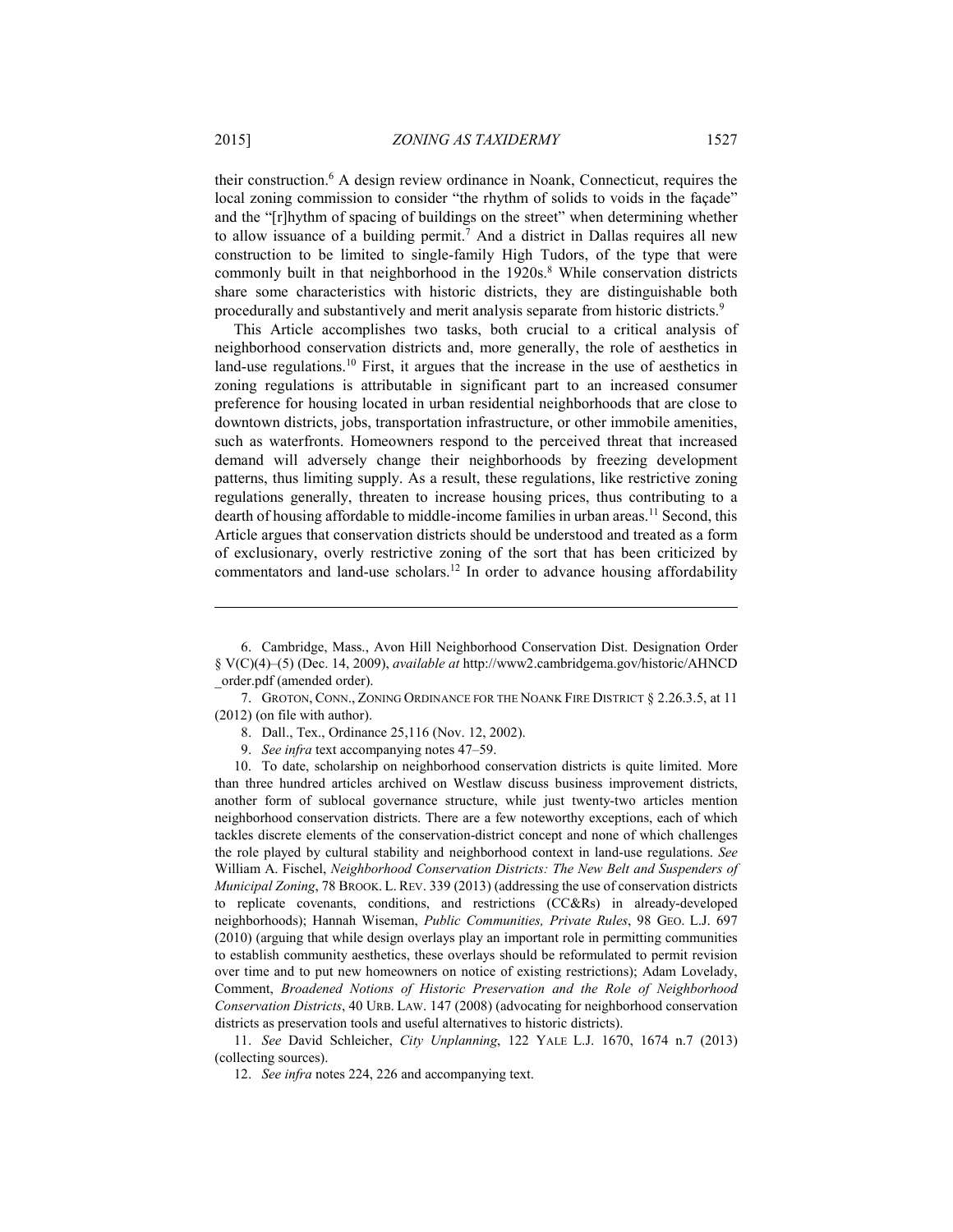and account for the interests of all housing consumers, aesthetic regulations must accommodate changing market dynamics and evolving consumer preferences. In particular, state legislators should require that local aesthetic regulations permit neighborhoods to evolve and change over time in response to shifts in market demand.

Part I of this Article describes the current state of case law and scholarship on the role of aesthetics in land-use regulations, and it highlights the role that cultural stability has played in defining the contours of aesthetic land-use regulations. Part II, based on a review of regulations from various jurisdictions, argues that residential neighborhoods embrace conservation districts in an effort to resist development pressures resulting from the desirability of urban areas and "streetcar suburbs." Part III concludes that requiring aesthetic regulations, like conservation districts, to be grounded in existing context comes at the expense of competing interests, including affordability, community empowerment, and inclusivity. Part IV proposes that conservation districts be reimagined to permit change and dynamism. Rather than seeking to invalidate all aesthetic regulations, this Article argues that state zoning-enabling legislation should prevent the use of aesthetic regulations to advance exclusionary policies.

# I. REVISITING THE CASE FOR AESTHETICS: COMMUNITY VALUES AND CONTEXT

Neighbors often desire the ability to dictate the aesthetics of a neighbor's property. Undoubtedly, when a person purchases property, he or she is setting a price based not only on the property in question but also on the state of the surrounding properties and the qualities of the neighborhood. As the aphorism goes, "location, location, location." A home in a well-maintained neighborhood has a very different value when placed in a blighted community. Because "neighborhood" is an element of the purchase price paid by a homebuyer, many homebuyers, once they become homeowners, desire to control certain actions taken by their neighbors with respect to their properties. As a result, a property owner and his or her neighbors may have competing interests in the use of a single parcel of land and, provided that the property owner's intended use does not rise to the level of a nuisance or violate local law, the nature of their interests does not establish a process by which neighbors can have input in land-use decisions.<sup>13</sup> Aesthetic regulations provide a possible public-law mechanism to expand neighbor control of land use.

In the decades following *Village of Euclid v. Ambler Realty Co.*, 14 courts routinely rejected local attempts to impose aesthetic land-use regulations.15 Treating aesthetics as a purely subjective inquiry incapable of supporting coherent land-use regulations,

 <sup>13.</sup> These competing interests in property usage and maintenance drive the contemporary use of CC&Rs in residential developments. *See infra* notes 163–70 and accompanying text.

 <sup>14. 272</sup> U.S. 365, 397 (1926) (holding that zoning is a proper exercise of the police power). Euclidean zoning, so named for Euclid, Ohio, the defendant in that 1926 Supreme Court case, divides a municipality into various sections and designates which uses are permissible in which sections. A simple Euclidean zoning ordinance separates residential, commercial, and industrial uses. *See* ROBERT C. ELLICKSON, VICKI BEEN, RODERICK M. HILLS,JR. & CHRISTOPHER SERKIN, LAND USE CONTROLS: CASES AND MATERIALS 95–100 (4th ed. 2013).

 <sup>15.</sup> Samuel Bufford, *Beyond the Eye of the Beholder: A New Majority of Jurisdictions Authorize Aesthetic Regulation*, 48 UMKC L. REV. 125, 126 (1980).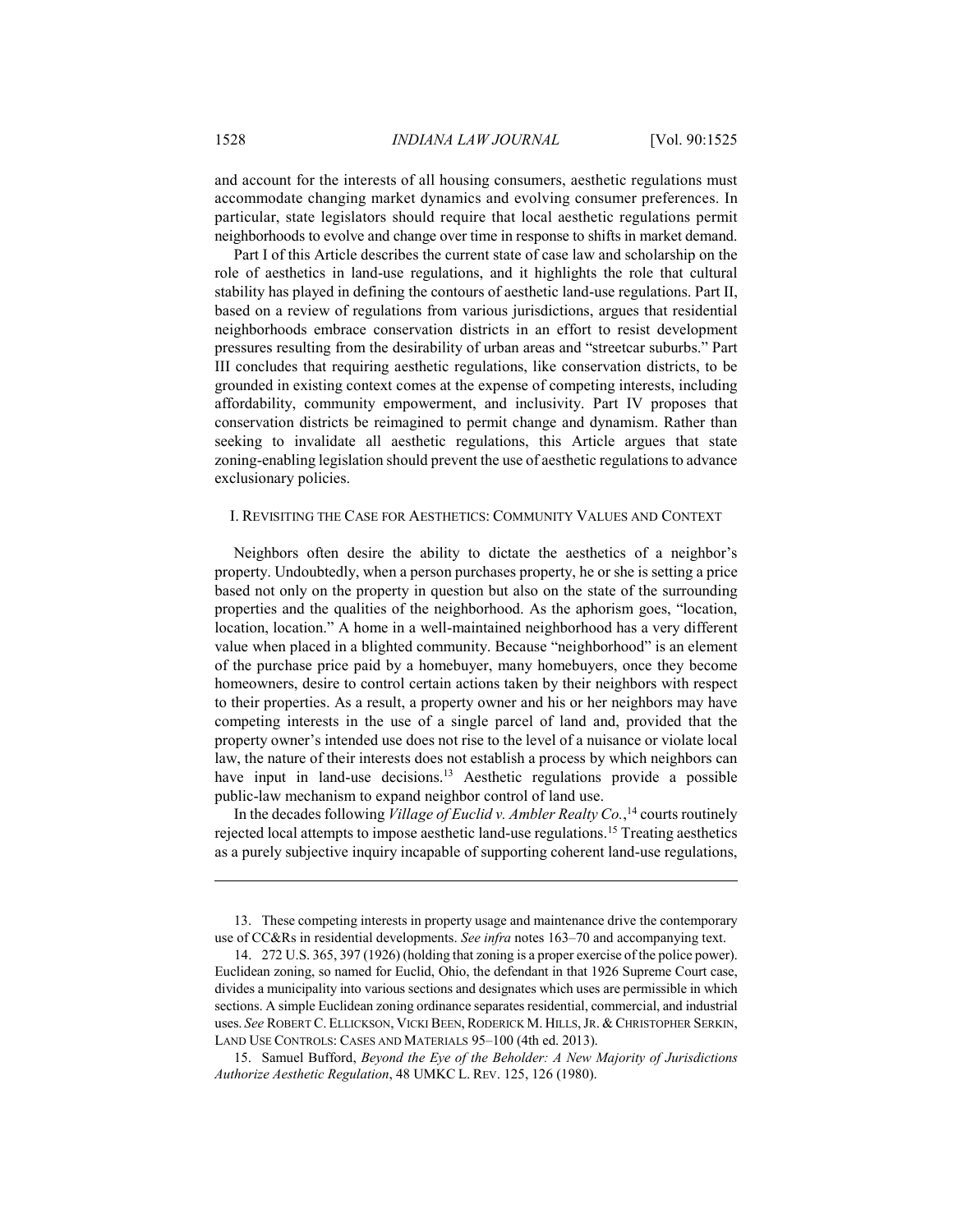early twentieth century courts consistently held that aesthetics alone could not serve as a basis for exercise of the police power.16 Over time, however, particularly in a line of cases addressing regulation of billboards and junkyards,<sup>17</sup> courts couched validation of aesthetic regulations in health, safety, or the general welfare. Courts remained hesitant to hold explicitly that aesthetics *alone* could support the application of land-use regulations as a function of the police power.<sup>18</sup> Instead, courts

upheld aesthetic ordinances by finding that they served other valid purposes, such as furthering the "general welfare," increasing property values, or supporting local tourism.19 But "the asserted linkages between aesthetics and these goals were often dubious, if not transparently fictional."20

As early as 1955, some argued that this subterfuge was unnecessary and that courts ought to acknowledge that aesthetics, even standing on its own, was a reasonable and constitutional basis for the exercise of zoning authority.<sup>21</sup> Indeed, through 1980, land-use case law steadily trended toward permitting zoning regulations and other land-use restrictions to be based solely on aesthetics. 22 Since then, the trend has continued, but at a slower pace.<sup>23</sup> The result is that, by one count,

18. 2 RATHKOPF ET AL., *supra* note 1, § 16:4 (citing cases).

 20. John J. Costonis, *Law and Aesthetics: A Critique and a Reformulation of the Dilemmas*, 80 MICH. L. REV. 355, 374 (1982); *see also* Dukeminier, *supra* note 3, at 223.

 21. Dukeminier, *supra* note 3, at 223. In a footnote, Dukeminier noted that a then-recent U.S. Supreme Court case might provide the guidance and direction necessary for state courts to conclude, finally, that aesthetics is an entirely proper consideration when crafting and enforcing zoning ordinances. *Id.* at 237 n.70. The case to which Dukeminier referred dealt not with zoning but, instead, with eminent domain. In 1954, the U.S. Supreme Court held, in *Berman v. Parker*, that the condemnation of a blighted property was a proper exercise of the police power. In other words, a municipality could take a privately held property simply because that property did not meet aesthetic standards without finding itself in contravention of the Fifth Amendment to the U.S. Constitution. 348 U.S. 26 (1954). As Dukeminier predicted, twenty years later, the Supreme Court, in dicta, found expressly that aesthetics is a proper consideration in zoning. Vill. of Belle Terre v. Boraas, 416 U.S. 1, 9 (1974) ("The police power is not confined to elimination of filth, stench, and unhealthy places. It is ample to lay out zones where family values, youth values, and the blessings of quiet seclusion and clean air make the area a sanctuary for people.").

 22. Bufford, *supra* note 15, at 127–28; *see also* Georgette C. Poindexter, *Light, Air, or Manhattanization?: Communal Aesthetics in Zoning Central City Real Estate Development*, 78 B.U. L. REV. 445, 483 (1998). One influential scholar, John Costonis, argued that the wholesale shift in judicial thinking on aesthetics was inevitable. "This silliness had to end. Americans wanted and were entitled to aesthetics regulation even if they seemed unable to state and, perhaps, to understand why." JOHN J. COSTONIS, ICONS AND ALIENS: LAW, AESTHETICS, AND ENVIRONMENTAL CHANGE 23 (1989).

23. *See* Kenneth Pearlman, Elizabeth Linville, Andrea Phillips & Erin Prosser, *Beyond* 

 <sup>16.</sup> Meg Stevenson, *Aesthetic Regulations: A History*, 35 REAL EST. L.J. 519, 520 (2006).

 <sup>17.</sup> *Id.* at 530–34. This Article saves for another day the question whether the construction of an edifice of aesthetic case law on a foundation of junkyard and billboard cases has created bad policy. Allowing land-use authorities to single out junkyards and billboards is surely distinguishable from allowing the same authorities to limit the number of dormers on a home or to require developers and homeowners to use a gabled rather than a hip roof. In the case of aesthetic regulations, it is possible that *easy* cases have made for bad law.

 <sup>19.</sup> *Id.* § 16:2.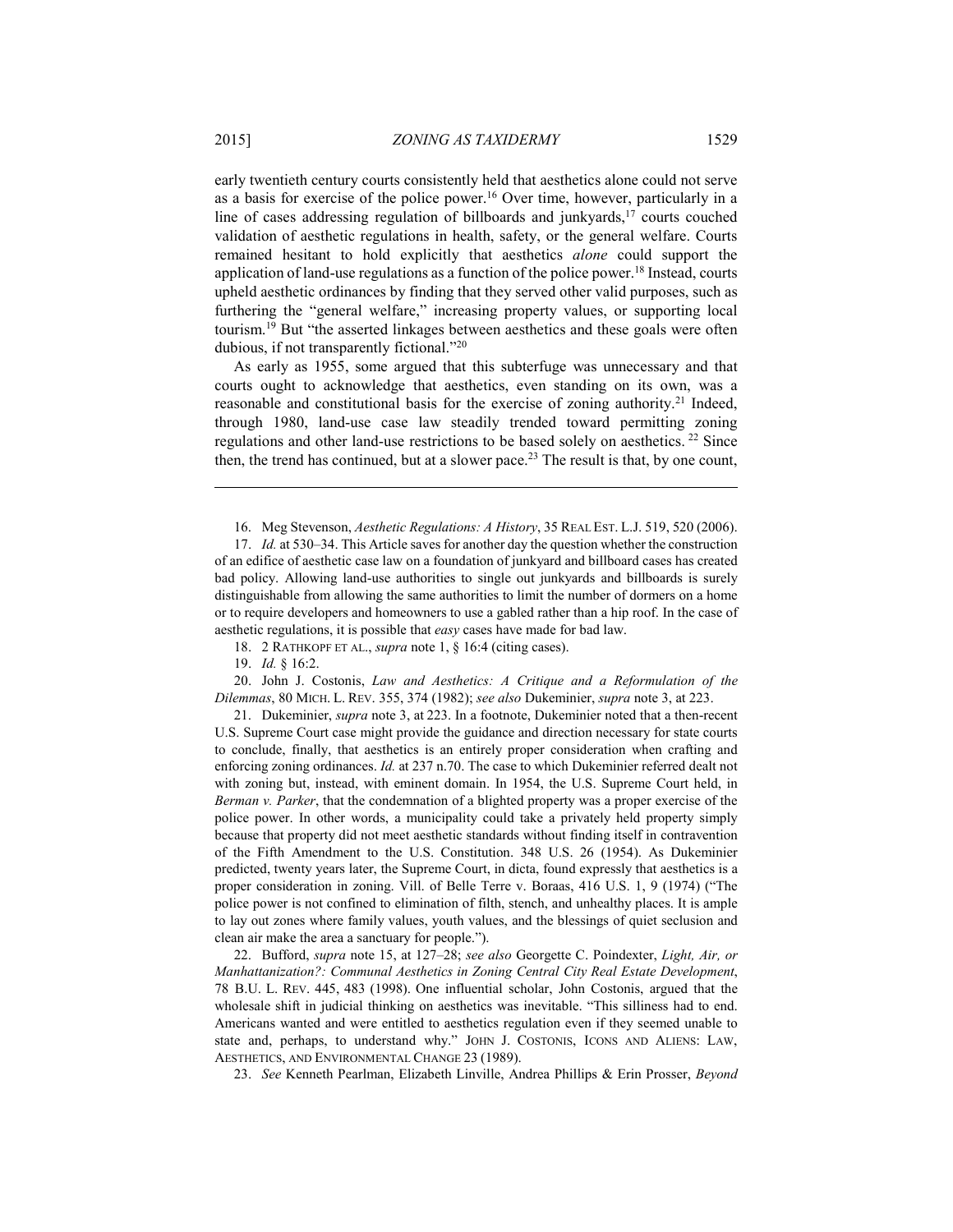in approximately thirty-five states, in the District of Columbia, and at the federal level, courts do not question legislative and administrative land-use determinations purportedly grounded in aesthetics,  $24$  particularly where there is purported to be community support for aesthetic determinations.25 In five other states, courts have allowed regulations based on aesthetics when aesthetics is but one of multiple bases.26 These state courts have not, however, opined on whether aesthetics alone is sufficient.<sup>27</sup> In ten states, courts have held that aesthetics alone is insufficient.<sup>28</sup>

Rather than question this trend in land-use law, scholars have sought to validate it. As aesthetic regulations became more commonly accepted over the course of the twentieth century, scholars struggled to identify an underlying principle that would both support and meaningfully limit the use of aesthetics in land-use regulations.<sup>29</sup> In the course of those validation efforts, scholars embraced cultural stability and the preservation of buildings and places that are "icon[s] in the community mind"30 as accepted bases for the use of aesthetics in land-use regulations.<sup>31</sup> Behind these

24. *Id.* at 1147–49, 1181.

 25. "Modern doctrine . . . requir[es] that regulation reflect a widespread pattern of community preference and not simply the aesthetic tastes of a narrow elite . . . ." 2 RATHKOPF ET AL., *supra* note 1, § 16:7, at 16-31; *see also* United Adver. Corp. v. Borough of Metuchen, 198 A.2d 447, 449 (N.J. 1964) ("We refer not to some sensitive or exquisite preference but to concepts of congruity held so widely that they are inseparable from the enjoyment and hence the value of property."); State *ex rel.* Carter v. Harper, 196 N.W. 451, 455 (Wis. 1923) ("The rights of property should not be sacrificed to the pleasure of an ultra-æsthetic taste. But whether they should be permitted to plague the average or dominant human sensibilities well may be pondered.").

26. *See* Pearlman et al., *supra* note 23, at 1163–67.

27. *See id.*

28. *See id.* at 1167–80.

 29. *See* Costonis, *supra* note 20, at 359–60; Dukeminier, *supra* note 3, at 237; Poindexter, *supra* note 22, at 488; Edward H. Ziegler, Jr., *Aesthetics in Ohio Land Use Law: Preserving Beauty in the Parlor and Keeping Pigs in the Barnyard*, 19 AKRON L. REV. 1, 33 (1985).

 30. COSTONIS, *supra* note 22, at 84. Costonis defines "icons" as "features invested with values that confirm our sense of order and identity." *Id.* at xv. Conversely, "'aliens' threaten the icons and hence our investment in the icons' values." *Id.* at xv–xvi. Costonis defines "cultural stability" as a resistance to "rapid or fundamental changes" that threaten fundamental institutions including "[f]amily, religion, education, language, and government." Costonis, *supra* note 20, at 418. The environment, playing a "socially integrative and, hence, identity-nurturing role," is another such fundamental institution. *Id.* Hence, for our purposes, policies advancing cultural stability seek to curtail rapid or fundamental changes to the built environment.

 31. *See* 2 RATHKOPF ET AL., *supra* note 1, § 16:7 n.9 (citing Costonis for his analysis and finding it consistent with modern case law on aesthetic zoning); Dukeminier, *supra* note 3, at 231 ("Zoning restrictions which implement a policy of neighborhood amenity should be voided, if at all, not because they are for aesthetic objectives but only because the restrictions are unreasonable devices of implementing community policy."); Poindexter, *supra* note 22, at 505–06 (finding that zoning based on aesthetics serves a public good because it encourages community participation). In an article that appeared a few years after *Law and Aesthetics* and a few years before *Icons and Aliens*, Edward H. Ziegler, Jr. made a plea similar to that made by Costonis and Dukeminier. He argued that aesthetics ought to inform land-use and zoning

*the Eye of the Beholder Once Again: A New Review of Aesthetic Regulation*, 38 URB. LAW. 1119, 1120 (2006).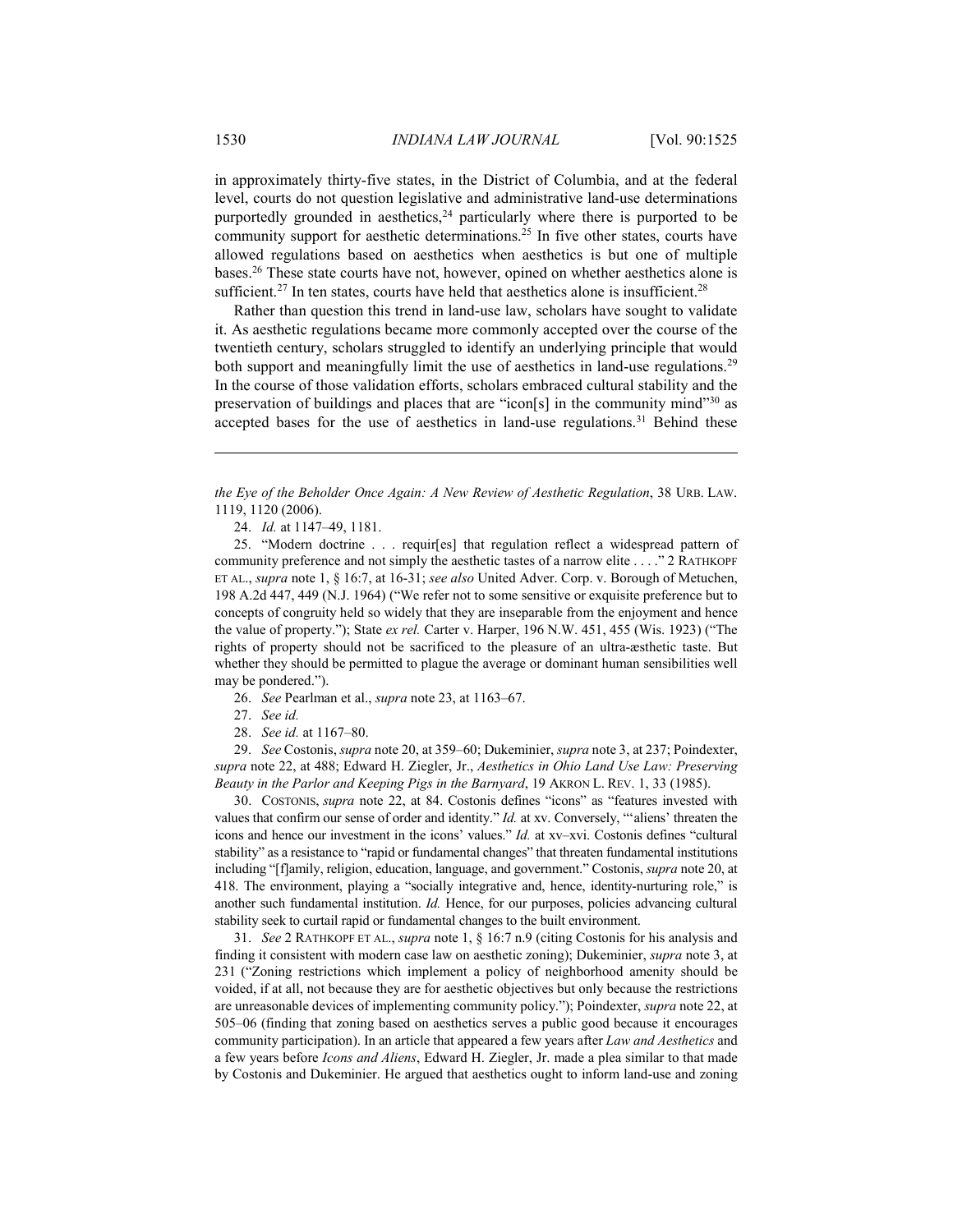attempts is an assumption that a person's neighbors have a legitimate interest in "preserving" the neighborhood in the state in which it existed on the day that they purchased their homes.32 Cultural stability has proved an attractive grounding for aesthetic rulemaking both because it encapsulates the prevailing sentiment that neighborhood homeowners ought to be able to stop time and prevent change and because, proponents argue, it can be defined objectively.<sup>33</sup> Whether a building is visually appealing is a subjective inquiry.34 Whether a building is consistent with the existing architectural context is a supposedly objective one. As described in Part II, neighborhood conservation districts—by defining acceptable visual features with reference to the existing architectural context—embrace this approach to aesthetics. As a result, they provide a point of departure for considering and evaluating the role of aesthetics and context in land-use regulation.

# II. CONSERVATION DISTRICTS: LAND-USE ORDINANCES BASED SOLELY ON AESTHETICS

Neighborhood conservation districts (1) establish design standards based on the context existing in the district on the day of the regulation's adoption and (2) are adopted, implemented, or administered sublocally.35 They represent a single type of

regulations only where:

1

(1) There is a reasonable basis to believe that those features of the visual environment selected for protection reflect and embody widely shared human meanings and associations that the regulation is intended to preserve; (2) There exist reasonably intelligible standards for regulation derived from those existing features of the visual environment selected for protection; and (3) That the regulation as applied is reasonably related to preventing a "patently offensive" harm to those features of the visual environment selected for protection.

Ziegler, *supra* note 29, at 33. The protection of buildings and landscapes that "reflect and embody widely shared human meanings and associations" and the development of standards based on existing features or context are examples of regulating cultural stability. *See id.*

 32. Judges, citing property-value protection as a proper rationale for regulation, also assume that property owners have a right to preservation. *See, e.g.*, Bd. of Supervisors v. Miller, 170 N.W.2d 358, 361 (Iowa 1969) (holding that preservation of a neighborhood is a valid concern for zoning, in part because such preservation can stabilize property values). One observer, discussing neighborhood outrage sparked by a proposed redevelopment project, described this outrage in terms of residents' "psychological ownership" of the neighborhood. Sadia Latifi, *Growth Foments a Fuss in Chapel Hill*, NEWS & OBSERVER (Raleigh, N.C.), August 3, 2008, at 1A (quoting an observer of a battle between a developer and local residents as commenting that the developer may have "underestimated the community's psychological ownership" of the area).

- 33. *See, e.g.*, Costonis, *supra* note 20, at 437, 440.
- 34. *See* Poindexter, *supra* note 22, at 486.

 35. One of the two defining features is procedural in nature. As Carol Rose has argued, procedure is crucial in designing aesthetic land-use regulations. Carol M. Rose, *Preservation and Community: New Directions in the Law of Historic Preservation*, 33 STAN. L. REV. 473, 517–18 (1981). As discussed further below, Richard Briffault popularized the use of the term "sublocal structures" to refer to neighborhood-level institutions that "provide for a variety of territorially based differences in taxation, services, or regulation within individual cities." Richard Briffault, *The Rise of Sublocal Structures in Urban Governance*, 82 MINN. L. REV.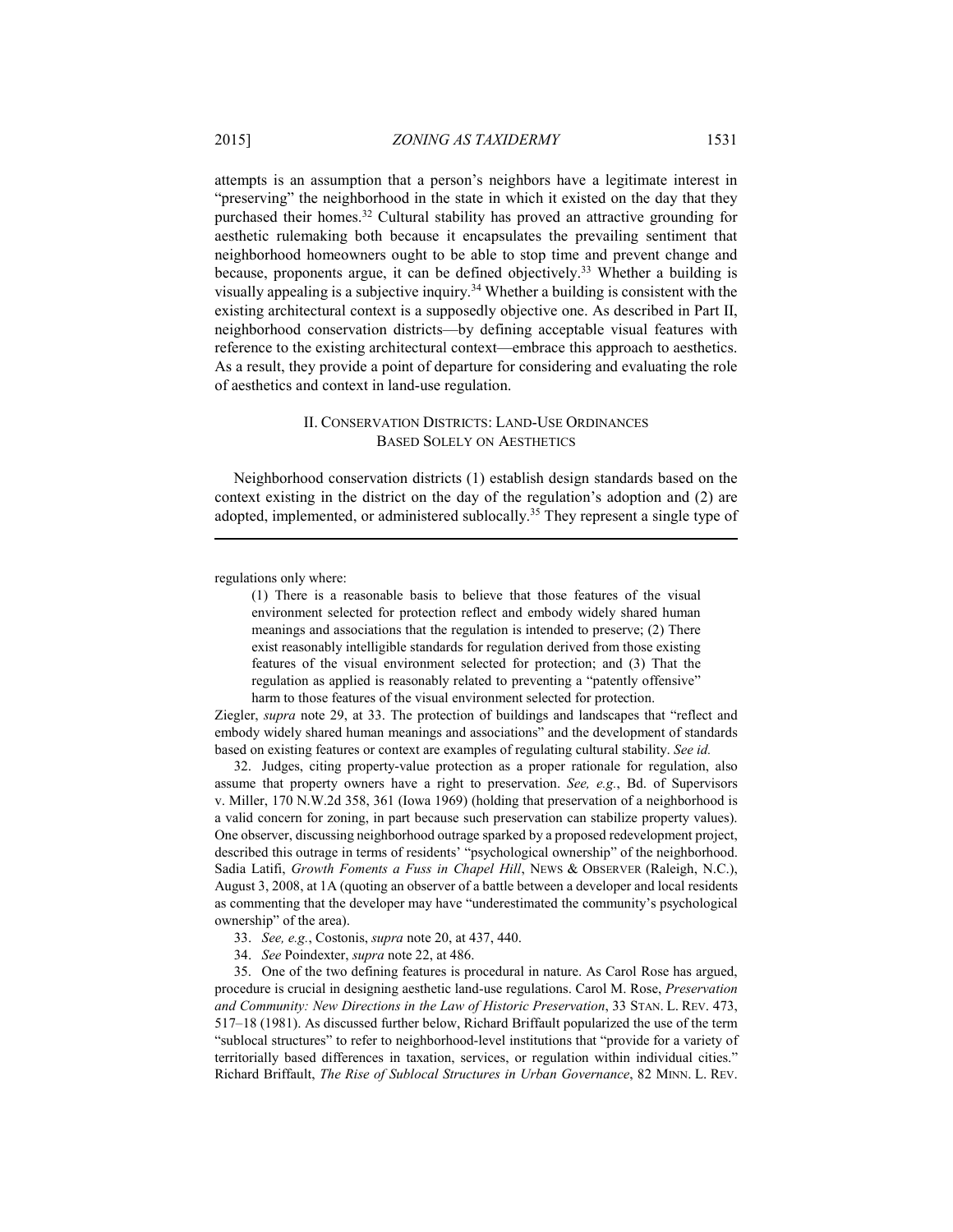aesthetic land-use regulation but an increasingly popular one. One recent survey identified 165 such districts in thirty-five states.<sup>36</sup> In 1983, Cambridge, Massachusetts, was one of the first municipalities to adopt neighborhood conservation districts.<sup>37</sup> Cities as diverse as Nashville,<sup>38</sup> Dallas,<sup>39</sup> Miami,<sup>40</sup> Boise,<sup>41</sup> and Chapel Hill<sup>42</sup> followed, and conservation districts continue to be proposed and adopted today.<sup>43</sup> Despite that fact, to date, neighborhood conservation districts have evaded critical investigation from legal scholars.44 The existing scholarship and commentary is dominated by historic preservationists advocating for conservation-district

1

 37. *See* CAMBRIDGE HISTORICAL COMM'N, NEIGHBORHOOD CONSERVATION DISTRICTS IN CAMBRIDGE (2002), *available at* http://www2.cambridgema.gov/Historic/ncd\_brochure.pdf.

 38. Lovelady, *supra* note 10, at 158–59 ("Then, in 1985, in an effort to protect neighborhoods that did not support full historic zoning, city officials introduced the NCD. Lockeland Springs-East End was the first . . . .").

 39. Dall., Tex., Ordinance 19,910 (Mar. 23, 1988) (establishing "Conservation District No. 1," the Kings Highway Conservation District).

 40. MIAMI, FLA., MIAMI 21 CODE app. A (2012) (describing neighborhood conservation districts and their regulations).

 41. CITY OF BOISE PLANNING & DEV. SERVS., BOISE CITY HISTORIC PRESERVATION PLAN 2010, at 26 (2010), *available at* http://pds.cityofboise.org/media/210354/draft\_preservation \_plan.pdf ("Conservation Districts are another tool that the City of Boise has implemented to preserve certain neighborhood's characteristics. . . . In 2010, there [were] two adopted conservation districts in the City of Boise.").

 42. NORTHSIDE NEIGHBORHOOD CONSERVATION DIST. COMM., DESIGN GUIDELINES 1 (2004), *available at* http://www.townofchapelhill.org/home/showdocument?id=729 ("The Town of Chapel Hill Land Use Management Ordinance adopted by the Town Council on January 27, 2003 includes a provision for creating Neighborhood Conservation Districts."). The Town of Chapel Hill temporarily suspended the creation of new neighborhood conservation districts in 2012. *See* TOWN OF CHAPEL HILL, A RESOLUTION TEMPORARILY SUSPENDING PROCESSING OF PROPOSED NEIGHBORHOOD CONSERVATION DISTRICTS (2012), *available at* http://chapelhillpublic.novusagenda.com/AttachmentViewer.aspx?AttachmentID =9029&ItemID=1687.

 43. *See, e.g.*, CITY OF TOPEKA PLANNING DEP'T, NOTICE OF NEIGHBORHOOD INFORMATION MEETING & PUBLIC HEARING 1 (2013), *available at* http://www.topeka.org/pdfs /WestboroNCDNIM.pdf (notifying affected property owners of a proposal to create a neighborhood conservation district); Andreae Downs, *Brookline OK's Tighter Zoning Bylaw, New District Is Applied to Apartment Complex*, BOS. GLOBE, Nov. 20, 2011, at 2 (describing the adoption of the first neighborhood conservation district in Brookline, Massachusetts); Felipe Azenha, *Upper Eastside Neighborhood Conservation District*, MIAMI URBANIST (June 13, 2012), http://www.miamiurbanist.com/upper-eastside-neighborhood-conservation-district/ (giving notice of a meeting to discuss the City of Miami's proposal for a new neighborhood conservation district); Tere O'Connell, *Saving the Good Stuff*, PRESERVATION AUSTIN (April 1, 2013), http://www.preservationaustin.org/blog/saving-the-good-stuff(citing Raleigh's and Dallas's experience with neighborhood conservation districts as possible models for Austin rezoning).

44. *See supra* note 10.

<sup>503, 508 (1997).</sup> 

 <sup>36.</sup> JESSIE MCCLURG, NEIGHBORHOOD P'SHIPS FOR CMTY. RESEARCH, ALTERNATIVE FORMS OF HISTORIC DESIGNATION: A STUDY OF NEIGHBORHOOD CONSERVATION DISTRICTS IN THE UNITED STATES (2011), *available at* http://www.cura.umn.edu/sites/cura.advantagelabs.com /files/publications/NPCR-1331.pdf.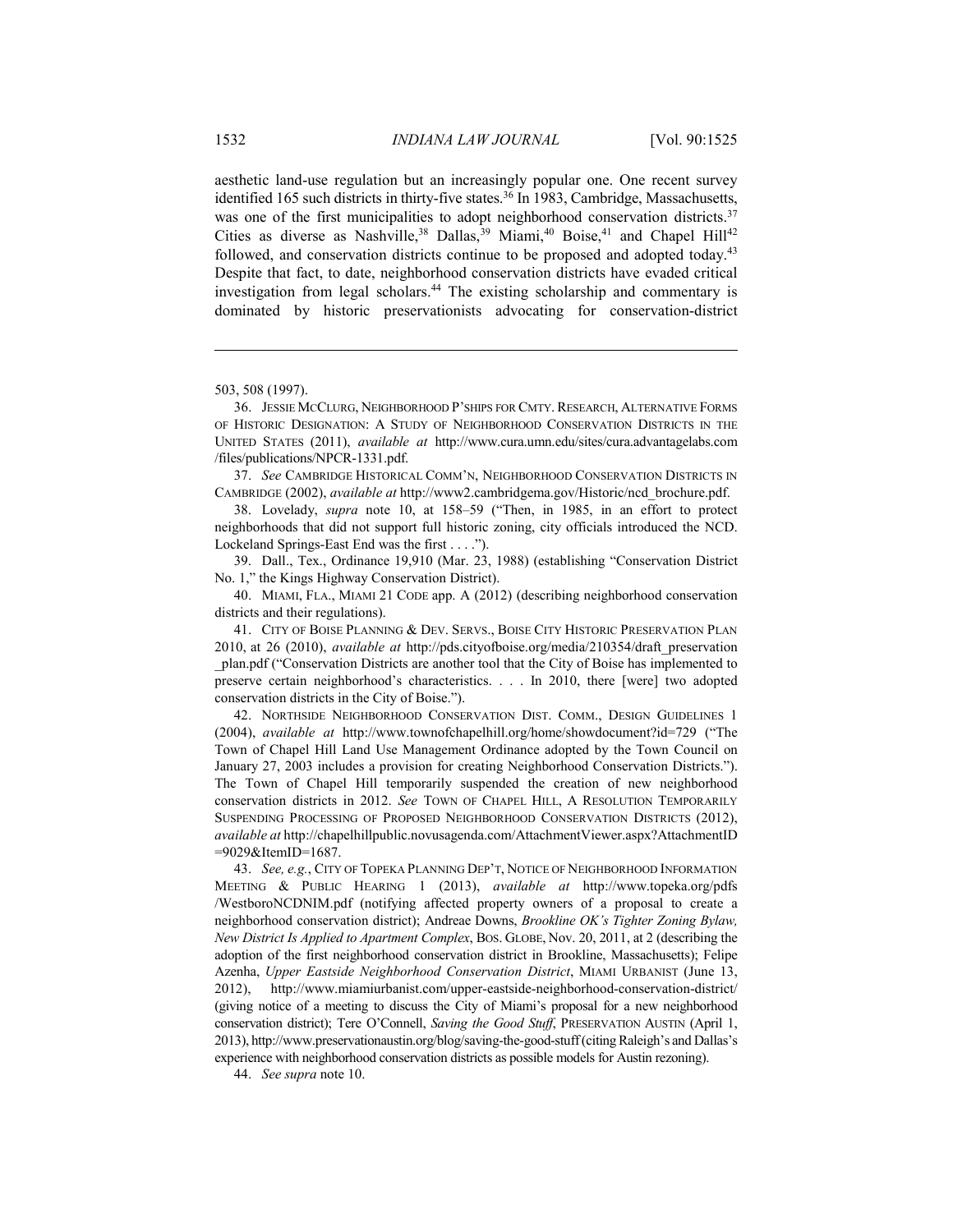adoption<sup>45</sup> and planners undertaking descriptive accounts of conservation-district ordinances.46

Neighborhood conservation districts are not historic districts. The adoption standards for historic districts are higher than those for conservation districts.<sup>47</sup> State enabling legislation limits local historic-district designations to areas that have some historical significance.<sup>48</sup> Sometimes the local or state law requires buildings to be at least fifty or more years old.<sup>49</sup> In addition, the historical integrity of the neighborhood must be intact.50 If recent development has compromised the historic fabric of the area, the neighborhood may no longer be eligible for local historic-district designation. Conservation districts are not subject to any of these substantive requirements.51 In fact, because the adoption standards are lower, conservation-district advocates argue that neighborhood conservation districts "can be useful . . . when a neighborhood does not meet the minimum requirements for historic designation."52 For example, Iowa City designates both historic districts and conservation districts. Conservation districts have "fewer properties that retain a high degree of historic integrity or contribute to a distinct sense of time and place," but these districts "are still considered worthy of protection."53

 45. *See, e.g.*, JULIA MILLER, PROTECTING OLDER NEIGHBORHOODS THROUGH CONSERVATION DISTRICT PROGRAMS (2004).

47. *See infra* notes 56–57 and accompanying text.

 48. *See, e.g.*, N.C. GEN. STAT. ANN. § 160A-400.3 (West 2000) (defining historic districts, in part, as areas deemed to have special historical, prehistorical, architectural, or cultural significance).

 49. Such laws incorporate the definition of "historic" used by the National Park Service's National Register of Historic Places Program. That definition requires a property to be "old enough to be considered historic (generally at least 50 years old)." *National Register of Historic Places Program: Fundamentals*, NAT'L PARK SERVICE, http://www.nps.gov /nr/national\_register\_fundamentals.htm.

 50. *See, e.g.*, N.C. GEN. STAT. ANN. § 160A-400.3 (defining historic districts as having "integrity of design, setting, materials, feeling, and association"). This requirement in state and local laws incorporates National Register of Historic Places criteria evaluating "whether the area retains the spatial organization, physical components, and aspects of design and historic associations that it acquired during its period of significance." CITY OF AUSTIN HISTORIC PRES. OFFICE, CITY OF AUSTIN LOCAL HISTORIC DISTRICT NOMINATION APPLICATION & INSTRUCTIONS 4 (2012), *available at* http://www.austintexas.gov/sites/default/files/files /Planning/Historic\_Preservation/lhd\_zoning\_application.pdf.

 51. MILLER, *supra* note 45, at 2 (advocating neighborhood conservation-district adoption where "an area may not be old enough to qualify as historic; the houses in the area, although representative of a particular era of development, may be distinctive but not sufficiently noteworthy to merit full protection; or the area may have been compromised through incompatible development").

 52. Lovelady, *supra* note 10, at 154; *see also* WILMINGTON, DEL., CODE OF ORDINANCES § 48-422(d) (2014) ("Neighborhood conservation districts may be designated where traditional city historic district protection is not feasible due to . . . [a] built environment whose resources do not meet the qualification criteria of either the National Register of Historic Places or city historic districts."); MILLER, *supra* note 45, at 1 ("[T]hese neighborhoods tend not to merit designation as a historic district . . . .").

53. IOWA CITY, IOWA, CITY CODE § 14-3B-2(C) (Supp. 2015); *see also* MCCLURG, *supra*

 <sup>46.</sup> *See, e.g.*, MCCLURG, *supra* note 36.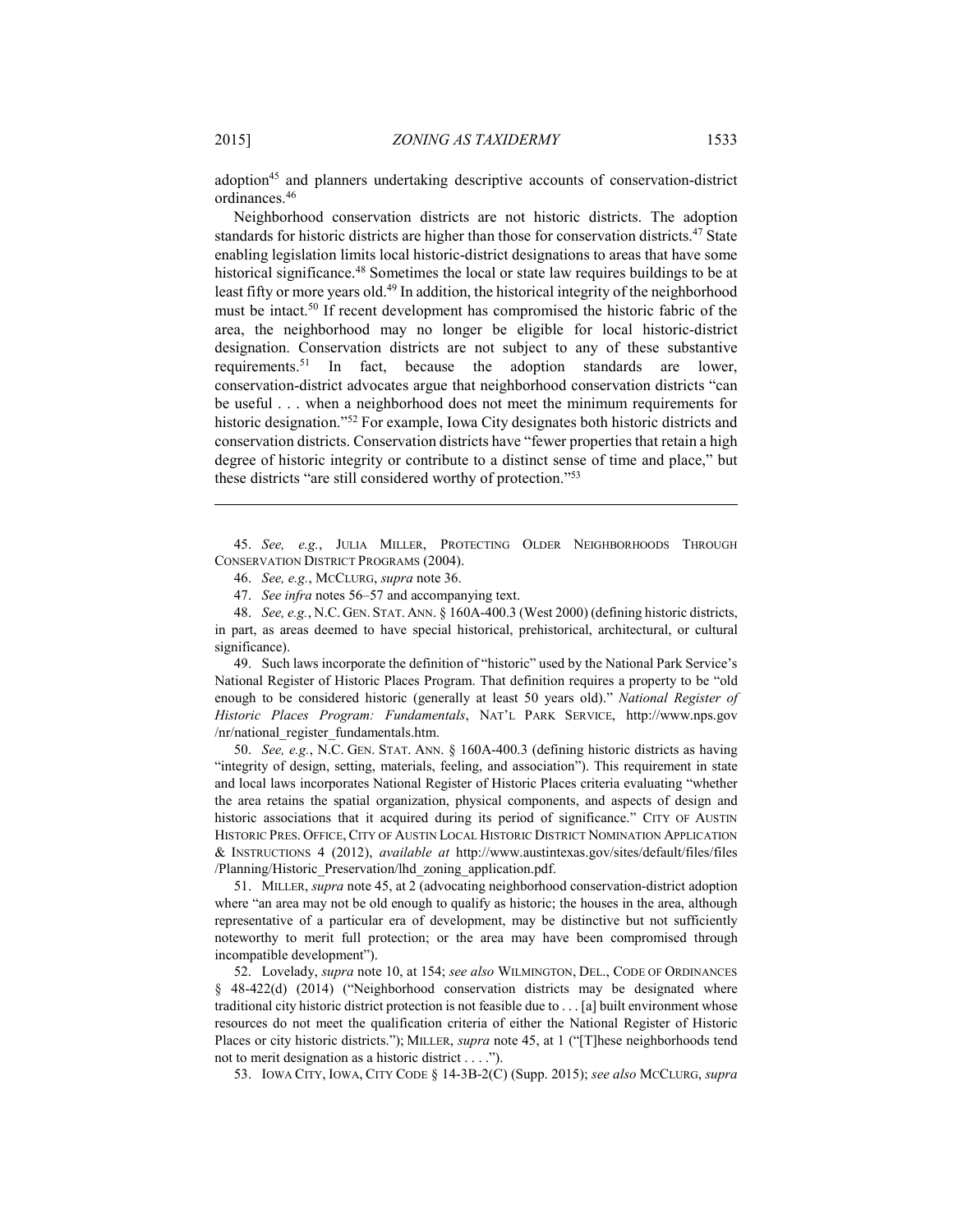In addition, in some states, the process for adopting a conservation district is less onerous than that required for adopting a historic district. For example, in Connecticut, adoption of a local historic district requires the affirmative vote of two-thirds of the property owners in the proposed district as well as passage of an ordinance by the municipality's legislative body.<sup>54</sup> The process for adopting conservation districts, termed "village districts," requires only that the local zoning commission adopt the district, just as it would adopt any other zoning regulation.<sup>55</sup>

In fact, neighborhood conservation districts are routinely described as *historic districts lite*. 56 They "have less stringent regulatory hurdles and more flexibility in implementation [than do local historic districts], so they can be tailored to the physical, historical, or political needs of particular neighborhoods."57 Because conservation districts, unlike historic districts, are not preserving well-defined historic architectural characteristics, regulations can be imprecise and ill defined.<sup>58</sup> At the same time, and worse still, conservation districts lack meaningful eligibility standards.<sup>59</sup> They can be used in neighborhoods that do not qualify for

note 36, at 16 ("After many years of establishing historic districts, cities began to create conservation districts in order to protect the character of neighborhoods that may not have been eligible for historic designation, but that had distinct characteristics worth preserving.").

54. CONN. GEN. STAT. ANN. § 7-147b(i) (West Supp. 2014).

 55. CONN. GEN. STAT. ANN. § 8-2j(a) (West Supp. 2014). Most Connecticut municipalities do not require the zoning ordinance to be approved by the local legislature. *See* CONN. GEN.STAT. ANN. § 8-1 (West 2010).

 56. *See, e.g.*, LORI SALGANICOFF, PRES. ALLIANCE OF GREATER PHILA., NEIGHBORHOOD CONSERVATION DISTRICTS SURVEY 2 (2003), *available at* http://www.preservationalliance.com /publications/Conservation%20District%20Description.pdf ("Very generally, Conservation District programs can be divided into two categories: 'historic district-lite' and zoning/land use."); Lisa Sorg, *Demolition Derby; Preservation Texas Designates Five SA Neighborhoods as Threatened*, CURRENT (San Antonio, Tex.), March 8, 2006, at 12 ("Once a refuge for downtown denizens fleeing floodwaters, Beacon Hill has been designated a Conservation District . . . (Think of it as Historic District lite)."); O'Connell, *supra* note 43 ("Zoning policies such as Raleigh's historic district 'lite' and Dallas' use of neighborhood stabilization overlays were presented as alternative ways to preserve community character without as many regulations."); Thomas J. Walsh, *Penn Treaty Tower, Navy Yard Updates*, PLANPHILLY (Feb. 19, 2008), http://planphilly.com/articles/2008/02/19/2740 (quoting a city planning official who describes conservation districts as "Historic District Lite"). Local legislatures, zoning commissions, and neighbors also choose to adopt neighborhood conservation districts in lieu of historic districts when they perceive historic-district regulations as onerous. MCCLURG, *supra* note 36, at 7–8 (recounting that residents "grew concerned that local historic designation . . . would essentially bring an end to a long tradition of architectural creativity" and that residents thus considered whether a neighborhood conservation district might better serve their needs); Eric R. Danton, *New Panel To Consider Creating Village District, 7 Members To Include Property Owners in Area Studied*, HARTFORD COURANT, January 3, 2001, at B1 ("[T]he committee recommended against creating [a historic] district because of stringent requirements that home and business owners would have to follow. Instead, committee members suggested studying a village district that would give property owners more latitude in how they use their land and buildings.").

- 57. Lovelady, *supra* note 10, at 148.
- 58. *See infra* notes 87–88 and accompanying text.
- 59. *See* Lovelady, *supra* note 10, at 154–55 ("Some districts amount to a traditional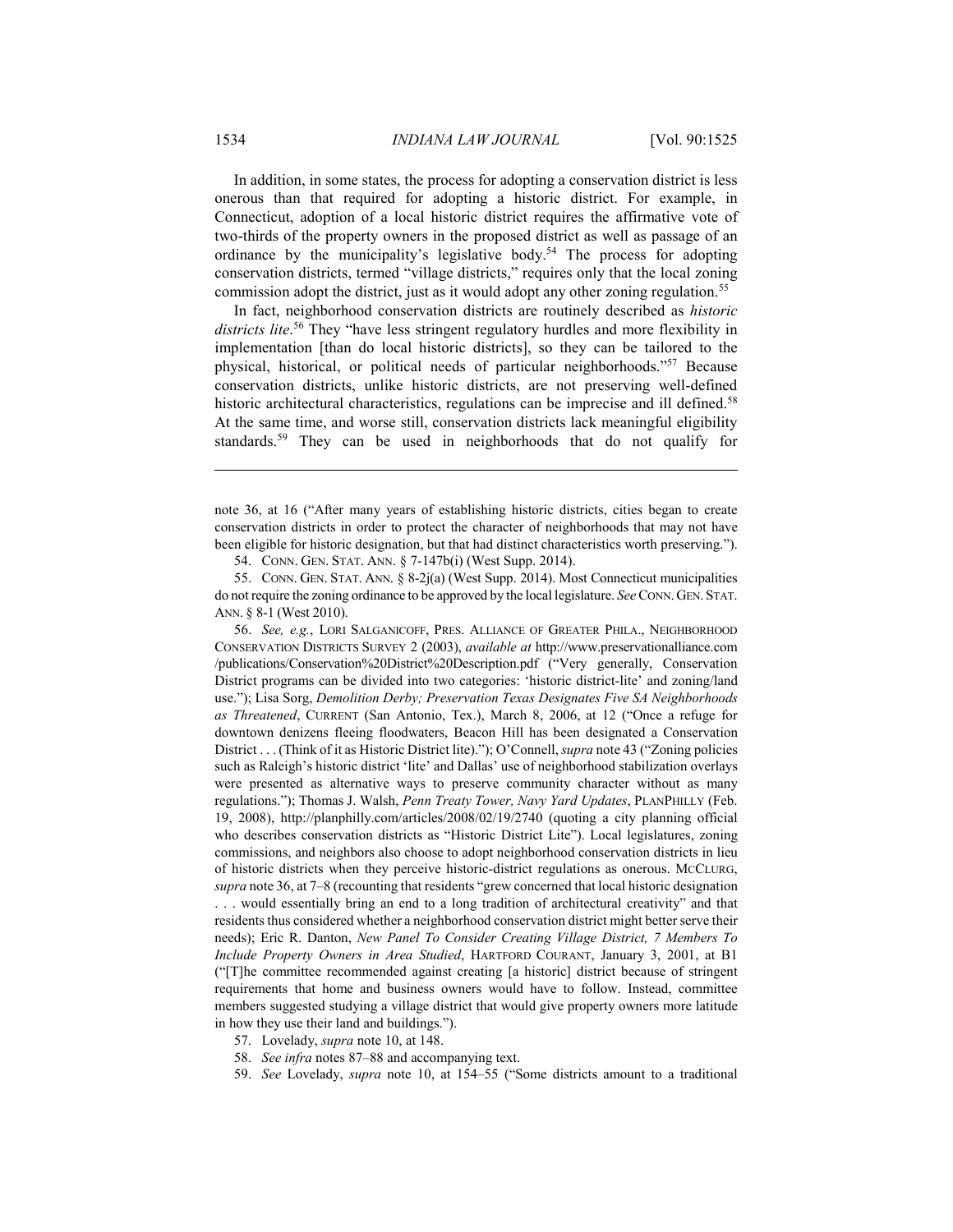historic-district status to subject renovations and construction to a design-review process just as stringent as that required in local historic districts. Thus, conservation districts permit residents and regulators to bypass legislative limitations on the use of onerous design criteria in historic districts.

This Part will establish and critique the defining characteristics of neighborhood conservation districts. The first characteristic, a design standard that requires alterations and new construction to be consistent with structures in the vicinity of the proposed development, is a misguided attempt to safeguard cultural stability.60 The second characteristic, sublocal governance, represents an effort, ultimately unsuccessful, to ensure that the neighborhood conservation regulations reflect a community-based consensus.61 In addition, this Part will describe how regulators and interest groups use design standards and sublocal governance to resist market forces that might otherwise increase the availability and decrease the cost of housing in desirable neighborhoods.

# *A. Cultural Stability in Practice: Zoning as Taxidermy*<sup>62</sup>

Conservation-district regulations codify aesthetic assessments grounded in a purported desire for stability.<sup>63</sup> For example, Cambridge's design-review process

[historic district] with rigorous design review and guidelines based on the Secretary of the Interior's Standards for the Treatment of Historic Properties."); *id.* at 157 ("[T]he line between historic and conservation districts is not always easy to draw.").

 60. Advocates and regulators make no secret of their intentions in adopting neighborhood conservation districts. They aim to "conserve neighborhoods" through zoning and, in their attempt to do so, they design neighborhood conservation zoning regulations to mirror existing neighborhood land use and architecture. This Part, based on a close reading of a few conservation-district schemes, examines how those regulations work to conserve existing land use and architecture patterns, with the ultimate goal of understanding what the intended and unintended consequences of these regulations might be.

 61. These attempts to involve the "community" succeed and fail to varying degrees. Conservation districts vary as to how the "community" is defined. As discussed further below, because some neighborhood conservation districts require a majority or supermajority of *property owners* rather than *residents* to approve a neighborhood conservation district, the "community" that adopts and controls a neighborhood conservation district may not include everyone who lives, works, or spends time in the proposed district. *See infra* Part III.B.

 62. This use of the term "taxidermy" is borrowed from Jane Jacobs. *See infra* note 91 and accompanying text.

 63. Proponents routinely cite "neighborhood preservation" or "cultural heritage" as their primary motivation for adoption of a neighborhood conservation district. *See, e.g.*, KAN.CITY,MO., ZONING & DEV. CODE § 88-205-03-B (Supp. 2015) ("Neighborhood overlay districts seek to preserve an area's cultural, architectural, and aesthetic ambience."); DALL., TEX., DEV. CODE § 51A-4.505(b) (Supp. 2014) ("[T]he conservation district is established to provide a means of conserving an area's distinctive atmosphere or character by protecting or enhancing its significant architectural or cultural attributes."); SUSAN HANZLIK, CITY OF TOPEKA, KAN., NEIGHBORHOOD CONSERVATION DISTRICTS, *available at* http://www.topeka.org/pdfs /NCDBrochure.pdf ("Helping to preserve your neighborhood's unique character and architectural heritage."); *Community Planning and Design*, SCENIC PITTSBURGH, http://www.scenicpittsburgh.org/community-planning-and-design.html ("Neighborhood conservation districts are an effective way of . . . emphasizing a neighborhood's cultural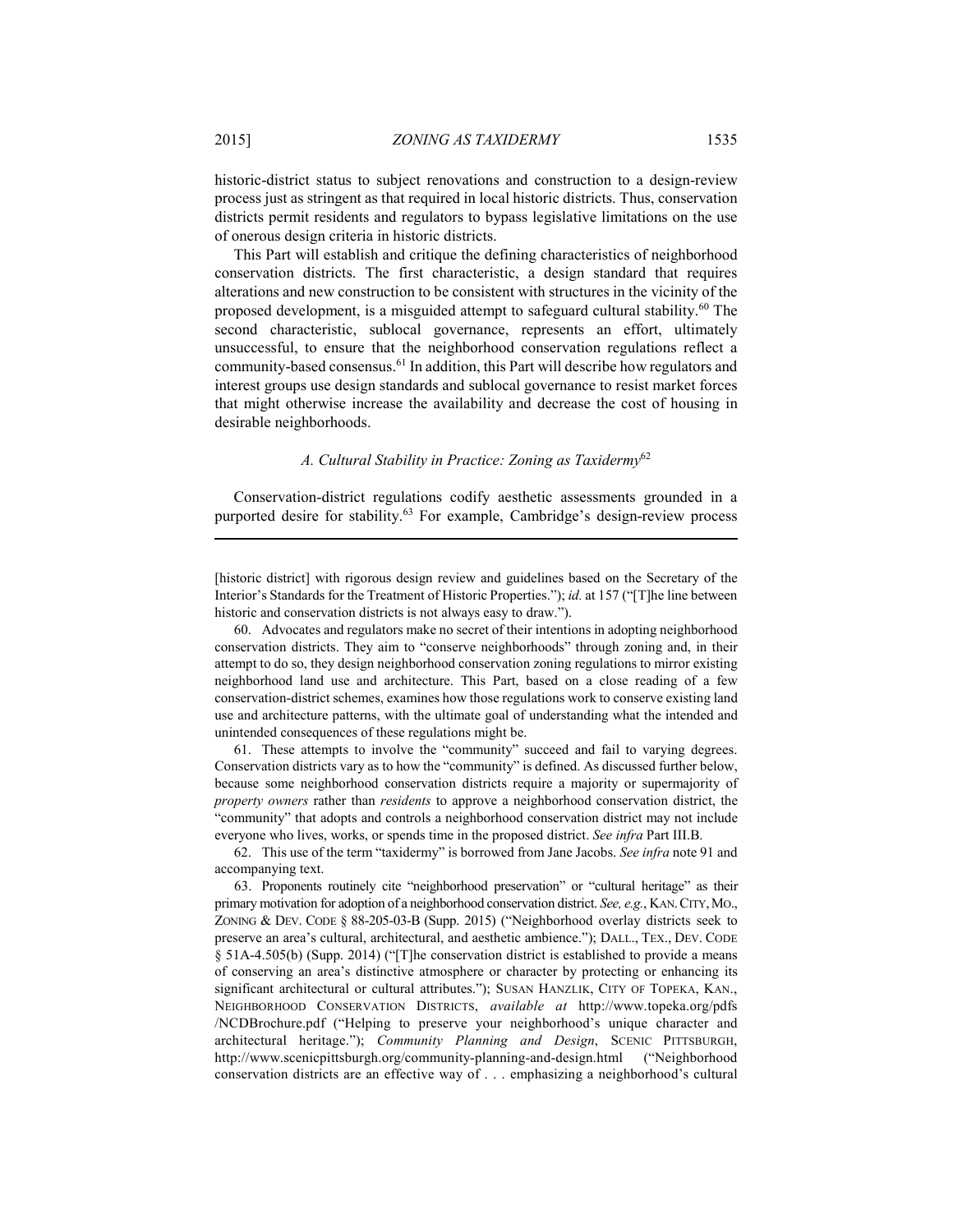requires the neighborhood conservation-district commission to "consider, among other things, the historic and architectural value and significance of the site or structure, the general design, arrangement, texture and material of the features involved, and *the relation of such features to similar features of structures in the surrounding area*."64 Existing buildings set the standard for determining whether a proposed development is aesthetically acceptable. 65 This context-based aesthetic review, intended, for example, to "preserve an area's cultural, architectural, and aesthetic ambience,"66 is consistent with the scholarly call to incorporate aesthetics in land-use regulations so long as those aesthetic considerations are based in cultural preservation.<sup>67</sup>

Each neighborhood conservation district pursues the goal of cultural stability in one of two ways. "Preservation model" conservation districts subject new construction and alterations to a design-review process.68 "Neighborhood planning model" conservation districts require new construction and alterations to be consistent with precise, detailed regulations that include but are not limited to typical-use and bulk regulations.<sup>69</sup> Both approaches require all new construction, alterations, and additions to be consistent with the existing built environment in the relevant district. 70

A typical "preservation model" ordinance in Noank, Connecticut, requires that, prior to construction of any structure or exterior renovation, a local commission must determine

that the overall architectural character of the proposed site and building design is in harmony with the neighborhood in which such activity is

1

 67. *See, e.g.*, COSTONIS, *supra* note 22; Costonis, *supra* note 20, at 395–418, 430–32; Rose, *supra* note 35, at 494. In fact, in a brief section of *Icons and Aliens*, Costonis is explicitly supportive of the then-nascent neighborhood conservation movement. COSTONIS, *supra* note 22, at 24–25; *see also* MCCLURG, *supra* note 36, at 15 ("In the category of the classic is lawyer John Costonis' book *Icons and Aliens: Law, Aesthetics and Environmental Change*, which examines the legal basis of aesthetic control, as well as its often subjective nature.").

68. Lovelady, *supra* note 10, at 157.

69. *Id.* at 161–62.

 70. MILLER, *supra* note 45, at 8 (quoting a planner in the Dallas, Texas, planning department as saying that Dallas's conservation-district regulations "are meant to be 'tailor-made to the neighborhood and what it collectively wants to conserve'"). The line between the two categories is not fixed, and some districts include elements of both categories: "Over time, the distinctions between preservation and planning-based conservation districts are becoming blurred as communities look for and develop solutions that respond to the specific needs of individual neighborhoods." Rebecca Lubens & Julia Miller, *Protecting Older Neighborhoods Through Conservation District Programs*, 21 PRESERVATION L. REP. 1001, 1011 (2002–03).

attributes . . . .").

 <sup>64.</sup> CAMBRIDGE,MASS., CODE OF ORDINANCES § 2.78.220(A) (Supp. 2012) (emphasis added). 65. *Id.* ("In the case of new construction or additions to existing structures a commission shall consider the appropriateness of the size and shape of the structure both in relation to the land area upon which the structure is situated *and to structures in the vicinity*  . . . ." (emphasis added)).

 <sup>66.</sup> KAN. CITY, MO., ZONING & DEV. CODE § 88-205-03-B.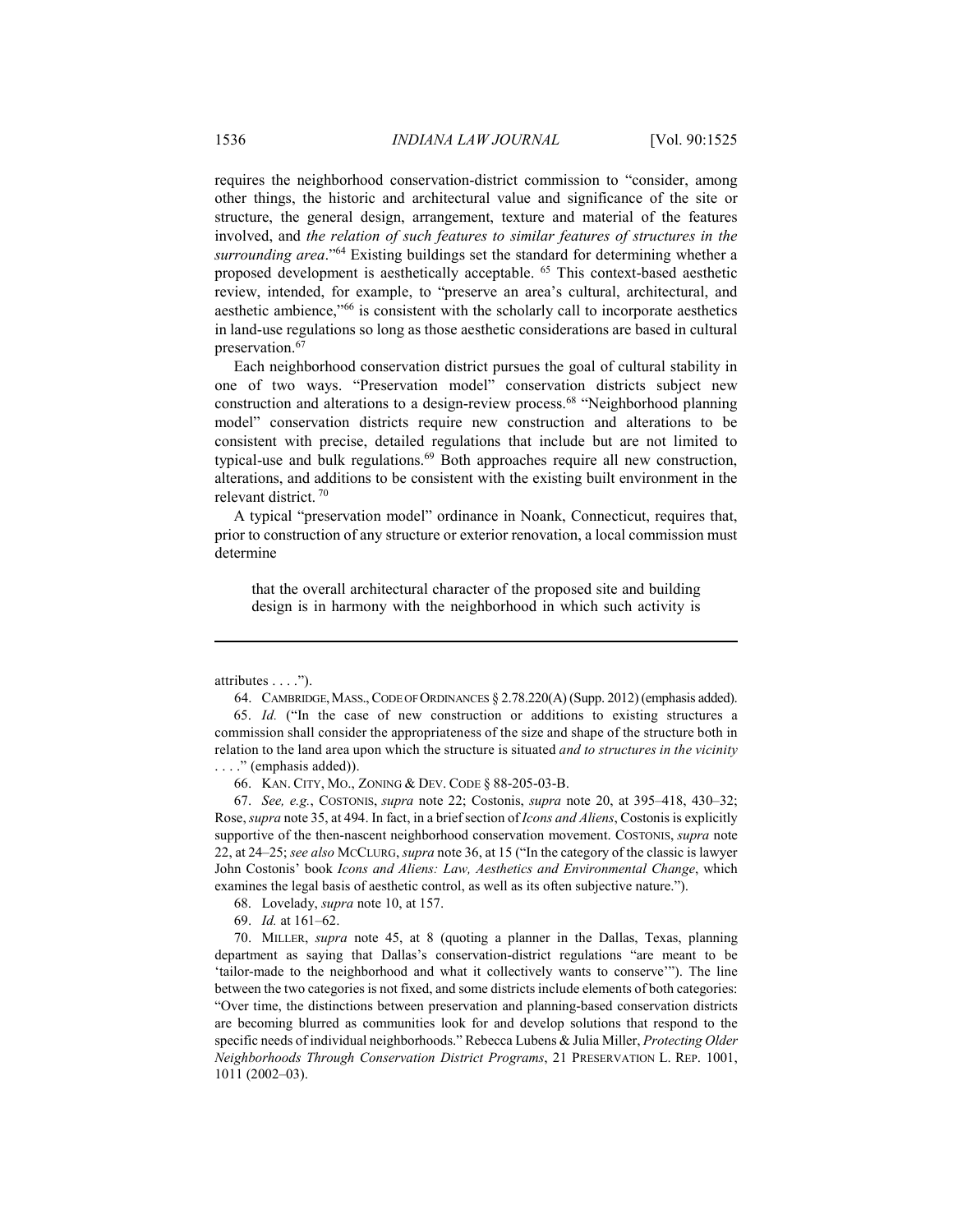taking place, or accomplishes a transition in character between areas of unlike character; protects property values in the neighborhood, and preserves and enhances the beauty of the community, its historical integrity and architecture.71

Design review requires that a property owner consult applicable design guidelines in the process of designing a renovation or new building. The final design, including details regarding materials, roof design, site plans, landscaping plans, and window and door design, is often required to be submitted to a commission for review. Only upon favorable review by the design-review commission is a project eligible for issuance of a building permit. One representative ordinance, in Nashville, charges a local board with determining, among other things, "[t]he appropriateness of the exterior architectural design and features of, and appurtenances related to, any new structure or improvement" and "[t]he appropriateness of exterior alterations and repairs to an existing structure."72 Even if a proposed structure meets all of the use, setback, height, floor-area ratio, and other requirements of the underlying zoning ordinance, it can be denied a building permit for failure to survive the design-review process.

"Neighborhood planning model" conservation districts do not require design review but, instead, impose detailed design standards based on existing context. In Dallas's M Streets East Conservation District, for example, the minimum front-yard setback for any given block is determined by averaging the setbacks of all the houses on the block on the date on which the district was established.73 An appendix to the ordinance includes the address of each house in the district and its front yard setback. Based on that background information, it then establishes the setback that is applicable to each block. In the neighboring M Streets Conservation District, neighbors and the city's planning department determined that eight architectural styles (High Tudor, Tudor, Craftsman, Spanish Revival, Minimal Traditional, Neo-Colonial, Ranch, and Contemporary) prevailed in the neighborhood.<sup>74</sup> The M Streets ordinance identifies the architectural style of each and every house in the neighborhood. Much as *Euclid* set out a hierarchy of uses with single-family residences perched at the top and permitted in all zones, the M Streets Conservation District establishes a hierarchy of architectural styles. High Tudors, which sit at the top of the hierarchy, can be demolished "only if the cost of bringing the house into compliance with all applicable building code requirements using materials similar to the original materials is greater than 80 percent of the structure's value . . . ."75 Any other style may be demolished at the owner's option.76 Any new construction *must* be in the High Tudor style,<sup>77</sup> typical of houses built in the neighborhood in the 1920s,

 <sup>71.</sup> GROTON, CONN., ZONING ORDINANCE FOR THE NOANK FIRE DISTRICT § 2.26, at 9 (2012) (on file with author).

 <sup>72.</sup> NASHVILLE AND DAVIDSON COUNTY, TENN.,CODE OF ORDINANCES § 17.40.410(C)(1), (3) (Supp. 2014).

<sup>73.</sup> Dall., Tex., Ordinance 25,474 exhibit A  $\frac{8}{3}$  d(3) (Jan. 13, 2004). The ordinance also contains a list of the average front yard setbacks of buildings on each block. *Id.* exhibit B, app. D.

 <sup>74.</sup> *See* Dall., Tex., Ordinance 25,116 exhibit A (Nov. 12, 2002).

 <sup>75.</sup> *Id.* exhibit A § g.

 <sup>76.</sup> *Id.* exhibit B § 6.

 <sup>77.</sup> *Id.* exhibit A § e(2).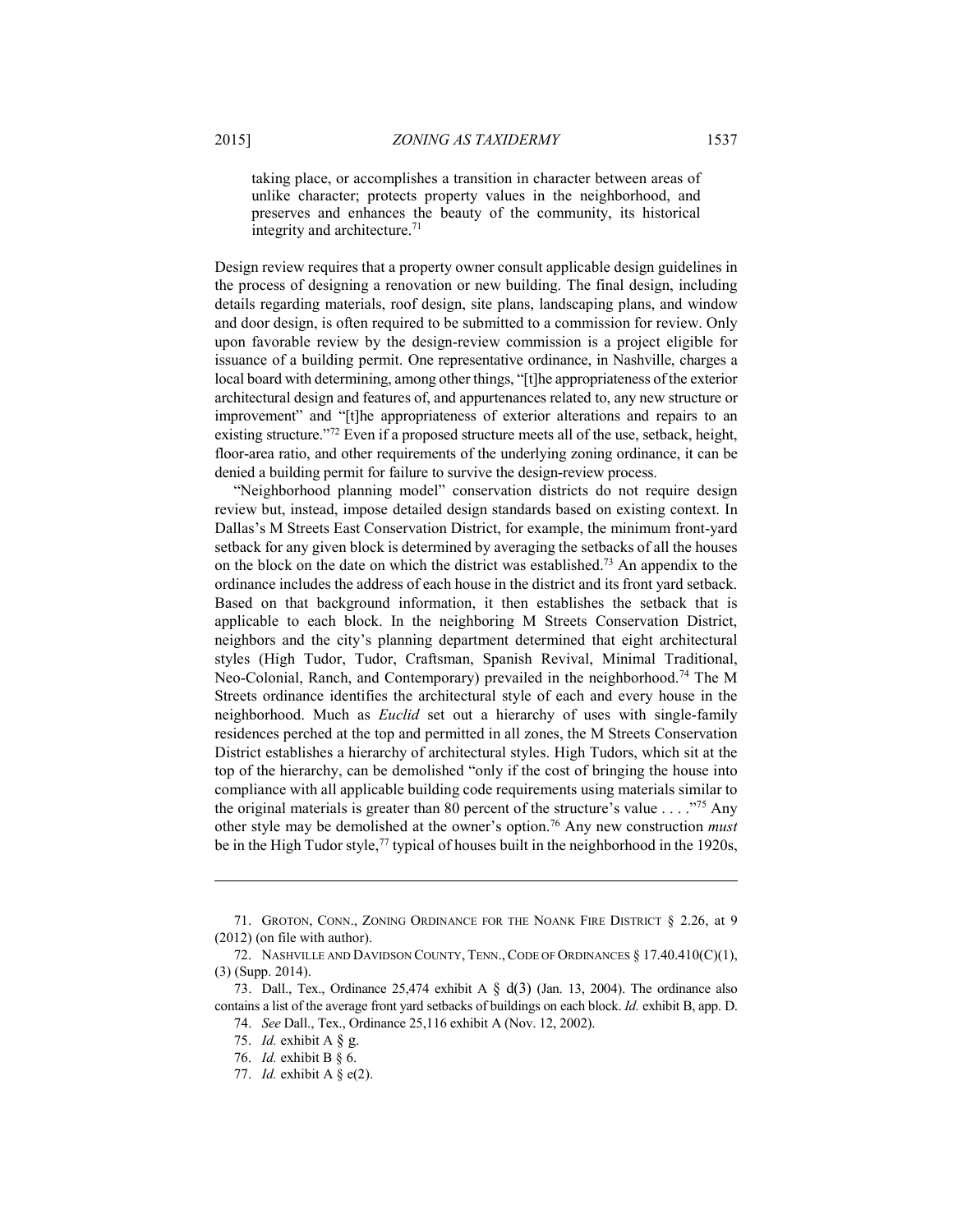unless the new construction is replacing a demolished Craftsman—in which case the new construction can be in the Craftsman style.78 Any house may be renovated, but it must be renovated according to its original style or the High Tudor style, per the definitions and guidelines set forth in the ordinance.79 For example, "Minimal Traditional houses must have a cross-gabled roof with low to moderate roof slope between 30 degrees and 45 degrees, and a single projecting front-facing entryway." Such homes must include a "front porch entry."80 The ordinance regulates materials, roof design, porch design, and any other characteristics that the city council determined to be essential elements of each style. These very precise standards are all based on the neighborhood study undertaken prior to passage of the ordinance.

The Dallas and Noank ordinances are concerned with consistency—that is, that new development be consistent with the past construction—but they take very different approaches. The Dallas ordinances define consistency in rigorous detail. There is no design-review process by which an administrative body has latitude to determine whether a proposed construction project is consistent with the existing neighborhood fabric. The regulations are, instead, enforced by staff within city hall charged with issuing zoning permits and building permits.

The Noank ordinance also requires consistency, but it does so with significantly less detail. Instead, it simply provides that new construction must be "in harmony with the neighborhood."<sup>81</sup> Whether proposed renovation or construction is harmonious is determined at the discretion of the zoning commission. The zoning commission undertakes a design review in which eleven architectural elements are considered. The proposed construction or renovation must "relate to" the structures within two hundred feet on all eleven elements, which include scale, "[r]hythm of solids to voids in the façade," and "[b]uildings and [s]tructures and [r]elationship of [m]aterials [t]o [b]e [u]sed."<sup>82</sup> The Dallas M Streets ordinance provides detailed requirements as to roof shape, for example: "The roof of new houses must be side-gabled with a roof slope between 45 degrees and 70 degrees. Hipped roofs are not allowed. The maximum overhang for eaves is 18 inches."83 By contrast, Noank simply provides that the "[r]elationship of roof shapes . . . should be compared to the majority of roofs within two hundred feet of the lot."84 The regulations are, unlike those in Dallas, vague, perhaps purposefully.85 The administrative body charged with design review has great latitude to determine whether a proposed construction project is permissible. While the Dallas ordinances are quite granular, the Noank ordinance is perhaps unconstitutionally vague.<sup>86</sup>

In both the planning and preservation models, neighborhood conservation districts, as their name suggests, provide for conservation of a neighborhood's

<u>.</u>

 81. GROTON, CONN., ZONING ORDINANCE FOR THE NOANK FIRE DISTRICT § 2.26, at 9 (2012) (on file with author).

- 82. *Id.* §§ 2.26.3.4, .6, at 10–11.
- 83. Dall., Tex., Ordinance 25,116 exhibit A  $\S$  e(5).
- 84. GROTON, CONN., ZONING ORDINANCE FOR THE NOANK FIRE DISTRICT § 2.26.3.8, at 12.
- 85. *See infra* notes 274–77 and accompanying text.
- 86. *See infra* note 275 and accompanying text.

 <sup>78.</sup> *Id.* exhibit A § i(1)(A).

 <sup>79.</sup> *Id.* exhibit A § h.

 <sup>80.</sup> *Id.* exhibit A § k(3), (5).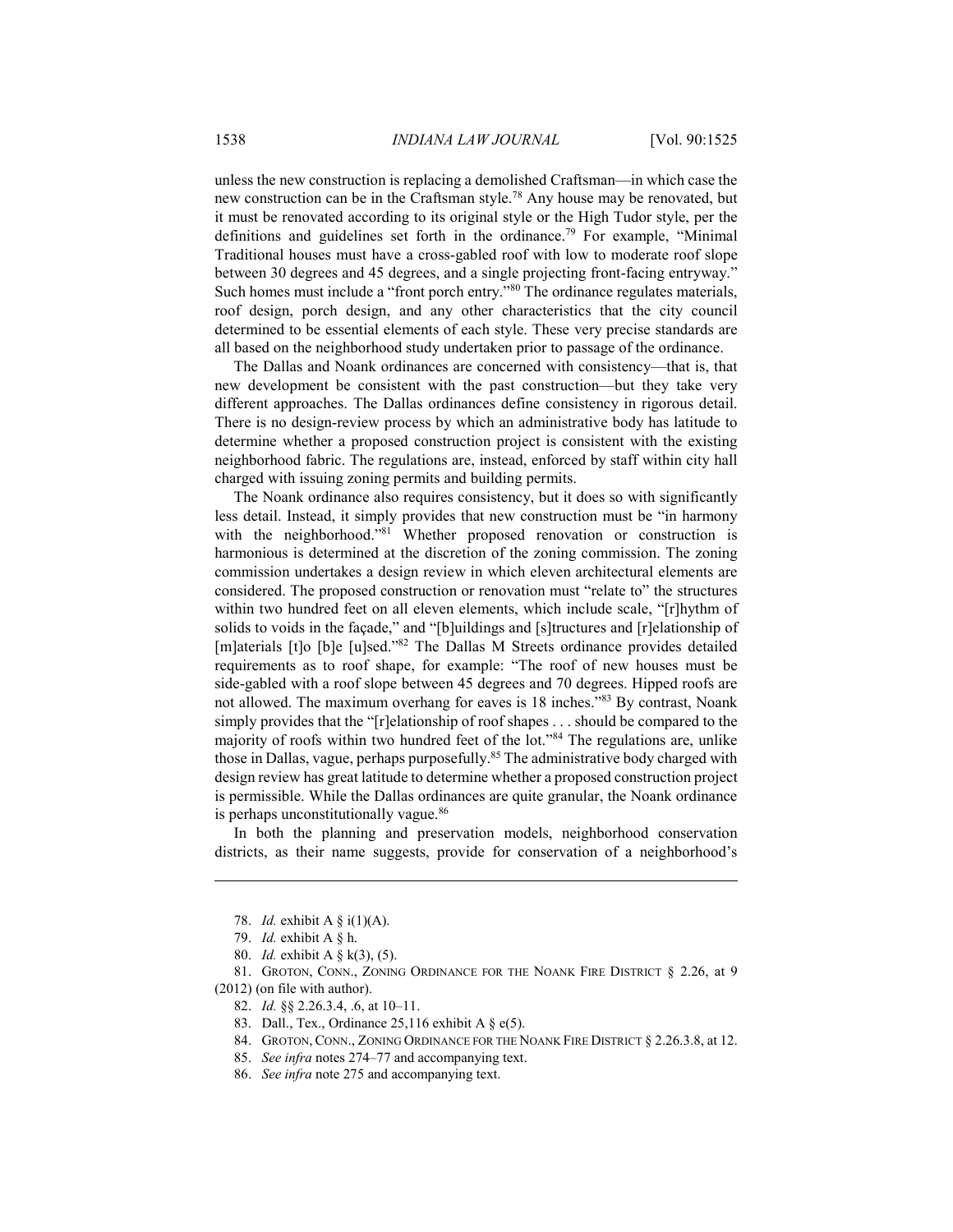existing architectural and land-use fabric without regard to historical or architectural merit. In some places, as in Noank, the regulations simply provide that design review should be undertaken with conservation as the primary goal.<sup>87</sup> In other places, as in the M Streets neighborhoods, the regulations consist of standards divined from the existing land-use and architectural patterns.<sup>88</sup> In both cases, the result is zoning regulations that do not take into account market dynamics, demand for housing, population growth, or demographic trends.

In an effort to impose an objective standard for aesthetic review, scholars have advocated "cultural stability" as a basis for any aesthetic regulation.<sup>89</sup> Neighborhood conservation districts, in their prioritization of conservation over competing goals, aspire to this approach. Neighborhood conservation districts are not historic districts, motivated by architectural-preservation goals and circumscribed by the strictures in historic-preservation statutes.<sup>90</sup> Nor are neighborhood conservation districts established to further traditional land-use planning goals such as protection of health and general welfare. Instead, their sole goal is to achieve stasis, to preserve the neighborhood as it exists on the day that the regulation is adopted.

The preservation movement has long struggled with the difficulty of attaining through regulation the same urban fabrics that grew organically from the market attributes of bygone eras. Jane Jacobs, the perhaps-unintentional matriarch of historic preservation and neighborhood conservation legislation, predicted the difficulty of preserving or conserving neighborhood fabric; she worried that regulation of urban environments might amount to taxidermy, which "goes too far when the specimens put on display are exhibitions of dead, stuffed cities."91 Jacobs argued that

in a closed society, a technologically hampered society, or an arrested society, either hard necessity or tradition and custom can enforce on everyone a disciplined selectivity of purposes and materials, a discipline by consensus on what those materials demand of their organizers, and a disciplined control over the forms thereby created.<sup>92</sup>

Jacobs did not provide examples of "closed," "technologically hampered," or "arrested" societies, but she certainly did not believe that the modern United States or any of its cities qualified.<sup>93</sup> Instead, she believed that "to embody tradition or to

- 88. See *supra* notes 73–80 and accompanying text.
- 89. *See supra* notes 30–31 and accompanying text.
- 90. *See supra* text accompanying notes 47–59.

 91. JANE JACOBS, THE DEATH AND LIFE OF GREAT AMERICAN CITIES 373 (Vintage Books 1992) (1961) ("[T]axidermy can be a useful and decent craft. However, it goes too far when the specimens put on display are exhibitions of dead, stuffed cities. Like all attempts at art which get far away from the truth and which lose respect for what they deal with, this craft of city taxidermy becomes, in the hands of its master practitioners, continually more picky and precious."); *see also* Karrie Jacobs, *Jane Jacobs Revisited*, METROPOLIS (Aug. 2006), http://www.metropolismag.com/August-2006/Jane-Jacobs-Revisited/.

92. JACOBS, *supra* note 91, at 373.

 93. *See id.* at 373–74 ("But this [hardened control of architectural materials and forms] is not the case with us. . . . We can't be like that because the limitations on possibilities and the strictures on individuals in such societies extend much beyond the materials and conceptions

 <sup>87.</sup> *See supra* notes 71–72 and accompanying text.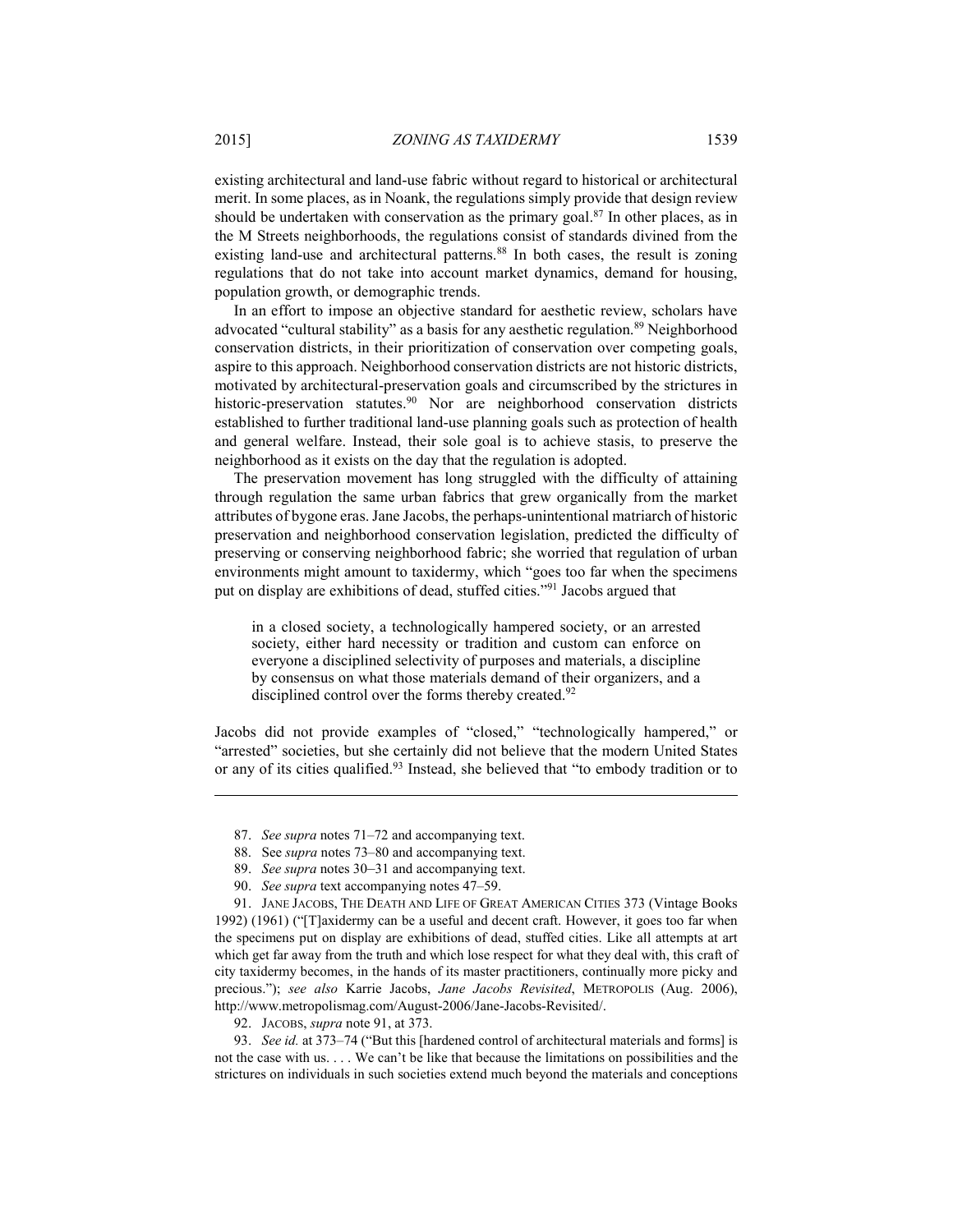express (and freeze) harmonious consensus" is not the "constructive use" to which cities ought to be put.<sup>94</sup> Writing about historic-preservation laws more than thirty years ago and wrestling with this same problem, Carol Rose observed,

Given the strong influence of urban renewal projects on historic districts, it is no surprise that the districts sometimes share with urban renewal projects an overplanned quality and an imperious suppression of variety that may ruin the liveliness and diversity of an urban neighborhood. Historic district regulation, by narrowing a builder's design choices to a few approved styles, can freeze a community's architectural character to reflect some quasi-mythic time in the past, at the cost of creative contributions by current residents.<sup>95</sup>

Neighborhood conservation regulations exacerbate this problem. While few neighborhoods are eligible for historic-district designation, conservation districts can be implemented almost anywhere.<sup>96</sup> Adoption of neighborhood conservation districts disrupts the process of creative destruction that has long characterized American city building.<sup>97</sup> Too often, policy makers and city residents assume that urban growth must happen outward—that after a neighborhood is developed, it is "built-out" and its density should not change. According to that understanding, new development accommodating population growth and immigration happens only in previously undeveloped areas, successive outer rings surrounding cities. But growing outward onto farmland is just one way in which urban areas accommodate new residents. Redevelopment and infill development have long been important to urban development patterns and have allowed cities and suburbs to accommodate population growth in the very places that are desirable for people to live.<sup>98</sup>

Redeveloping and rebuilding already-developed areas allows homeowners, renters, commercial interests, real-estate developers, and land-use planners to reimagine the highest and best use of land by anticipating future needs. A parcel of

used in creating works of art from the grist of everyday life. . . . [W]e are too adventurous, inquisitive, egoistic and competitive to be a harmonious society of artists by consensus, and, what is more, we place a high value upon the very traits that prevent us from being so. Nor is this the constructive use we make of cities or the reason we find them valuable: to embody tradition or to express (and freeze) harmonious consensus.").

 <sup>94.</sup> *Id.* at 374. Jacobs cautioned against approaching a city or neighborhood as "a larger architectural problem, capable of being given order by converting it into a disciplined work of art . . . ." *Id*. at 373. Her writings on the subject do not leave much doubt about what she would think of the M Streets East ordinance in Dallas, for example.

 <sup>95.</sup> Rose, *supra* note 35, at 509 (footnote omitted).

 <sup>96.</sup> *See supra* text accompanying notes 51–53.

 <sup>97.</sup> *See generally* MAX PAGE, THE CREATIVE DESTRUCTION OF MANHATTAN, 1900–1940 (1999).

 <sup>98.</sup> *See, e.g.*, EDWARD GLAESER, TRIUMPH OF THE CITY: HOW OUR GREATEST INVENTION MAKES US RICHER, SMARTER, GREENER, HEALTHIER, AND HAPPIER 223–46 (2011) (discussing the development of Chicago and Atlanta, among other cities); Virginia McConnell & Keith Wiley, *Infill Development: Perspectives and Evidence from Economics and Planning* (Res. for the Future, Discussion Paper No. 10-13, 2010) (describing state and local policies to promote infill development).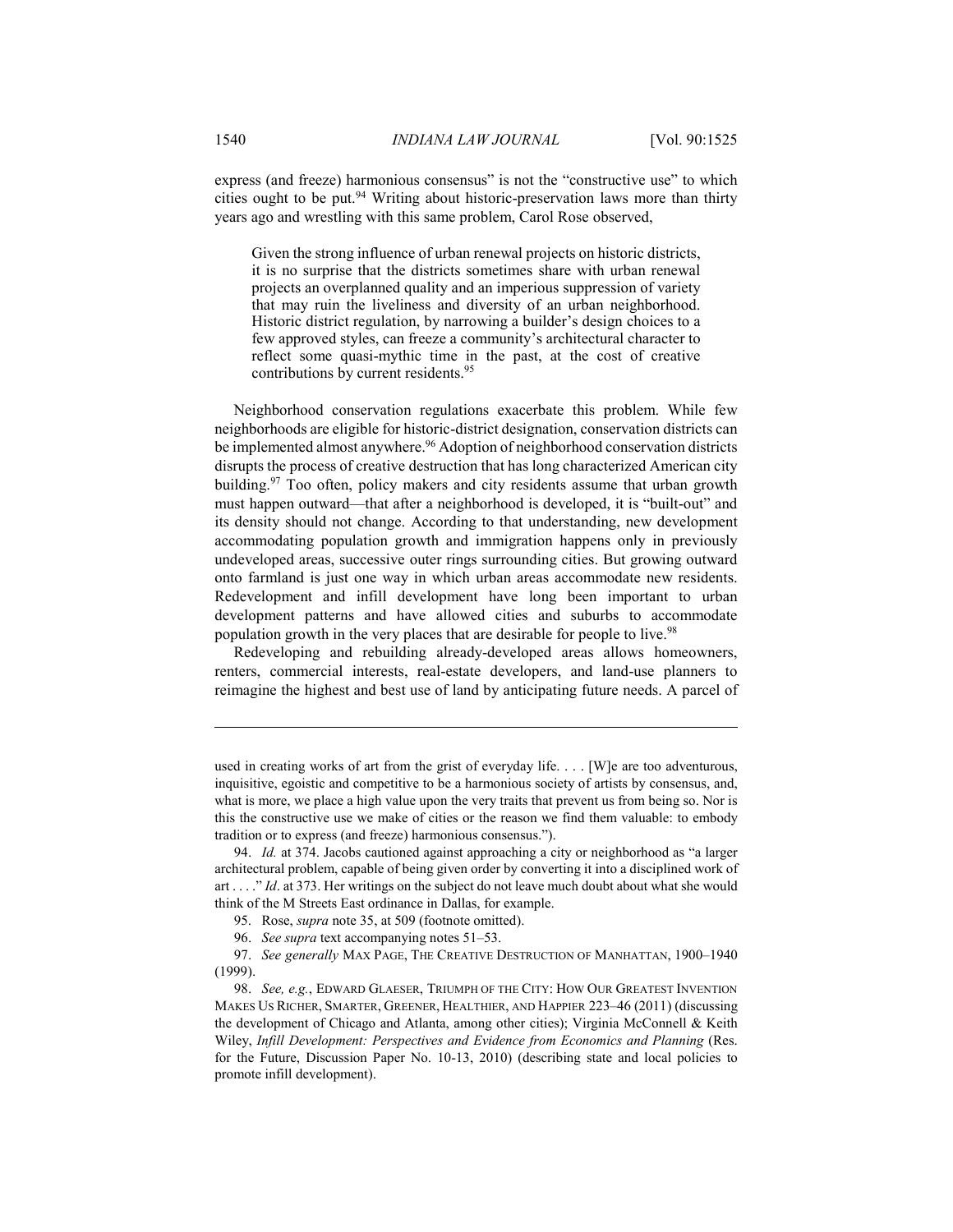land on what would later become Manhattan's Fifth Avenue may have been best used as a portion of a farm in 1800.<sup>99</sup> When it was first developed, Fifth Avenue above Fourteenth Street was a single-family neighborhood.100 At that time, the best use of a Fifth Avenue parcel may have been as a mansion, a brownstone, or an attached single-family house. By the last decade of the nineteenth century, developers sought to change the Avenue's residential areas to commercial and mixed-use areas.<sup>101</sup> By 1910, half of the fifty-eight brownstones that had been located on Fifth Avenue between Thirty-Fourth and Forty-Second Streets in 1902 had been demolished.<sup>102</sup> The rest were demolished, and replaced with commercial buildings, by 1930.<sup>103</sup> Often, buildings were torn down just a few years after they were originally constructed.104 Were it not for the constant rebuilding of Manhattan and infill development increasing the density of already-developed neighborhoods, the Upper East Side would not have existed in the state in which it was "preserved" in 1981, when it was designated a landmark. The Upper East Side has existed in a series of wildly differing iterations over the last three centuries. Rebuilding and redeveloping enabled Manhattan to meet evolving needs as New York City grew, architectural styles and technological capabilities evolved, and the needs of homeowners, renters, and commercial interests changed over time. Manhattan provides just one lens through which to view the importance of infill development to neighborhoods that many now consider historic. But the same pattern of development and redevelopment is apparent in urban areas across the country.<sup>105</sup>

Cultural stability does not exist in a vacuum, and it must be considered alongside other competing goals. Even if stability is a relevant consideration in policy making, it cannot be the only consideration. Indeed, changing cultural norms, immigration, population growth, increasing diversity, and other evolving factors will often require society to reconsider whether stability is a worthy policy goal.<sup>106</sup> Neighborhood conservation districts, particularly where they are adopted extensively across a city (as

1

 105. *See* GLAESER, *supra* note 98, at 231–38, 241–44 (describing the development patterns of several American cities).

 106. *See generally* 3 RATHKOPF ET AL., *supra* note 1, § 38:27 ("The policy considerations and, derivatively, the legal principles—governing rezonings can be usefully conceptualized as attempts to reconcile the competing and conflicting goals of promoting, on the one hand, desired stability and, on the other hand, desired flexibility in zoning.").

 <sup>99.</sup> Fifth Avenue did not exist above Fourteenth Street until the 1850s. PAGE, *supra* note 97, at 26.

 <sup>100.</sup> *Id.* at 28.

 <sup>101.</sup> *Id.* at 24–28.

 <sup>102.</sup> *Id.* at 26.

 <sup>103.</sup> *Id.*

 <sup>104.</sup> *See id.* As historian Max Page carefully details in *The Creative Destruction of Manhattan, 1900–1940*, the breathtaking pace of redevelopment in Manhattan in the early twentieth century was fraught and not without growing pains. Entrenched interests, including the Vanderbilt family, sought (unsuccessfully, in the case of Fifth Avenue) to prevent demolitions and rebuilding in favor of preserving Midtown Manhattan as a neighborhood of single-family homes—both brownstones and freestanding mansions. One wonders what the result might have been had the Vanderbilts had at their disposal the land-use regulatory tools available today.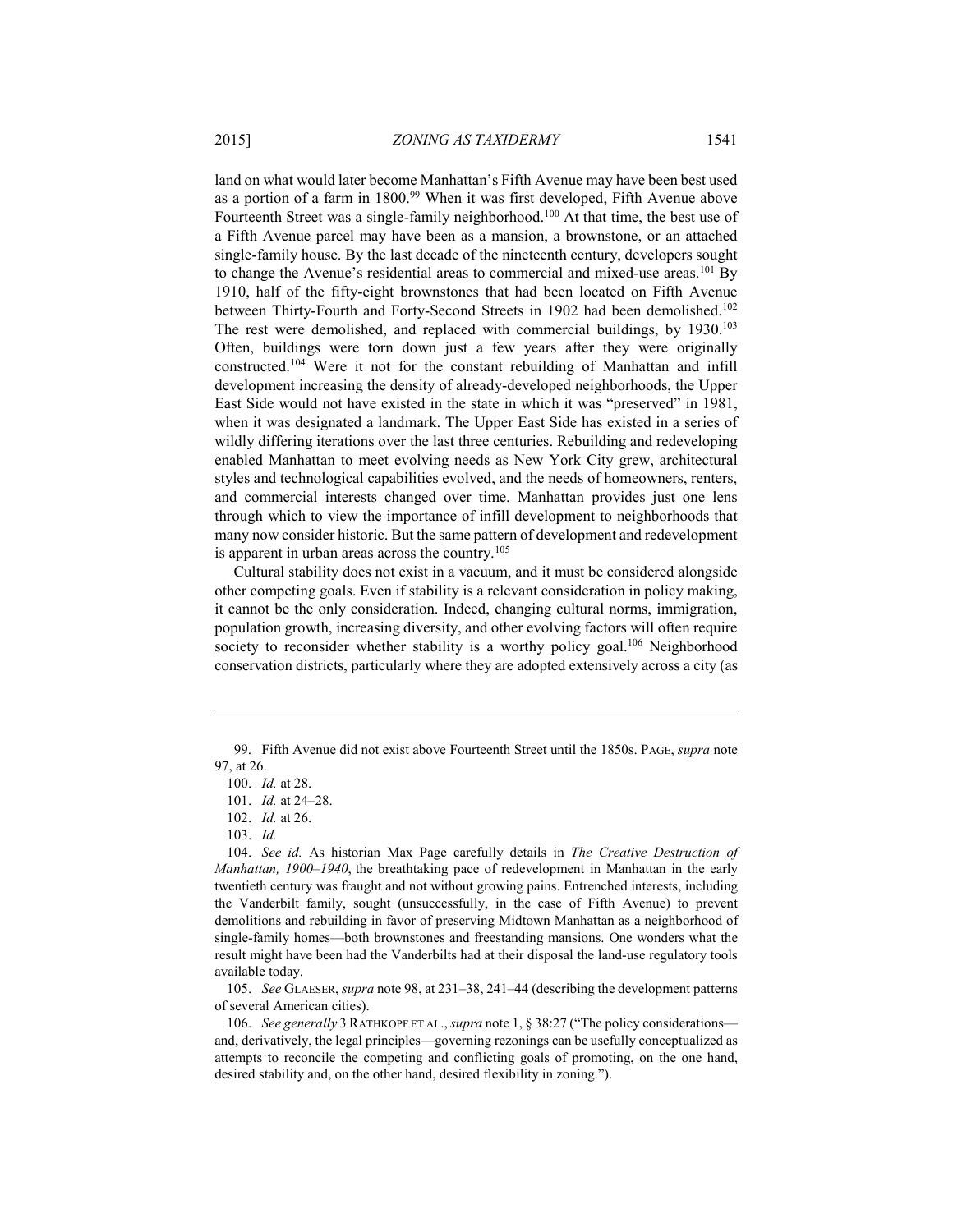is the case in Nashville and Cambridge), $107$  render local and state governments unable to respond to changing demographics, growing populations, and variable market conditions. This inability to respond to change is an evil inherent in a land-use planning policy that prioritizes conserving neighborhoods in their present state to the exclusion of all other goals, goals that should be considered in the land-use planning process.

## *B. (Dis)empowering Communities Through Sublocal Governance*

Advocates argue that neighborhood conservation districts incorporate community-based decision-making processes.<sup>108</sup> The primary mechanism by which conservation districts incorporate community perspectives is sublocal governance. A neighborhood-level institution is entrusted with one or more of the following: the decision whether to adopt a neighborhood conservation district; the crafting of district regulations; and, less frequently, the administration of the neighborhood conservation district. Voices that may not be heard at the regional or local levels are more likely to be heard at the sublocal level.

Unfortunately, neighborhood conservation districts amplify some voices but exclude others, thus diminishing, if not obliterating, their benefits in increasing participation. In particular, conservation districts often exclude the voices and preferences of renters and those who live outside of the proposed district but who may, nonetheless, be affected by its adoption.<sup>109</sup> In addition, conservation districts always exclude and, in fact, prohibit consideration of the needs of future housing consumers.110 As a result, any supposed voice-enhancing benefits are undercut.

While zoning is adopted at the municipal level without formal input from each affected neighborhood, zone, or district, neighborhood conservation districts typically require sublocal approval. Neighborhood conservation districts are adopted at the municipal level, but sublocal initiation or approval is a condition precedent to adoption. For example, in Chapel Hill, the process of designating a neighborhood conservation district can be initiated either by the town council<sup>111</sup> or by a

 <sup>107.</sup> Cambridge, Massachusetts, has four neighborhood conservation districts. *See Historic Districts and Neighborhood Conservation Districts in Cambridge, MA*, CAMBRIDGE HIST. COMMISSION, http://www2.cambridgema.gov/Historic/districts.html. Nashville, Tennessee, has eleven neighborhood conservation districts. *See* MCCLURG, *supra* note 36, at 73.

 <sup>108.</sup> *See* MILLER, *supra* note 45, at 1 ("[N]eighborhood conservation districts offer community-based solutions aimed at protecting an area's distinctive character."); *id.* at 5 ("[H]igh emphasis is placed on neighborhood participation . . . ."); *id.* at 8 ("[M]ost communities require that the process for initiating conservation district status include a significant level of neighborhood involvement."); *id.* at 9 ("A key aspect of neighborhood conservation district programs is mandatory public participation."). The attraction to community-based, neighborhood-level planning is so attractive that even Edward Glaeser, a leading advocate of land-use deregulation, falls into the trap of advocating in favor of some limited sublocal land-use powers. *See* GLAESER, *supra* note 98, at 162.

 <sup>109.</sup> *See infra* Part III.B.1–2.

 <sup>110.</sup> *See infra* Part III.B.3.

 <sup>111.</sup> In at least one instance, the Chapel Hill Planning Board petitioned the town council to consider creating a neighborhood conservation district. *See* Memorandum from W. Calvin Horton, Town Manager, Town of Chapel Hill, to the Mayor and Town Council (May 15, 2006), *available at* http://townhall.townofchapelhill.org/agendas/2006/05/15/1/greenwood\_ncd.htm.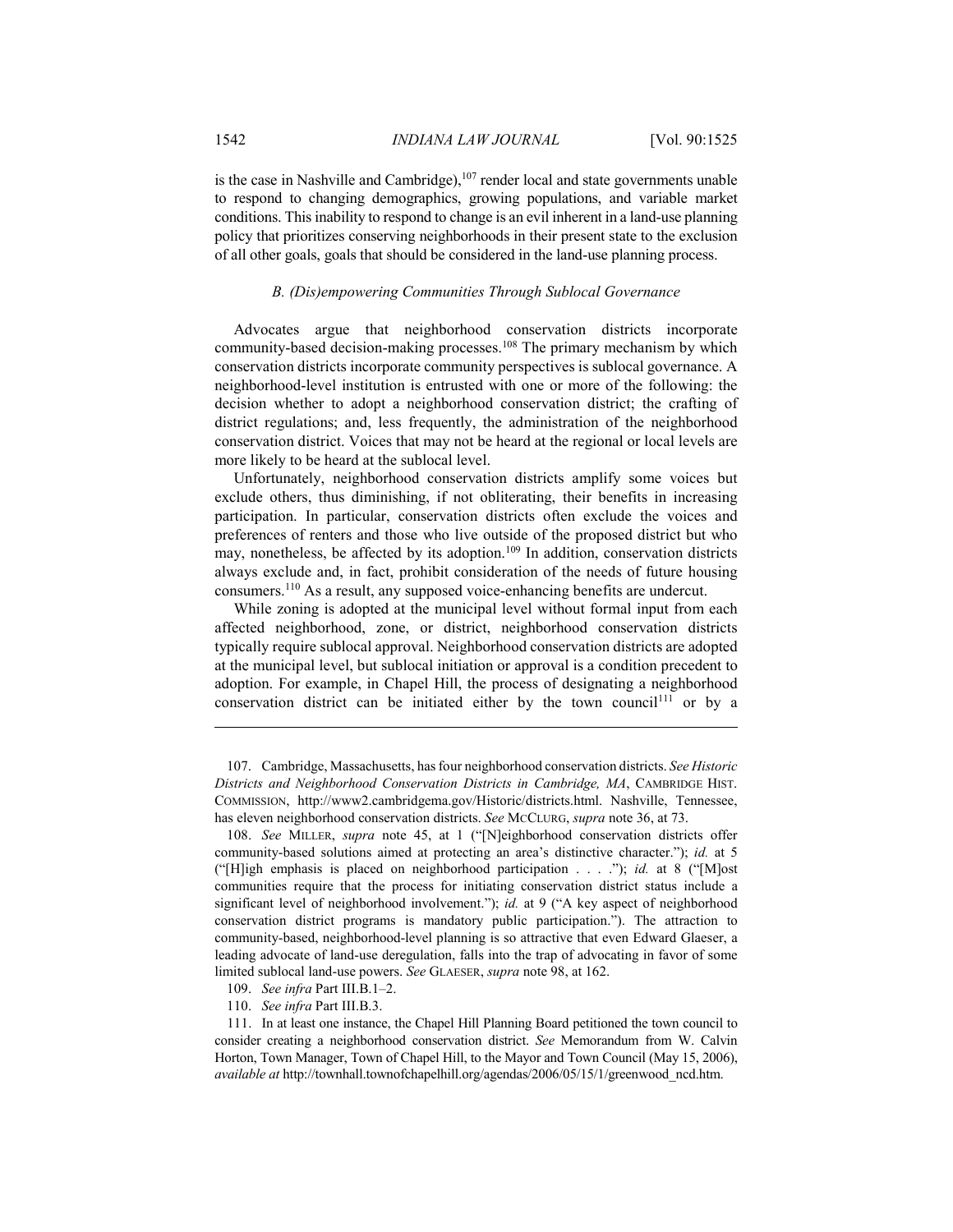neighborhood-level petition.112 Upon the affirmative vote of either fifty-one percent of the property owners (voting on a single-vote-per-parcel basis) or of the owners of fifty-one percent of the land area within the proposed district, the local government initiates the review process.<sup>113</sup>

Even where the authorizing ordinance does not require that conservation districts be formally approved at the sublocal level, municipalities in practice will require sublocal approval before adopting a design overlay. In Dallas, the ordinance does not require sublocal approval, but the city council will not entertain adoption unless the process is initiated at the sublocal level: "[N]eighborhood-initiated designation is in practice the only politically feasible route."114 Nashville's local ordinance does not, on its face, require any neighborhood-level input in the adoption of a neighborhood conservation district.115 As a practical matter, however, often local governments will not consider a neighborhood for designation unless there is sublocal support. In Cambridge, the citywide historical commission "may begin the study of a district, but, in general, neighborhood conservation districts develop out of residents' concern over issues that threaten their neighborhood's character,"<sup>116</sup> and the commission appointed to evaluate designation must include sublocal representation. Connecticut, likewise, does not require sublocal approval in order to adopt a village district, the Connecticut analog to the neighborhood conservation district.<sup>117</sup> As a practical matter, however, such approval is necessary. In one Connecticut town, the planning and zoning commission told village-district advocates that it would not take up a

 114. MILLER, *supra* note 45, at 8 (citing conversation with Jim Anderson, a historic preservation planner with the Dallas planning department).

 115. *See* NASHVILLE AND DAVIDSON COUNTY,TENN.,CODE OF ORDINANCES §§ 17.36.100–.120 (Supp. 2014).

 116. CAMBRIDGE HISTORICAL COMM'N, *supra* note 37; *see also* ELIZABETH DURFEE HENGEN &CAROLYN BALDWIN, NEIGHBORHOOD HERITAGE DISTRICTS: A HANDBOOK FOR NEW HAMPSHIRE MUNICIPALITIES 9 (2008), *available at* http://www.nh.gov/nhdhr/documents /neighborr\_hert\_handbook.pdf ("[E]ven with [the support of city officials], the citizens' group needs to be prepared to take the lead on undertaking a public awareness and education program. The importance of such a campaign is integral to the successful establishment of a neighborhood heritage district ordinance.").

117. *See* CONN. GEN. STAT. ANN. § 8-2j (West Supp. 2014).

 <sup>112.</sup> As of February 2012, Chapel Hill suspended designation of new neighborhood conservation districts. Neighborhoods that had initiated the process prior to that date can proceed. *Neighborhood Conservation District (NCD) Zoning Overlays*, TOWN CHAPEL HILL, http://townofchapelhill.org/town-hall/departments-services/planning-and-sustainability /resources/neighborhood-conservation-district-ncd-zoning-overlays.

<sup>113.</sup> CHAPEL HILL, N.C., CODE OF ORDINANCES app. A  $\S$  3.6.5(c)(1)(A) (Supp. 2014). A bill recently defeated in the General Assembly of North Carolina would have required the unanimous consent of property owners in the proposed district prior to adoption of any regulations "relating to building design elements." H.R. 150, 2013 Gen. Assemb. (N.C. 2013). Senate Bill 139 was substantially similar. *See* S. 139, 2013 Gen. Assemb. (N.C. 2013). Both bills defined "building design elements" as "exterior building color; type or style of exterior cladding material; style or materials of roof structures or porches; exterior nonstructural architectural ornamentation; location or architectural styling of windows and doors, including garage doors; the number and types of rooms; and the interior layout of rooms." *Id.*; *see also infra* note 263.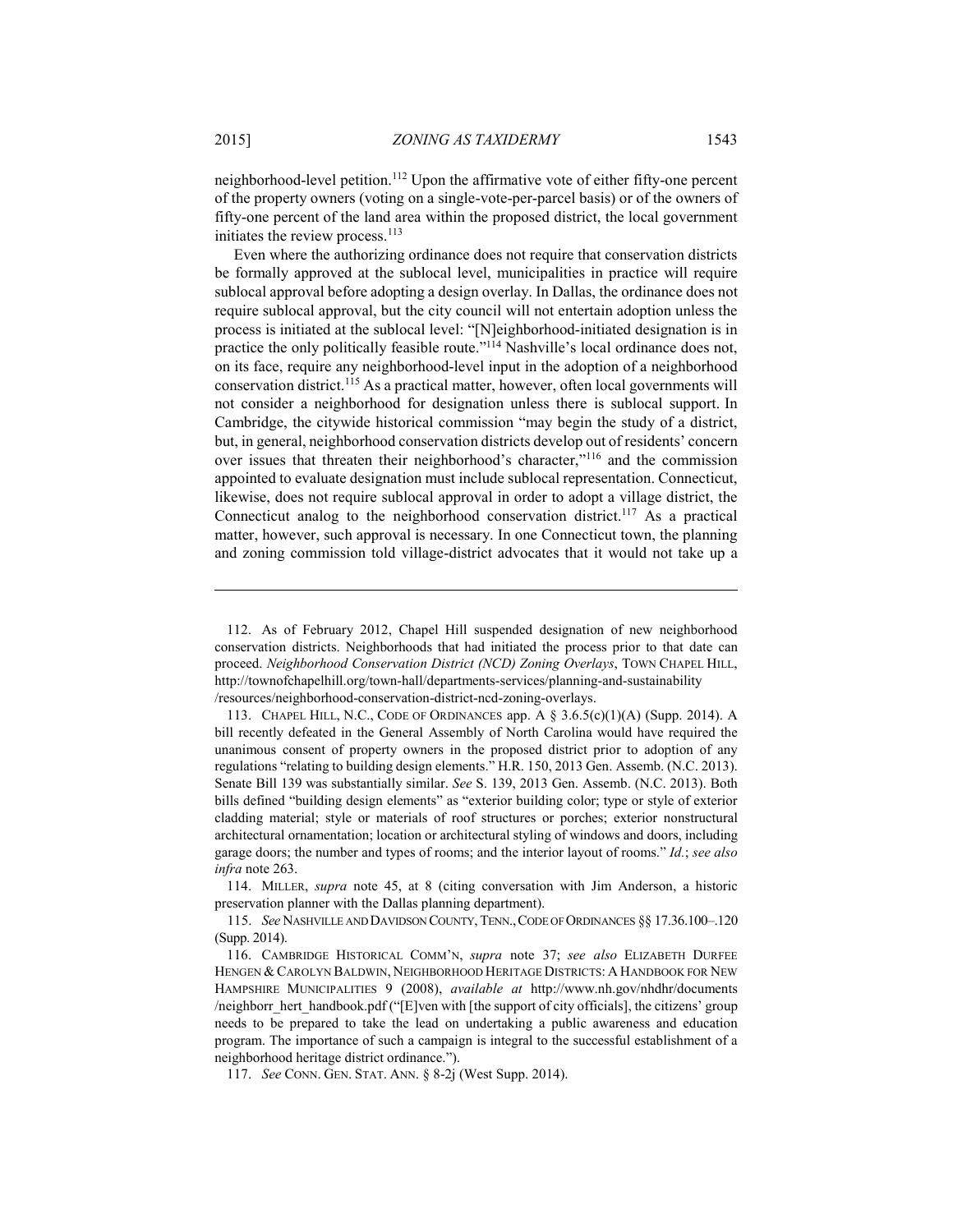proposed design overlay unless the homeowners' association in the affected neighborhood drafted and proposed the ordinance.118 In another, though not required to do so by the authorizing state statute, the town appointed a committee to consider adoption of a village district and took care to ensure that the nine members included two homeowners and two business owners inside the proposed district.<sup>119</sup>

In addition to requiring sublocal input at the time of adoption, a subset of neighborhood conservation districts incorporate sublocal input in the course of exercising design review. For example, in Cambridge, the board responsible for design review must include three residents, two of whom must be homeowners, and a property owner, who may also be a homeowner.120 In Nashville, the design-review board is set at the local level, but it must include at least two residents of overlay districts and two people who are either property owners or business owners in an overlay district.<sup>121</sup>

#### 1. Sublocal Governance: Impacts on Efficiency

Sublocal structures allow residents and property owners to establish governance models at the neighborhood level.<sup>122</sup> Proponents of sublocalism argue that these structures allow each consumer of municipal services to choose that combination of service provision and taxation that best meets his or her needs, as originally modeled on the local level by Charles Tiebout.123 Tiebout theorized that local governments,

120. CAMBRIDGE, MASS., CODE OF ORDINANCES § 2.78.160(A) (Supp. 2012).

 121. The historic zoning commission is responsible for design review in neighborhood conservation districts as well as in historic preservation districts, historic landmark districts, and historic bed-and-breakfast homestay districts. *See* NASHVILLE AND DAVIDSON COUNTY, TENN., CODE OF ORDINANCES §§ 17.36.110, 17.40.400 (Supp. 2014).

 122. To date, neighborhood conservation districts have largely escaped the notice of scholars interested in sublocal governance structures. *See supra* note 10. One proponent of sublocal zoning ignores them entirely. *See* Kenneth A. Stahl, *Neighborhood Empowerment and the Future of the City*, 161 U. PA. L. REV. 939 (2013). In a recent symposium, William A. Fischel notes that neighborhood conservation districts are akin to sublocal structures such as BIDs, but he does not consider whether sublocal governance structures facilitate participation, nor does he consider the possible negative implications of allowing sublocal structures to assume elements of zoning authority. Fischel, *supra* note 10, at 350.

 123. Charles M. Tiebout, *A Pure Theory of Local Expenditures*, 64 J. POL. ECON. 416 (1956). By no means is this Article intended to contribute to the overreliance on Tiebout to explain local government phenomena. Nor does this Article purposefully avoid addressing more recent economic scholarship that displaces or complicates the Tiebout model. Instead, this Article posits that the extent to which Tiebout's theory pervades thinking about zoning

 <sup>118.</sup> Ann DeMatteo, *Hamden PZC Lets Residents Take Lead on Village District*, NEW HAVEN REG., Apr. 18, 2009, at B1.

 <sup>119.</sup> Danton, *supra* note 56. Similarly, the Indianapolis Historic Preservation Commission "requests the residents to get seventy-five percent of the property owners to sign in support of the conservation district; this is not required by the ordinance, but is done in practice." MCCLURG, *supra* note 36, at 45. And in Iowa City, "[i]n order to create a conservation district, residents must get signatures on petitions and letters of support from the neighborhood. This is compiled with information about the neighborhood, the issues that threaten the character of the area, and an argument for designation." *Id.* at 49.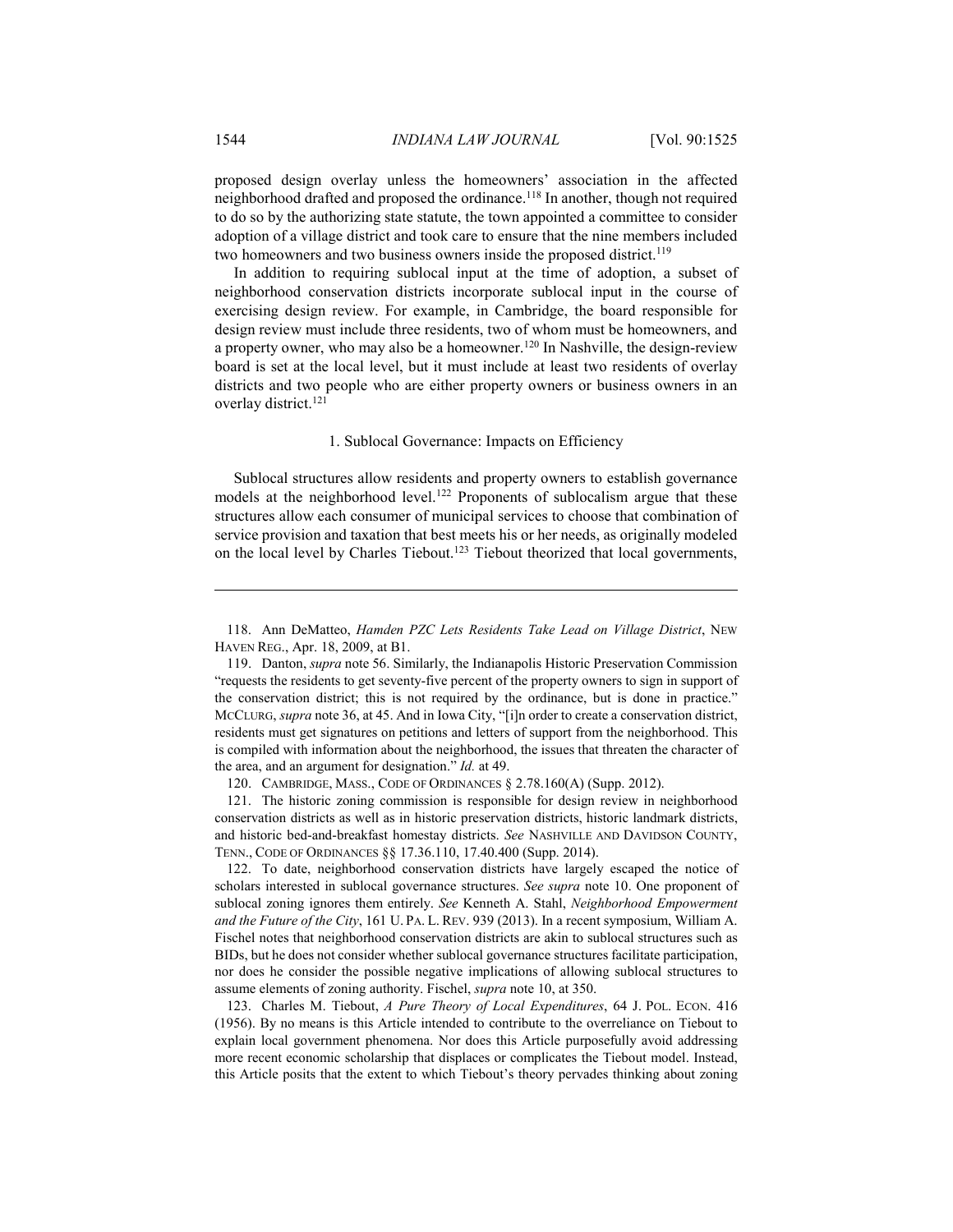unlike the federal government, efficiently expend tax dollars on public goods because each "consumer-voter" can move to whichever municipality provides his or her ideal combination of service provision and taxation.124 While Tiebout himself acknowledged that certain practical realities limit the real world application of his theory,  $125$  and economists and legal scholars have identified various limitations in his model,126 that model has nonetheless served as the dominant theoretical baseline for local-government and land-use law scholarship in recent decades.<sup>127</sup>

Tiebout's model assumes that a metropolitan area includes a large number of small municipalities, each with a set revenue and expenditure pattern.<sup>128</sup> Cities, being neither small nor homogenous, complicate application of Tiebout's model.<sup>129</sup> Richard Briffault proposes that, in this context, sublocal structures play a role in increasing Tieboutian efficiency.130 In a large heterogeneous city, each sublocal area is smaller and more homogeneous than the city as a whole. Sublocal "institutions which include enterprise zones, tax increment finance districts, special zoning districts, and business improvement districts—provide for a variety of territorially based differences in taxation, services, or regulation within individual cities."131 As a result, proponents of sublocal institutions argue that these institutions provide the consumer of municipal services an array of choices within a given municipality.132

and land use, not the inherent correctness of that theory, is a possible explanation for the rising popularity of sublocal zoning power and design-review authority.

 125. Tiebout, *supra* note 123, at 418–19 (model assumes that governmental "revenue and expenditure patterns" are fixed, "consumer-voters" are mobile, their movements are not restricted by employment or other factors, there are a large number of diverse communities from which each "consumer-voter" can choose, "consumer-voters" have all necessary knowledge to make an informed choice, and there are no externalities resulting from any one municipality's choices); *see also* Richard Briffault, *Our Localism: Part II—Localism and Legal Theory*, 90 COLUM. L. REV. 346, 415 (1990) ("Tiebout's theory is one of interlocal movement. It does not address the internal operations of urban government, local political institutions or local political activity.").

 126. *See, e.g.*, William W. Bratton & Joseph A. McCahery, *The New Economics of Jurisdictional Competition: Devolutionary Federalism in a Second-Best World*, 86 GEO. L.J. 201 (1997) (describing theoretical and practical problems with Tiebout's model); David Schleicher, *Local Government's "Law and \_\_\_" Problem*, 40 FORDHAM URB. L.J. 1951, 1964 (2013) (decrying the failure of local-government scholars to look beyond the Tiebout model when discussing "the economic study of local government and cities").

 127. *See, e.g.*, WILLIAM A. FISCHEL, THE HOMEVOTER HYPOTHESIS 39–71 (2001); Stahl, *supra* note 122, at 942 n.4 (noting the influence of Tiebout's theory).

 <sup>124.</sup> *Id.* at 418; *see also* Richard Briffault, *The Rise of Sublocal Structures in Urban Governance*, 82 MINN. L. REV. 503, 503 (1997) (Tiebout argues that "[t]he multiplicity of local governments in an area means that, as long as each locality is free to adopt its own mix of services, regulations, and taxes, area residents will have a variety of packages of local government actions to choose among in determining where to live.").

 <sup>128.</sup> Tiebout, *supra* note 123, at 418–19.

 <sup>129.</sup> Briffault, *supra* note 124, at 504–06.

 <sup>130.</sup> *Id.* at 530.

 <sup>131.</sup> *Id.* at 508.

 <sup>132.</sup> *Id.* ("The more recent development of new forms of submunicipal political institutions, however, suggests new possibilities for ameliorating the basic tension between the assumptions of the Tiebout model and the position of big cities in the local government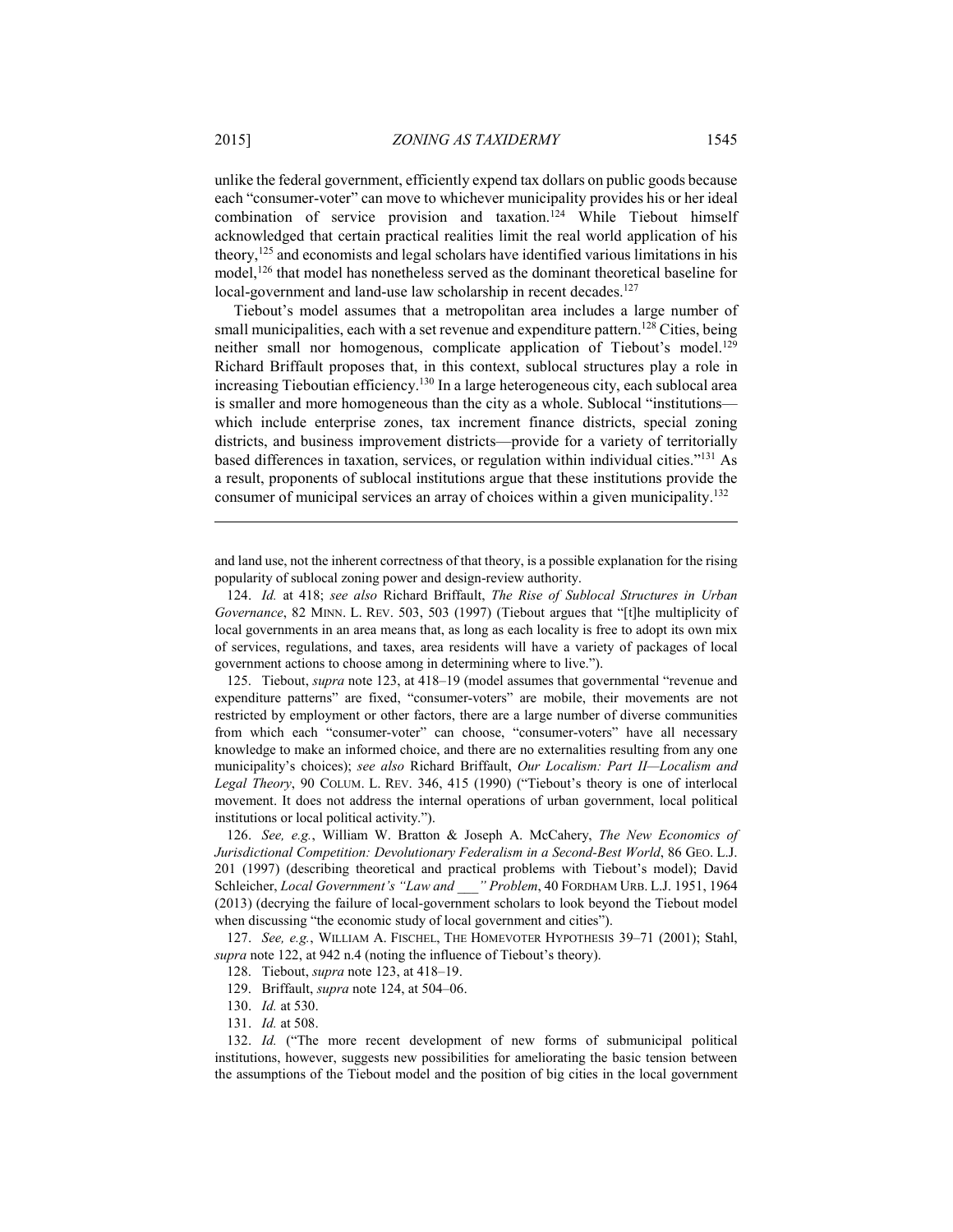While Briffault does not consider neighborhood conservation districts, these districts fit neatly into his model. Like business improvement districts, tax-increment financing districts, special zoning districts, and enterprise zones—the institutions described by Briffault—a neighborhood conservation district "tends to treat the sublocal zone or district as a distinctive actor with a formal legal-political identity rather than as an undifferentiated part of the city."<sup>133</sup>

If neighborhood conservation districts work as theorists would hope, informed homebuyers or developers in Nashville, Cambridge, or Dallas can vote with their feet between a neighborhood with a conservation district and one without such a district.<sup>134</sup> And of the neighborhoods with conservation districts, the informed purchaser can choose a district with guidelines that are attractive to her. Fans of Craftsman bungalows can purchase homes in Nashville's Richland-West End Addition,<sup>135</sup> aficionados of "mid to late 19th-century workers' and suburban housing" will be especially attracted to Cambridge's Half Crown-Marsh Neighborhood Conservation District,<sup>136</sup> and the M Streets neighborhood will be particularly desirable to lovers of High Tudors.<sup>137</sup>

#### 2. Sublocal Governance: Impacts on Policy

While many have considered whether sublocal structures produce *efficiency* by facilitating the Tieboutian model within a municipality, whether they better advance citizen preferences is a separate inquiry. Briffault describes the impact that sublocal governance can have on advancing "voice."138 Proponents of sublocal governance argue that, procedurally, it gives voice to those who might otherwise be silenced in

 135. *See* METRO. HISTORIC ZONING COMM'N, METRO. GOV'T OF NASHVILLE & DAVIDSON CNTY., RICHLAND-WEST END ADDITION NEIGHBORHOOD CONSERVATION ZONING 6 (rev. ed. 2012), *available at* http://www.nashville.gov/Portals/0/SiteContent/MHZC/docs/Preservation %20Permits/Maps%20and%20Guidelines/RWE%20Addition%202012\_revised.pdf.

 136. *See* HALF CROWN-MARSH NEIGHBORHOOD CONSERVATION DIST.CONSOLIDATION STUDY COMM., HALF CROWN-MARSH NEIGHBORHOOD CONSERVATION DISTRICT CONSOLIDATION STUDY 5 (2006), *available at* http://www2.cambridgema.gov/historic/hc\_marsh\_consol\_report.pdf.

 137. *See* Dall., Tex., Ordinance 25,116 exhibit A § g (Nov. 12, 2002), *available at* http://dallascityhall.com/departments/sustainabledevelopment/historicpreservation/\_layouts/15 /WopiFrame.aspx?sourcedoc=/departments/sustainabledevelopment/historicpreservation/DCH %20documents/pdf/MStreet\_GreenlandHills.pdf&action=default&DefaultItemOpen=1.

 138. Briffault, *supra* note 124, at 505 ("The small size of local units makes it easier for citizens to voice their views to their local government and their fellow local citizens, to respond to each other's concerns, and to deliberate concerning important local public matters. . . . The resulting sense of 'citizen effectiveness' may lead to more participation, which, by reinforcing the sense of effectiveness, can maintain and increase participation." (footnote omitted)).

system." (footnote omitted)); Stahl, *supra* note 122, at 943 (describing sublocal institutions as "efforts to import into the city the most attractive features of suburban governance by devolving power to the smaller scale of the neighborhood").

 <sup>133.</sup> Briffault, *supra* note 124, at 524.

 <sup>134.</sup> *But see infra* notes 266–68 and accompanying text (regarding the problem of uninformed consumers and the lack of transparency inherent to neighborhood conservation districts).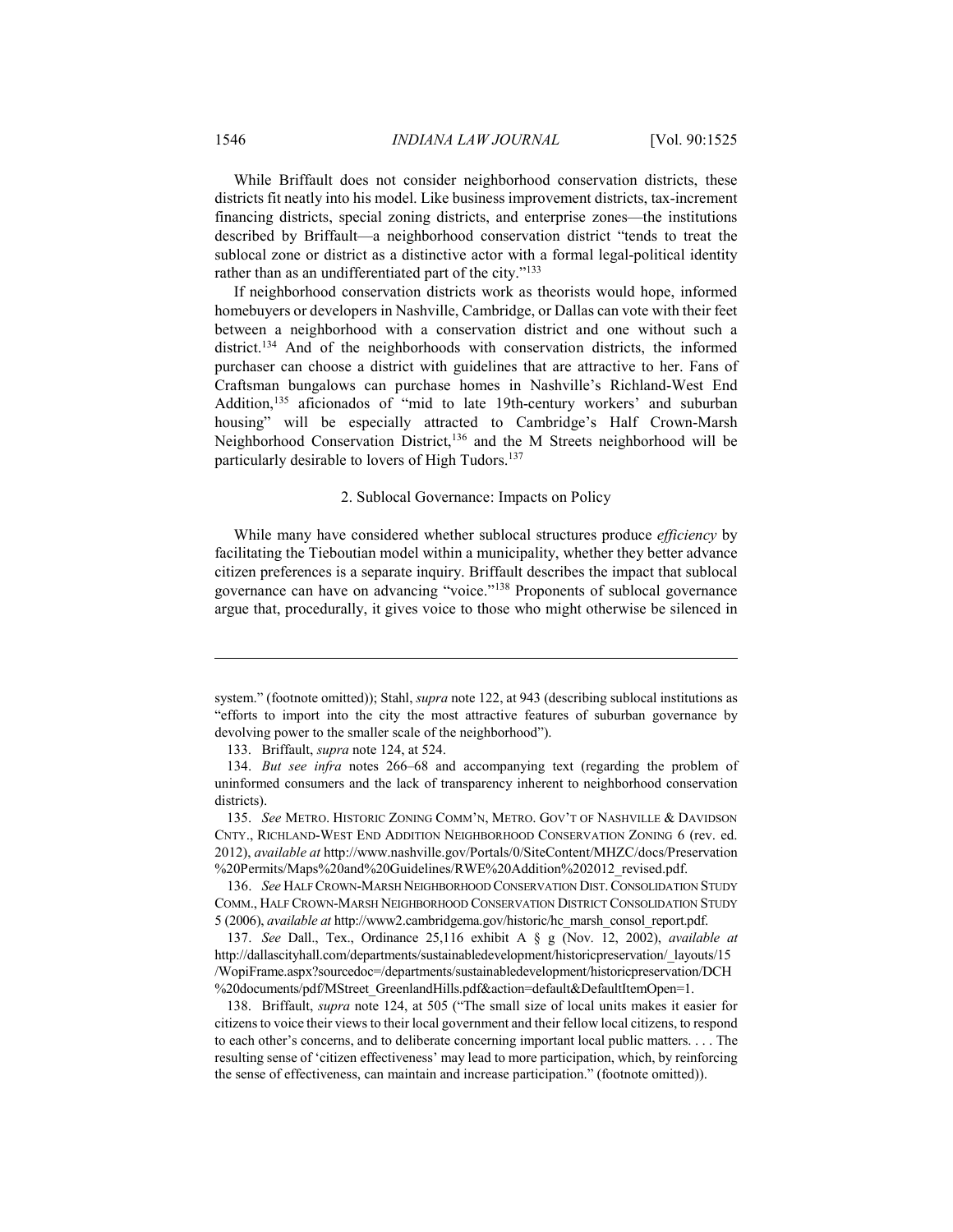<u>.</u>

local, state, or national debates.<sup>139</sup> In advancing voice, sublocal governance might, provided it does not have exclusionary effects, result in substantive benefits.140 It is possible that sublocal procedures can ensure that neighborhood conservation districts are grounded in community desires and values. The process of creating and interpreting the guidelines can itself result in community members coming together to tell the story of their neighborhood.<sup>141</sup> That storytelling takes regulatory form, and the regulations embody the community building that both impelled and resulted from the adoption of a neighborhood conservation district.<sup>142</sup>

140. *But see infra* Part III.B.

142. *See* Rose, *supra* note 35, at 494.

 <sup>139.</sup> *See, e.g.*, Stephen Breyer, Madison Lecture, *Our Democratic Constitution*, 77 N.Y.U. L. REV. 245, 257–58 (2002) (noting that limitations on federal power serve to facilitate democracy because state and local governments are easier for citizens to hold accountable); Roderick M. Hills, Jr., *Is Federalism Good for Localism? The Localist Case for Federal Regimes*, 21 J.L. & POL. 187, 209 (2005) ("The extraordinary plethora of plebiscitary procedures, neighborhood consent requirements, lay boards and elected bodies that govern local governments under state law . . . indicates a level of public participation at an entirely different level than that provided by federal administrative law."); Matthew J. Parlow, *Civic Republicanism, Public Choice Theory, and Neighborhood Councils: A New Model for Civic Engagement*, 79 U. COLO. L. REV. 137, 145 (2008) ("[L]ocal governments constitute the most viable avenue for engaging the public in the decision- and policy-making processes  $\dots$ ."); Lovelady, *supra* note 10, at 175 ("When preservationists desire neighborhood protection but encounter opposition from property rights advocates or residents fearing increased costs, NCDs offer a compromise . . . .").

 <sup>141. &</sup>quot;Procedurally, the very process of community self-definition, including the procedures of modern historic preservation law, brings neighbors together in mutual education and mutual aid, helping to prevent a paralyzing sense of individual powerlessness." Rose, *supra* note 35, at 494. Costonis, on the other hand, ignores process and, instead, places the burden on legislators to determine whether a proposed aesthetic regulation is truly accomplishing a widely supported community interest in cultural stability: "[P]olicy-makers should examine the claimed associational bonds between the resource and the community to determine whether protecting the resource will advance community-wide identity and stability values." Costonis, *supra* note 20, at 434. For Costonis, this examination requires legislators' confirmation that the desire to protect an aesthetic resource must be widely held. As he says, "[i]f the 'objectivity' of aesthetic standards resides in their consistency with patterns of community preference, the inquiry should focus upon the prevalence or absence of these patterns." *Id.* at 435. But Costonis does not propose any check, other than the standard legislative process, to ensure that aesthetic land-use regulations meet the otherwise rigorous standard he establishes. He entrusts legislators and regulators to make a determination that a preference for a proposed aesthetic regulation is widely held in precisely the same way that legislators approach any policy decision, by reviewing "evidence marshalled through hearings, staff studies, and similar sources [to determine whether] the claimed concordance of the initiative with actual or reasonably likely community-wide preferences" can be verified. *Id.* Costonis acknowledges that he requires of aesthetic regulations no more process-related checks and balances than are required of legislative action generally: "The inquiry, in short, should parallel the one regularly conducted by legislators in the zoning and eminent domain fields to determine whether a proposed initiative accords with a 'public' purpose or merely advances the 'private' interest of an individual or a group." *Id.* at 435–36 (footnotes omitted).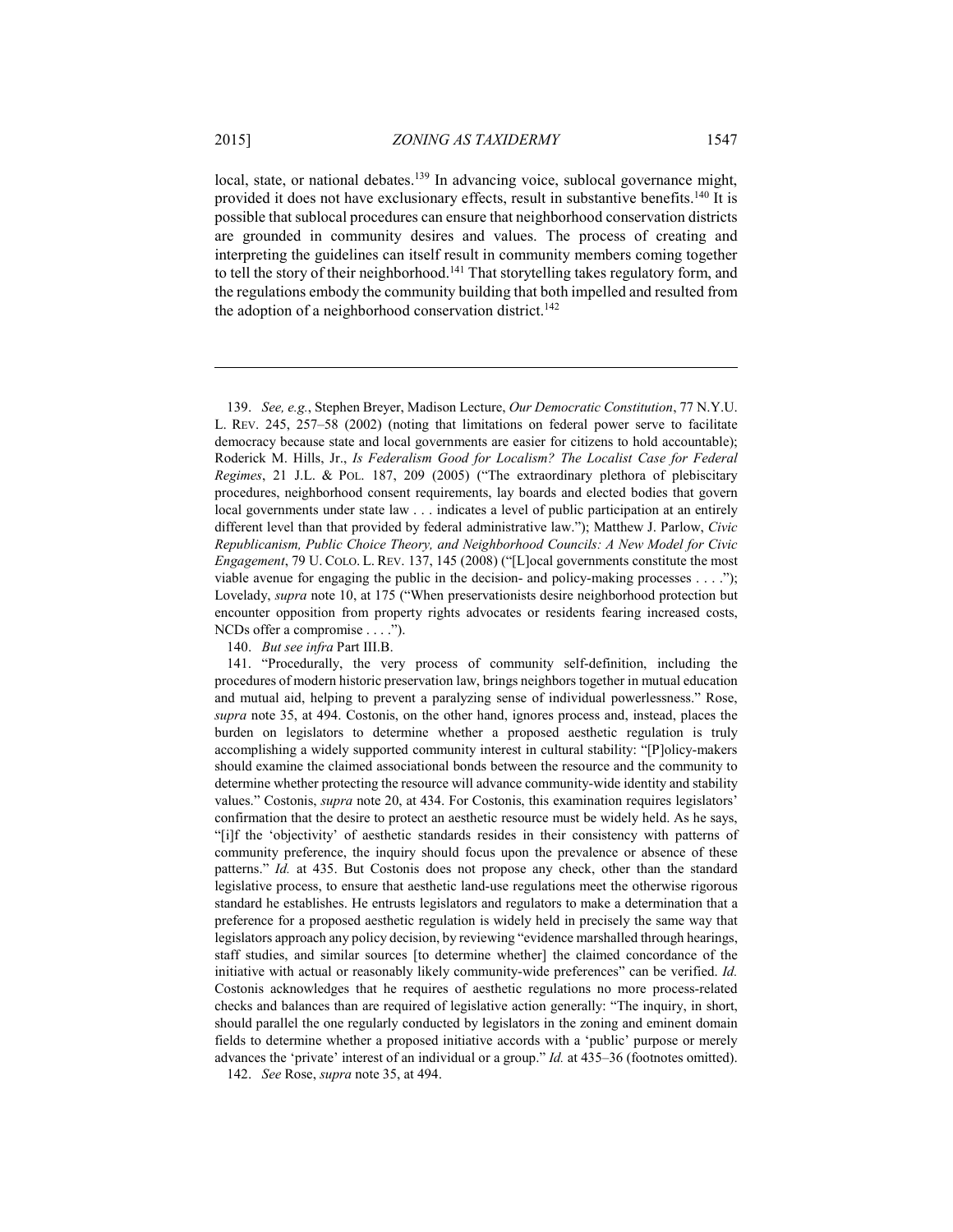The sanguine theoretical picture painted here is muddied by the fact that sublocal governance generally and neighborhood conservation districts specifically prioritize some community voices over others.<sup>143</sup> Unfortunately, neighborhood conservation districts' voice-enhancing benefits are undone by their exclusionary features. For example, Cambridge's ordinance prioritizes the involvement of property owners, and homeowners in particular, over that of renters in designation of a neighborhood conservation district and in developing the regulations applicable to that district.<sup>144</sup> The designation process in Cambridge, typical of the designation process elsewhere, must include a study of the proposed district, memorialized in a written report.<sup>145</sup> The study and report are conducted by an appointed committee that must include at least one resident of the proposed district and at least one property owner in the proposed district.146 Once a district is designated, a sublocal commission is responsible for conducting a design review of each proposed construction or renovation project in the district. Property owners receive even more preference here than they do in the designation process. The five members must be (a) three district residents, two of whom must be homeowners; (b) a neighborhood property owner, who may be a homeowner; and (c) a member of the Cambridge Historical Commission.<sup>147</sup> By prioritizing property owners' voices and excluding renters as well as those who live outside of the proposed district, conservation districts undermine the participation benefits that might otherwise result from neighborhood-level decision-making processes. Furthermore, by emphasizing context to the exclusion of other policy goals, conservation districts prohibit consideration of the needs of future housing consumers, again excluding key voices and undermining the community-centered goals espoused by conservation-district advocates.148

## *C. A Tool for Resisting Development Pressures in Desirable Housing Markets*

Advancing cultural stability through aesthetics results in land-use regulations that preserve existing architectural context. These regulations prevent property owners from developing buildings that might accommodate evolving preferences, thus disrupting the ability of the market to respond to consumer demand. Existing homeowners exert control over land-use regulations disproportionate to their numbers.<sup>149</sup> And they want their neighborhoods to remain untouched by development. After all, they expressed a preference for the existing neighborhood fabric when they purchased their homes. The neighborhood conservation district provides a regulatory mechanism for homeowners to freeze development patterns and to replicate private-law design-review standards typical in suburban

 <sup>143.</sup> The inevitable question raised in this section—"Who is the community?"—is discussed in Part III.B, *infra*.

 <sup>144.</sup> *See* CAMBRIDGE, MASS., CODE OF ORDINANCES § 2.78.160 (Supp. 2012).

 <sup>145.</sup> *Id.* § 2.78.180.

 <sup>146.</sup> *Id.*

 <sup>147.</sup> *Id.* § 2.78.160(A). Delegating design-review authority to a sublocal commission raises constitutional questions. These are discussed in greater detail in note 241, *infra*.

 <sup>148.</sup> *See infra* Part III.B.

 <sup>149.</sup> *See infra* note 159 and accompanying text.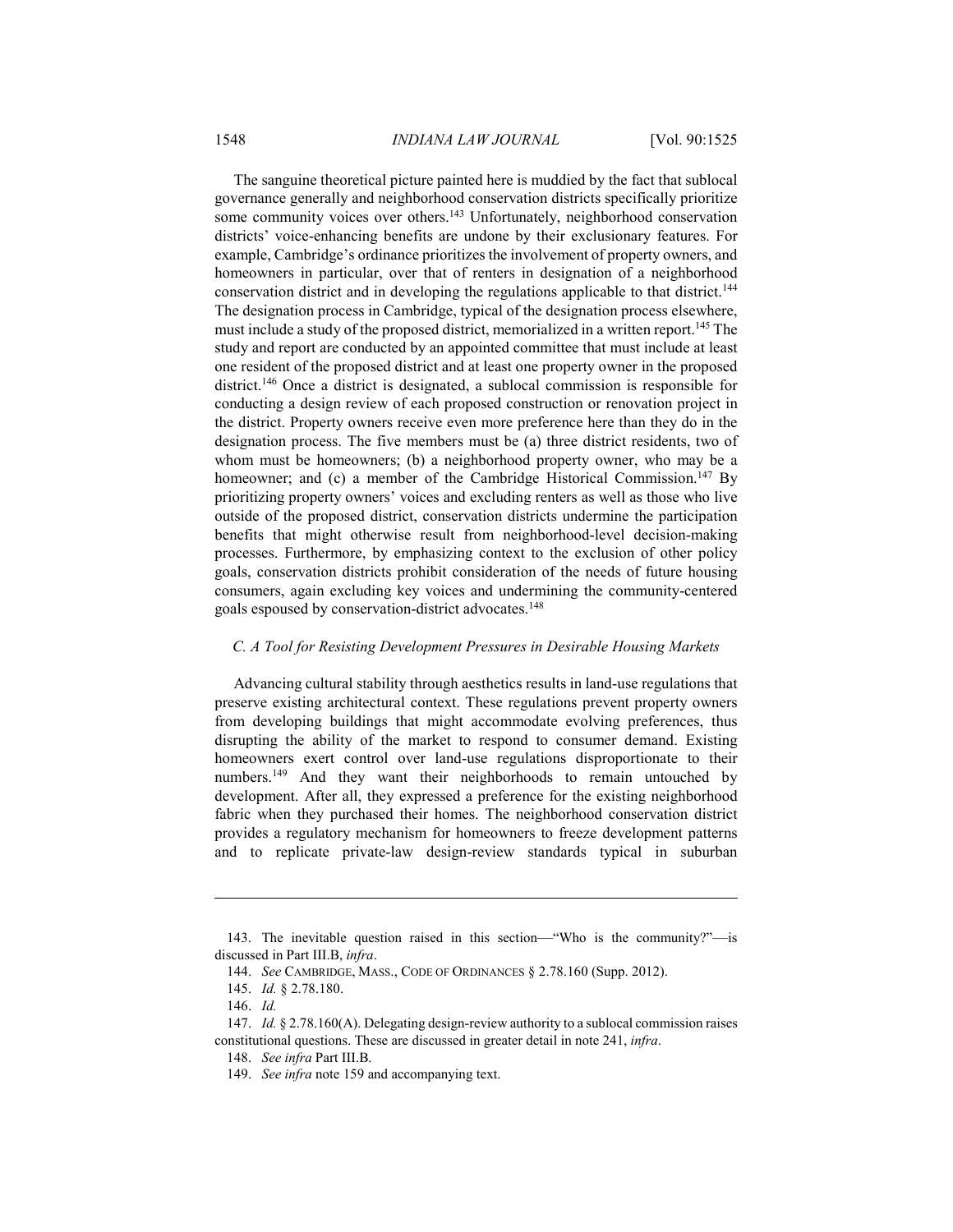subdivisions.150 Imposing private-law design-review standards would require all of the property owners to submit to a restrictive covenant that would require their unanimous consent. Some property owners may flat-out reject yielding control of the use of their land. Others will, quite reasonably, require compensation before they do so. Regulatory aesthetic review, on the other hand, requires neither unanimity nor compensation. In addition, it permits homeowners to resist market forces toward higher-density uses,

whether those uses are multifamily rentals or large single-family homes.<sup>151</sup>

Neighborhood conservation districts have been used almost exclusively in residential areas.152 As a result, conservation districts impact housing markets and, therefore, housing prices. That simple fact should worry those who believe that housing affordability is an appropriate goal for land-use policy. In some cases, the applicable local ordinance limits the adoption of neighborhood conservation districts to residential areas.<sup>153</sup> In other cases, commercial and office districts are eligible for designation, but no such designations have been made. If concern for historic preservation motivated adoption of neighborhood conservation districts, one would expect to see conservation districts in both residential and nonresidential areas.<sup>154</sup> Factors other than the desire to protect historic communities cause neighborhood conservation districts to be limited, largely, to residential areas. These same factors have led policymakers and scholars to defer to homeowners in the course of crafting land-use regulations.

First, there is a stronger compulsion to preserve residential neighborhoods, the places where people live. Our legal system recognizes and supports an attachment to owner-occupied homes that often exceeds their pure economic value.155 Zoning, tax, and other laws treat owner-occupied homes favorably because they are bound up with the personhood of the owner-occupant.<sup>156</sup> Owner-occupied homes are "markers"

 153. *See, e.g.*, BOISE, IDAHO, BOISE MUNICIPAL CODE § 11-05-02(1)(A) (permitting adoption in nonresidential neighborhoods but stating that "[a] conservation overlay district is usually applied to residential neighborhoods"); CHAPEL HILL, N.C.,CODE OF ORDINANCES app. A § 3.6.5 (Supp. 2014).

 154. *Cf.* Rose, *supra* note 35, at 504–06 (noting that a major impetus for the establishment of historic districts was to encourage business investment in particular areas and to protect the tourism industry).

 155. *See* Margaret Jane Radin, *Property and Personhood*, 34 STAN. L. REV. 957, 996–1002 (1982) (discussing homes and cars as paradigmatic examples of "personhood property" that are given greater protections than other forms of property).

 156. "[I]n our social context a house that is owned by someone who resides there is generally understood to be toward the personal end of the continuum. There is both a positive sense that people are bound up with their homes and a normative sense that this is not fetishistic." *Id.* at 987 (footnote omitted). But neighborhood conservation districts cannot be analyzed solely as a form of protection of personhood property. Certainly, conservation districts arise out of a desire to protect some people's personhood property (i.e., owning a home in a neighborhood with certain defined characteristics). They accomplish that goal, however, by limiting others' personhood property (i.e., owning a home that can be demolished, renovated, and altered as one likes). This tension can be seen in design-review meetings, in which regulators consider relevant whether a property belongs to an owner-occupant or a

 <sup>150.</sup> *See infra* notes 162–64 and accompanying text.

 <sup>151.</sup> *See infra* notes 181–82 and accompanying text.

 <sup>152.</sup> MILLER, *supra* note 45, at 1.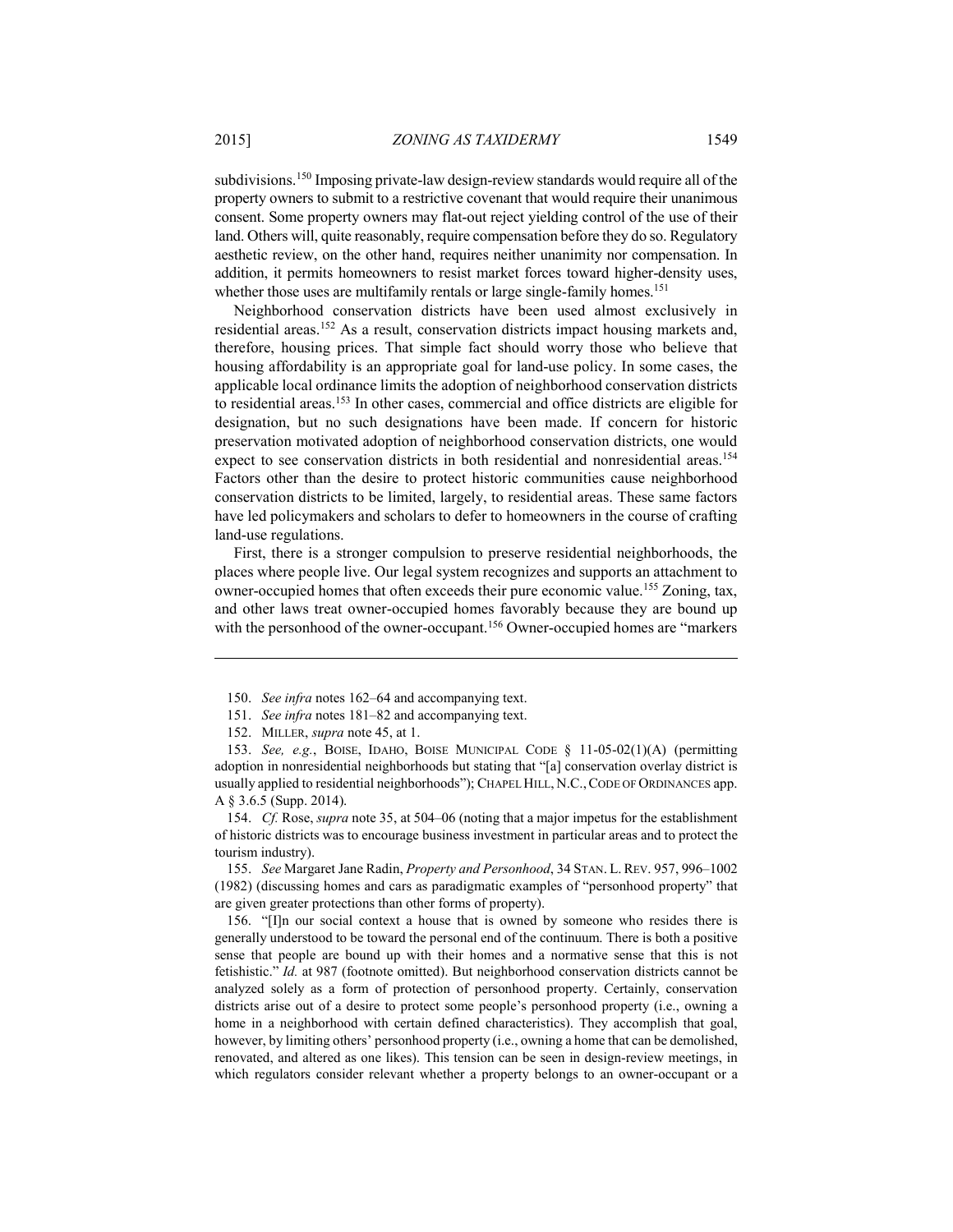of a homeowner's identity."157 Even properties that appear to be interchangeable, like the mass-produced Cape Cods of Levittown, New York, are, over time, individualized to meet the particular needs and desires of their occupants "to the point where [decades after Levittown was first developed] the interiors and exteriors did not even resemble each other."158 By contrast, most commercial property is owned for the purpose of collecting rents. The initial design and any renovations are intended to maximize profitability and cash flows. The typical commercial-property owner should be indifferent as between owning his or her property and receiving, in its stead, an amount equal to the present value of the net cash flows the owner expects to receive from the property. As a result, the emotional response to architectural changes and development pressures in commercial districts, where property is fungible, is less potent, and commercial districts are less likely to be targeted by voters and lawmakers for conservation.

Second, homeowners exert influence disproportionate to their numbers in local land-use policy making.<sup>159</sup> Homeowners' outsized interest in local land-use policy motivates them to advocate and achieve policy goals that may be unavailable to others, such as commercial property owners or those who enjoy shopping in business districts.<sup>160</sup> Even where homeowners are a minority of the voting populace, their significant financial self-interest motivates them to assemble outsized political power.161 As a result, they are in a strong position to advocate for any land-use tool that they believe will protect and enhance the value of their property. Private-law design-review processes are one such tool. These private agreements, imposed through restrictive covenants, are typical in subdivisions governed by homeowners' associations, which "have rapidly proliferated in recent decades."162 These

 158. *Id.* (citing JOHN ARCHER, ARCHITECTURE AND SUBURBIA: FROM ENGLISH VILLA TO AMERICAN DREAM HOUSE, 1690–2000 (2005); BARBARA M. KELLY, EXPANDING THE AMERICAN DREAM: BUILDING AND REBUILDING LEVITTOWN (1993)).

 159. FISCHEL, *supra* note 127, at 80–81. According to Fischel's analysis, homeowners are heavily invested in the value of their homes. For most homeowners, their home is their largest asset, by far, and their wealth is not diversified. The typical homeowner simply cannot afford to risk the value of his or her home. As a result, homeowners are unlikely to favor new development that they perceive as a threat to their property values or that is likely to increase the cost of public-services provision, thereby increasing local property taxes. *Id.* at 4. Whether rental housing has these deleterious effects is not a question Fischel tackles, nor is it one that I attempt to answer here. Two things are clear: homeowners perceive that rental housing has negative impacts, and they act on that perception.

nonresident landlord. *Cf.* Robert C. Ellickson, *Three Systems of Land-Use Control*, 13 HARV. J.L. & PUB. POL'Y 67, 72 (1990) ("[Z]oning officials tend to be insensitive to the interests of nonresidents, such as housing consumers and owners of undeveloped land . . . .").

 <sup>157.</sup> Brian J. Miller, *Competing Visions of the American Single-Family Home: Defining McMansions in the* New York Times *and* Dallas Morning News*, 2000–2009*, 38 J. URB. HIST. 1094, 1096 (2012).

<sup>160</sup>*. See id.*

 <sup>161.</sup> *See* Vicki Been, Josiah Madar & Simon McDonnell, *Urban Land-Use Regulation: Are Homevoters Overtaking the Growth Machine?*, 11 J. EMPIRICAL LEGAL STUD. 227 (2014).

 <sup>162.</sup> Lee Anne Fennell, *Contracting Communities*, 2004 U. ILL. L. REV. 829, 829; *see also* Gerald Korngold, *The Emergence of Private Land Use Controls in Large-Scale Subdivisions: The Companion Story to* Village of Euclid v. Ambler Realty Co., 51 CASE W. RES. L.REV. 617,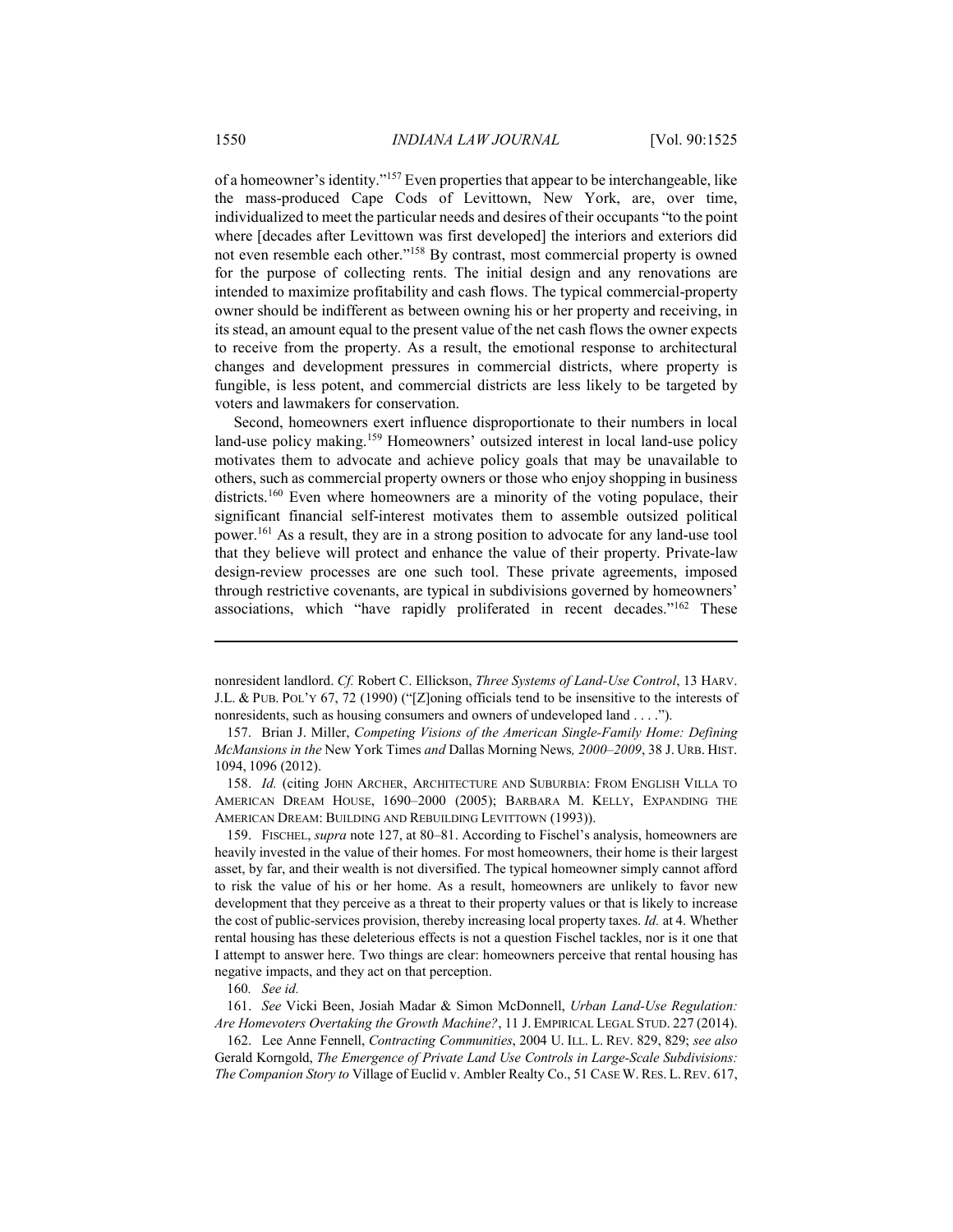developments impose on all property owners and residents a "community-wide set of conditions, covenants, and restrictions (CC&Rs) control[ling] each homeowner's use of her own property, the use and maintenance of common property and amenities, and other details of community life and governance."<sup>163</sup> CC&Rs are more expansive, more detailed, and more onerous than traditional-use and bulk-zoning regulations. They control "not only types of land uses but also matters of aesthetics" including "the color of the house paint, the placement of trees and shrubbery, the size and location of fences, the construction of decks and other housing extensions, the parking of automobiles in streets and driveways, and the use and placement of television antennas, among others."164

Neighborhood conservation districts are public-law forms of CC&Rs, historically private-law tools. Local legislators considering whether to adopt neighborhood conservation districts have expressly acknowledged that these districts are a public regulatory attempt to recreate CC&Rs.165 As one local legislator described the issue in email correspondence preceding a vote on the Belmont-Hillsboro district in Nashville,

Although I think the potential effect that the [conservation district] overlay can achieve can be beneficial, I do think they still turn a city neighborhood into a virtual 'subdivision,' something I can understand some people not wanting to have imposed on them. Many people do not live in subdivisions because they do not want restrictive covenants, something that overlays do.<sup>166</sup>

Because it affects consumers' expectations, the explosion of housing units located in private developments encumbered by CC&Rs affects the greater housing market, not just housing located in private developments. Even in neighborhoods not encumbered by restrictive covenants, homeowners expect to have the authority to control the appearance of their neighborhood based on the fact that such control has become commonplace in the market.<sup>167</sup> The homeowner who purchased a High Tudor home in the M Streets neighborhood in Dallas in the 1920s may never have

<sup>619 (2001) (</sup>citing statistics that 2.58% of housing units were located in homeowners' association developments in 1975, a percentage that increased to 14.67% in 1998).

 <sup>163.</sup> Fennell, *supra* note 162, at 830.

 <sup>164.</sup> Robert H. Nelson, *Privatizing the Neighborhood: A Proposal To Replace Zoning with Private Collective Property Rights to Existing Neighborhoods*, 7 GEO. MASON L. REV. 827, 831 (1999).

 <sup>165.</sup> *See, e.g.*, Johnston v. Metro. Gov't of Nashville & Davidson Cnty., 320 S.W.3d 299, 304 (Tenn. Ct. App. 2009); *see also infra* note 171.

 <sup>166.</sup> *Johnston*, 320 S.W.3d at 304 (citing council members' e-mail correspondence in advance of designation of the Belmont-Hillsboro neighborhood conservation district in Nashville).

 <sup>167.</sup> Homeowners who have the desire to control their neighbors' behavior and land-use choices have a strong financial incentive to do so. "Studies consistently demonstrate that just about any change in the character of one's neighborhood can have a quantifiable impact either positive or negative—on local property values." Stahl, *supra* note 122, at 948.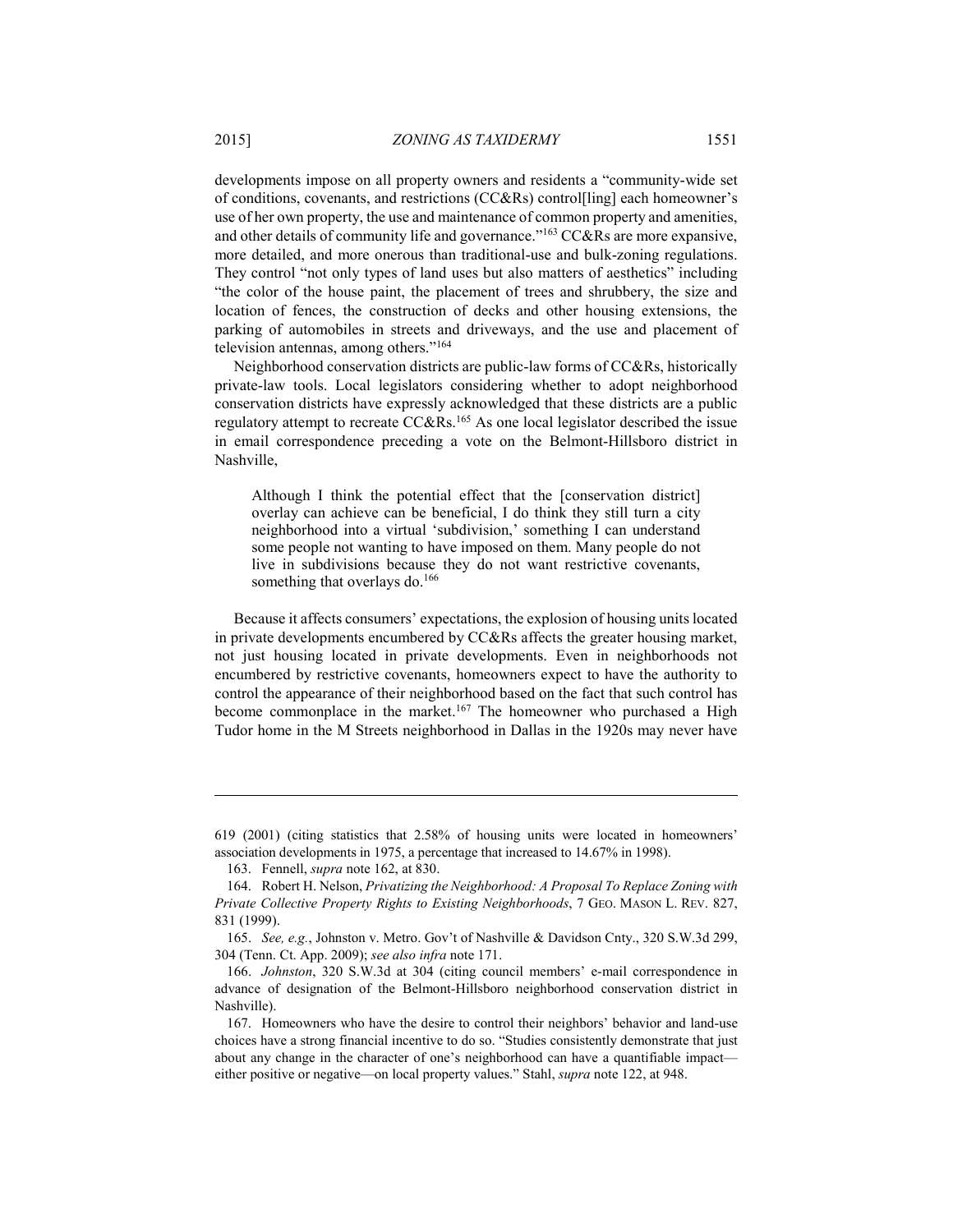expected to be able to control the design of his neighbor's house. The owner of that same High Tudor home in the year 2015 will have different expectations.<sup>168</sup>

Indeed, more than one legal scholar has advocated adopting a regulatory mechanism that will allow homeowners who live in older neighborhoods to provide services and to control their neighbors' use of property in a way that is more typical of CC&R-encumbered suburban subdivisions.<sup>169</sup> Imposing CC&Rs on a mature neighborhood, where properties have already been developed and ownership has been conveyed to multiple individual homeowners, would require each individual property owner to consent to these new encumbrances on title. CC&Rs might result in a net benefit to the neighborhood. But each individual homeowner will have different preferences. A homeowner who does not value the predominant architectural style or who would prefer, for example, not to be required to remove an inoperable automobile from her front yard, will refuse to impose CC&Rs on her property. Alternatively, quite sensibly, she will require compensation for relinquishing rights to control her property. In such cases, the majority of neighbors can bypass the unanimity requirement and the demand for compensation from otherwise unwilling neighbors by proposing that their locality (or sublocality) adopt land-use regulations that mimic  $CC&Rs.170$  The proliferation of neighborhood conservation districts in older communities is a response to the proliferation of CC&Rs in newly developed communities.<sup>171</sup>

 168. The notion that the desire to control one's neighbor's architectural and aesthetic choices is a modern one is not uncontested. One neighbor testified before the Noank Zoning Commission, which was acting in its capacity as a sublocal design-review board,

I would propose that you only have to look as far as New England literature of the 18th and 19th Century, starting with the *Scarlet Letter*, which everybody read in tenth grade, to understand that though they were not written laws, there were certainly social strictures, there were social behaviors—this is the land of shunning and social regulation on what people would build, what people would wear.

Application of Thomas and Elizabeth Halsey for a Certificate of Design Appropriateness To Construct a New Single Family Dwelling at 28 Potter Court, at 30 (Noank Fire Dist. Zoning Comm'n July 17, 2012). Perhaps the desire is not a modern invention, but the use of regulations and public law to effectuate that desire certainly is.

 169. *See, e.g.*, ROBERT H. NELSON, PRIVATE NEIGHBORHOODS AND THE TRANSFORMATION OF LOCAL GOVERNMENT 4 (2005); Robert C. Ellickson, *New Institutions for Old Neighborhoods*, 48 DUKE L.J. 75 (1998); Fischel, *supra* note 10; Stahl, *supra* note 122, at 949– 50 (arguing in favor of sublocal zoning regulations); Wiseman, *supra* note 10, at 702 ("Several scholars have accordingly suggested that public communities should be able to form their own private homeowners' associations and covenants."). The sources cited by Wiseman generally advocate for creation of sublocal institutions that provide services, however, rather than regulate land use.

170. *See* Fischel, *supra* note 10, at 342–49; Wiseman *supra* note 10, at 732.

 171. *See, e.g.*, *Johnston*, 320 S.W.3d at 304; TOWN OF CHAPEL HILL, NORTH CAROLINA, FREQUENTLY ASKED QUESTIONS ABOUT NEIGHBORHOOD CONSERVATION DISTRICTS, *available at* http://www.townofchapelhill.org/home/showdocument?id=755 (comparing neighborhood conservation districts to restrictive covenants); Rob Warren, *Urbana City Council Discusses Tax Rate, Neighborhood Plan*, DAILY ILLINI (Oct. 24, 2006, 12:00 AM), http://www.dailyillini.com /news/article\_a2680e69-4314-5579-8287-0bdd6423d9ed.html (quoting city council member decrying similarity between proposed conservation district plan and "the restrictive covenant of sub-divisions").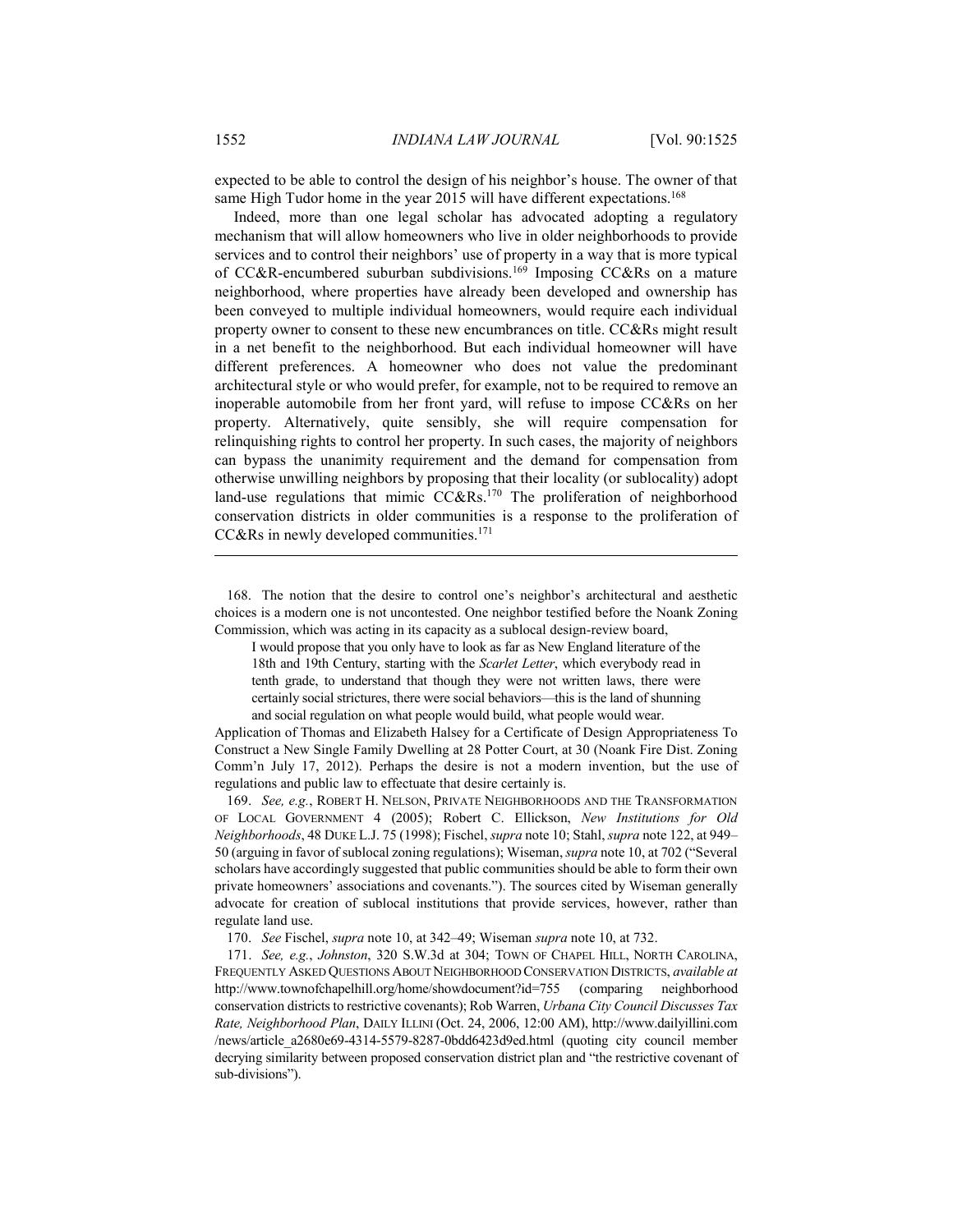That newer residential neighborhoods are already encumbered by homeowners' association rules requiring design review may explain why neighborhood conservation districts are typically found in older residential neighborhoods.172 There is, perhaps, another reason why this particular regulatory tool has gained a foothold in urban areas and streetcar suburbs, relatively dense residential communities developed beginning in the late nineteenth century around public transportation infrastructure.<sup>173</sup> Older neighborhoods face growing development pressures as they become increasingly desirable to families and empty nesters seeking walkable neighborhoods proximate to downtown commercial districts, public transit, and—in some towns—colleges and universities.<sup>174</sup>

The United States is now experiencing a shift in market demand for housing.<sup>175</sup> After decades of "white flight" and decreasing population in center cities, middle-class people and families are returning to urban neighborhoods.<sup>176</sup> Automobile usage, measured in number of cars owned per capita and vehicle miles traveled per capita, is in decline as people choose to live closer to their jobs or close to transit.177 Pedestrian-friendly neighborhoods are in vogue, with brokers touting a

 173. *See* DOLORES HAYDEN, BUILDING SUBURBIA: GREEN FIELDS AND URBAN GROWTH, 1820–2000, at 71–96 (2003); KENNETH T. JACKSON, CRABGRASS FRONTIER: THE SUBURBANIZATION OF THE UNITED STATES 20–44 (1985).

 174. *See* Eric Jaffe, *The Suburbs are Dead, Long Live the Suburbs*, ATLANTIC CITYLAB (Aug. 27, 2013), http://www.theatlanticcities.com/housing/2013/08/suburbs-are-dead-long -live-suburbs/6680/. Jed Kolko, chief economist at Trulia, a real-estate website, recently observed that price gains on the website in 2013 were stronger in urban neighborhoods. Jed Kolko*, Home Prices Rising Faster in Cities Than in the Suburbs—Most of All in Gayborhoods*, TRULIA TRENDS (June 25, 2013), http://trends.truliablog.com/2013/06/home-prices-rising -faster-in-cities/.

 175. ELLICKSON ET AL., *supra* note 14, at 4 ("[H]ouseholds are locating in larger cities at an increasing rate . . . although the majority of the population in urbanized areas lives in the suburbs, in recent decades, the central city has seen small relative gains.").

176. *Id.*

 <sup>172.</sup> Even homeowners in subdivisions encumbered by restrictive covenants may seek to adopt neighborhood conservation districts if they are dissatisfied with the protections offered by the restrictive covenants. For example, restrictive covenants must be enforced privately, in litigation initiated by neighbors or homeowners' associations. Neighborhood conservation districts are instead enforced by a local government, even where administration may be sublocal. *See infra* note 238 and accompanying text. As neighborhood conservation districts continue to proliferate, it is likely that they will become more common in newer suburban subdivisions that are also encumbered by restrictive covenants. This phenomenon will echo the evolution of zoning at the beginning of the last century. Fischel points out that early twentieth century suburbs utilized both early zoning ordinances and restrictive covenants to prioritize the development of owner-occupied single-family homes. William A. Fischel, *An Economic History of Zoning and a Cure for Its Exclusionary Effects*, 41 URB. STUD. 317, 325 (2004) ("[T]here is evidence that covenants and zoning developed side-by-side. . . . Even where they are comprehensive, covenants may not convey enough control over development to satisfy its residents.").

 <sup>177.</sup> *See, e.g.*, Emily Badger, *America's Driving Less, and This Evidence Suggests It's Not About the Economy*, ATLANTIC CITYLAB (Aug. 29, 2013), http://www.theatlanticcities.com /commute/2013/08/americas-driving-less-and-evidence-suggests-it-cant-be-just-about-economy /6706/ (citing U.S. PUB. INTEREST RESEARCH GRP., MOVING OFF THE ROAD: A STATE-BY-STATE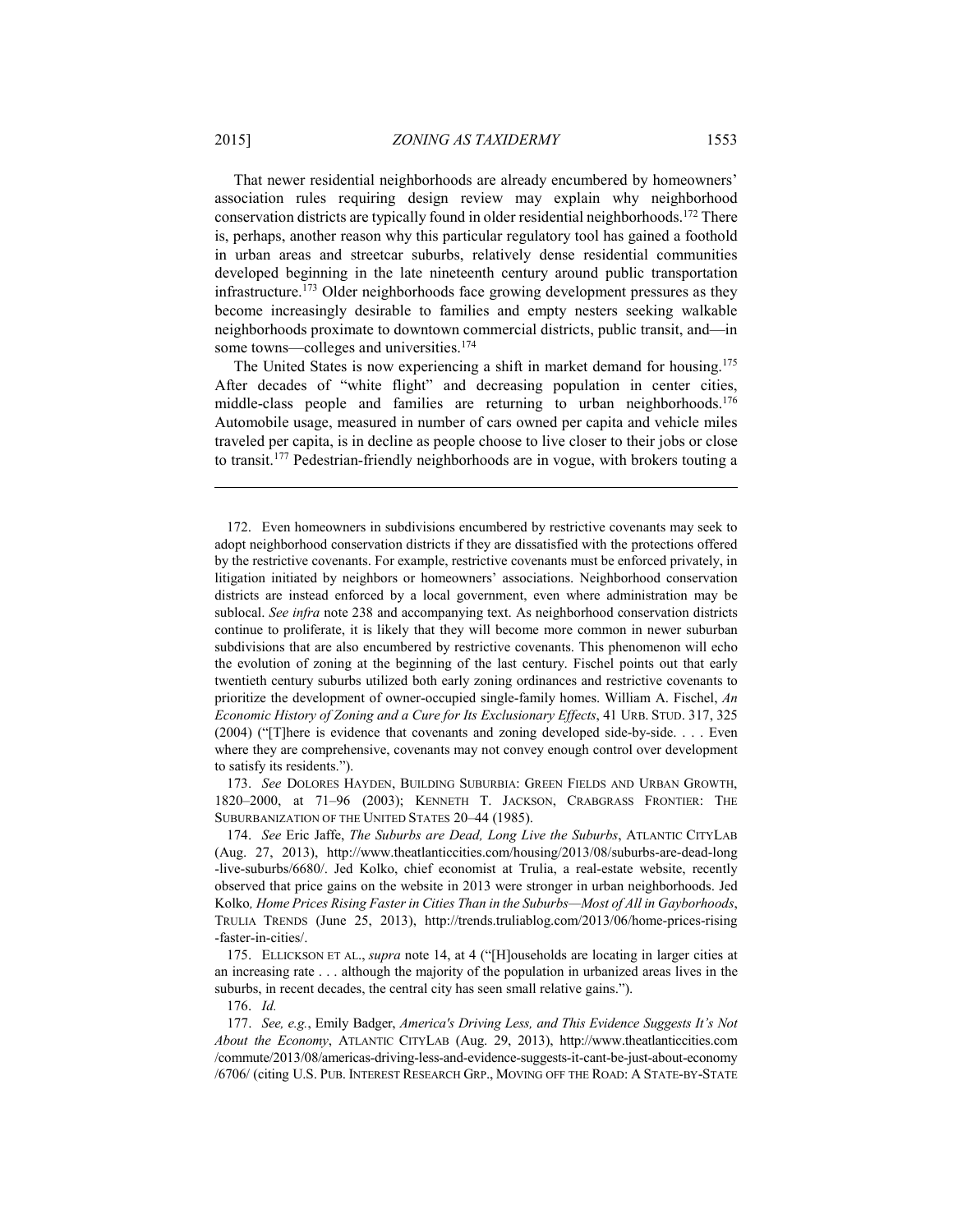home's "walk score" alongside granite countertops, en suite baths, and the local school district's test scores in real-estate listings.<sup>178</sup> The development pressures building in urban residential neighborhoods and old streetcar suburbs manifest in two ways. First, developers seek to build rental apartments, marketed to young professionals and college students, in neighborhoods that previously were dominated by single-family residences.179 Second, individuals and families want larger homes with the amenities that are typical in contemporary suburban subdivisions, in walkable places, close to downtown districts and transit. In order to procure that combination of amenities, homeowners and developers purchase lots with smaller homes, typical of the times in which they were constructed, and either alter the existing houses or replace them with larger structures.<sup>180</sup>

Conflict arises when existing homeowners, fearing change, resist new development. Advocates of neighborhood conservation districts suffer from a Goldilocks syndrome. Rental units are too small, resulting in too many units per acre. McMansions<sup>181</sup> are too big, resulting in too much built square footage per acre. The existing single-family homes are just right. The result is that existing homeowners embrace land-use regulations that are derived from the existing architectural context. Resisting development pressures is evident in various materials advocating the adoption of neighborhood conservation districts.182 For example, a commission established by Cambridge to evaluate a new neighborhood conservation district celebrates the role the design overlay played to disrupt development and

 179. *See, e.g.*, Jenny Surane, *Chapel Hill Works To Increase Affordable Rental Housing*, DAILY TAR HEEL (Aug. 26, 2013, 6:31 PM), http://www.dailytarheel.com/article/2013/08 /affordable-rental-0827 (quoting local housing advocate who argued that "the problem with the availability in affordable rental housing for Chapel Hill's workforce began when students moved into low-income neighborhoods throughout the town and rented homes originally slated as single-family units").

 180. *See* Adrian Scott Fine & Jim Lindberg, *Taming the Teardown Trend*, F. NEWS (Nat'l Trust for Historic Pres., Wash., D.C.), July–Aug. 2002, *available at* http:// www.preservationnation.org/information-center/sustainable-communities/creating/teardowns /teardowns\_executive\_summary.pdf.

181. For a discussion of McMansions, see *infra* notes 202–11 and accompanying text.

 182. *See, e.g.*, MILLER, *supra* note 45, at 2 ("[N]eighborhood conservation districts provide a means to protect character-defining streetscapes in older areas threatened by new development . . . .").

ANALYSIS OF THE NATIONAL DECLINE IN DRIVING (2013), *available at* http://www.uspirg.org /sites/pirg/files/reports/Moving\_Off\_the\_Road\_USPIRG.pdf); Emily Badger, *Yet More Evidence of Peak Car*, ATLANTIC CITYLAB (July 23, 2013), http://www.theatlanticcities.com /commute/2013/07/yet-more-evidence-peak-car/6299/ (citing MICHAEL SIVAK, UNIV. OF MICH. TRANSP.RESEARCH INST., HAS MOTORIZATION IN THE U.S. PEAKED? PART 2: USE OF LIGHT-DUTY VEHICLES (2013), *available at* http://deepblue.lib.umich.edu/bitstream/handle/2027.42/98982 /102950.pdf).

 <sup>178.</sup> *See, e.g.*, LOUISE KEELY, BART VAN ARK, GAD LEVANON & JEREMY BURBANK, DEMAND INST., THE SHIFTING NATURE OF U.S. HOUSING DEMAND 25–26 (2012), *available at* http://www.demandinstitute.org/sites/default/files/blog-uploads/tdihousingdemand.pdf ("[A] trend toward accessible locations, reflecting householders' preference for living in areas where they can walk to local stores and other amenities, makes certain urban areas more attractive than the suburbs and rural areas.").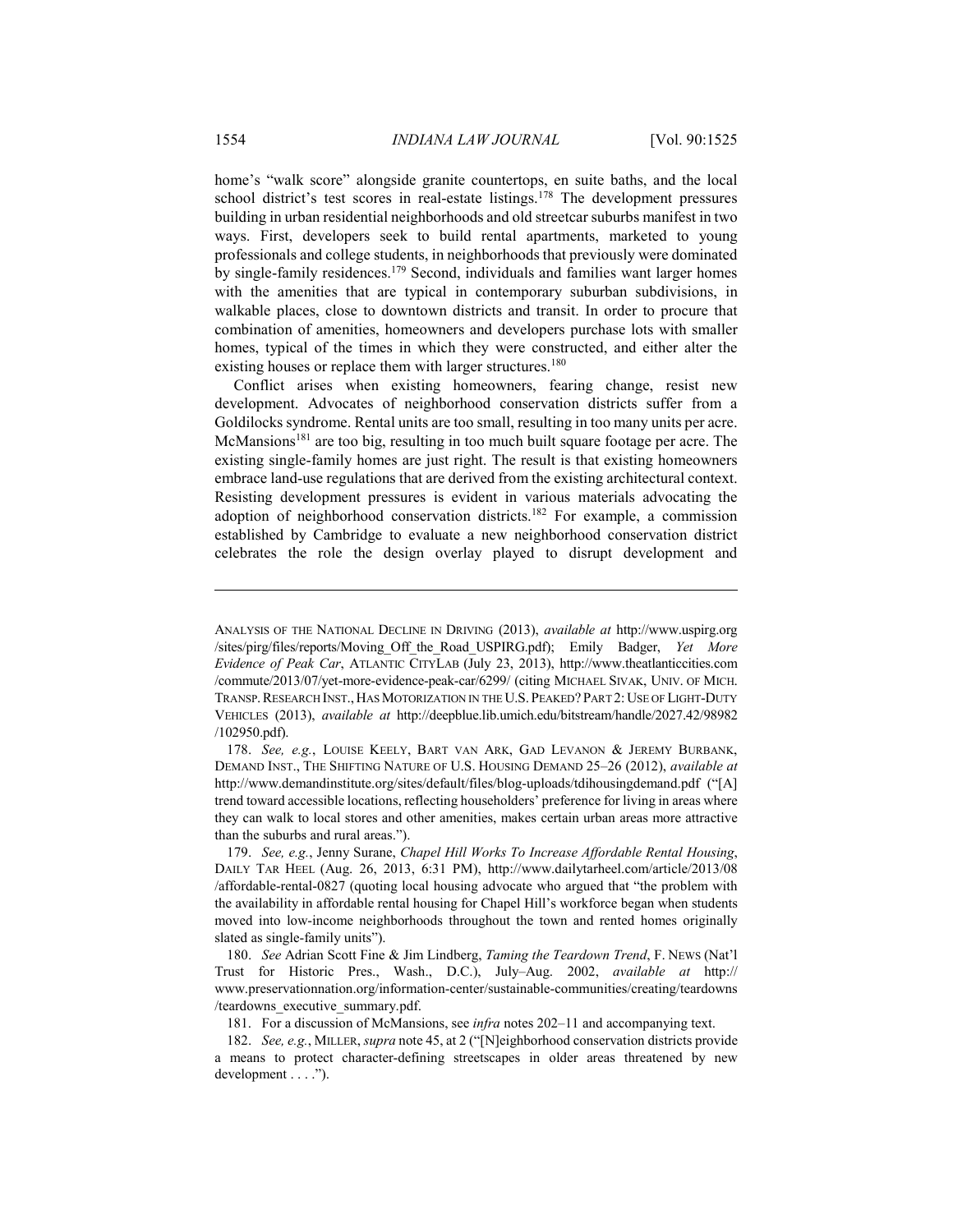redevelopment attempts in a nearby neighborhood: "In 1984, [the Half Crown area] *was secured against further development* when the City Council designated it as the Half Crown Neighborhood Conservation District."<sup>183</sup> A study considering adoption of a neighborhood conservation district in a small town in the heart of North Carolina's growing Research Triangle is explicit in its fear of development pressures: "[I]t is evident that the Town of Hillsborough will have to take action to *prevent neighborhoods from being overrun by developers*, ensuring that development projects are within the scale or nature of the existing homes."184 A memorandum from Chapel Hill Town Manager Cal Horton, responding to a neighborhood petition to adopt a conservation district, stated, "It is reasonable to believe that the physical and social fabric of the Greenwood [neighborhood] is being affected by infill development pressures, [and] *the character of the neighborhood could be eroded by subdivision and new development* which is unsympathetic to the existing neighborhood in form, massing and scale."185 In Raleigh, North Carolina, a single-family neighborhood zoned for high-density residential development adopted a conservation district to prevent developers from constructing the sort of high-density residential development permitted by the zoning ordinance.<sup>186</sup>

Existing residents have long feared the development of rental housing.<sup>187</sup> The bias against rental housing is evident in the rhetoric of neighborhood conservation-district

 <sup>183.</sup> HALF CROWN-MARSH NEIGHBORHOOD CONSERVATION DIST. CONSOLIDATION STUDY COMM., *supra* note 136, at 12 (emphasis added).

 <sup>184.</sup> Hilary Schoendorf, A Closer Look at Neighborhood Conservation Districts: West Hillsborough Neighborhood, NC 7 (Apr. 13, 2007) (unpublished Master's paper) (emphasis added), *available at* https://cdr.lib.unc.edu/record;jsessionid=0142327F050AE462337D6E782236784C ?id=uuid%3A5032e816-4bbb-445c-a3d0-4c6bd81eb14f.

 <sup>185.</sup> Rob Shapard, *Greenwood Residents Fight Splitting of Lots*, HERALD-SUN (Durham, N.C.), Apr. 15, 2005, at 1 (alterations in original) (emphasis added), *available at* 2005 WLNR 6815119.

 <sup>186.</sup> Lovelady, *supra* note 10, at 166–67; *see also* Elizabeth Sappenfield, *Dealing With Development Pressure: Preservation Strategies for Desirable Neighborhoods*, PRESERVATION N.C. (2008), http://web.archive.org/web/20090618142746/http://www.presnc.org/Features /Dealing-with-Development-Pressure ("Recently the City of Raleigh Planning Department conducted a survey of the best management practices for protecting neighborhood character and concluded that rezoning, neighborhood conservation districts, and local historic districts are at the top of the list.").

 <sup>187.</sup> Conventional zoning's distaste for apartment buildings dates back to the first zoning ordinances adopted in the United States. Despite the fact that restrictions on apartment buildings were not at issue in the Supreme Court's seminal zoning case, the Court nevertheless seized the opportunity to denounce the development of apartment buildings in single-family residential neighborhoods and, in an oft-cited diatribe against dense housing, the Court worried that allowing even a single apartment building could act as a "parasite" and do irreversible damage to a previously bucolic suburban setting. Vill. of Euclid v. Ambler Realty Co., 272 U.S. 365, 394–95 (1926). In fact, Fischel argues that "[t]he attraction of city-wide zoning was the security it gave to early 20th-century home-builders and home-owners [that] [o]nce zoning was adopted, they were no longer completely uncertain whether the nearby tract of undeveloped land or land ripe for redevelopment would be put for some use that was incompatible with their own." Fischel, *supra* note 172, at 318. While Fischel recognizes the role that apartment buildings and rental housing played in the ubiquitous adoption of zoning codes in municipalities across the country, he does not question the underlying assumption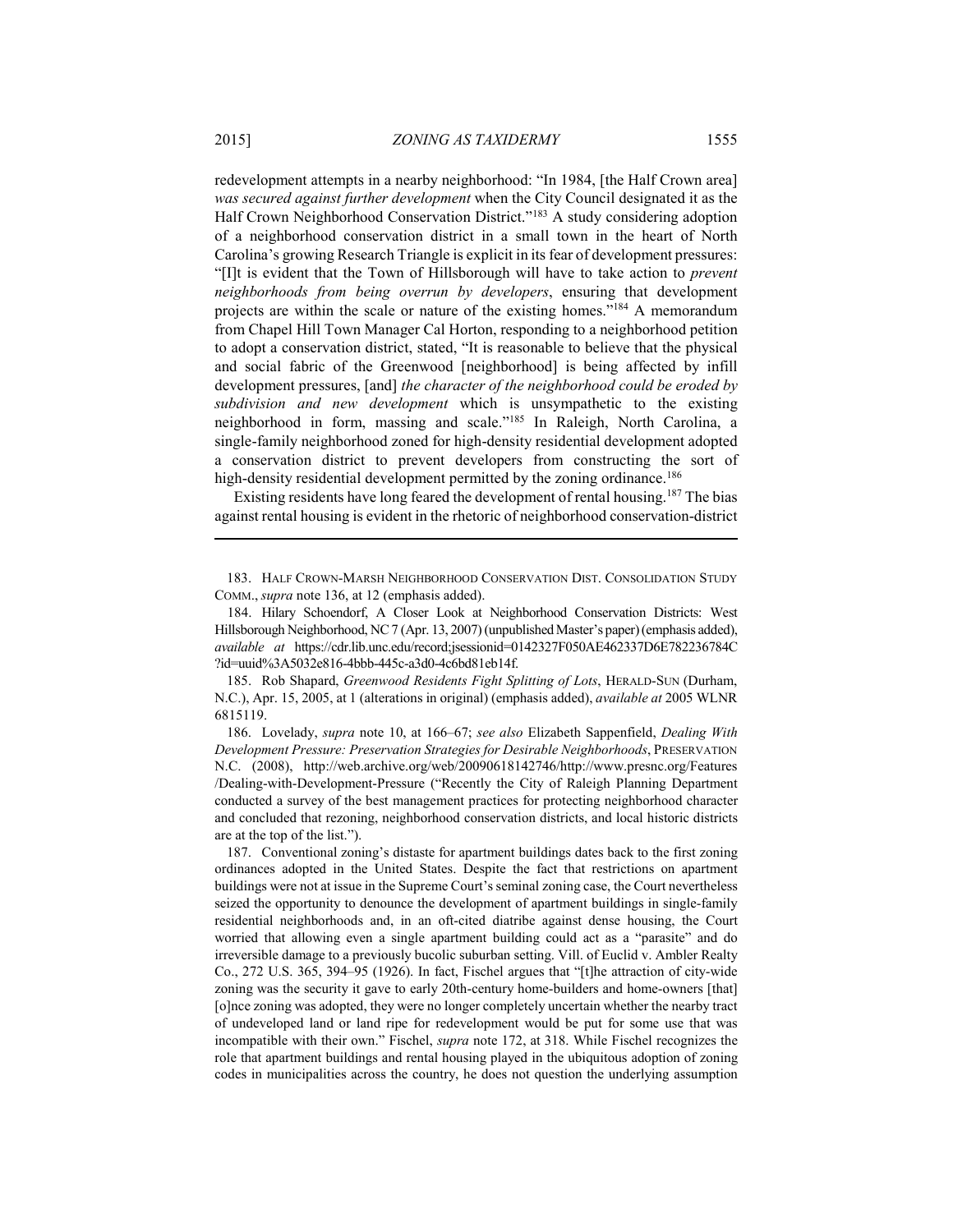advocates. Newspaper accounts and public-hearing testimony provide plentiful examples of conservation-district advocates expressing concern that single-family lots will be subdivided into two or more lots,<sup>188</sup> single-family homes will be turned into multifamily dwellings,<sup>189</sup> and existing homes will be razed and replaced with high-density development.<sup>190</sup> As one proponent of neighborhood conservation districts in Cambridge, Maryland, wrote in his local newspaper, "The residents in the [neighborhood conservation] district have worked very hard over the past 20 years to promote single family home ownership. This encourages property owners to live in and improve their properties. To allow apartment conversions would be a big step backward for the [neighborhood conservation] district."191 Homeowners fear that renters will not invest in the neighborhood as homeowners would. One Chapel Hill advocate told a local newspaper, "It's important to take that distinction [between a short-term student renter and a long-term neighborhood resident] into account when looking at the issue. . . . My interest is in listening to the people who've invested in the community for decades."192 Oftentimes, apartment-style condominiums are as troubling to existing homeowners as rental housing is.193 Homeowners are concerned that apartment dwellers will not invest in their neighborhoods<sup>194</sup> and that the density of new housing threatens the "feel" of a neighborhood.195 One neighborhood in

that single-family houses and apartment buildings are "incompatible." *Id.*

 189. *See, e.g.*, Eric Damian Kelly, Neighborhood Integrity and Rental Housing, College Station Texas: Consultant's Synthesis of Issues from Meetings 2 (Feb. 4, 2008) (unpublished manuscript), *available at* http://www.cstx.gov/Modules/ShowDocument.aspx?documentid =3963 ("Most who spoke appeared to accept the concepts of neighborhood petitions and some degree of neighborhood self-determination, policies that underlie the City's new Neighborhood Conservation District; many seemed to believe that the Neighborhood Conservation process could be expanded to include limitations on future rental housing.").

 190. *See, e.g.*, Mark Schultz & Meiling Arounnarath, *Glen Lennox Wants Meeting*, CHAPEL HILL NEWS (Raleigh, N.C.), June 11, 2008, at A1 ("Previous requests for NCDs have sought protections against long-term trends—duplexes, teardowns, tree clearing . . . .").

 191. Ron Berman, *Reaction to Cambridge's Comprehensive Rezoning Proposal*, BANNER (Cambridge, Md.), Aug. 7, 2013, at 5, *available at* 2013 WLNR 19481399.

 192. Katelyn Ferral, *Rules Target Student Rentals—Coalition Wants To Limit Temporary Residents in Pine Knolls, Northside*, CHAPEL HILL NEWS (Raleigh, N.C.), Nov. 9, 2011, at 1A.

 193. *See, e.g.*, MILLER, *supra* note 45, at 2, 12 (discussing Annapolis conservation district intended to prevent construction of waterfront condominiums); Joe Schwartz, *A Delicate Balance*, INDEP. WEEKLY (Durham, N.C.), June 16, 2010, at 16, *available at* 2010 WLNR 13214345.

194. *See, e.g.*, Schwartz, *supra* note 188.

 195. *See* Schwartz, *supra* note 193 ("We're not fighting the students [who make up the majority of renters], what we're fighting for is preservation of our neighborhood. . . . We're trying to keep that feel, and [tightening conservation-district regulations] is the only way we

 <sup>188.</sup> *See, e.g.*, Matt Dees, *Resident's Plans Divide Historic Neighborhood*, NEWS & OBSERVER (Raleigh, N.C.), Apr. 19, 2005, at B1 ("The proposed rezoning would prevent the type of 'minor subdivision' for which [one local developer] has applied."); Joe Schwartz, *Freeze in Chapel Hill Halts Development*, INDEP. WEEKLY (Durham, N.C.), June 22, 2011, at 5, *available at* 2011 WLNR 13073237; Shapard, *supra* note 185 ("Greenwood residents started organizing [in support of a conservation district] in earnest this year in reaction to a building company's plans to tear down a home at 907 Greenwood Road and divide the lot into two for new homes.").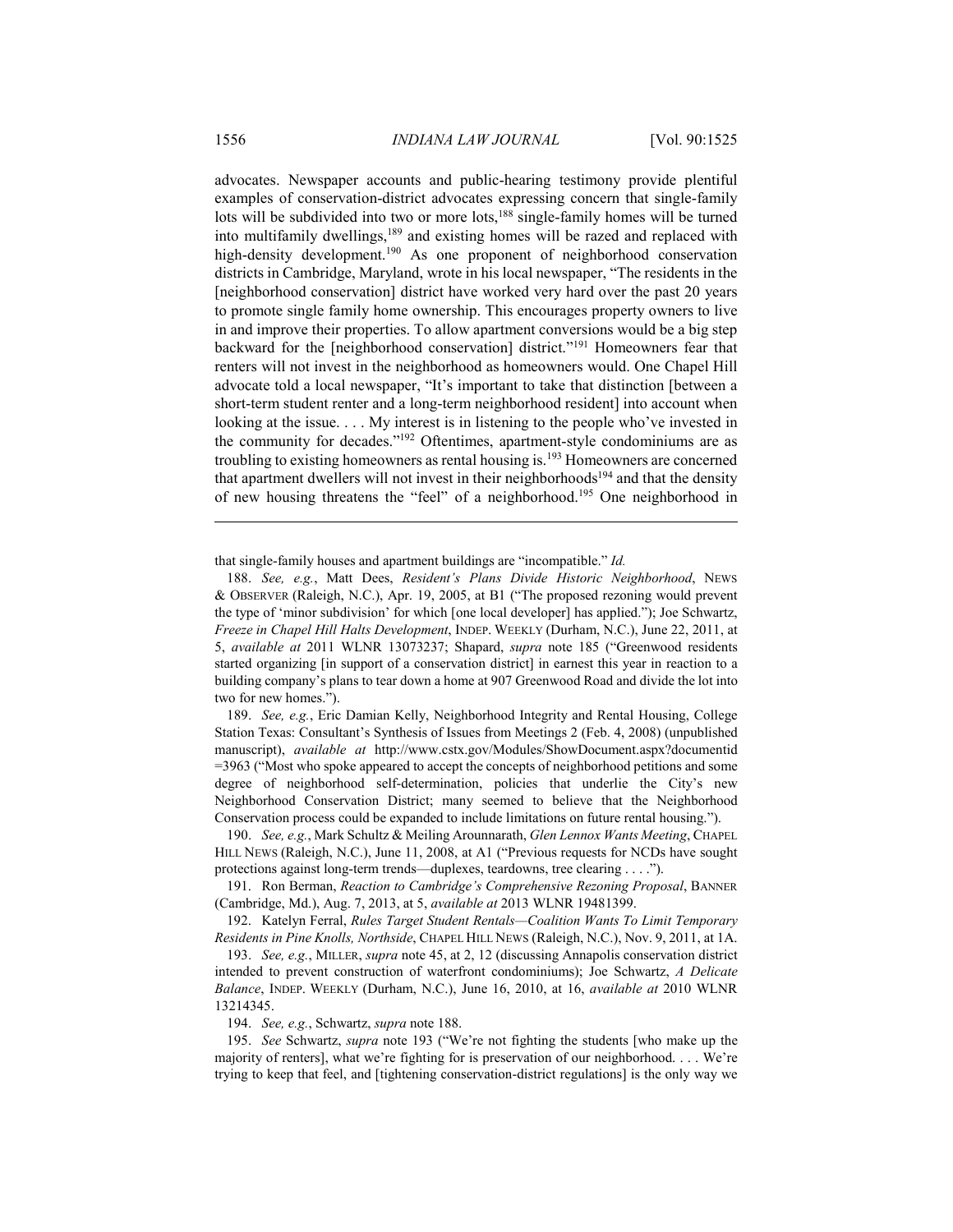Minneapolis considered adoption of neighborhood conservation regulations when "land occupied by older workers' homes was recently rezoned to allow multi-story, mixed-use residential buildings, potentially threatening these smaller dwellings."196

McMansions are a newer form of a supposed nuisance.<sup>197</sup> When property theorists analyze the impact that a person's use of land has on his or her neighbors, they typically consider nuisances and noxious uses that impose identifiable economic externalities.198 Manufacturing facilities that emit pollutants and attract heavy trucks, office complexes that cause rush-hour traffic jams, and even apartment buildings that unleash the horrors described in detail by Justice Sutherland in *Euclid* are common examples.<sup>199</sup> The assumption that rental buildings, whether duplexes or high-rises, compromise the quality of life in singlefamily neighborhoods is not new. It has persisted for at least a century.<sup>200</sup> In fact, Fischel traces the history of zoning in the United States and concludes that local

196. MCCLURG, *supra* note 36, at 33.

"[M]ansionization is formally defined as 'replacing (or constructing additions to) smaller dwellings within established neighborhoods with significantly larger homes,' and is synonymous with residential infill development." INSTITUTE FOR REGIONAL EXCELLENCE, METRO. WASH. COUNCIL OF GOV'TS, WHAT TO DO ABOUT . . . MANSIONIZATION . . . ENCOURAGE, PROHIBIT OR SIMPLY MANAGE? COMMUNITY IMPACTS & POLICY ALTERNATIVES 2 (2006), *quoted in* Paul J. Weinberg, *Mansionization and Its Ordinances: How's That Working Out for You?*, ZONING & PLAN. L. REP., Feb. 2013, at 1, 2. Infill development is new construction that typically increases density or changes existing land-use patterns after an area is initially developed. Conservation districts provide a mechanism for residents to stymie their neighbors' efforts to maximize the square footage of existing homes. While regulations resisting mansionization are new, complaints about mansionization are not. Henry James, for example, famously decried the demolition of his childhood home just north of Washington Square to make way for "marble mansions and baroque ornamentation." PAGE, *supra* note 97, at 41.

 198. *See* Gideon Parchomovsky & Peter Siegelman, *Cities, Property, and Positive Externalities*, 54 WM. & MARY L. REV. 211, 222–23 (2012) (summarizing major contributions to the development of property-law theory on negative externalities, illustrated by all of the described theorists through examples of individual property owners polluting the natural environment).

199. *See supra* note 187 and accompanying text.

 200. *See supra* note 187 and accompanying text. In recent years, that assumption has faced serious scrutiny by planners, particularly those who ascribe to the New Urbanism. The original Awahnee Principles that are the foundation of the New Urbanist movement provide that "[a] community should contain *a diversity of housing types* to enable citizens from a wide range of economic levels and age groups to live within its boundaries." LOCAL GOV'T COMM'N, THE AHWAHNEE PRINCIPLES FOR RESOURCE-EFFICIENT COMMUNITIES 2 (1991) (emphasis added).

know how."); *see also* Latifi, *supra* note 32 (quoting an observer of a battle between a developer and local residents as commenting that the developer may have "underestimated the community's psychological ownership" of an area).

 <sup>197.</sup> The term McMansion typically refers to homes that are large by historic standards and are located on suburban-sized lots, a half-acre or more, far from center cities. In the context of neighborhood conservation districts, however, the term McMansion takes on a slightly different meaning. Neighborhood conservation districts are not designed to address homogenous subdivisions consisting of large homes on suburban lots, a phenomenon commonly known as sprawl. Instead, they are designed to address teardowns and "mansionization."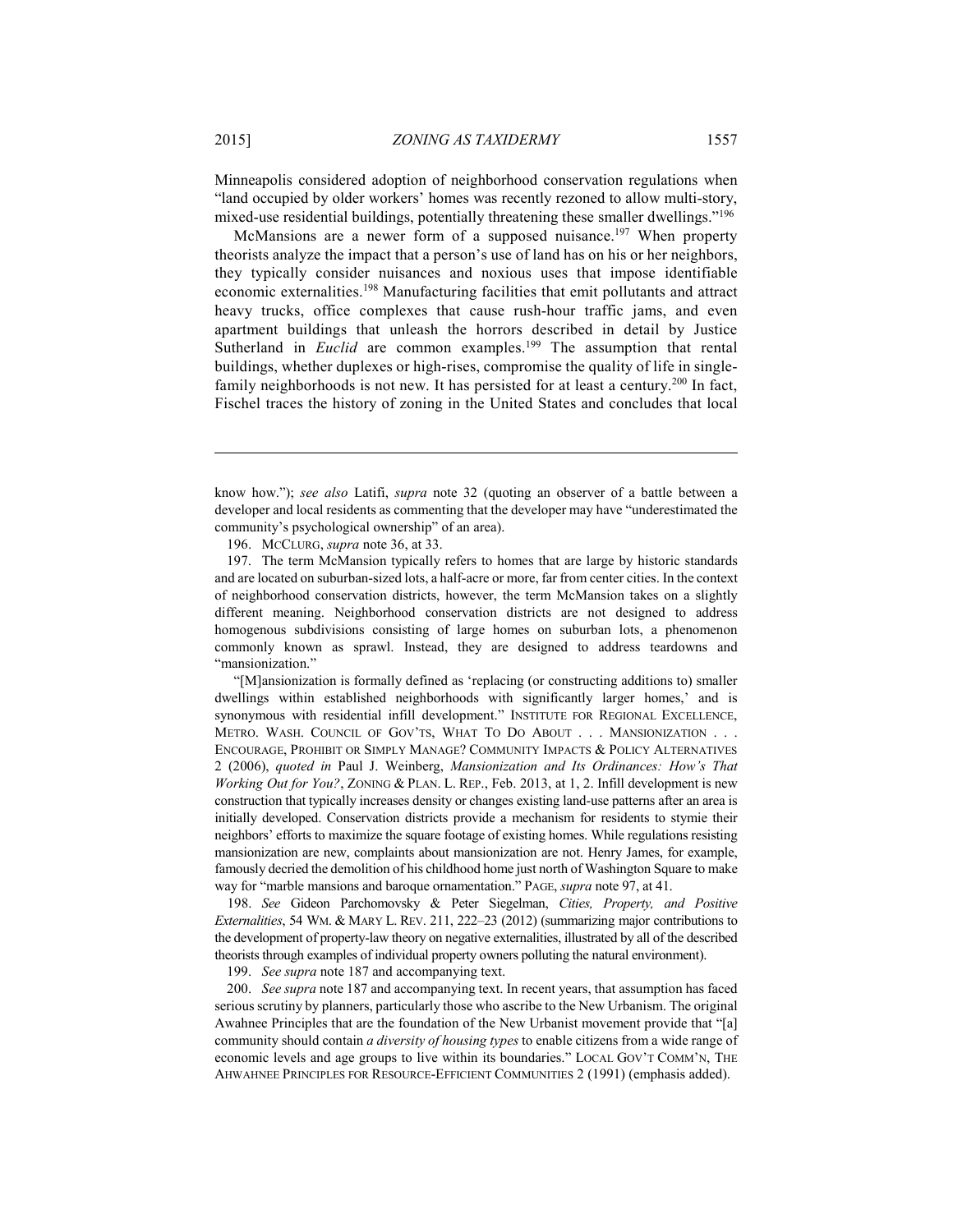zoning has always been motivated by the desire to protect the value of singlefamily homes in residential areas.<sup>201</sup>

The pejorative term "McMansion" first appeared in common usage in the 1980s<sup>202</sup> but its use "was limited prior to 2000."203 The harms allegedly imposed by McMansions are myriad. They include increased housing prices,<sup>204</sup> suburban sprawl,<sup>205</sup> and—of particular note here—aesthetic affronts.<sup>206</sup> Where a McMansion replaces an older, smaller home, preservationists and neighbors take particular umbrage because the new structure undermines expectations of nearby homeowners. As early as 1999, one observer noted that "battles [against the construction of McMansions] are ongoing across the country as stock market money pours into trophy homes."207 The proliferation of neighborhood conservation districts in the 1990s and the first few years of the twenty-first century coincided with rising concerns in commentary and academia regarding McMansions.

As with rental housing, the evidence that conservation-district advocates are motivated by distaste for McMansions is plentiful. In the case of McMansions, advocates decry additions "that are not in harmony with the surrounding area"<sup>208</sup> and the razing of existing single-family homes to make way for larger homes. In Wellesley, Massachusetts, advocates argued for adoption of a neighborhood conservation ordinance by citing recent "out-of-scale" development.209 In Edina, Minnesota, the

 204. Catherine Durkin, Comment, *The Exclusionary Effect of "Mansionization": Area Variances Undermine Efforts To Achieve Housing Affordability*, 55 CATH. U. L. REV. 439, 439– 41 (2006). While the resistance to McMansions might suggest that conservation districts are not motivated by desires to preserve property values, the rhetoric is not quite so clear. Some advocates of conservation districts argue, for example, that McMansions *decrease* the value of existing homes by reducing that value to "lot value." These advocates argue that prohibiting McMansions will, as a result, preserve or increase home values. *See, e.g*., *Frequently Asked Questions*, BELMONT ADDITION CONSERVATION DISTRICT, http://belmontconservation.com /ordinance-and-forms/frequently-asked-questions/.

 205. Tamara Mullen, Comment, *The McMansion: Architecture's Role in Facilitating Urban Sprawl and Farmland Loss*, 12 DRAKE J. AGRIC. L. 255, 257–59 (2007).

 206. LEIGH GALLAGHER, THE END OF THE SUBURBS: WHERE THE AMERICAN DREAM IS MOVING 69 (2013) (quoting the *Oxford English Dictionary*'s definition of McMansion, "a large modern house that is considered ostentatious and lacking in architectural integrity").

 207. Dwight H. Merriam, *The 1999 ZiPLeRs: The Fifth Annual* Zoning and Planning Law Report *Land Use Decision Awards*, ZONING & PLAN. L. REP., Feb. 2000, at 9, 15 (noting a homeowners' association's attempt to block construction of a "15,000 square-foot cottage").

 208. Daniel Goldberg, *Coker Hills District Wins OK—The Neighborhood Conservation Rules Will Take Affect Jan. 1*, HERALD-SUN (Durham, N.C.), Oct. 9, 2007, at 1 ("Supporters [of adopting a conservation district] have said that the new rules will guard against people subdividing larger lots and constructing additions that are not in harmony with the surrounding area.").

209. Lisa Keen, *Voters Approve Districts To Help Limit McMansions*, BOS. GLOBE, May

 <sup>201.</sup> Fischel, *supra* note 172.

 <sup>202.</sup> Nate Berg, *The Wildly Variable Definition of 'McMansion*,*'* ATLANTIC CITYLAB (Apr. 20, 2012), http://www.theatlanticcities.com/housing/2012/04/does-word-mcmansion-actually -mean-anything/1813/.

 <sup>203.</sup> Miller, *supra* note 157, at 1095. Miller identifies four common definitions for the term McMansion: "a large home, a home that is large compared to others, a home lacking architecturally or in its design, and a symbol for other concepts such as sprawl and excessive consumption." *Id.* at 1099.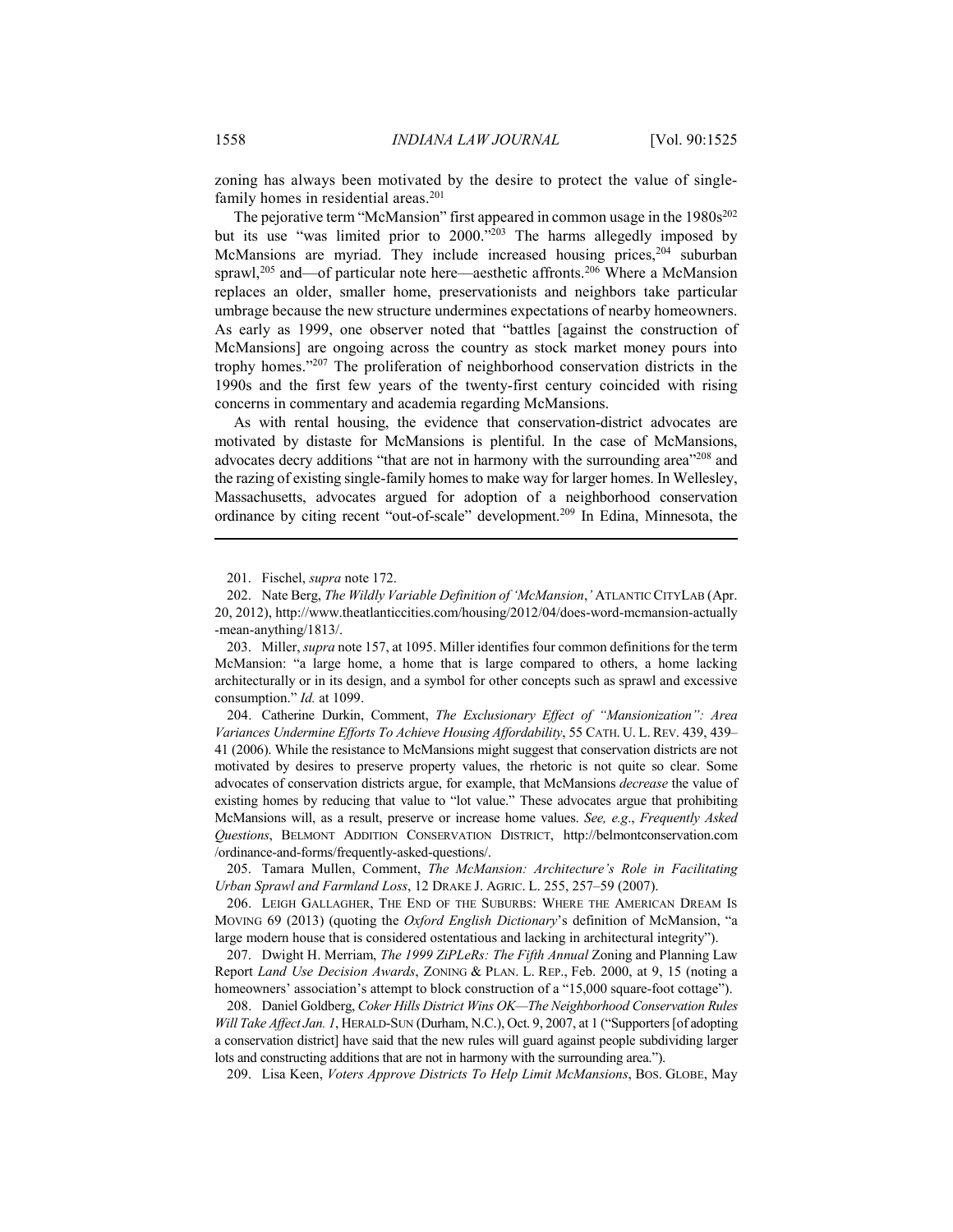Edina Massing Task Force recommended neighborhood conservation districts to combat "massing," a synonym for "mansionization."210 In San Antonio, residents considered adoption of a neighborhood conservation district to address the possibility that "[s]ome guy decides to build a two-story brick McMansion with a silly two-story arched entry right next to the two-car garage" in "a neighborhood of low-slung, wooden bungalows with shady wrap-around porches and detached garages."211

The desire to prevent mansionization and exclude rental housing is not just evident in advocacy materials. It also manifests in conservation-district regulations. Guidelines applicable to the Hillsboro-West End district in Nashville require new buildings to be "compatible, by not contrasting greatly, with those of surrounding historic buildings" with respect to height, scale, materials, texture, details, material color, and roof shape.212 Notably, new construction must be compatible with "historic buildings," not with other new buildings, without regard to whether new construction or historic buildings are prevalent on a given block or in a given neighborhood. In addition, the regulations permit demolition only where a building "has irretrievably lost its architectural and historical integrity," the building does not contribute to the local character, or the inability to demolish a building "will result in an economic hardship on the applicant."213 In the case of rental housing, while some districts take care to ensure that design guidelines themselves do not impact use, others expressly limit any increase in the amount of rental housing. For example, in Nashville's conservation districts, property owners cannot build accessory units on single-family lots unless they record a restrictive covenant that requires the homeowner to live in either the original single-family home or the accessory unit.<sup>214</sup> For all eternity, the property owner cannot simultaneously rent out both the original home and the accessory unit; only one of the two units can be rented to another party. In Chapel Hill, neighborhood conservation-district regulations limit bedroom-to-bathroom ratios on the assumption that developers of rental housing and their tenants will want more bathrooms per bedroom than owner-occupants would normally require. In addition, two Chapel Hill neighborhood conservation districts prohibit homes occupied by unrelated persons from having more than two bedrooms.<sup>215</sup> Those same conservation districts ban the construction of new duplexes, though, in 2011, town planners "acknowledged creating the [conservation] district had failed to stop student-rental

<sup>6, 2007,</sup> at 3, *available at* 2007 WLNR 8775763.

 <sup>210.</sup> Adam Johnson, *Minnetonka Could Become First MN City To Implement So-Called "McMansion Policy*,*"* FIN. & COM. (Minneapolis, Minn.), Aug. 29, 2006, *available at* 2006 WLNR 27176787.

 <sup>211.</sup> Mike Greenberg, *Design Rules Could Match Neighborhood*, SAN ANTONIO EXPRESS-NEWS, Nov. 24, 2000, at 01B, *available at* 2000 WLNR 9685253.

 <sup>212.</sup> METRO. HISTORIC ZONING COMM'N, METRO. GOV'T OF NASHVILLE & DAVIDSON CNTY., HILLSBORO-WEST END NEIGHBORHOOD CONSERVATION ZONING 13–14 (rev. ed. 2012), *available at* http://www.nashville.gov/Portals/0/SiteContent/MHZC/docs/Preservation%20Permits/Maps %20and%20Guidelines/HWE2012.pdf.

 <sup>213.</sup> *Id.* at 21.

 <sup>214.</sup> *See* NASHVILLE & DAVIDSON CNTY., TENN., CODE OF ORDINANCES § 17.16.030(F)(10) (Supp. 2014).

 <sup>215.</sup> Ray Gronberg, *Bill Targets Neighborhood-Protection Zones*, HERALD-SUN (Durham, N.C.), Mar. 17, 2013, at A1, *available at* 2013 WLNR 6629454; Schwartz, *supra* note 188.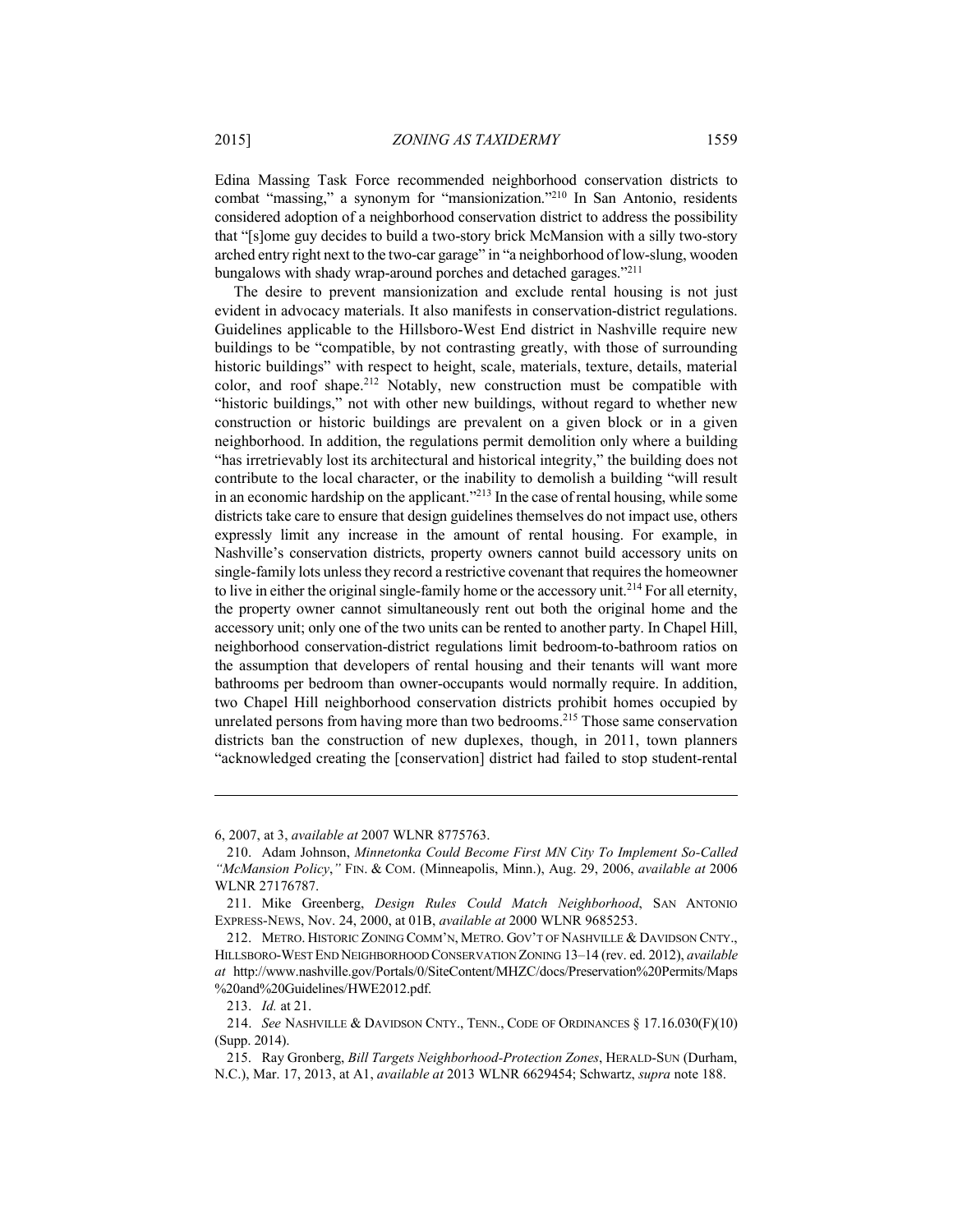conversions."216 Whether a unit is occupied by its owner or is rented is not typically in the province of zoning regulations, because it does not impact the use of the land. But much of the rhetoric supporting conservation districts involves encouraging home ownership, without regard to design or land use.<sup>217</sup>

Conservation-district regulations allow homeowners to resist market forces towards higher density uses, whether those uses are multifamily rentals or large, single-family homes. As a result, they artificially depress supply—a regulatory impact that merits serious critical analysis, an analysis undertaken in Parts III and IV of this Article.

# III. THE PROBLEM WITH AESTHETICS: HAZARDS OF SUBLOCAL CONTEXTUAL REGULATIONS

As described in Part II of this Article, the recent proliferation of conservation districts is a response by homeowners to development pressures. Current residents seek to freeze or depress housing supply, thus excluding potential future residents. Advocates argue that neighborhood conservation districts advance cultural stability and that requiring aesthetic regulations to be grounded in context creates an objective standard by which to measure aesthetics. In fact, as this Part argues, grounding aesthetic regulations in existing architectural context exacerbates, rather than mitigates, certain exclusionary and inefficient impacts. 218 Addressing those negative impacts—decreased affordability, increased exclusivity, and information asymmetries—should inform any future legislative and regulatory land-use action that incorporates aesthetics.

# *A. The Affordability Conundrum*

The evolution of land uses, which—as described in Part II—occurred so visibly in New York City,<sup>219</sup> takes place in cities and suburbs everywhere. Cities are in a moment of transition, in which older residential neighborhoods are increasingly

 <sup>216.</sup> Ferral, *supra* note 192.

 <sup>217.</sup> *See* Fischel, *supra* note 172, at 332.

 <sup>218.</sup> Asking whether neighborhood conservation districts are efficient is really asking two different questions. First, do these districts effectively and without unnecessarily wasting resources meet their own stated goal—to protect and conserve existing neighborhoods? Conservation districts vary in this regard, and it is difficult to generalize across districts. Chapel Hill's first neighborhood conservation district, for the Northside neighborhood, was adopted in February 2004. *See* CHAPEL HILL TOWN COUNCIL, NORTHSIDE NEIGHBORHOOD CONSERVATION DISTRICT PLAN (2004), *available at* http://www.townofchapelhill.org /home/showdocument?id=12179. Six years later, however, the local planning board and neighborhood residents presented a petition to the city council protesting that the conservation district was ineffective at stemming development pressures in the neighborhood. TOWN OF CHAPEL HILL, NORTHSIDE AND PINE KNOLLS COMMUNITY PLAN 7 (2012), *available at*  http://www.townofchapelhill.org/home/showdocument?id=11921.

Second, do these districts result in or exacerbate inefficiencies in the housing market? Given conservation districts' shared characteristics, as described in Part II, *supra*, it is possible to draw some conclusions about this second question.

 <sup>219.</sup> *See supra* notes 99–105 and accompanying text.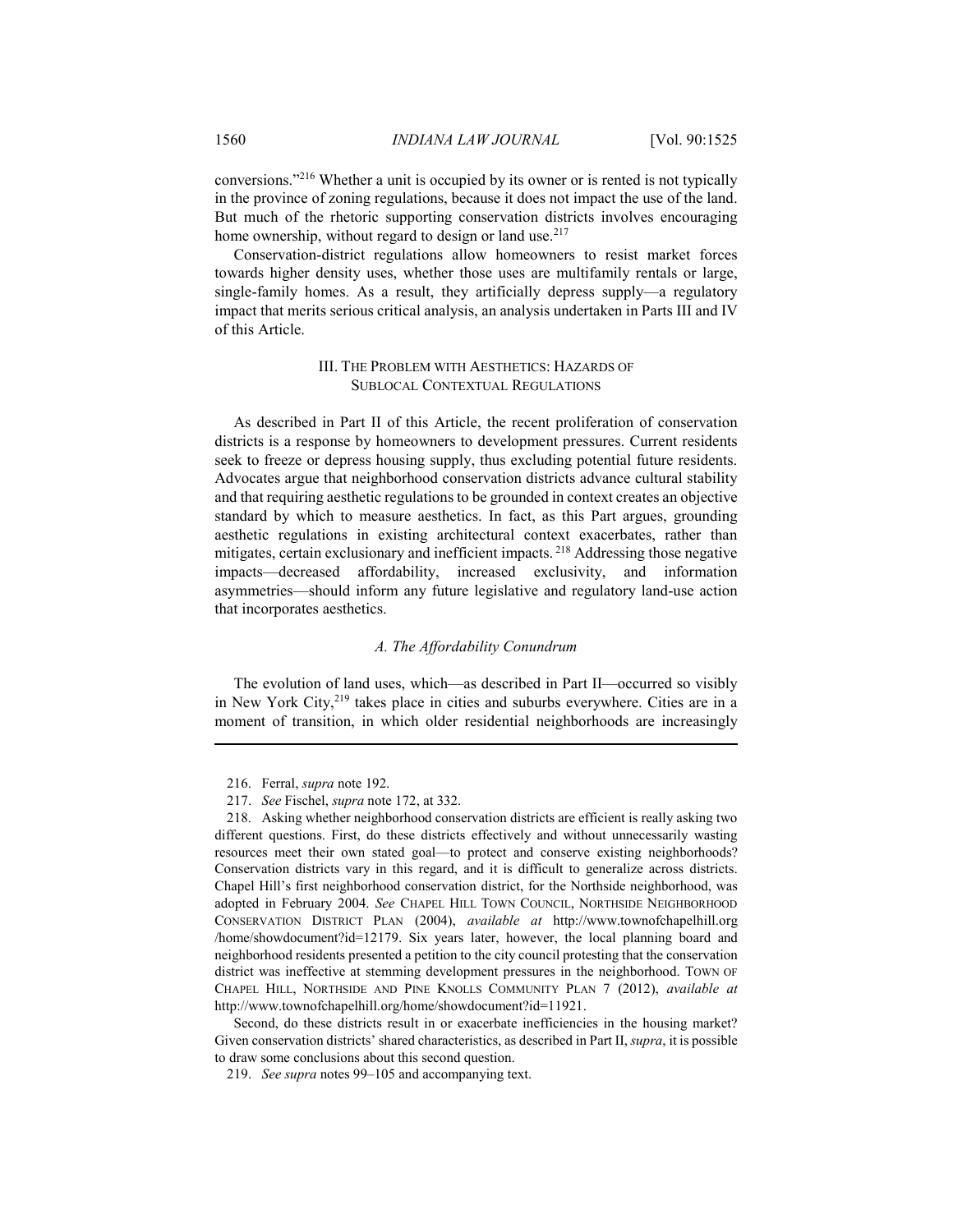desirable.220 The supply of old, walkable neighborhoods close to fixed amenities is necessarily constrained. As a result, as urban residential neighborhoods become more desirable, they also become more expensive.

Many advocates of conservation districts argue that designation of a conservation district preserves affordability.<sup>221</sup> They argue that designation prevents new homeowners from tearing down smaller existing structures and replacing them with larger, presumably more expensive, structures.<sup>222</sup> And they argue that because designation prevents properties from being used for denser purposes, it preserves affordability.223 As the argument goes, a one-half acre lot with a single-family house would be more valuable if it were redeveloped as a larger single-family house or if it were redeveloped to accommodate additional units. A regulatory cap on the size of the house or the number of units will prevent a property's value from escalating to reflect the denser potential use.

But there is more to the affordability story. The attempt to preserve affordability by restricting denser uses ignores the impact that artificial restrictions on supply will have on price.<sup>224</sup> If demand for urban-neighborhood housing is increasing and there is a limited supply of land that is proximate to central business districts and transit, coupled with regulatory constraints on the ability to develop and redevelop that land, prices will increase. Under those circumstances, a decrease in affordability is inevitable.225 Neighborhood conservation districts suggest an intralocal version of a national problem, a spatial mismatch between housing demand and supply. Scholars and popular commentators have bemoaned the effect that restrictive land-use

 222. *See* Malachi Reid Peacock, Neighborhood Conservation Districts and Their Relevance to Historic Preservation in the 21st Century 12 (2009) (unpublished Master's thesis), *available at* https://getd.libs.uga.edu/pdfs/peacock\_malachi\_r\_200908\_mhp.pdf ("Affordable housing and property values are protected by neighborhood conservation districts because teardowns-to-McMansions are not permitted to gentrify neighborhoods and negatively influence the property values of existing residents.").

 223. *Cf.* Schoendorf, *supra* note 184, at 57 ("Without any protective mechanism in place, West Hillsborough may fall victim to large out of scale development . . . . [L]ow-income or fixed-income residents will be priced out, and the neighborhood will start to gentrify  $\dots$ . Consequently, Hillsborough's supply of affordable housing will be reduced.").

 224. *See* Edward L. Glaeser & Joseph Gyourko, *The Impact of Building Restrictions on Housing Affordability*, FED. RES. BANK N.Y. ECON. POL. REV., June 2003, at 21 ("[H]ousing is expensive because of artificial limits on construction created by the regulation of new housing."); *see also* MATTHEW YGLESIAS, THE RENT IS TOO DAMN HIGH (2012).

 225. As discussed in note 257, *infra*, preservation of property values is an oft-cited rationale for aesthetic land-use regulations. Given the impact that aesthetic regulations have on restricting supply, aesthetic land-use regulations preserve property values in part simply because they artificially restrict supply, thus inflating prices—not, as advocates often argue, because the regulations themselves add value.

 <sup>220.</sup> *See supra* notes 175–80 and accompanying text.

 <sup>221.</sup> *See, e.g.*, CHAPEL HILL, N.C., CODE OF ORDINANCES app. A § 3.6.5 (including the promotion and retention of affordable housing as one purpose for the creation of neighborhood conservation districts), *reprinted in Sample Conservation District Ordinance Provisions*, 21 PRESERVATION L. REP. 1059, 1078 (2002–03); SAN ANTONIO, TEX., UNIFIED DEVELOPMENT CODE § 35-335 (Supp. 2014) (including promotion and retention of affordable housing as a goal of neighborhood conservation districts); *see also infra* note 232.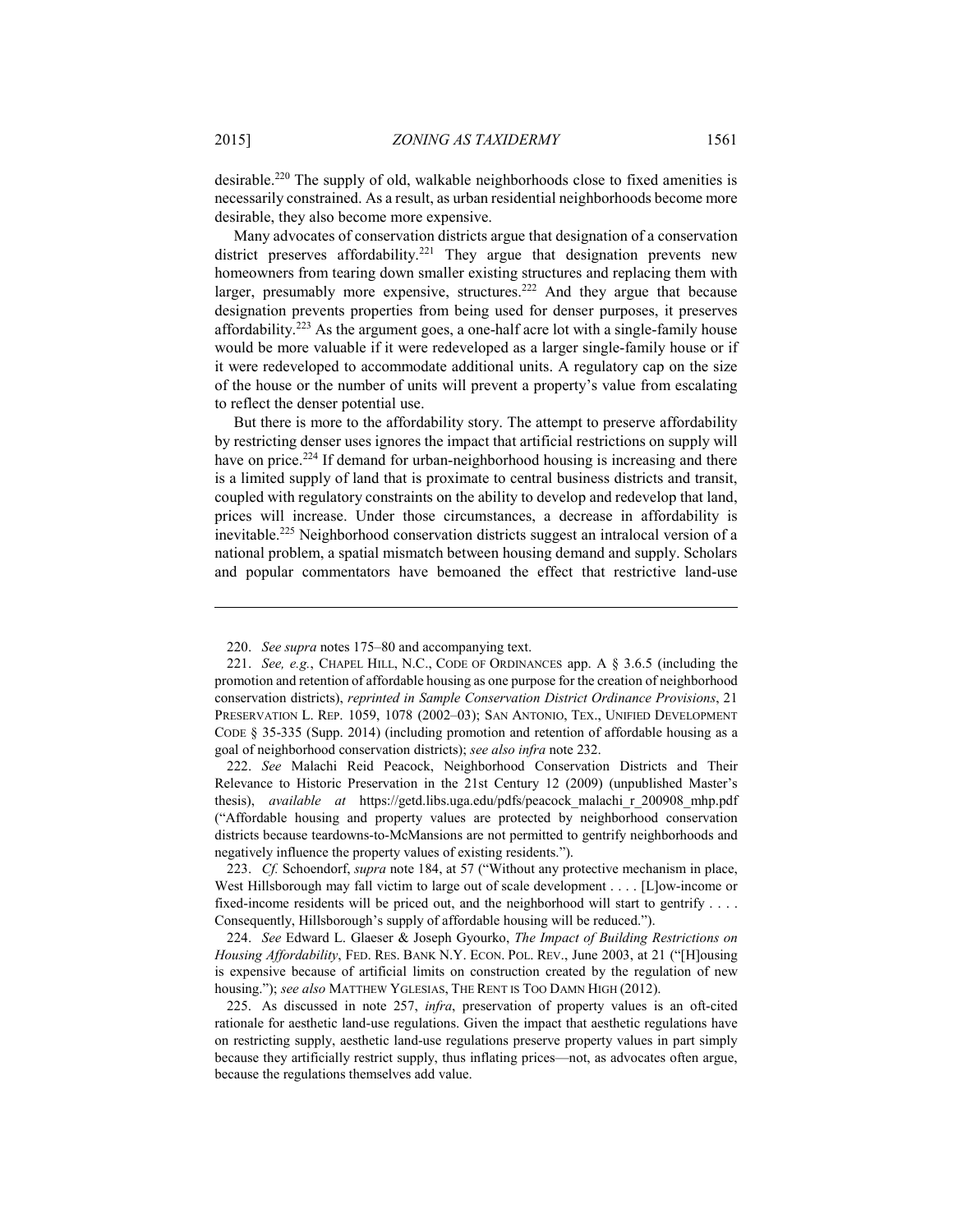regulations have on housing costs in high-demand regions of the country.226 The perverse effect is that migration now flows to low-housing-cost, low-wage areas of the country.227 This Article suggests, however, even within those low-housing-cost, low-wage regions, restrictive land-use regulations prevent supply from meeting demand in the most desirable locations.

In short, the places where neighborhood conservation districts are common are the same places where increasing the density of housing stock is an appropriate measure to meet housing demand in a sustainable manner. Freezing these neighborhoods in time will not put an end to demand for housing. It will simply force would-be residents to live elsewhere,<sup>228</sup> perhaps somewhere further from public transit and from employment opportunities, thus increasing commuting times along with the well-documented environmental impacts of sprawl.<sup>229</sup> This dislocation of housing demand has significant deleterious effects on the economy.<sup>230</sup> Those forced to live far from transit and job opportunities suffer financial consequences and decreased economic opportunity.231

In the absence of empirical research specifically demonstrating that conservation districts contribute to the lack of affordable housing in urban and suburban areas,

 229. *See generally* Samuel Brody, *The Characteristics, Causes, and Consequences of Sprawling Development Patterns in the United States*, 4 NATURE EDUC. KNOWLEDGE, no. 5, 2013, at 2, *available at* http://www.nature.com/scitable/knowledge/library/the-characteristics -causes-and-consequences-of-sprawling-103014747 ("[N]egative impacts include, among others, air pollution resulting from automobile dependency, water pollution caused in part by increases in impervious surfaces, the loss or disruption of environmentally sensitive areas . . . reductions in open space, increased flood risks, and overall reductions in quality of life.").

 230. These effects occur on both the micro- and macroeconomic levels. *See* Schleicher, *supra* note 11, at 1692–93 (collecting sources).

 <sup>226.</sup> *See, e.g.*, Edward L. Glaeser, Joseph Gyourko, & Raven E. Saks, *Why Have Housing Prices Gone Up?* (Nat'l Bureau of Econ. Research, Working Paper No. 11129, 2005); Matthew Yglesias, *Housing Affordability Is Blue America's Greatest Failing*, VOX (Dec. 15, 2014, 10:45 A.M.), http://www.vox.com/2014/8/28/6063679/the-biggest-thing-the-blue-states-are-screwing -up; *see also* John Mangin, *The New Exclusionary Zoning*, 25 STAN.L.&POL'Y REV. 91, 93 n.10 (2014) (collecting sources).

 <sup>227.</sup> Mangin, *supra* note 226, at 93.

 <sup>228.</sup> GLAESER, *supra* note 98, at 147 ("Indeed, opposing new building is the surest way to make a popular area unaffordable.").

 <sup>231.</sup> *See, e.g.*, Paul Krugman, Op-Ed, *Stranded by Sprawl*, N.Y. TIMES, July 29, 2013, at A17 ("[D]isadvantaged workers often find themselves stranded; there may be jobs available somewhere, but they literally can't get there." (citing RAJ CHETTY, NATHANIEL HENDREN, PATRICK KLEIN & EMMANUEL SAEZ, THE EQUALITY OF OPPORTUNITY PROJECT (2013), *available at* http://obs.rc.fas.harvard.edu/chetty/website/IGE/Executive%20Summary.pdf)). The use of design regulations to exclusionary effect is not limited to the housing sphere. Beavercreek, Ohio, a suburb of Dayton, applied design criteria to refuse to install bus stops necessary to the introduction of regional bus service, which would allow Dayton residents access to a hospital, large shopping center, and employment in Beavercreek. Ultimately, advocates succeeded in forcing Beavercreek to accept bus service only by invoking Title VI of the Federal Civil Rights Act. *See* Anita Hairston, Transportation Equity: A Civil Rights Issue, Remarks for the Leadership Conference Education Fund (July 1, 2014), *transcript available at* http://equitycaucus.org/sites/default/files/Transript%20for%20TEC%20Jul%201 %202014%20Webinar\_1.pdf.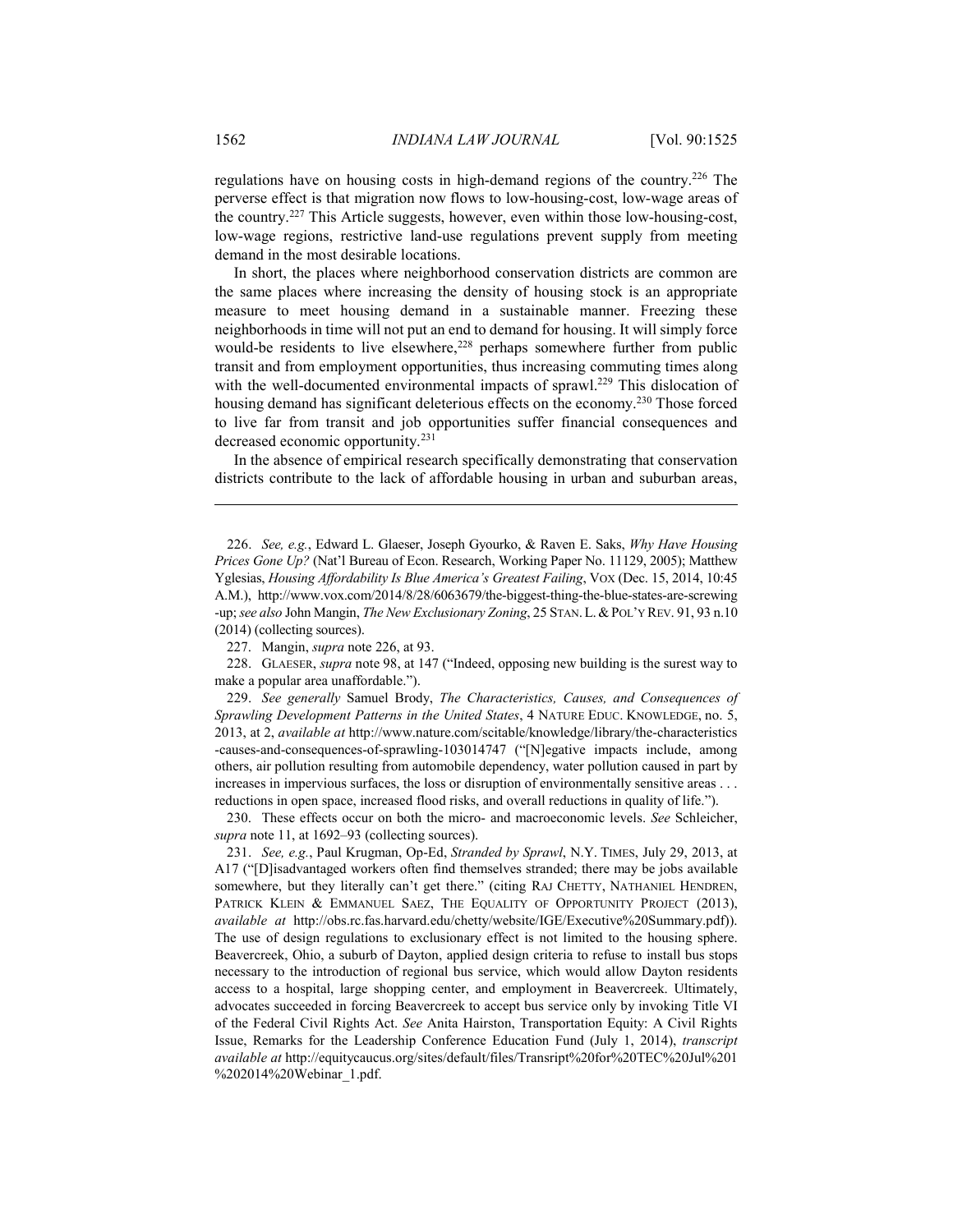some might argue that it is premature to endeavor to solve this problem. But advocates of conservation districts routinely argue that these districts increase property values.232 And, arguing by analogy, research demonstrates the impact of historic designation on housing prices.<sup>233</sup> Increasing property values for current residents necessarily increases housing prices, thus decreasing affordability for renters and for future residents. Certainly the impact of conservation-district adoption on housing prices is an area ripe for empirical analysis. But even in the absence of such empirical analysis, planners, policymakers, and residents should worry about housing-affordability issues.

Meeting demand for housing in cities and older suburbs and doing so in a way that is affordable will require those locations to evolve and adapt to accommodate different kinds of housing stock that respond to the desires of demographic populations that once spent decades depopulating urban centers. Neighborhood conservation districts commonly face strong development pressures. It should be no surprise that developers are attracted to these neighborhoods, which are close to universities, downtown areas, and other job centers. In addition, because these are older neighborhoods close to downtown urban areas, they are walkable and well served—relative to the broader regions in which they are located—by public transit.

 <sup>232.</sup> Advocates often argue that adoption of a neighborhood conservation district will increase property values. *See, e.g.*, Sappenfield, *supra* note 186 ("[I]t makes sense to protect your neighborhood character and, by doing so, protect your own property value."); Michael Benhaim, *Conservation District Not Right for Settlement Neighborhood*, WICKED LOCAL (Nov. 10, 2012, 10:14 A.M.), http://www.wickedlocal.com/brookline/news/x481717181 /Column-Conservation-district-not-right-for-Settlement-neighborhood?zc\_p=1 ("I have heard claims that this NCD will increase our property value, but have not seen any type of study or actual evidence of that."); *Frequently Asked Questions*, KESSLER NEIGHBORS UNITED, http://kesslerpark.org/about/conservationdistrict/cdfaq/ ("We believe that becoming a conservation district can protect and possibly increase property values."); Laura Ward, *The Lower Jefferson Conservation District*, UNIV. MO., http://web.missouri.edu/~wardla /lowerjeffersonconservationdistrict.html (last revised Aug. 9, 2009) ("A neighborhood conservation district helps a neighborhood . . . stabilize and improve property values . . . ."). The inherent contradiction apparent in much of conservation district advocacy—that conservation districts will simultaneously increase property values and increase affordability—is discussed in Part IV.A.3, *infra*.

 <sup>233.</sup> *See, e.g.*, N.Y.C. INDEP. BUDGET OFFICE, THE IMPACT OF HISTORIC DISTRICTS ON RESIDENTIAL PROPERTY VALUES 8 (2003), *available at* http://www.ibo.nyc.ny.us/iboreports /HistoricDistricts03.pdf ("IBO found clear evidence that after controlling for property and neighborhood characteristics, market values of properties in historic districts were higher than those outside historic districts for every year in our study."); Robin M. Leichenko, N. Edward Coulson & David Listokin, *Historic Preservation and Residential Property Values: An Analysis of Texas Cities*, 38 URB. STUD. 1973, 1973 (2001) ("Results suggest that, in most cases, historic designation is associated with higher property values."); Dan S. Rickman, *Neighborhood Historic Preservation Status and Housing Values in Oklahoma County, Oklahoma*, 39 J. REGIONAL ANALYSIS & POL'Y 99, 99 (2009), *available at* http://ageconsearch.umn.edu /bitstream/132429/2/09-2-1.pdf ("Neighborhood historic designation is found to be associated with significant relative appreciation of housing values in most districts."); M. Keivan Deravi, Property Value Appreciation for Historic Districts in Alabama 1–7 (July 31, 2002) (unpublished report submitted to the Alabama Historical Commission summarizing literature assessing the impact of historical districts on property values).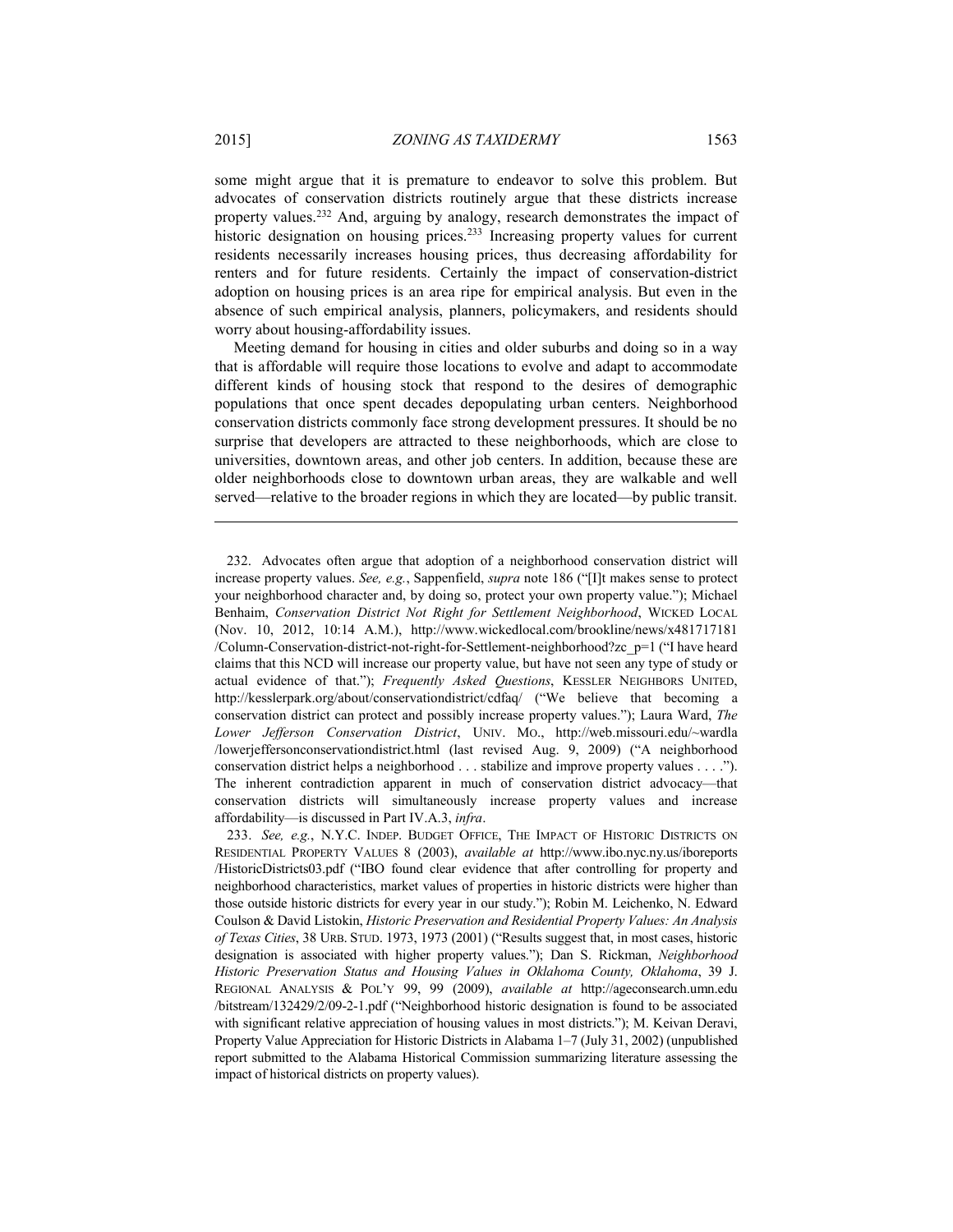Protecting those characteristics by limiting supply of a product in high demand diminishes, rather than promotes, affordability.<sup>234</sup>

## *B. The First-Equity Problem: Who Is the Community?*

Sublocal governance structures prioritize the voice of those who live within or, in those cases where sublocal voice is limited to property owners, own property within the demarcated boundaries of the district. Other interests are diminished. As a result, any effects or impacts felt by renters, future housing consumers, and those who reside outside of the proposed district are ignored or discounted in the decision-making process.

# 1. Excluding Nonresidents

Sublocal administration allows those whose property values will be affected by the design guidelines to determine how vigilantly to apply them. At least one proponent of sublocal land-use control, building off of Fischel's work, argues that those most affected by their neighbors' land-use decisions will most efficiently exercise the power to control land use and, therefore, that zoning authority is properly exercised at the sublocal level, particularly in large cities.<sup>235</sup> Another purported benefit of sublocal administration is that a sublocal commission endowed with the authority to enforce a zoning ordinance can choose to enforce some measures vigorously while softening the impact of design guidelines considered harsh or costly.236 When second-party enforcement takes place, it is nuanced in a way that is

 <sup>234.</sup> The lack of affordable housing in urban and suburban areas and the negative impacts resulting from that lack of housing are well-documented. *See, e.g.*, Gabriella Chiarenza, Fed. Reserve Bank of S.F., *Challenges for Affordable Housing in a New Era of Scarcity*, COMMUNITY INVESTMENTS, Spring 2013, at 3, 3–4 (collecting statistics demonstrating the current lack of affordable housing and projections of increased demand pressure in the future); Lance Freeman, *America's Affordable Housing Crisis: A Contract Unfulfilled*, 92 AM.J. PUB. HEALTH 709, 709 (2002) ("[I]n many expensive urban centers even used housing is beyond the means of many low-income households.").

 <sup>235.</sup> Stahl, *supra* note 122, at 948–50 (advocating sublocal zoning but ignoring the history of neighborhood conservation districts); *see also* Stephen R. Miller, *Legal Neighborhoods*, 37 HARV. ENVTL. L. REV. 105, 149–52 (2013) (describing favorably rezoning processes that incorporate neighborhood-level input but omitting from discussion any reference to neighborhood conservation districts).

 <sup>236.</sup> Tad Heuer, in an article on a historic district in New Haven, Connecticut, describes "second-party enforcement, defined for these purposes as the enforcement of communal standards by other members of the community, relying on the community's own internal social norms rather than on external 'third-party' enforcement by official governmental entities." Tad Heuer, *Living History: How Homeowners in a New Local Historic District Negotiate Their Legal Obligations*, 116 YALE L.J. 768, 802 (2007). "First-party enforcement" is self-enforcement, where property owners simply obey the strictures of the historic-district regulations. With respect to second-party enforcement, Heuer found that "all violations [are] not deemed to be equal." *Id.* at 803. In the words of one property owner, "I like the idea of the historic district a lot, but I do think that they need to be a bit more flexible on things like windows, particularly for some of the elderly on fixed incomes. Oil is becoming so expensive, and people really need to be able to save money on their fuel costs, and making sure you have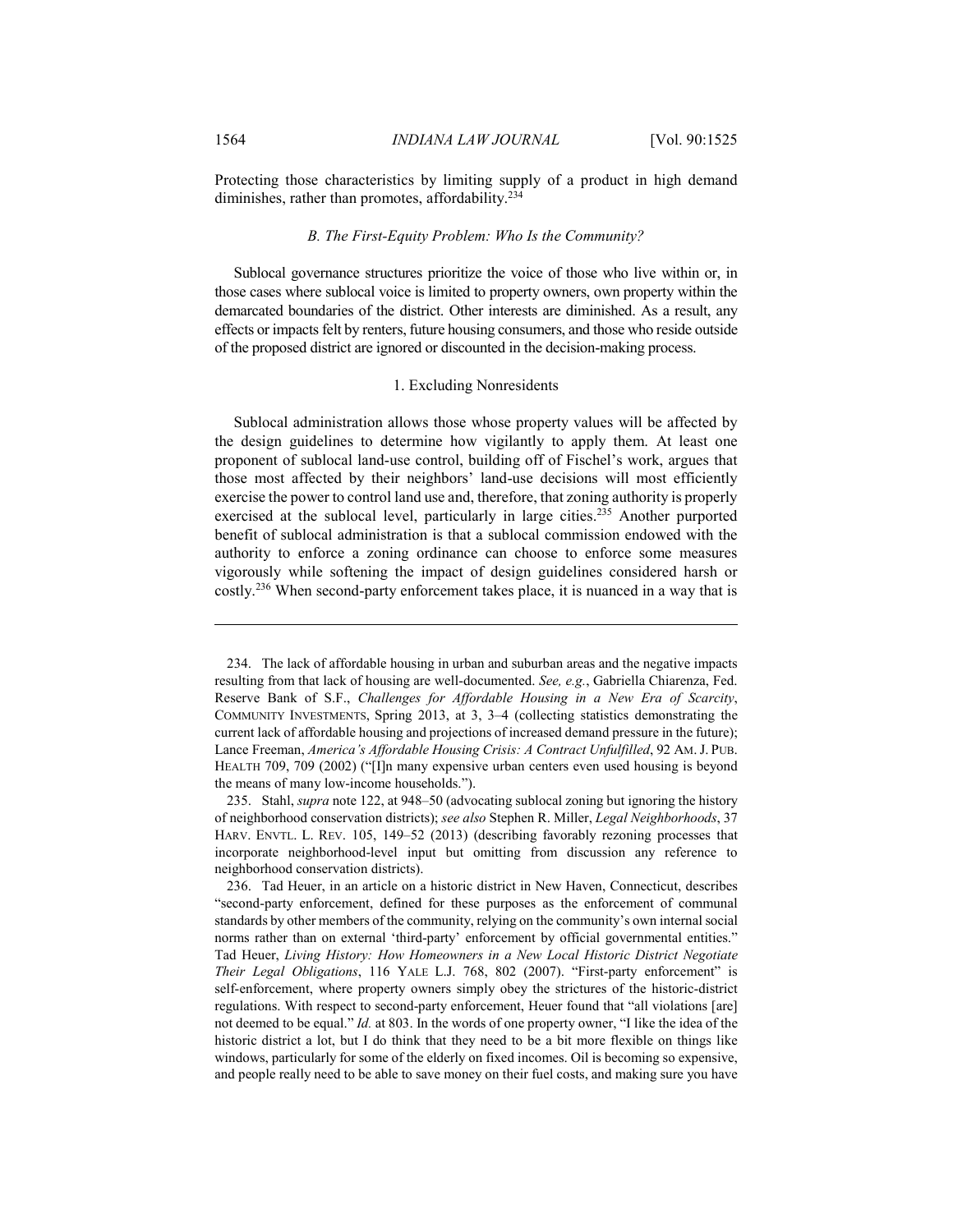not necessarily consistent with the strictures of design-review requirements.237 Extrapolating this research to the neighborhood conservation-district realm, one would expect both negative and positive effects. Sublocal administration might result in more nuanced decision making that incorporates neighborhood-level understandings of the cost of compliance and individual homeowners' relevant circumstances.238 In addition, however, it might result in unpredictable decision making that incorporates neighborhood politics and relationships.

Advocates of sublocal control ignore spillover effects that impact areas outside of the relevant sublocality. Where there are spillover effects or externalities affecting areas outside of the district, sublocal designation and administration excludes a subset of affected persons from the decision-making process. Tiebout's model of efficient provision of local services assumes that there are no externalities imposed by local decisions.<sup>239</sup> This assumption, as Tiebout himself acknowledged, is just that—an assumption—and will prove incorrect under most real-world circumstances.240 The decision to adopt a neighborhood conservation district will have impacts on other parts of a municipality. Following adoption of a neighborhood conservation district intended to resist development pressures, other nearby

 238. Alternatively, a neighborhood may choose to adopt a neighborhood conservation district because it prefers public-local—rather than private-sublocal—administration of design guidelines. In Coker Hills, a neighborhood in Chapel Hill, the local homeowners' association successfully advocated for adoption of a neighborhood conservation district to replicate the association's own design guidelines, embodied in a restrictive covenant. *See* TOWN OF CHAPEL HILL, COMPARISON OF NEIGHBORHOOD COVENANT RESTRICTIONS AND CURRENT ZONING REGULATIONS (2006). The homeowners' association had tired of the time, expense, and neighborhood discord borne of privately enforcing the restrictive covenant. The neighborhood conservation district provided a mechanism for imposing that cost and bad will on the municipality. Conservation-district advocates told the town council that they "merely want the covenant to be reflected in town law. This would shift enforcement responsibility to the town from the neighborhood association, whose only recourse is to sue an offending property owner." Matt Dees, *Zoning Rancor Saddens Council*, NEWS & OBSERVER (Raleigh, N.C.), May 16, 2006, at B1. Houston, Texas, will enforce violations of restrictive covenants. This use of public resources and authority to enforce private property interests and contracts replicates a kind of zoning authority despite the oft-cited claim that there is no zoning in Houston. Teddy M. Kapur, *Land Use Regulation in Houston Contradicts the City's Free Market Reputation*, 34 ENVTL. L. REP. 10045, 10050 (2004). It is far from clear why a municipality would willingly take on an assignment of responsibility to incur costs and bad will to enforce private contracts. This fact suggests that there is a vocal-minority, silent-majority problem here.

 239. Because the model assumes that there are no externalities, the sorts of regional problems that would be best addressed at the national, state, or regional level are unaccounted for in the basic Tiebout model. Tiebout, *supra* note 123, at 419; *see also* Bratton & McCahery, *supra* note 126, at 231 ("The Tiebout model unrealistically assumes the absence of externalities.").

240. Tiebout, *supra* note 123, at 423.

insulated windows is a big part of that." *Id.* at 804.

 <sup>237.</sup> *Id.*; *cf.* Heather K. Gerken, *The Supreme Court, 2009 Term—Foreword: Federalism All the Way Down*, 124 HARV. L. REV. 4, 28–33, 47 (2010) (arguing that substate and sublocal institutions can serve as vehicles for minority rule and promote democratic values by initiating dialogue with other institutions).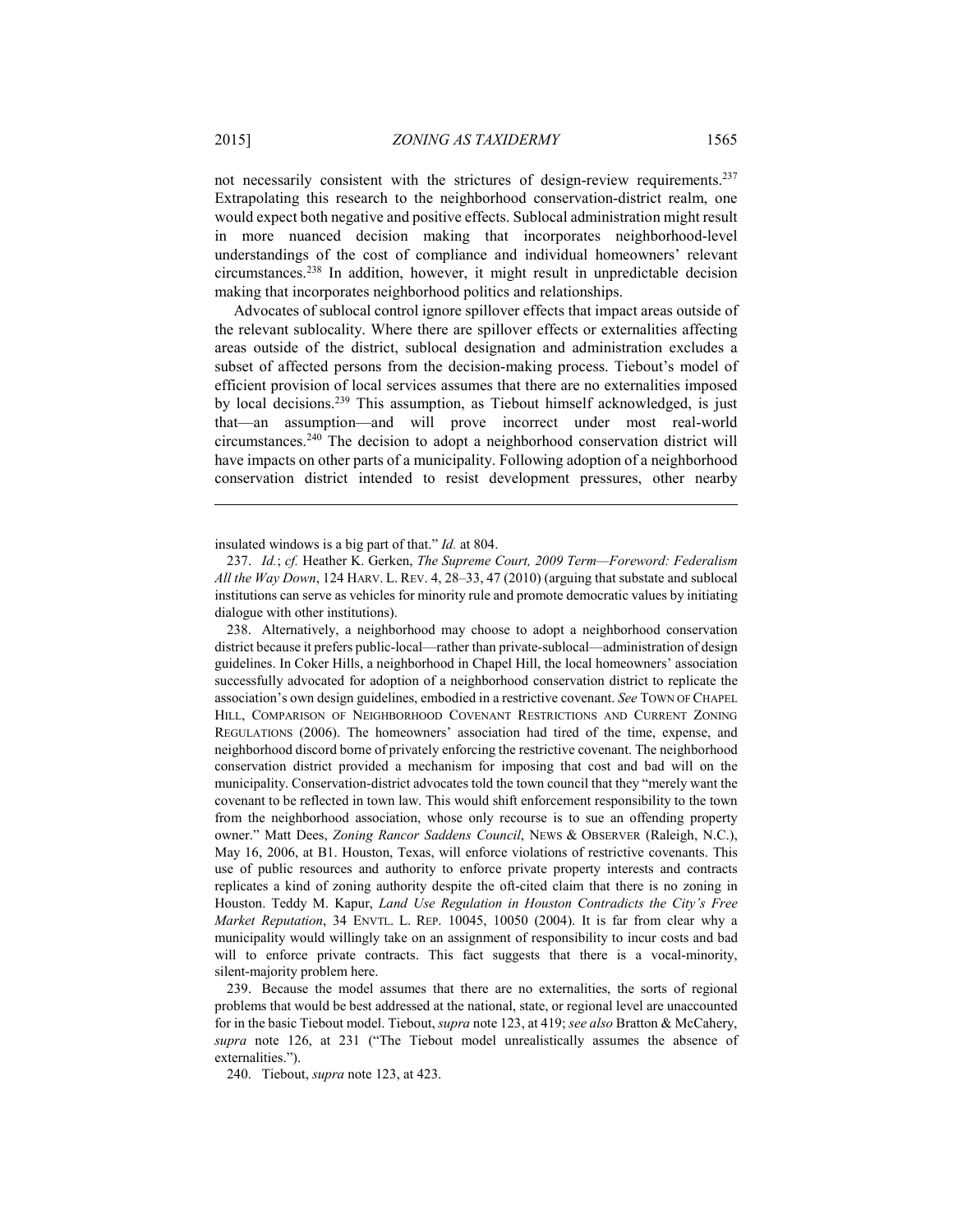neighborhoods may feel those pressures more strongly. If a developer can no longer build duplexes in North Neighborhood, he or she may seek out development opportunities in South Neighborhood. Briffault recognizes this issue and argues that it can be addressed so long as sublocal institutions "lack true autonomy" and cannot act without local approvals.241

Typically, sublocal approval is necessary but not sufficient for adoption of a neighborhood conservation district. In most municipalities, neighborhood conservation districts require a sublocal referendum, petition, or other expression of sublocal support but then are formally adopted at the local level.<sup>242</sup> The two-step approval mechanism requires the consent of both the local government, whether it acts through a town council or a planning commission, and a majority or supermajority of property owners or residents in the affected district.

If adoption of a neighborhood conservation district will impose negative externalities on other neighborhoods, the requirement that the locality also approve the district can limit those externalities. If a neighborhood conservation district takes on a problem that is better served at the local level, the local government can refuse to adopt or revise the terms of the neighborhood conservation district. The residents of South Neighborhood have no voice in the North Neighborhood referendum, but they can exercise their political voice against approval of the district at the local level.

The local government represents all of the residents in the municipality, not just the property owners in the proposed district. It must respond to a much broader array of interests than may be present in the limited area that makes up the proposed neighborhood conservation district. It also has the ability to set priorities, plan for accomplishment of those priorities, and fund its activities on a local, rather than sublocal, scale. Where a locality includes numerous neighborhoods with varying income levels, preferences, and infrastructure needs, citywide planning can result in a more efficient result. In a different context, Vicki Been has noted that "[a] jurisdiction-wide approach to the local government's needs is likely to be more comprehensive, better planned, and better integrated with the local government's other initiatives."243

As a result, the requirement that local adoption follow sublocal approval could, in theory, protect against the hazards that may be otherwise associated with sublocal governance. In practice, however, a review of neighborhood conservation districts

 <sup>241.</sup> Briffault, *supra* note 124, at 528.

 <sup>242.</sup> This bifurcation of the adoption process may be in response to case law that suggests that pure assignment of zoning authority to a sublocal district would be an unconstitutional delegation of legislative authority. Washington *ex rel.* Seattle Title Trust Co. v. Roberge, 278 U.S. 116 (1928); Thomas Cusack Co. v. City of Chicago, 242 U.S. 526 (1917); Eubank v. City of Richmond, 226 U.S. 137 (1912); *see also* Stahl, *supra* note 122, at 957–62 (discussing the cases); Frank I. Michelman, *Political Markets and Community Self-Determination: Competing Judicial Models of Local Government Legitimacy*, 53 IND. L.J. 145, 164–77 (1977– 78) (reconciling the cases). The bifurcated process is also consistent with Briffault's description of sublocal institutions' operations. *See generally* Briffault, *supra* note 124.

 <sup>243.</sup> Vicki Been, *Community Benefits Agreements: A New Local Government Tool or Another Variation on the Exactions Theme?*, 77 U. CHI. L. REV. 5, 26 (2010) (comparing neighborhood-level planning to local planning in the context of neighborhood-level negotiation of community-benefits agreements).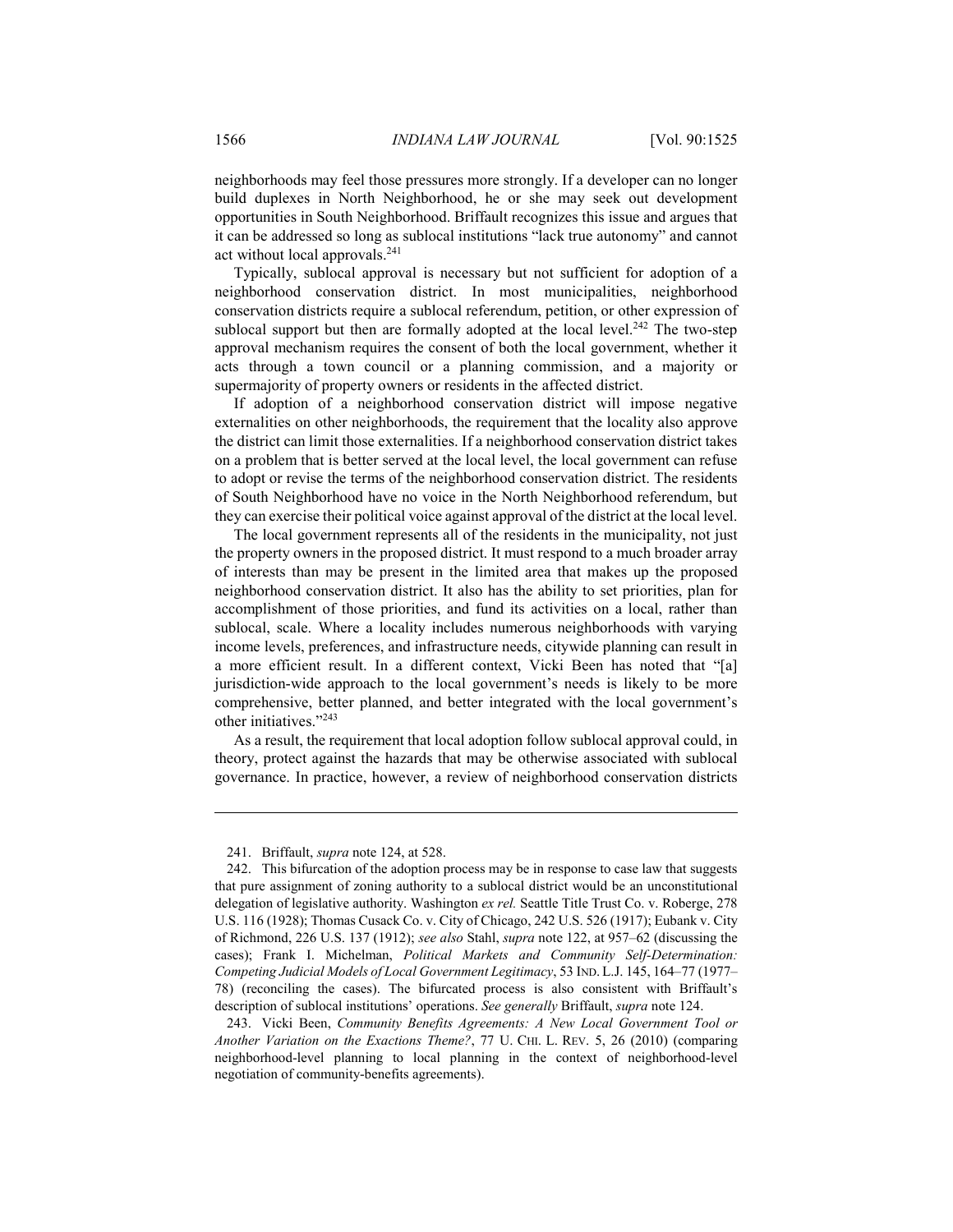nationwide has not revealed any instances of local denial following sublocal approval.244 Because conservation-district regulations are perceived as burdens only on local property owners and because local property owners are often heavily invested in their neighborhood's character, local governments defer to the sublocal choice whether to adopt a neighborhood conservation district. In addition, advocates of neighborhood conservation districts are, as others have argued with respect to homeowners generally, a deeply vested interest group for whom political mobilization is facilitated by their geographic proximity to one another.<sup>245</sup> The residents outside the neighborhood conservation district who may suffer negative externalities are dispersed and more difficult to mobilize. They may not be aware of the negative impact that the district will have on them until after the district is adopted and those impacts are felt. As a result, the local check on sublocal governance is

# 2. Excluding Renters

insufficient to protect those living outside of the district from the negative externalities resulting from creation of the neighborhood conservation district.

In addition to excluding nonresidents, conservation-district governance often also excludes renters.<sup>246</sup> In these districts, only property owners vote in the referenda necessary to adopt a neighborhood conservation district.<sup>247</sup> And only property owners are guaranteed seats on design-review boards.<sup>248</sup>

While developers might represent the interests of renters, sublocal governance, in effect, diminishes their voice. In large cities, the voice of each individual citizen is muted by the difficulties of deliberation and decision making by a large number of parties, spread out over a large area. When governance occurs at the county or state level or, in the case of large municipalities, at the local level, moneyed interests including real-estate developers—play an outsized role. They are able to gather information, develop a coherent policy position, nurture relationships with decision

 247. *See, e.g.*, CHAPEL HILL, N.C., CODE OF ORDINANCES app. A § 3.6.5(c)(2)(A) (Supp. 2014) (empowering owners representing fifty-one percent of the land area within a district, or fifty-one percent of property owners, to initiate the process for a neighborhood conservation district by referenda).

 <sup>244.</sup> *See, e.g.*, HENGEN & BALDWIN, *supra* note 116.

 <sup>245.</sup> *See, e.g.*, Schleicher, *supra* note 11, at 1731.

 <sup>246.</sup> While renters may not be represented during the sublocal approval process, they will be represented when citywide approval is considered. If, in practice, the local government simply defers to the sublocal decision to adopt a conservation district, then either (1) there is no local interest that is negatively affected by adoption of the district or (2) the local adoption process fails to account for negative impacts on the local community. The latter explanation is consistent with the homevoter hypothesis and newspaper accounts of conservation-district adoption. In addition, notably, where design-review commission members must be property owners—even if renters participate in the decision to adopt a conservation district—renters will be excluded from administration of that district.

 <sup>248.</sup> *See, e.g.*, CAMBRIDGE, MASS., CODE OF ORDINANCES § 2.78.160(A) (Supp. 2012) (guaranteeing seats on neighborhood conservation district commissions to at least two homeowners and limiting representation of those who do not live within the district). The Cambridge ordinance also prioritizes homeowners over other property owners, such as landlords or owners of commercial properties.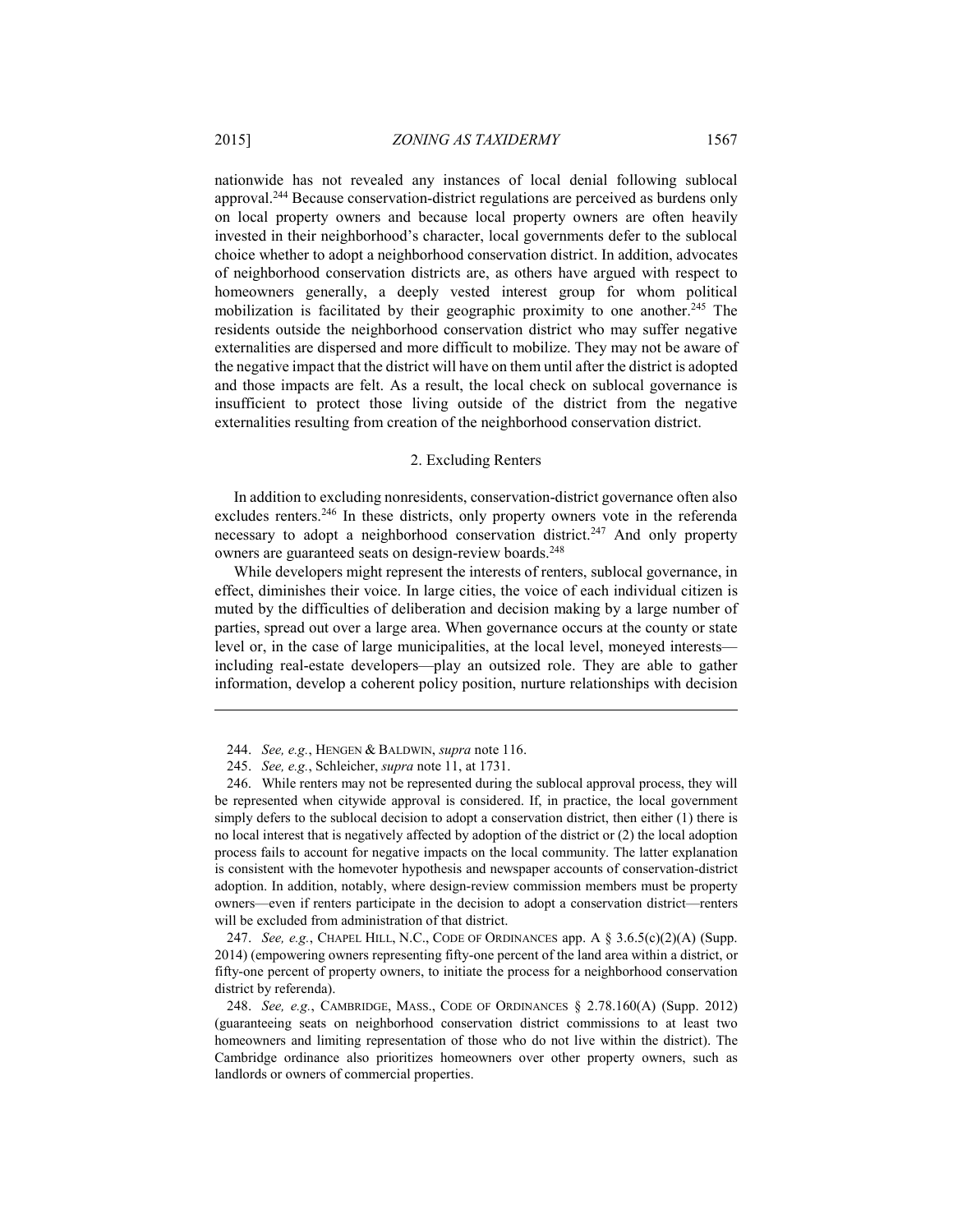makers, and exercise influence that exceeds their vote count in a direct democracy. This is borne out in the literature on the influence exerted by real-estate developers at different levels of government: "Because of their larger size, which makes it more difficult for voters to know candidates' positions, county governments were more often responsive to developer interests and thus were regarded as excessively permissive by owners of homes in existing neighbourhoods."249 In contrast, "[t]he small size of local units makes it easier for citizens to voice their views to their local government and their fellow local citizens, to respond to each other's concerns, and to deliberate concerning important local public matters."250 As a result, sublocal adoption and administration of neighborhood conservation districts, particularly in areas dominated by homeowners, amplifies homeowner voice relative to developers.

In limiting participation to property owners, neighborhood conservation districts are similar to another sublocal institution, the business improvement district.<sup>251</sup> Business improvement districts, commonly known as BIDs, limit participation to property owners because they impose costs on property owners, assessments that are used to provide public goods and services—everything from street cleaning to marketing and advertising a downtown commercial district. "Because BIDs are financed by taxes on property or businesses within the districts, most state laws condition the formation of a district on some proof that the property or business owners endorse the supplemental taxation."252 While, as their name suggests, BIDs are commonly found in commercial districts, one influential scholar has advocated the adoption of an analogous institution, the Block Improvement District (BLID), in residential neighborhoods.253 Arguing that small, block-level institutions will provide a rich opportunity for homeowners to engage in self-governance and to express their preferences for public goods, Robert Ellickson argues that BLIDs could replicate in urban neighborhoods the residential community associations that are common in suburban subdivisions.254 His framework for BLIDs requires that governance be limited to property owners because the value of sublocal public goods is capitalized into the price of their homes.<sup>255</sup> Ellickson argues that because property owners incur the costs of providing public goods and also benefit from the increase in their property values resulting from those public goods, they are in the best position to make decisions regarding public goods.256 Conservation districts, unlike BIDs or BLIDs, are regulatory structures, not taxing districts that burden only

251. *See id.* at 519–20.

- 253. Ellickson, *supra* note 169, at 77.
- 254. *Id.* at 81–82.

 <sup>249.</sup> Fischel, *supra* note 172, at 326.

 <sup>250.</sup> Briffault, *supra* note 124, at 505.

 <sup>252.</sup> *Id.* at 519.

 <sup>255.</sup> *Id.* at 92–93.

 <sup>256.</sup> To the extent that costs are passed on to tenants in the form of increased rents, tenants may, in effect, incur these costs. They will not see a benefit in the form of enhanced property values. Whether any one tenant enjoys any benefits will depend on the nature of the service provided (does the tenant appreciate the increased service provision?) and his or her ability to relocate if he or she does not value the increased service provision in an amount equal to or greater than the increase in rent, thus allowing a renter who does value the increased service provision to occupy the unit.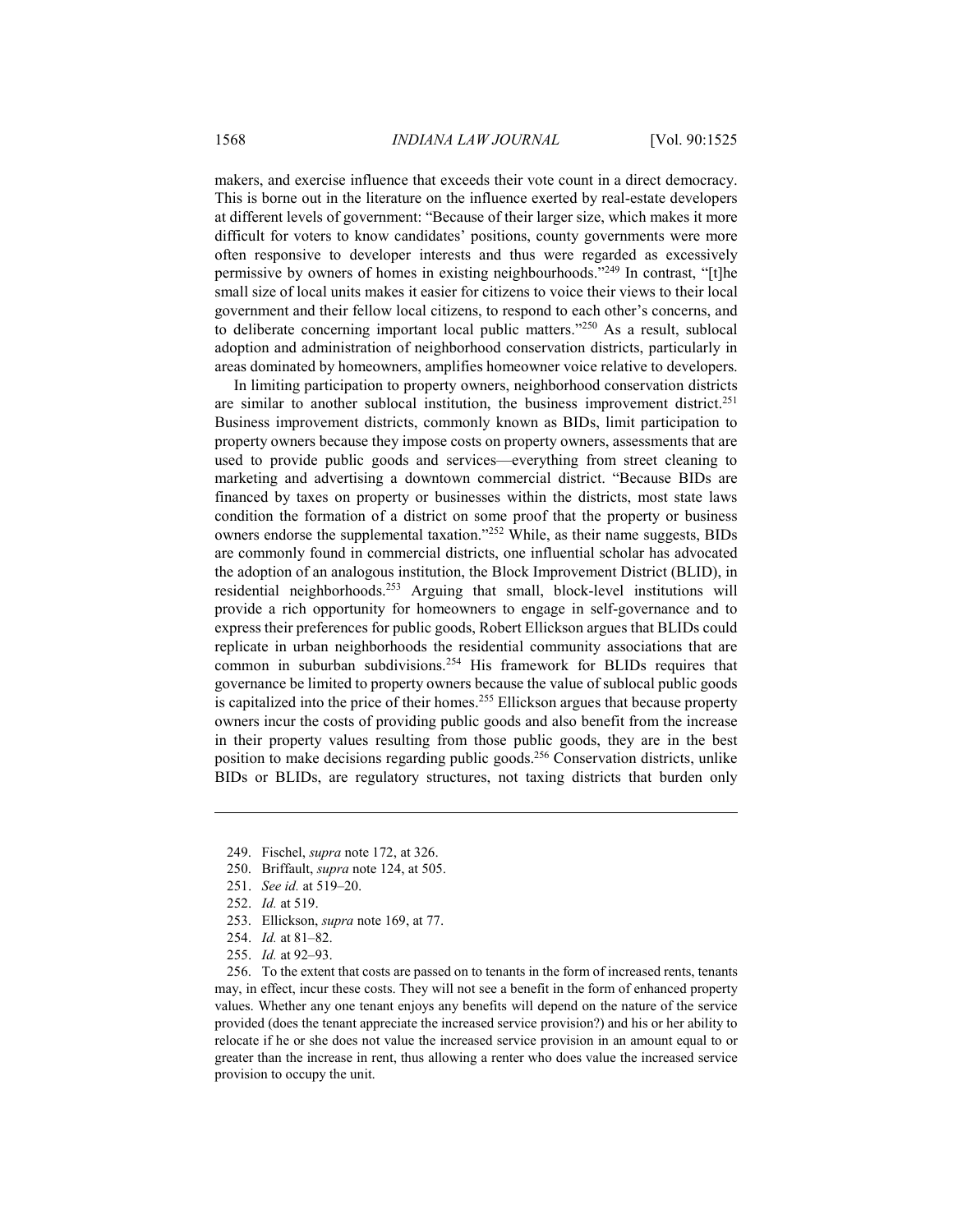property owners. Nevertheless, some conservation districts have imported BID rules that limit voting rights to property owners.257

Limiting "the community" to property owners in the proposed district comports with a property-value preservation approach to land-use planning.<sup>258</sup> But it is not consistent with the goal of advancing community-based decision making. Community preservation is not a value or interest unique to property owners. If hyperlocal voting on neighborhood conservation districts excludes renters, these referenda inefficiently gauge local support for these restrictions—and the utility to be gained or lost from their adoption—by omitting a group directly and indirectly affected by the decision to adopt aesthetic regulations. 259 And if aesthetic land-use regulations will increase rents by raising the cost of property maintenance or by raising property values, renters will have another reason to voice their opinion on adoption of neighborhood conservation districts. Then, even if the sole rationale for aesthetic land-use regulations is property-value preservation, it is inequitable and inefficient<sup>260</sup> to ignore the preferences of the renter population when deciding whether to adopt such regulations.

#### 3. Excluding Future Housing Consumers

Always omitted from the concept of "the community" in these discussions are those who would like to live in a neighborhood but who do not yet live there, or "future housing consumers."<sup>261</sup> Zoning decisions—indeed, most policy making—often excludes the voices of future interests from consideration. But neighborhood conservation districts go a step further. By prioritizing consistency over all other policy goals, conservation districts not only exclude the voices of future housing consumers, they absolutely prohibit consideration of what future housing consumers' preferences might be.

Choices made today will affect development patterns and inform infrastructure investments that are not easily undone. Land-use planning requires investing in

<u>.</u>

 261. Dallas restricts conservation districts to neighborhoods that are "stable." According to the Dallas code, "STABLE means that the area is expected to remain substantially the same over the next 20 years with continued maintenance of the property. While some changes in structures, land uses, and densities may occur, all such changes are expected to be compatible with surrounding development." DALL., TEX., CITY CODE § 51A-4.505(a)(8) (Supp. 2014). In this way, Dallas attempts to accommodate future housing consumers by limiting conservation districts to neighborhoods that are not experiencing significant change. The development pressures that provoke neighborhood activists to adopt conservation districts, however, suggest that the term "stable" is applied liberally.

 <sup>257.</sup> *See infra* Part IV.B.1.

 <sup>258.</sup> That deploying land-use powers to increase property values, rather than to decrease rents, is a proper use of the police powers is widely accepted, though debatable. It is also a topic beyond the scope of this Article.

 <sup>259.</sup> *See infra* Part IV.B.1.

 <sup>260.</sup> The inefficiency results from a regulatory environment that prioritizes ever-escalating prices rather than providing an array of price points that represents the preferences of the full range of potential buyers. Because the supply of land is constrained and because housing, as a result of zoning and building codes, is a highly regulated market, there are many fewer entry-level units than there are potential entry-level buyers and renters.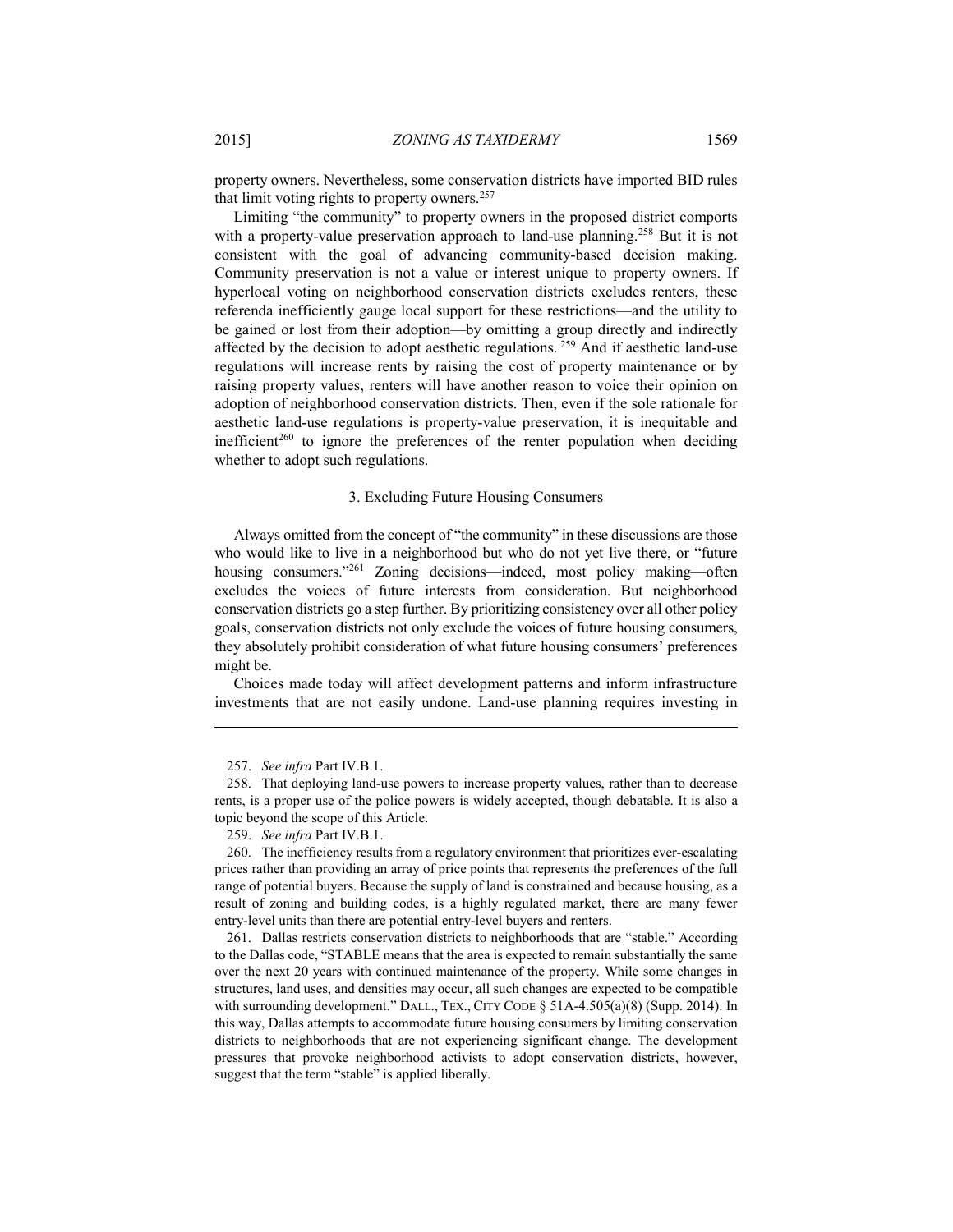long-term decisions. If an environmentally sensitive wetland is filled and then developed—whatever the impacts of that development may be in future years—it is nearly impossible to undo the land-use permissions that allowed that development to occur in the first instance. Similarly, if an area proximate to a transit station is developed with single-family homes on large lots, despite the fact that more people will have better access to transit if the area around the station is densely developed, infill development is difficult. Land-purchase coordination problems, limitations on existing infrastructure, and residents' settled expectations complicate efforts to densify an existing developed neighborhood. Land-use planning decisions are most efficient if they consider future needs. In the case of neighborhood conservation districts, the relevant future needs are the desires of those who would live in an area but do not yet live there, either because the current housing stock does not accommodate them or because they do not yet exist.

Future housing consumers are not easily identified. They do not vote in sublocal referenda, though, in the case of would-be residents, they may vote in local or statewide elections. A childless couple living in a downtown apartment may not be aware of their own interests (five years down the road) in affordable home-ownership opportunities in a residential neighborhood close to downtown. Future empty nesters may not be cognizant of their interest in the development of smaller homes in dense, walkable neighborhoods close to the suburban neighborhood where they raised their children. At the time a neighborhood conservation district is adopted, there are many who may be affected by the adoption of the district but who are unaware of the impact that that decision has on them.

Despite these impediments, divining future housing consumers' preferences is not impossible. Planners are trained to consider and incorporate estimates of future demand in crafting land-use regulations.262 The needs of future housing consumers are expressed in the form of market demand, and real-estate developers act based on their perception of market demand. The developer, motivated by potential profits, may, in effect, give voice to would-be residents barred from the neighborhood by exclusionary zoning policies. If the developer, because he or she does not already own property in the neighborhood or is a minority stakeholder, is excluded from the decision whether to adopt a conservation district, the voices of future housing consumers are excluded. While developers may be excluded from sublocal decision making, they are not excluded from local- and state-level decision making,<sup>263</sup> though

 <sup>262.</sup> Typical required courses in graduate urban-planning programs include economic analysis and dynamic modeling.

 <sup>263.</sup> Developers, acting in their own financial interest, can counteract sublocal land-use planning efforts by advocating for state and local restrictions on the exercise of sublocal authority. A hazard of overreaching aesthetic regulations is that those with an economic interest in unfettered development will react to the overreach by advocating for repeal of those aesthetic regulations and, perhaps, repeal of similar land-use regulations that are not overreaching. During the 2013 legislative session, North Carolina state legislators introduced two bills that would have invalidated the neighborhood conservation districts established in Chapel Hill and elsewhere in North Carolina. H.R. 150, 2013 Gen. Assemb. (N.C. 2013); S. 139, 2013 Gen. Assemb. (N.C. 2013). Both bills would have required one hundred percent of affected property owners to consent to the regulation of "building design elements" in one- and two-family homes unless the affected structures or lots were located in local historic districts.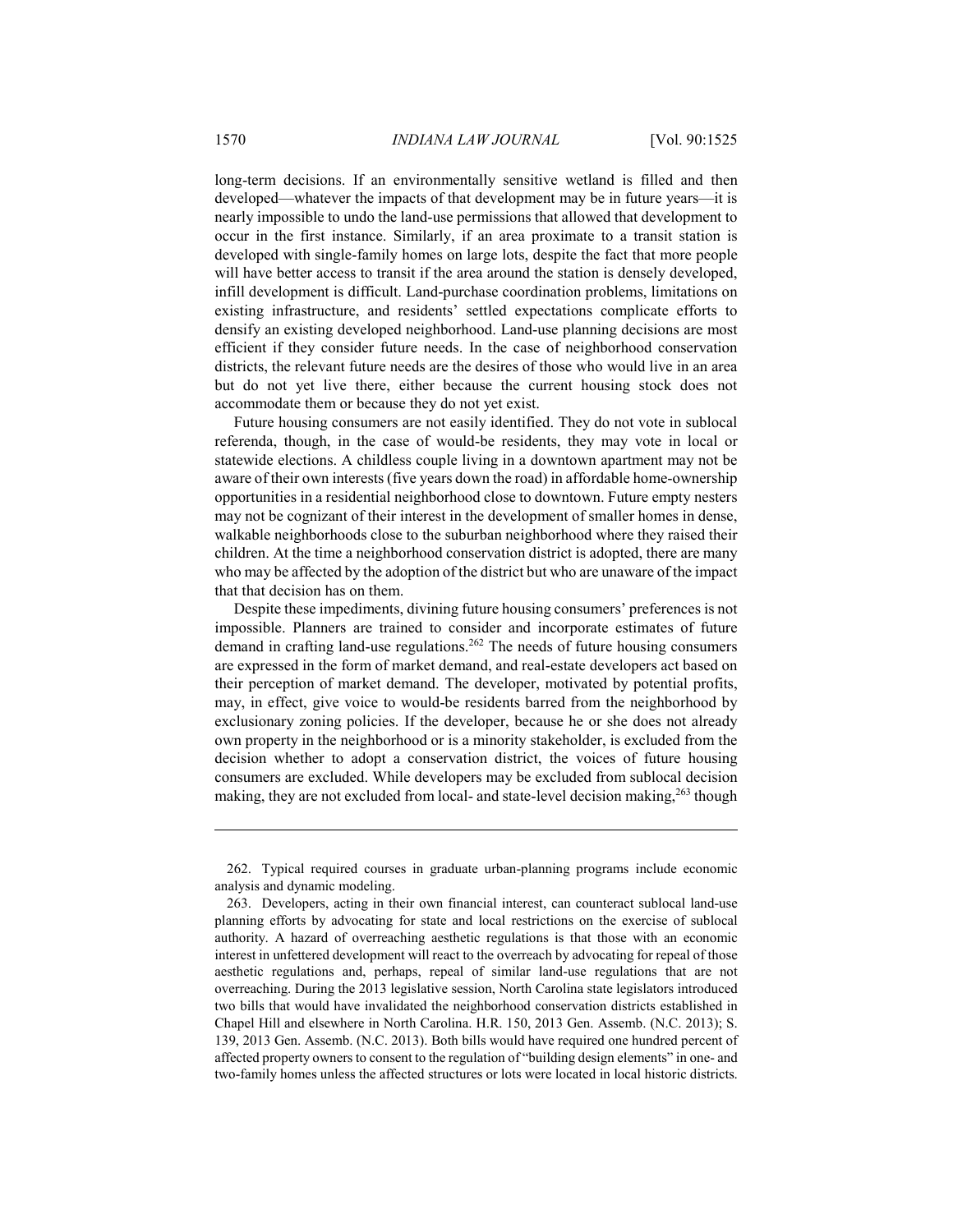their political clout, particularly at the local level, may be outmuscled by that of homeowners.<sup>264</sup>

#### *C. The Second-Equity Problem: Buyers Beware*

Neighborhood conservation districts and related forms of design review restrictions pose consumer-protection problems. Hannah Wiseman notes that design overlay communities, which include neighborhood conservation districts,

offer none of the three notice protections—whether those protections are real or merely theoretical—associated with private communities. There is no formal recording requirement for the rules contained within the overlay zone. Nor must the seller provide formal disclosure of the rules to the buyer at or before closing. Even those who actively attempt to learn of community rules before purchasing a home in overlay communities will have trouble identifying them. A quick visit to the city code will not reveal the neighborhood-specific zoning overlay absent vigilant research.265

As a result, a homebuyer's decision to purchase in a particular neighborhood may be uninformed, and her valuation of her new asset may not account for the restricted ability to use that asset. In his survey of homeowners in a design-review burdened local historic district<sup>266</sup> in New Haven, Tad Heuer found that about one-half of homeowners who had purchased their homes after the historic district was adopted did not know that their property was located in a local historic district.<sup>267</sup> Hannah Wiseman proposes that "incoming residents . . . should be formally alerted to the

The bills defined "building design elements" broadly to include "exterior building color; type of style of exterior cladding material; style or materials or roof structures or porches; exterior nonstructural architectural ornamentation; location or architectural styling of windows and doors, including garage doors; the number and types of rooms; and the interior layout of rooms." N.C. H.R. 150 § 1; N.C. S. 139 § 1. The North Carolina Home Builders Association, an affiliate of the National Association of Home Builders, lobbied legislators to support the bill. Though ultimately unsuccessful, the bill garnered bipartisan support. On March 20, 2013, the bill passed overwhelmingly in the house of representatives, but it later died in the senate. *See House Bill 150 (= S139)*, N.C. GEN. ASSEMBLY, http://www.ncleg.net/gascripts/BillLookUp /BillLookUp.pl?Session=2013&BillID=H150 (showing last action on bill as rereferral to committee). Chapel Hill Mayor Mark Kleinschmidt remarked to a Durham newspaper that the issue did not break down on party lines but, instead, on geographic lines. Gronberg, *supra* note 215. Urban legislators rallied around neighborhood conservation districts, while suburban and rural legislators voted for their demise, supporting the claim made above that neighborhood conservation districts are creatures of cities and older suburbs—areas developed prior to the proliferation of deed-restricted subdivisions and homeowners' associations. *See id.*

 <sup>264.</sup> *See* Been et al., *supra* note 161.

 <sup>265.</sup> Wiseman, *supra* note 10, at 749 (footnote omitted).

 <sup>266.</sup> For discussion of the differences between historic districts and conservation districts, see *supra* text accompanying notes 47–59.

 <sup>267.</sup> Heuer, *supra* note 236, at 790.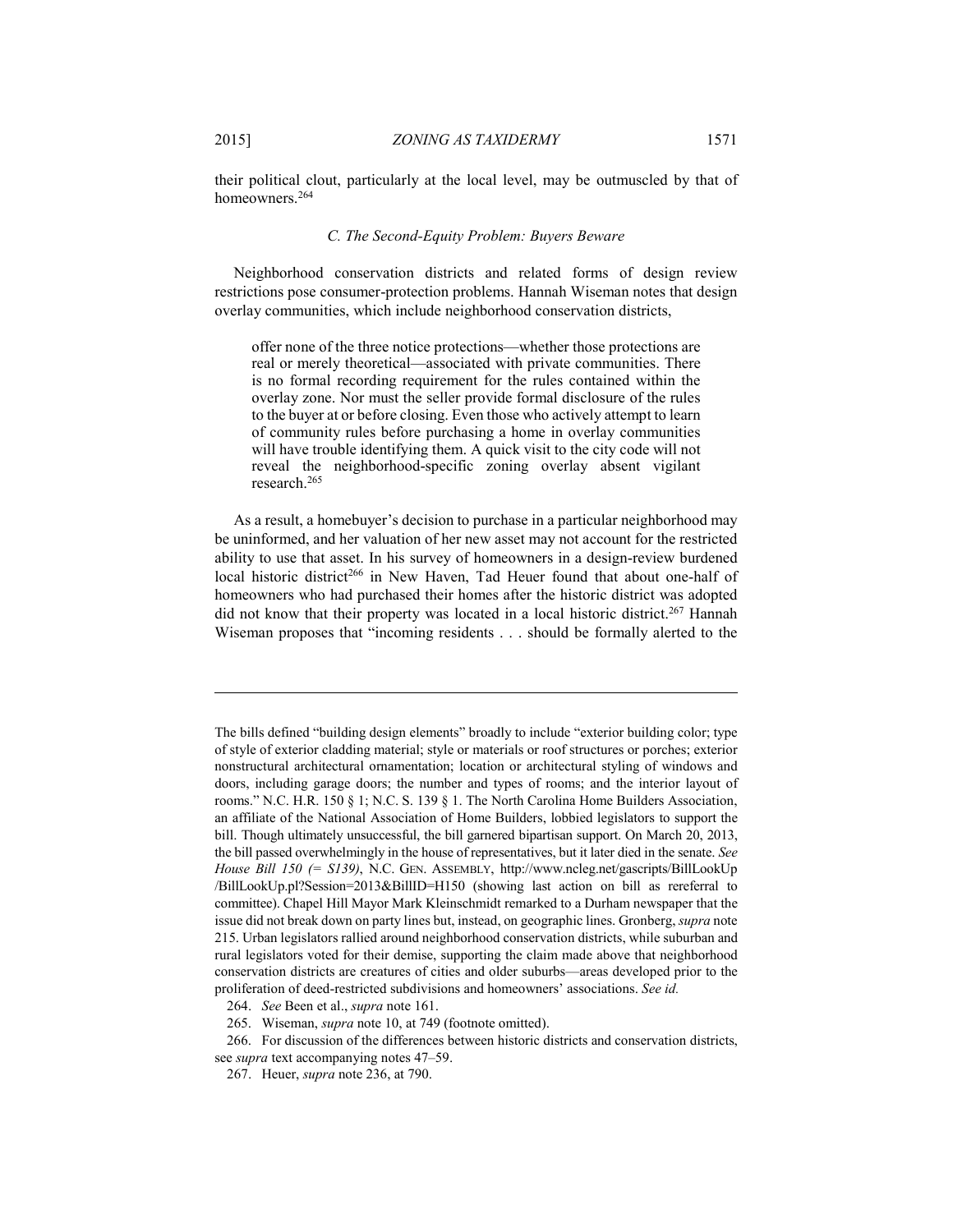existence of overlay rules in closing paperwork" in order to address this information failure.<sup>268</sup>

A mandate that closing paperwork disclose overlay requirements addresses the information failure in theory but may not have any real impact on a homeowner's actual knowledge. In part due to consumer-protection legislation in the home-finance arena, at residential real-estate closings homebuyers are inundated with information and disclosures, mostly relating to financing269 and, where applicable, to common-interest ownership communities.270 Homebuyers routinely sign and initial reams of documents without much understanding of what information is contained in those documents. It is unlikely that a homeowner will take much notice of yet another written disclosure at the closing table. In addition, closing may simply be too late. At that time, the homebuyer has incurred attorney's fees, loan-application fees, and appraisal fees and, moreover, is contractually obligated to purchase the property. In order to be effective, the disclosure must come earlier in the process, at the time the homebuyer is deciding whether to make an offer on a property. Ideally, the information would be disclosed in the real-estate listing itself.271 Requiring sellers to disclose conservation district restrictions will also force homeowners to internalize the costs associated with the restricted ability to subdivide, expand, or renovate property even if the current homeowners do not desire to make those changes to their homes.

Even where a homeowner is aware that design controls exist, he or she may not understand what is permitted by those design controls. First, he or she simply may underestimate the extent of local control. Homebuyers in conservation districts are susceptible to the same problem of incomplete information. CC&Rs are often more restrictive than homebuyers had anticipated: "[O]nce residents have joined an association, they are often surprised at the extent of collective control."272 In addition to being more restrictive than many homeowners might reasonably expect, design-review regulations are often vague. They affect the use and value of property but are not precise in how they limit changes and additions. Often, they list considerations and factors without providing guidance as to how those factors will be applied. For example, the guidelines applicable to the Mid Cambridge Neighborhood Conservation Districts are not guidelines at all but, instead, simply a list of questions to be asked of applicants.273 The questions include, "What are the

 <sup>268.</sup> Wiseman*, supra* note 10, at 760.

 <sup>269.</sup> The Real Estate Settlement Procedures Act imposes various disclosure requirements in connection with residential home mortgages. 12 U.S.C. §§ 2601–2617 (2012).

 <sup>270.</sup> Connecticut's Common Interest Ownership Act imposes disclosure requirements in connection with the sale of residential condominium and cooperative units. *See, e.g.*, CONN. GEN. STAT. ANN. §§ 47-262 to -281 (West 2009 & Supp. 2014).

 <sup>271.</sup> There is some precedent for this requirement. For example, in Connecticut, whether a residential property is located in a village or historic district must be disclosed in the residential-condition report, a document that must, by statute, be provided by the seller to the buyer before the buyer executes either a contract to purchase or a lease with an option to purchase. CONN. GEN. STAT. ANN. § 20-327b(d)(1)(C) (West Supp. 2014).

 <sup>272.</sup> NELSON, *supra* note 169, at 4.

 <sup>273.</sup> Memorandum from the Mid Cambridge Neighborhood Conservation Dist. Comm'n to Applicants to the Mid Cambridge Neighborhood Conservation Dist. Comm'n (Feb. 2, 1988), *available at* http://www2.cambridgema.gov/historic/MCNCD\_guidelines.pdf.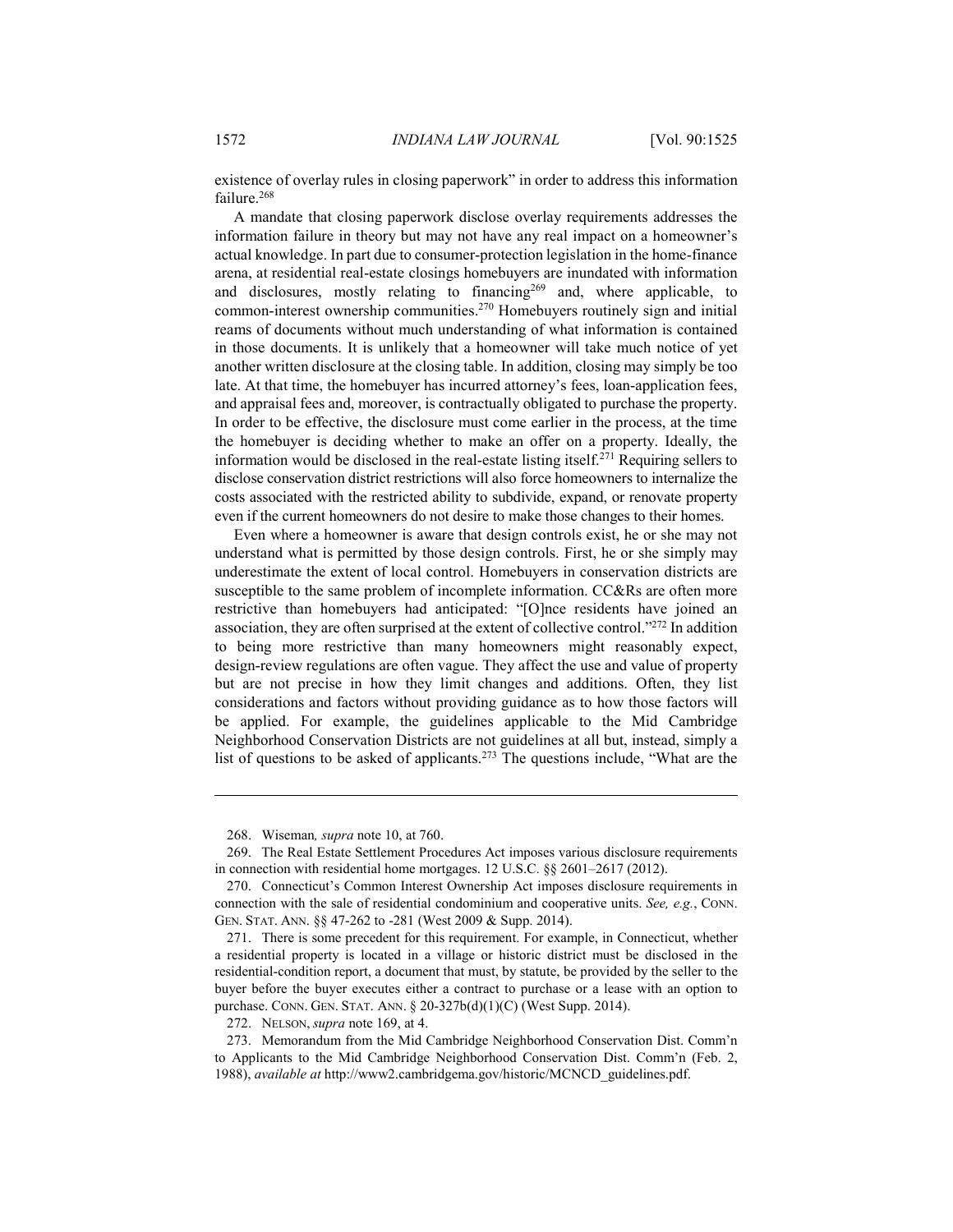architectural features of the buildings in the neighborhood? What are the architectural features of the proposed development (including materials, design, and setting)?" The implication is that the architectural features should be consistent with those in the neighborhood, but by what measure? Should they be identical, or is it sufficient for the new construction to incorporate some architectural elements while disregarding others? Are there certain architectural elements that are necessary, while others are optional?

Even where guidelines purport to do more than simply list factors, the so-called regulations are imprecise. Inherently vague terms abound in neighborhood conservation-district regulations. These include words such as "considered," "compatible," "minimized," and "encouraged."<sup>274</sup> The vagueness of these regulations, even if it does not rise to the level of a due process violation,275 is a

 <sup>274.</sup> *See, e.g.*, NAPA, CAL., MUNICIPAL CODE § 15.52.050(D) (Supp. 2015) ("No certificate of appropriateness shall be issued unless the following findings are made: . . . The project shall be *compatible* with those neighborhood characteristics that result from common ways of building." (emphasis added)); CAMBRIDGE, MASS., CODE OF ORDINANCES § 2.78.220(A) (Supp. 2012) ("In passing upon matters before it, the Historical Commission or neighborhood conservation district commission shall *consider*, among other things, the historic and architectural value and significance of the site or structure, the general design, arrangement, texture and material of the features involved, and the relation of such features to similar features of structures in the surrounding area. In the case of new construction or additions to existing structures a commission shall *consider* the appropriateness of the size and shape of the structure both in relation to the land area upon which the structure is situated and to structures in the vicinity, and a Commission may in appropriate cases impose dimensional and setback requirements in addition to those required by applicable provision of the zoning ordinance." (emphases added)); CHAPEL HILL, N.C., CODE OF ORDINANCES § 3.6.5 (Supp. 2014) ("The purposes of a neighborhood conservation district in older town residential neighborhoods or commercial districts are as follows: . . . To *encourage* and strengthen civic pride; and [t]o *encourage* the harmonious, orderly and efficient growth and redevelopment of the Town." (emphases added)); Cambridge, Mass., Avon Hill Neighborhood Conservation Dist. Designation Order § V(C)(1) (Dec. 14, 2009), *available at* http://www2.cambridgema.gov /historic/AHNCD\_order.pdf (amended order) ("Impacts on significant landscape features and mature plantings should be minimized.").

 <sup>275.</sup> Others have considered the question of whether design guidelines violate the Fifth Amendment because they are overly vague. Most courts to consider the question have concluded that design guidelines are *not* unconstitutionally vague. *Compare* Morristown Rd. Assocs. v. Mayor of the Borough of Bernardsville, 394 A.2d 157, 163 (N.J. Super. Ct. 1978) (holding design-review standards unconstitutionally vague), *and* Anderson v. City of Issaquah, 851 P.2d 744, 752 (Wash. Ct. App. 1993) (striking down a municipality's design requirements as unconstitutionally vague), *with* Novi v. City of Pacifica, 215 Cal. Rptr. 439, 441 (Ct. App. 1985) ("California courts permit vague standards because they are sensitive to the need of government in large urban areas to delegate broad discretionary power to administrative bodies . . . ." (internal quotation marks omitted)), State *ex rel.* Stoyanoff v. Berkeley, 458 S.W.2d 305, 312 (Mo. 1970), Nadelson v. Twp. of Millburn, 688 A.2d 672, 677–78 (N.J. Super. Ct. 1996) (upholding design-review standards within a historic district), A-S-P Assocs. v. City of Raleigh, 258 S.E.2d 444, 452 (N.C. 1979), Vill. of Hudson v. Albrecht, Inc., 458 N.E.2d 852, 857 (Ohio 1984), Pinecrest Homeowners Ass'n v. Glen A. Cloninger & Assocs., 87 P.3d 1176, 1183 (Wash. 2004) (en banc) (distinguishing *Anderson v. City of Issaquah* while upholding design-review standards), *and* State *ex rel.* Saveland Park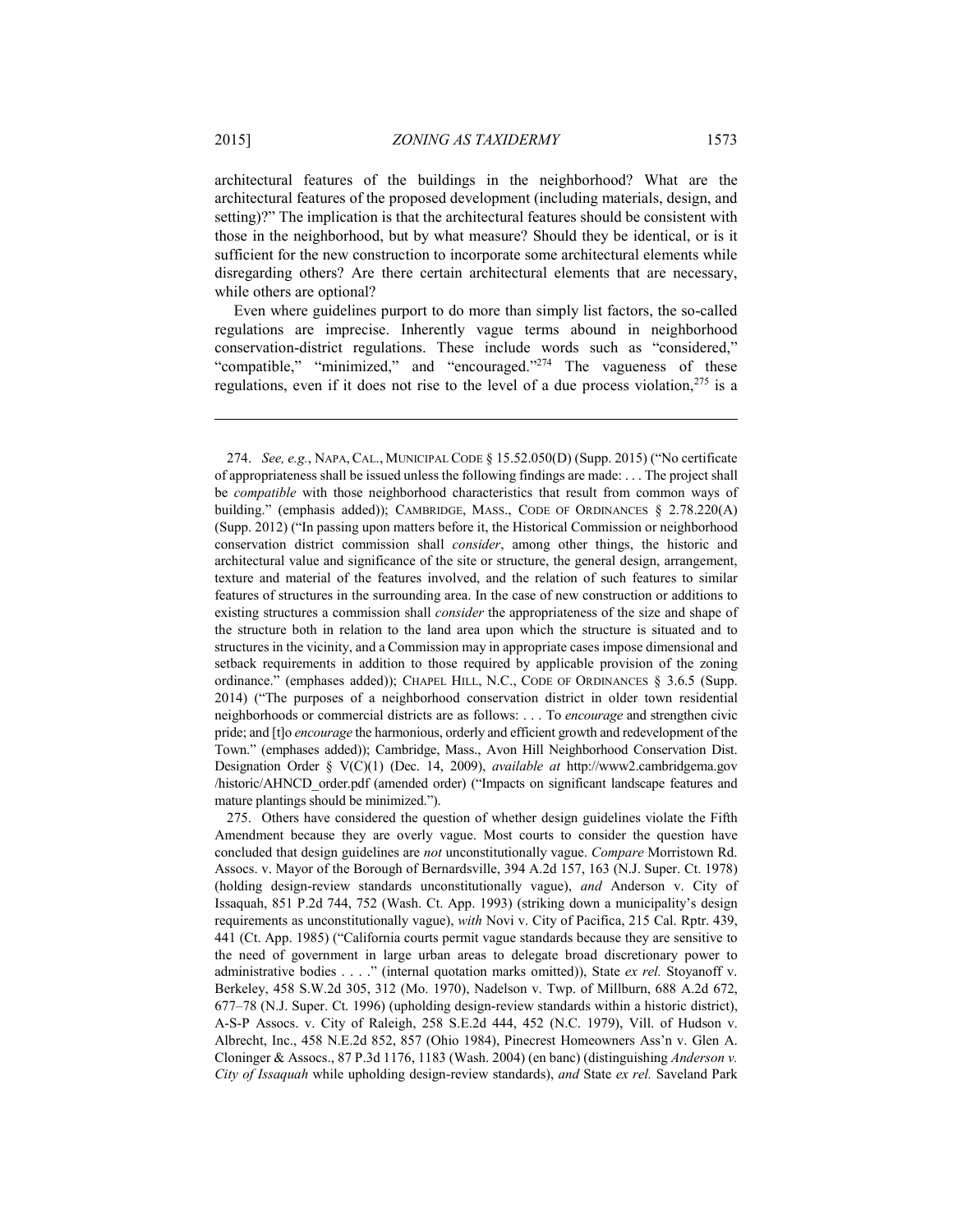burden on homeowners and developers and results in information asymmetries in the housing market.<sup>276</sup> As a pair of homeowners stated at a public hearing during which they sought approvals to enlarge a home they had recently purchased in one of Nashville's neighborhood conservation districts, "I think we [bought the house] without fully understanding what 'historical' meant."<sup>277</sup> The pair is a young couple expecting a child. They had purchased this home with the expectation that they would be able to renovate it to meet their desires and needs for their family. Whatever the merits of their proposed architectural design might be, it is clear that their expectations were undermined by the neighborhood conservation-district guidelines. If so, they may have overpaid for their house and for associated costs, such as legal fees and architectural-design fees. The result, attributable to a lack of information, is an inefficient market for housing, where homes restricted by aesthetic controls may be overvalued, while those that are unrestricted may be undervalued. Again, the result is a decrease in housing affordability, this time arising from inefficiencies and transaction costs imposed by vague regulations in the housing market.

The vagueness inherent in conservation-district guidelines is evidence of two key problems for policymakers and scholars. First, the proverbial truth that beauty is in the eye of the beholder makes aesthetic rulemaking difficult. It is nearly impossible to regulate aesthetics with the degree of certainty that informed property buyers, good public policy, and properly functioning markets require. Second, the degree of vagueness misleads voters. If these guidelines were truly honest, they would look more like the M Streets East guidelines in Dallas.<sup>278</sup> The desire to avoid codifying the level of detail in the M Streets East guidelines is an indication that many are uncomfortable with purely aesthetic regulations. Codifying that level of detail would crystallize the degree to which these guidelines inhibit individual choice. That level of crystallization might give rise to greater skepticism among homebuyers and voters and a greater degree of scrutiny from courts. By leaving things vague, design-review boards and city-planning staff reserve for themselves the discretion to restrict truly aesthetic choices while maintaining the appearance that they will exercise their discretion only to further goals that are not aesthetic or that coexist with aesthetic goals.

# IV. PRESERVING CHANGE: CHALLENGING THE COMMUNITY-STABILITY MODEL

This Article does not attempt to dethrone aesthetics as a proper consideration in exercising the police power. Even the most basic Euclidean ordinance serves aesthetic objectives. It is an impossible task to disaggregate aesthetic regulations from those that serve other legitimate police-power purposes. Instead, the more effective approach is to permit aesthetic regulations while limiting the adverse effects of those regulations. In the case of conservation districts, state legislators can cabin

Holding Corp. v. Wieland, 69 N.W.2d 217, 224 (Wis. 1955).

 <sup>276.</sup> *See* Nicole Stelle Garnett, *Redeeming Transect Zoning?*, 78 BROOK. L. REV. 571, 584 (2013) (giving examples of aesthetic, form-based codes that may be constitutional yet may present practical difficulties for property owners).

 <sup>277.</sup> MetroGovNashville, *06/19/13 Historic Zoning Commission Meeting*, YOUTUBE (June 20, 2013), https://www.youtube.com/watch?v=6cPR\_HAatU0 (testimony at 00:31:41).

 <sup>278.</sup> *See supra* note 73 and accompanying text.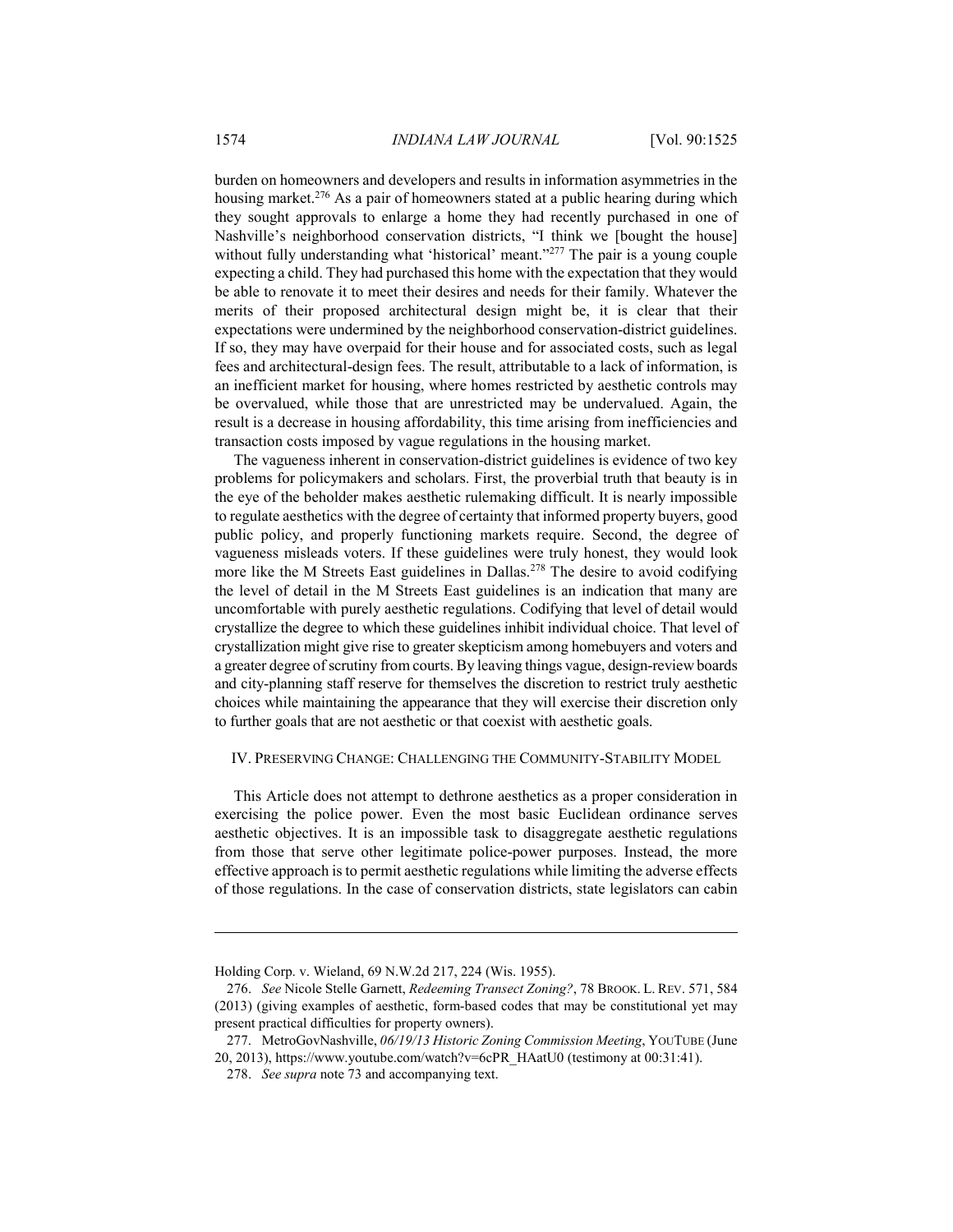those negative impacts by, first, requiring regulations to anticipate change and, second, embracing inclusivity when adopting and drafting regulations.

This Part proposes two major shifts in thinking about neighborhood conservation and cultural stability. First, lawmakers, regulators, and scholars should dissociate aesthetics from consistency. In particular, state zoning-enabling legislation should acknowledge the role that change plays in neighborhood culture by requiring aesthetic regulations to anticipate and accommodate housing demand, changing markets, and demographics. In this way, state enabling legislation can force residents and planners to imagine and develop land-use regulations that conserve cherished neighborhood features while also allowing for the possibility of more dense development in appropriate locations. For too long, neighborhood activists have assumed that increased density will tear apart neighborhood fabrics; they have thus refused to innovate regulations that preserve neighborhood fabric while also accommodating increased density. Imposing state-level limitations on local adoption of conservation districts will force that innovation to take place.

Second, state zoning-enabling legislation should require that those affected by spillovers are included in both the decision to adopt conservation-district regulations and the process of drafting those regulations. In essence, state zoning-enabling legislation should disrupt the inertia resulting from homevoter<sup>279</sup> control of local land-use regulation. State and local lawmakers, planners, and courts all have roles to play in requiring that conservation districts are dynamic and inclusive. But just as externalities resulting from state-level lawmaking are properly addressed at the federal level, in the case of conservation districts, spillovers and exclusionary effects are properly addressed at the state level. State governments have an incentive to curtail restrictive land-use policies that raise housing prices, because a lack of affordable housing stymies economic development. Employers seek to locate where their employees will enjoy a low cost of living.<sup>280</sup> States, then, have an incentive to prevent local land-use policies from raising housing prices.

In most of the states discussed in this Article, there is no express state legislation authorizing localities to designate and regulate conservation districts. Instead, the authority to adopt conservation-district regulations derives from a locality's home-rule powers or from state statutes that authorize local zoning or historic preservation more generally.281 State lawmakers should cabin conservation districts

 <sup>279.</sup> *See supra* note 127 and accompanying text.

 <sup>280.</sup> KEITH WARDRIP, LAURA WILLIAMS & SUZANNE HAGUE, CTR. FOR HOUS. POLICY, THE ROLE OF AFFORDABLE HOUSING IN CREATING JOBS AND STIMULATING LOCAL ECONOMIC DEVELOPMENT 10–13 (2011), *available at* http://www.nhc.org/media/files/Housing-and -Economic-Development-Report-2011.pdf (summarizing surveys showing that the availability and cost of housing are important considerations for employers deciding where to locate their businesses).

 <sup>281.</sup> Of the states featured in this Article (California, Connecticut, Iowa, Massachusetts, Minnesota, North Carolina, Tennessee, and Texas), only Connecticut has a state authorizing statute that expressly authorizes adoption of conservation districts. CONN. GEN. STAT. ANN. § 8-2j (West Supp. 2014) (permitting zoning commissions to establish "village districts," another name for neighborhood conservation districts). In the remainder of the states, municipalities derive the power to enact conservation districts from historic districting statutes, the general grant of zoning authority, or home-rule status. *See, e.g.*, Bell v. City of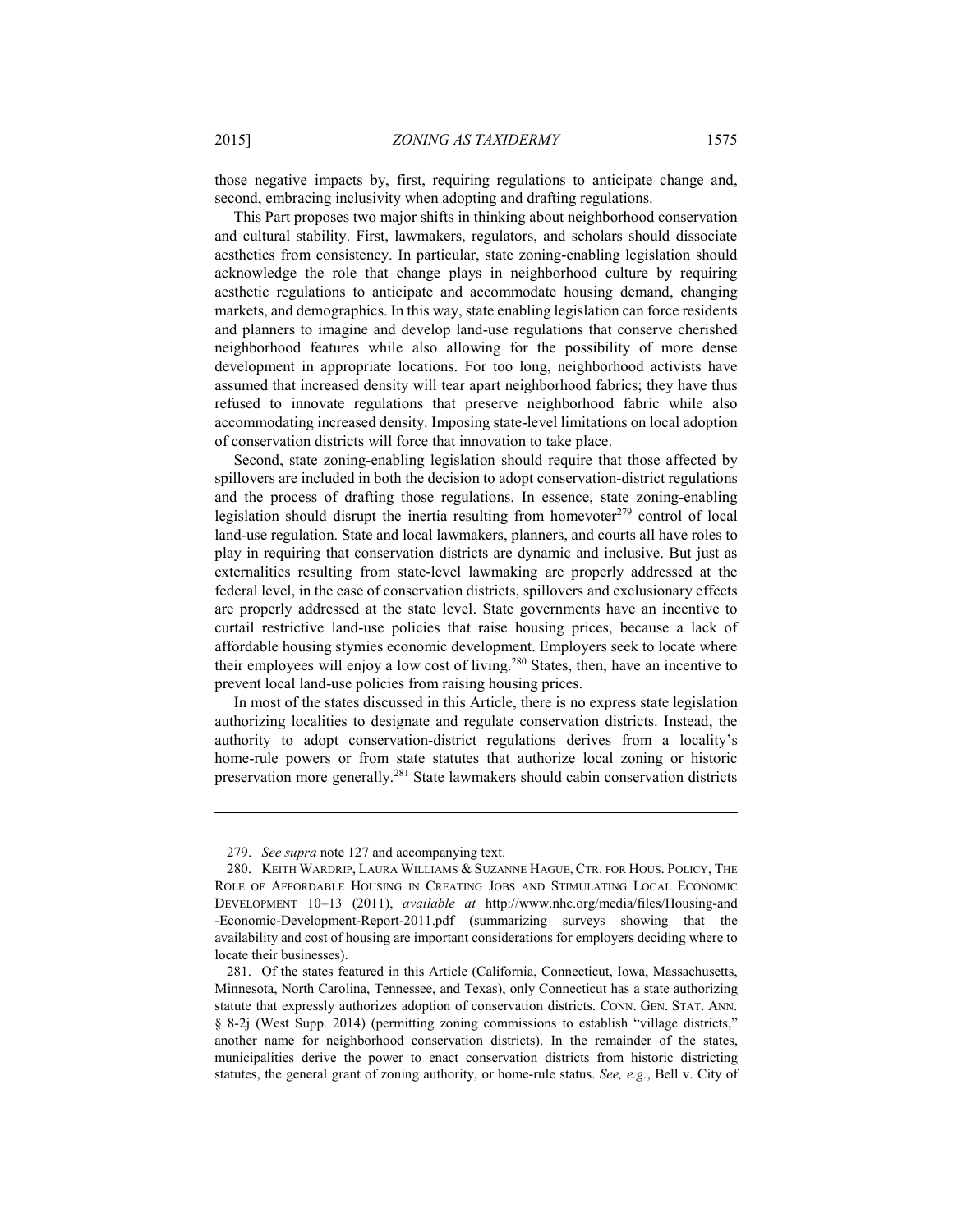by adopting state-level authorizing legislation that limits local discretion to impose de facto development moratoria using conservation districts. Revisions to state-level authorizing statutes should require conservation-district adoption processes to be inclusive and to limit spillover effects. Regulations should be required by state legislation to accommodate changing market dynamics, consumer preferences, and understandings of sustainability.

# *A. Require Planning for Change*

State authorizing statutes should require that aesthetic and contextual regulations anticipate change, specifically the task of meeting demand for housing within the district.282 Addressing different forms of restrictions on development, others have posited procedural fixes intended to facilitate better land-use policy.283 In the case of neighborhood conservation districts, substantive fixes, imposed by state governments in their zoning-enabling statutes, may be a more direct approach to cabin the negative impacts on affordability, inclusivity, and information asymmetries.

#### 1. Accommodate Future Demand

As discussed earlier, conservation districts are often adopted in response to increased demand for housing.284 Developers and future housing consumers find these neighborhoods desirable in some measure for their existing neighborhood fabric but, more importantly, because these districts are close to important amenities and resources—the waterfront, a downtown commercial center, a college campus, or transportation infrastructure.285 If it is not primarily neighborhood fabric that attracts new residents, developers and new residents do not have an interest in design regulations. They suffer the negative effects of those regulations, but they do not see any benefit from imposition of the regulations. In other words, there is no reciprocity of advantage. Because the benefits of the regulatory imposition accrue to some, but not to all, the regulations should be narrow so as to limit their cost to those who do

Waco, 835 S.W.2d 211, 214 (Tex. App. 1992) (upholding a neighborhood conservation district as a valid exercise of the city's police powers authorized by state law); Brief of Defendant-Appellee at 10, Patmore v. Town of Chapel Hill, 757 S.E.2d 302 (N.C. Ct. App. 2014) (No. 13-1049), 2013 WL 6516982 (defending parking regulations in neighborhood conservation districts as authorized under the general grant of zoning authority to North Carolina municipalities).

 <sup>282.</sup> While this Article's primary audience is state legislators, courts as well as local and sublocal actors may have roles to play as well. On the local and sublocal levels, as design-review regulations are being crafted for a particular district, planners and lawmakers must work to ensure that the regulations, in addition to meeting the strictures of authorizing statutes, anticipate change and the possibility of growth. Courts, of course, will play a role in ensuring that local governments comply with authorizing statutes and ordinances at the state and local levels.

 <sup>283.</sup> *See, e.g.*, Roderick M. Hills, Jr. & David N. Schleicher, *Balancing the "Zoning Budget*,*"* 62 CASE W. RES. L. REV. 81, 112–18 (2011); Schleicher, *supra* note 11, at 1720–21.

 <sup>284.</sup> *See supra* notes 172–217 and accompanying text.

 <sup>285.</sup> *See supra* notes 228–34 and accompanying text.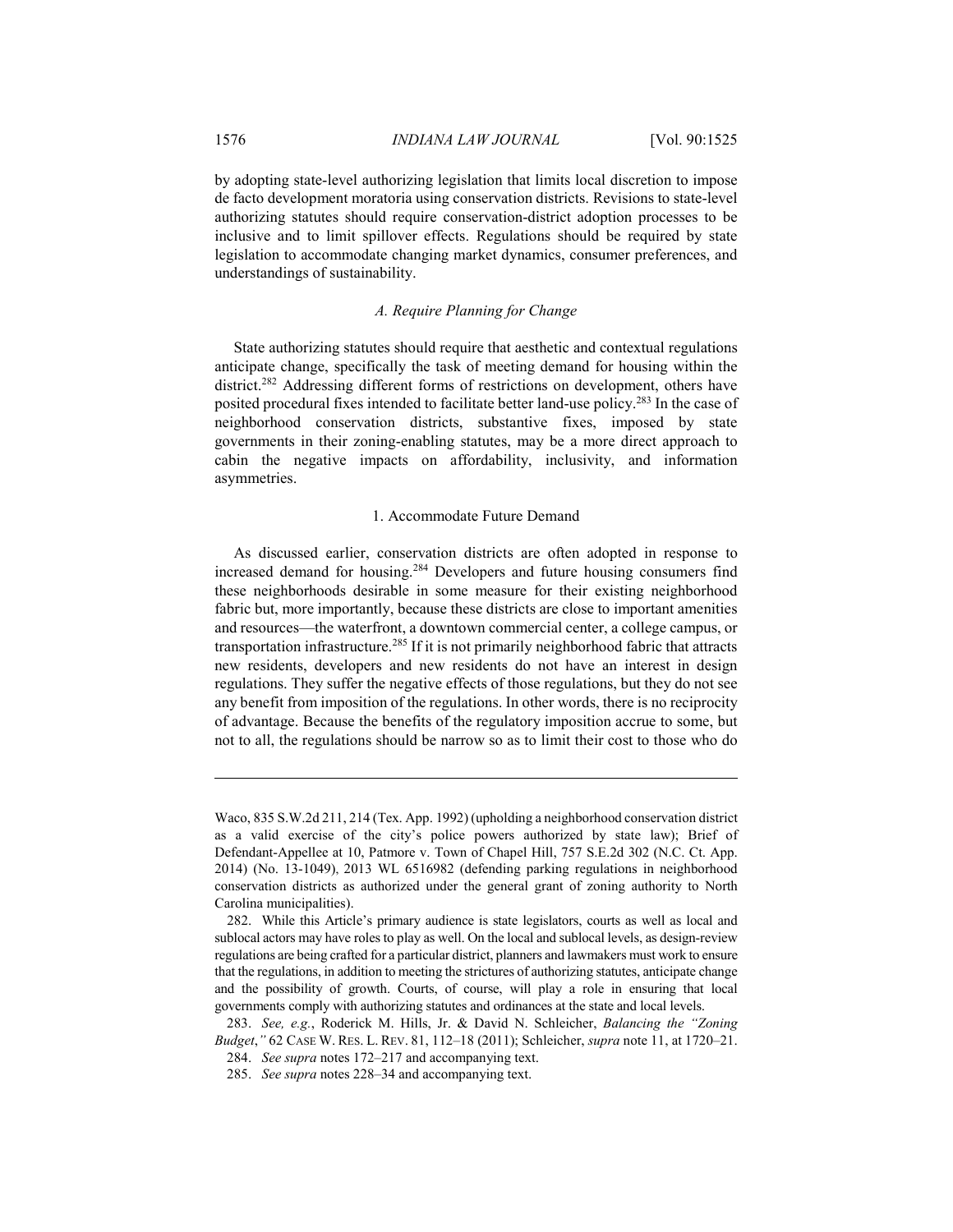not benefit from the regulations. Accordingly, the purpose of design-review regulations should not be to halt development. If regulations are intended to impose a de facto development moratorium, the impact of those regulations will be to inflate housing prices within the district and to push development to areas that are less desirable. In housing markets, desirability is a function of location—proximity to employment centers, transportation infrastructure, and other amenities.<sup>286</sup> In this way, the most desirable locations are often the most sustainable because residents of these areas do not have to commute long distances by car on a daily basis. Regulations that force development into less *desirable* locations have the unintended consequence of forcing development into less *sustainable* locations.

Over the last thirty years, residents and planners crafting conservation-district regulations have undertaken to regulate land development so that neighborhoods do not change. In an attempt to preserve neighborhood character, they ignore both the inevitability of change and the positive role that change plays in creating neighborhood character. Instead, planners and residents should regulate land development so that, as change happens, the fabric of the neighborhood is not undone. State statutes should require conservation districts to identify areas that are appropriate for redevelopment, growth, and densification. Instead of being drafted to impose de facto development moratoria, design-review and conservation-district regulations should be crafted to accommodate densification while preserving neighborhood character.287 In order to further their stated purpose of conserving neighborhood character, district regulations should describe how redevelopment projects can maximize consistency with existing character. Duplexes and triplexes can be required to be constructed to look like single-family homes. Row houses built with no front setback may be more appropriate than garden apartments set back twenty feet from the street, or vice versa. Areas close to commercial strips may be more appropriate for dense development than are blocks dominated by single-family homes. These are land-use choices appropriately made with public input. But they should be made in a way that does not prevent new development, thereby inflating housing prices and preventing future housing consumers from having the opportunity to reside in the neighborhood.

One criticism of this argument is that it applies not just to conservation districts but to zoning generally. All zoning should derive from a planning process that anticipates and accommodates future demand in desirable locations. In fact, "about half of the states compel their localities to prepare a comprehensive plan"288 and "California and about a dozen other states require 'consistency' between a municipality's land use

 <sup>286.</sup> *See, e.g.*, SOFIA BECKER, SCOTT BERNSTEIN & LINDA YOUNG, CTR. FOR NEIGHBORHOOD TECH., THE NEW REAL ESTATE MANTRA: LOCATION NEAR PUBLIC TRANSPORTATION (2013) *available at* http://www.apta.com/resources/statistics/Documents /NewRealEstateMantra.pdf.

 <sup>287.</sup> Boise, Idaho, provides one example of a conservation-district ordinance that anticipates redevelopment. The ordinance states, in relevant part, that one purpose of the Near North End Conservation District shall be to "[a]llow for adaptive reuse of existing structures for multiple-family residential and office uses." BOISE, IDAHO, CITY CODE  $\S$  11-05-02(3)(A)(4) (Supp. 2013).

 <sup>288.</sup> ELLICKSON ET AL., *supra* note 14, at 74 (noting, however, that the state statutes are not easy to classify).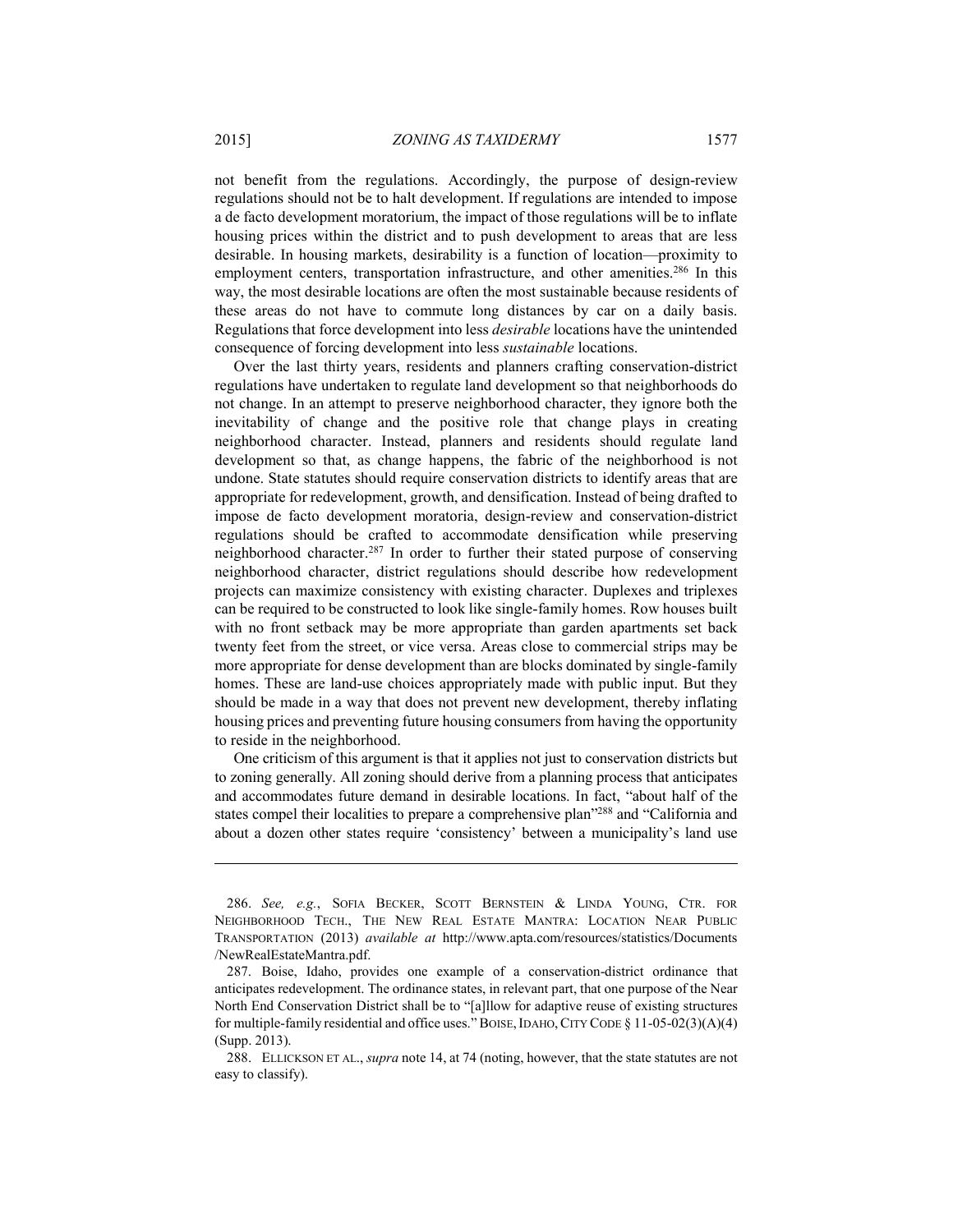decisions and its comprehensive plan."289 In addition, a handful of states have halfheartedly adopted New Jersey's *Mount Laurel* doctrine, which requires each municipality in the state to accommodate the development of affordable housing.<sup>290</sup> Nevertheless, communities across the country continue to engage in restrictive zoning, refusing to meet regional demand for housing and using land-use planning to exclude a range of housing types, particularly affordable rental units. In addition, these communities use planning to codify and freeze existing development patterns rather than to accommodate redevelopment. Oftentimes, communities shroud exclusionary land-use practices in purported desires to avoid overloading local infrastructure,<sup>291</sup> to preserve property values,<sup>292</sup> or to prevent traffic congestion.<sup>293</sup>

Conservation-district advocates make no such efforts to pretend that they are seeking to advance legitimate planning goals. The refusal to consider change is embedded in the regulations. It is codified in the applicable ordinances. In the case of conservation districts, identifying and cataloging the current architectural fabric passes for planning. Codification and embalmment of existing land-use patterns passes for planning. The planning process simply does not take into account the possibility of change over time. That other land-use regulations, in practice, are characterized by this same failure to consider change does not detract from this problem and proposed solution in the realm of conservation districts. Indeed, conservation districts are perhaps an extreme example of common problems in land-use regulation—planning processes that ignore future housing consumers, zoning decisions that are made outside of a comprehensive planning process, and regulations intended to exclude renters and future housing consumers. These local and sublocal failures can be addressed by state legislatures in authorizing statutes.

## 2. Prohibit Regulation of Irrelevant Building Features

In addition, authorizing statutes should prohibit conservation districts from regulating (1) building features that are not visible from public rights-of-way and (2)

 <sup>289.</sup> *Id.* at 69.

 <sup>290.</sup> S. Burlington Cnty. NAACP v. Twp. of Mount Laurel, 336 A.2d 713, 728 (N.J. 1975) ("[B]roadly speaking, the presumptive obligation arises for each such municipality affirmatively to plan and provide, by its land use regulations, the reasonable opportunity for an appropriate variety and choice of housing . . . ."); *see also* CONN. GEN. STAT. ANN. § 8-30g (West Supp. 2014) (describing the state's affordable housing appeals procedure); MASS. ANN. LAWS ch. 40B, § 21 (LexisNexis 2006) (same). *But see* Brian R. Lerman, *Mandatory Inclusionary Zoning—The Answer to the Affordable Housing Problem*, 33 B.C. ENVTL. AFF. L. REV. 383, 402 (2006) ("The number of affordable units created by 40B—in a process that penalizes municipalities for lacking affordable developments—has been rather small.").

 <sup>291.</sup> *See, e.g.*, Builders Serv. Corp. v. Planning & Zoning Comm'n, 545 A.2d 530, 533 n.5 (Conn. 1988) ("Zoning regulations may be made with reasonable consideration for the protection of historic factors and shall be made with reasonable consideration for the protection of existing and potential public surface and ground drinking water supplies.").

 <sup>292.</sup> *See* Bd. of Supervisors v. Miller, 170 N.W.2d 358, 361 (Iowa 1969) (holding that stabilization of property values is a legitimate concern of zoning).

 <sup>293.</sup> *See* First Hartford Realty Corp. v. Plan & Zoning Comm'n, 338 A.2d 490, 496 (Conn. 1973) ("One of the proper purposes of zoning . . . is to 'lessen congestion in the streets.'").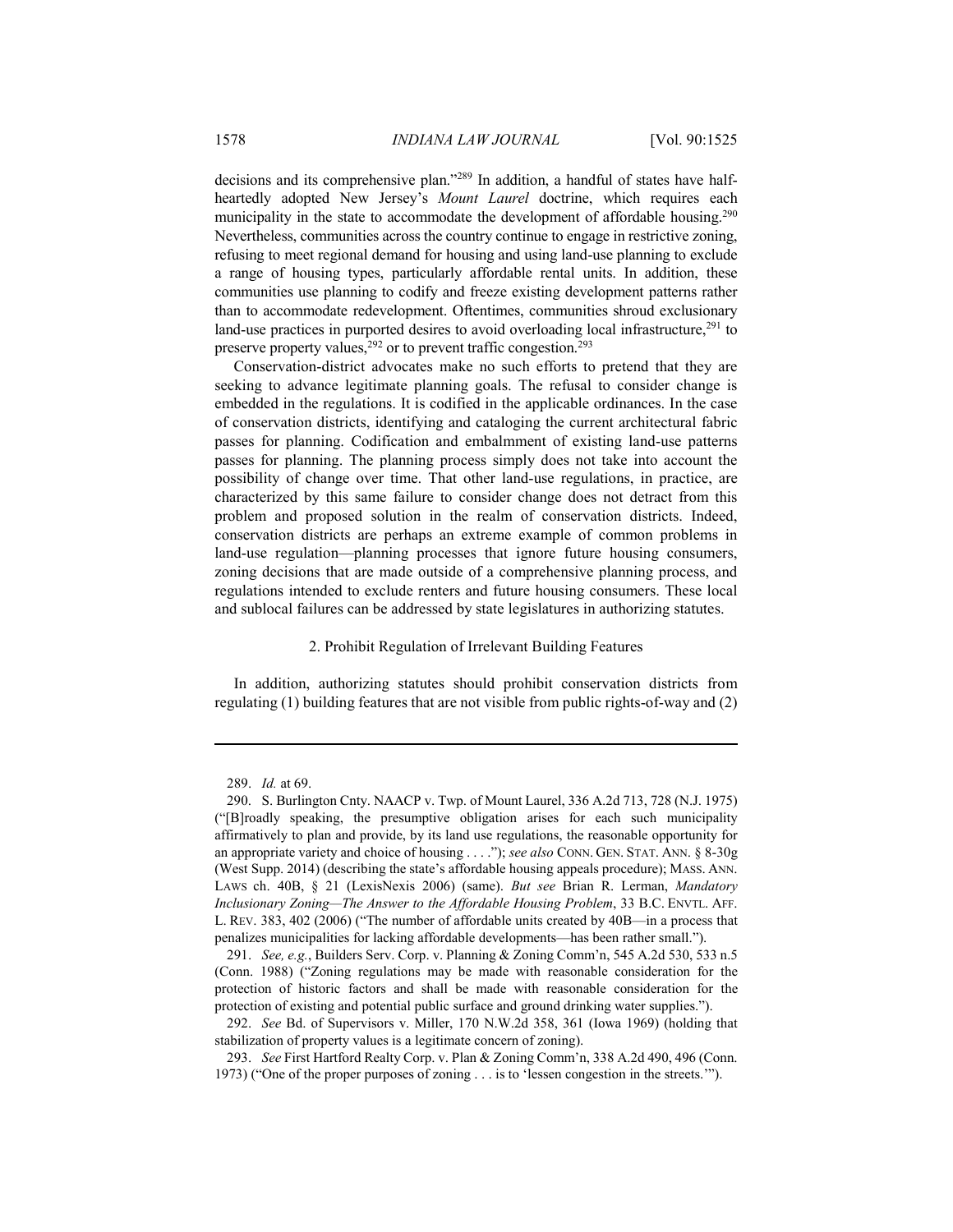tenure.294 These features are not relevant to neighborhood character and are not susceptible to regulation through aesthetic land-use regulation.

First, conservation districts should not be used to regulate building features unrelated to exterior design. The policy rationale underlying conservation districts is the preservation of a neighborhood aesthetic, which is a function of the appearance of public spaces and those portions of private buildings that are visible from public rights-of-way. Some design-review ordinances recognize this fact and restrict their reach to those elements of a building that are visible to the public.<sup>295</sup> Others, however, overreach. As described above, cities like Chapel Hill and Nashville have used conservation districts to regulate the number of bathrooms permitted per bedroom.296 The number of bathrooms in a house is an interior feature unrelated to the public appearance of a building. And there are surely more efficient, more direct approaches to encouraging home ownership than to regulate bedroom-to-bathroom ratios or to prohibit parking in front yards. Similarly, the number of units in a building does not affect the exterior appearance of a building and should not be the subject of design restrictions.

Second, conservation districts should not be used to regulate tenure.<sup>297</sup> Policymakers have long cited encouraging home ownership as an important policy goal. But recently, in the wake of an economic crisis in which residential housing markets played an important role, economists and others have argued that home ownership is not an unqualified good.298 Often, conservation districts are motivated by the desire to limit the conversion of owner-occupied homes to rental properties, but the regulations do not expressly regulate tenure. Tenure is sometimes restricted by private law in private covenants, deed restrictions, and common-interest ownership situations but is not typically governed by public regulations. In a few instances, however, conservation districts expressly regulate tenure.299 These tenure requirements are not related to design. Whether a home is occupied by its owner or a renter has no impact on a neighborhood's aesthetic. Where renters cause secondary impacts, such as loud parties held by college-student renters in Chapel Hill, those secondary impacts—not tenure itself—should be regulated and controlled.

 <sup>294.</sup> *See supra* notes 214–17 and accompanying text.

 <sup>295.</sup> *See, e.g.*, DALL., TEX., CITY CODE § 51A-4.501(e)(4), .505(c)(2) (Supp. 2014); Cambridge, Mass., Avon Hill Neighborhood Conservation Dist. Designation Order (Dec. 14, 2009), *available at* http://www2.cambridgema.gov/historic/AHNCD\_order.pdf (amended order).

 <sup>296.</sup> *See, e.g.*, CHAPEL HILL TOWN COUNCIL, NORTHSIDE NEIGHBORHOOD CONSERVATION DISTRICT PLAN 3 (2004), *available at* http://www.townofchapelhill.org/home/showdocument ?id=12179 (regulating bedroom-to-bathroom ratios); *see also supra* note 215 and accompanying text.

 <sup>297.</sup> Tenure, in this context, refers to whether property is owned or rented. *See, e.g.*, Megan Glasheen & Casius Pealer, *Continuing the Conversation with Policy Makers: A Review of the Brookings Institution Report on HOPE VI*, 15 J. AFFORDABLE HOUSING & COMMUNITY DEV. L. 104, 105 (2005).

 <sup>298.</sup> *E.g.*, Robert J. Shiller, *Owning a Home Isn't Always a Virtue*, N.Y.TIMES, July 14, 2013, at BU6; Richard Florida, *The Link Between High Levels of Homeownership and Unemployment*, ATLANTIC CITYLAB (May 9, 2013), http://www.theatlanticcities.com/jobs-and-economy/2013 /05/link-betweeen-high-levels-homeownership-and-unemployment/5520/.

 <sup>299.</sup> *See supra* notes 214–16 and accompanying text.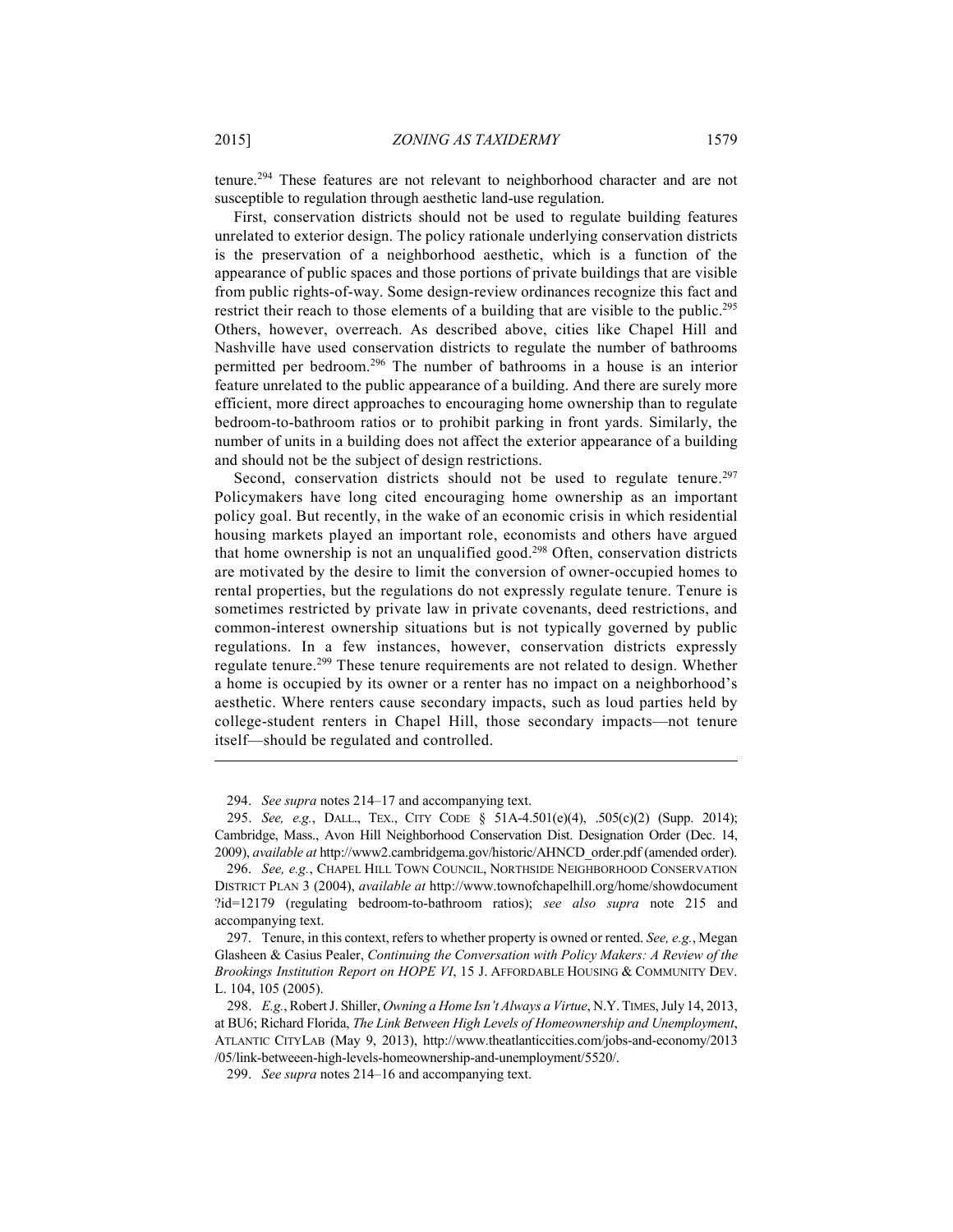#### 3. Correct Information Deficiencies

Advocacy materials and press reports evidence conflicting accounts of the impact of conservation districts on affordability. On the one hand, residents are told that conservation districts will raise their property values.<sup>300</sup> On the other, they are told that conservation districts will preserve neighborhood affordability.<sup>301</sup> Both claims cannot be true. State authorizing statutes should be crafted to maximize the information available to local legislators and residents considering whether to adopt a conservation district and what the district regulations should limit.

First, state and local statutes that authorize conservation districts should require that aesthetic regulations be revisited periodically. Authorizing statutes should require that where a sublocal or local referendum is required to adopt a conservation district, the regulations will be in effect for a designated period of time, not to exceed five years, and a new referendum will be required in order to keep the regulations in place.302 Where no referendum is required, authorizing statutes should require that the applicable regulatory or legislative body reconsider each conservation district at least once every five years and that, in connection with such reconsideration, the body convene two or more public hearings noticed citywide.

A sunset provision will force aesthetic regulations to be responsive to changing markets and changing public desires. If consumer preferences change over time, a sunset provision will give voters the opportunity to account for those changing preferences in a new referendum on the matter. With changing market conditions, voter preferences will shift. As gas prices increase, voters may be willing to live in smaller units in locations that are closer to employment so that they can avoid driving great distances. As a neighborhood becomes more desirable and more costly, property owners will have a financial interest in ensuring that they can construct an in-law unit that will yield rental income. If a city's schools improve and demand for housing increases among families, residents may wish to ease restrictions that limit expansion of existing homes.

Sunset provisions will also provide residents an opportunity to have input on the administration of design guidelines. In the initial adoption process, voters typically approve guidelines that are quite vague. Like the Noank regulations described above,303 conservation-district guidelines are usually broad and subject to interpretation.304 The degree to which regulations impede development depends on the way in which the local commission or municipal staff administers the regulation. After a conservation district has been in place for five years, local residents will be able to take into account the way in which the regulations have been administered. Perhaps the regulations have been administered rigidly, hindering renovations and redevelopment projects that voters did not originally anticipate would be restricted.

 <sup>300.</sup> *See supra* note 232 and accompanying text.

 <sup>301.</sup> *See supra* notes 221–22 and accompanying text.

 <sup>302.</sup> *Cf.* Melissa J. Mitchell, Comment, *Cleaning Out the Closet: Using Sunset Provisions To Clean Up Cluttered Criminal Codes*, 54 EMORY L.J. 1671, 1679 (2005) (arguing for the importance of regular re-examination of criminal codes).

 <sup>303.</sup> *See supra* Part II.A.

 <sup>304.</sup> *See supra* notes 274–76 and accompanying text.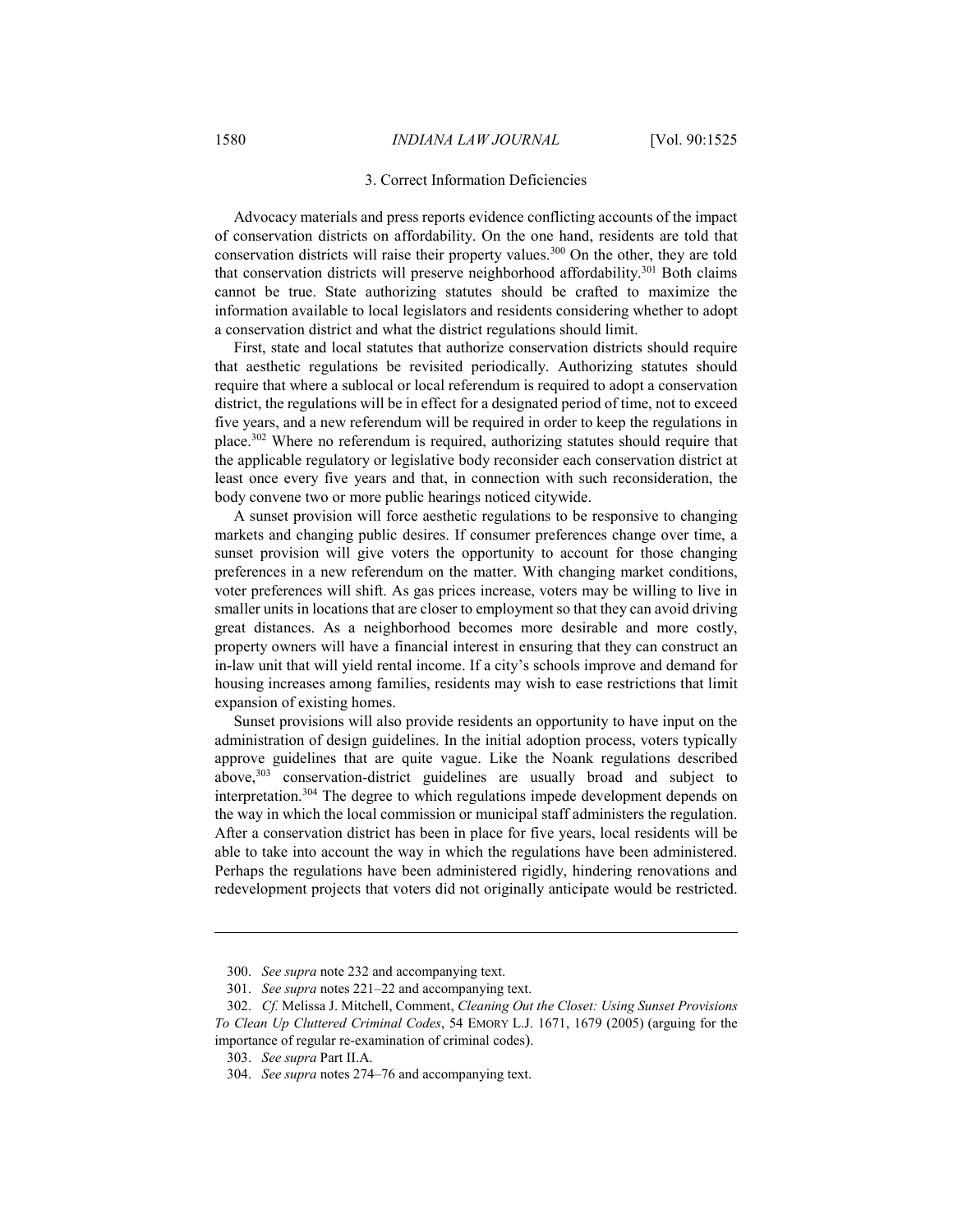If so, the sunset provision will permit voters to reconsider whether the conservation district is meeting their expectations.

Where renters are included in conservation-district referenda, a sunset provision will provide them crucial information regarding impacts on housing affordability. If rents increase over the course of the initial term of the conservation district, that fact may inform renters' votes at the time that the district is considered for renewal. Similarly, if local, in addition to sublocal, approval is required, a sunset provision will provide "future housing consumers"<sup>305</sup> with critical information that they may not have had at the time of initial adoption of a conservation district. After a conservation district has been in place for a period of time, voters may know whether the conservation district resulted in higher housing prices in the district and in areas surrounding the district. At the time of initial adoption, voters and legislators defer to the residents of a conservation district in deciding whether such a district is appropriate.306 If, however, after a district has been adopted, it becomes clear that the adoption of the district is impacting housing prices or development patterns outside of the district, voters and legislators at the local level will be more willing to defy sublocal preferences and reject the continuation of a conservation district.

Some observers have expressed concern that sunset provisions create opportunities for rent seeking, particularly by legislators who can delay or prevent renewal of a provision scheduled to sunset.<sup>307</sup> In the case where a referendum determines whether a conservation district is renewed, the rent-seeking opportunities are diminished. Individual residents, unlike elected legislators, are unlikely to seek campaign contributions or other quid-pro-quo consideration in exchange for their votes. In addition, the possibility of rent seeking may be a risk worth taking in light of the potentially massive inefficiencies resulting from perpetual imposition of static land-use regulations on an otherwise dynamic housing market.

One might worry that sunset provisions create transaction costs that, in turn, create the risk of inefficient results.308 A tax provision, for example, may be sound fiscal policy. Scheduled to sunset, however, that tax provision is not extended because the transaction costs associated with passage of new legislation are too high. The result is a suboptimal change in law that could have been avoided had the tax provision been passed in the first instance without a sunset clause. This argument assumes, however, that the expired provision was sound policy. If, instead, the original tax provision was, or became over time, unsound, the sunset provision has effectively limited the harm done by that provision. Of course, mere uncertainty can result in inefficiencies. But those inefficiencies, when they take the form of information costs,

 <sup>305.</sup> *See supra* note 261 and accompanying text.

 <sup>306.</sup> *See supra* Part II.B.

 <sup>307.</sup> *E.g.*, Manoj Viswanathan, *Sunset Provisions in the Tax Code: A Critical Evaluation and Prescriptions for the Future*, 82 N.Y.U. L. REV. 656 (2007).

 <sup>308.</sup> Transaction costs can easily be minimized by automating certain aspects of the renewal process. For example, typically before a referendum is held, proponents must collect signatures demonstrating that some percentage of eligible voters support the referendum. That requirement need not be met for renewal of conservation districts. Instead, the municipality could automatically initiate a referendum on renewal of the conservation district one year before the conservation district would otherwise expire.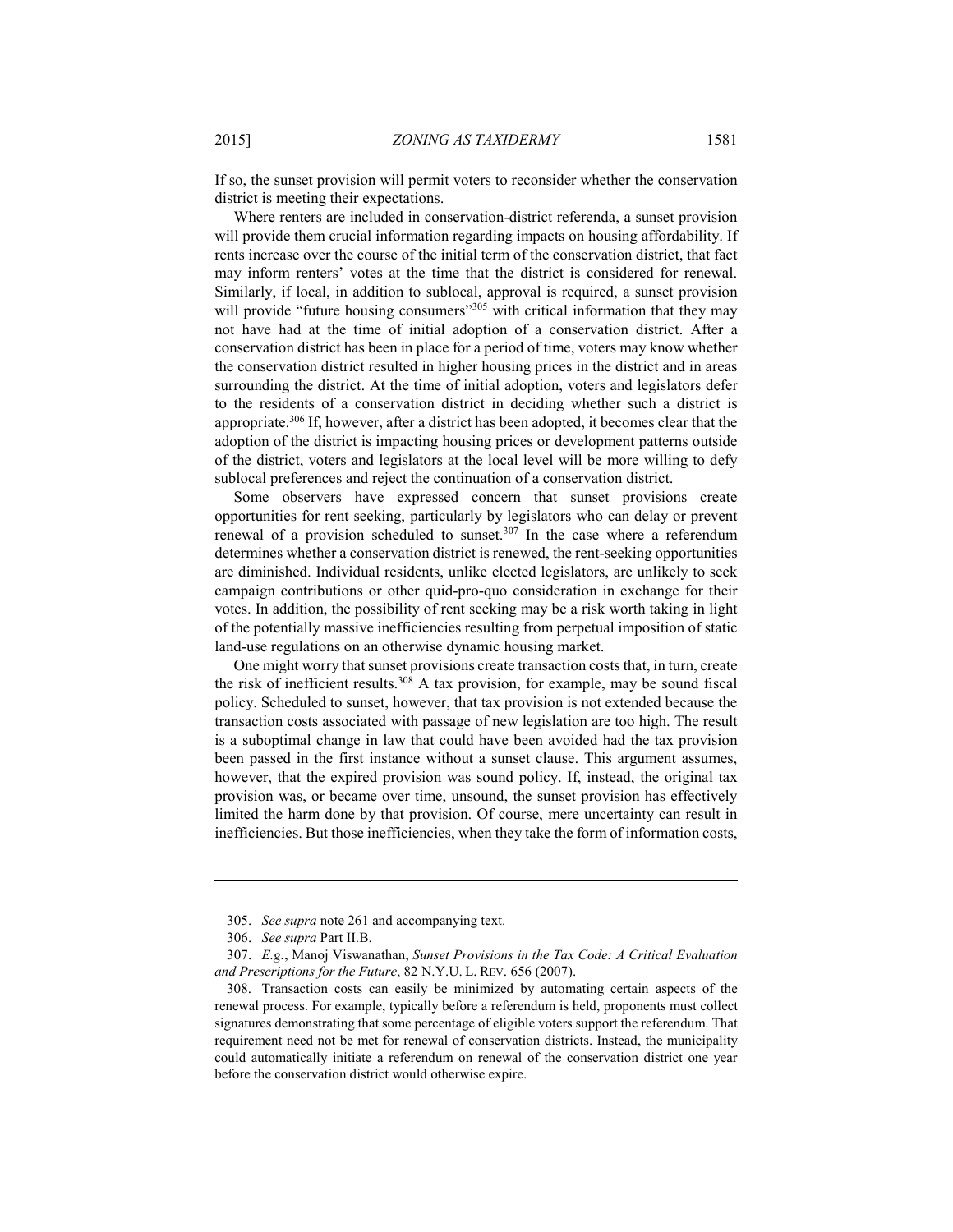are not waste. The initial presunset period provides information about the impact of the legislation that will inform the decision whether to renew the legislation.

Authorizing statutes can also address the information asymmetries by requiring city planning departments to issue impact statements prior to adoption of a conservation district. This approach would require the city planning department to conduct an analysis of the likely impacts of district designation. Authorizing statutes should require that impact statements address (1) housing prices and potential effects on affordability; (2) estimated future demand for housing in the proposed district, the locality, and the region; and (3) potential costs imposed on property owners to comply with district regulations. Each impact statement should be released in advance of one or more legislative or administrative public hearings. In addition, each statement should be disseminated widely—at a minimum, to anyone eligible to vote on the conservation-district referendum.

If the district regulations are drafted to accommodate all of the demand for housing within the district, then there should be no impacts felt outside of the district. If the district regulations, on the other hand, restrict supply below what might otherwise have been built to meet demand, the impacts of that restriction on the local housing economy should be estimated. Acknowledging these potential impacts will cause policymakers and planners to draft or redraft the district regulations to minimize negative impacts on housing affordability.

# 4. Distinguish Between Conservation Districts and Local Historic Districts

Authorizing statutes should distinguish between historic districts and conservation districts.309 Conservation districts should not simply be *historic districts lite*310 but, instead, should be clearly distinguishable from historic districts. Local historic districts mummify neighborhoods. Any demolition, construction, exterior renovation, or exterior decoration is subject to review by a local historic-district commission. The commission is charged with ensuring that any alterations comport with well-defined architectural standards.<sup>311</sup> The externalities resulting from mummification, however, are limited, provided the number of historic districts is low. And, while there is no cap on the number of local historic districts, that number is effectively limited because both the substantive and the procedural bars for adopting historic districts are high.

In contrast, conservation districts require fewer procedural hurdles and need not meet the same substantive requirements that apply to historic districts.<sup>312</sup> Not every

312. *E.g.*, Kevin E. McCarthy, *Village Districts Vs. Historic Districts*, CONN. OFF. LEGIS.

 <sup>309.</sup> For discussion of the differences between historic districts and conservation districts, see *supra* text accompanying notes 45–57.

 <sup>310.</sup> *See supra* note 56 and accompanying text.

 <sup>311.</sup> Local historic-district ordinances, rules, and practices often require renovation and construction to comport with the Secretary of the Interior's Standards for the Treatment of Historic Properties. *Compare* 36 C.F.R. § 68.3 (2014) (federal standards), *with* MICH. COMP. LAWS ANN. § 399.201–.215 (West 2010), R.I. GEN. LAWS § 45-24.1-1 to -10 (2009), *and* SAVANNAH, GA. ZONING ORDINANCES § 8-3030 (2015). *See also Local Preservation: Local Historic District Zoning*, R.I. HIST. PRESERVATION & HERITAGE COMMISSION, http://www.preservation.ri.gov/local/local\_zoning.php.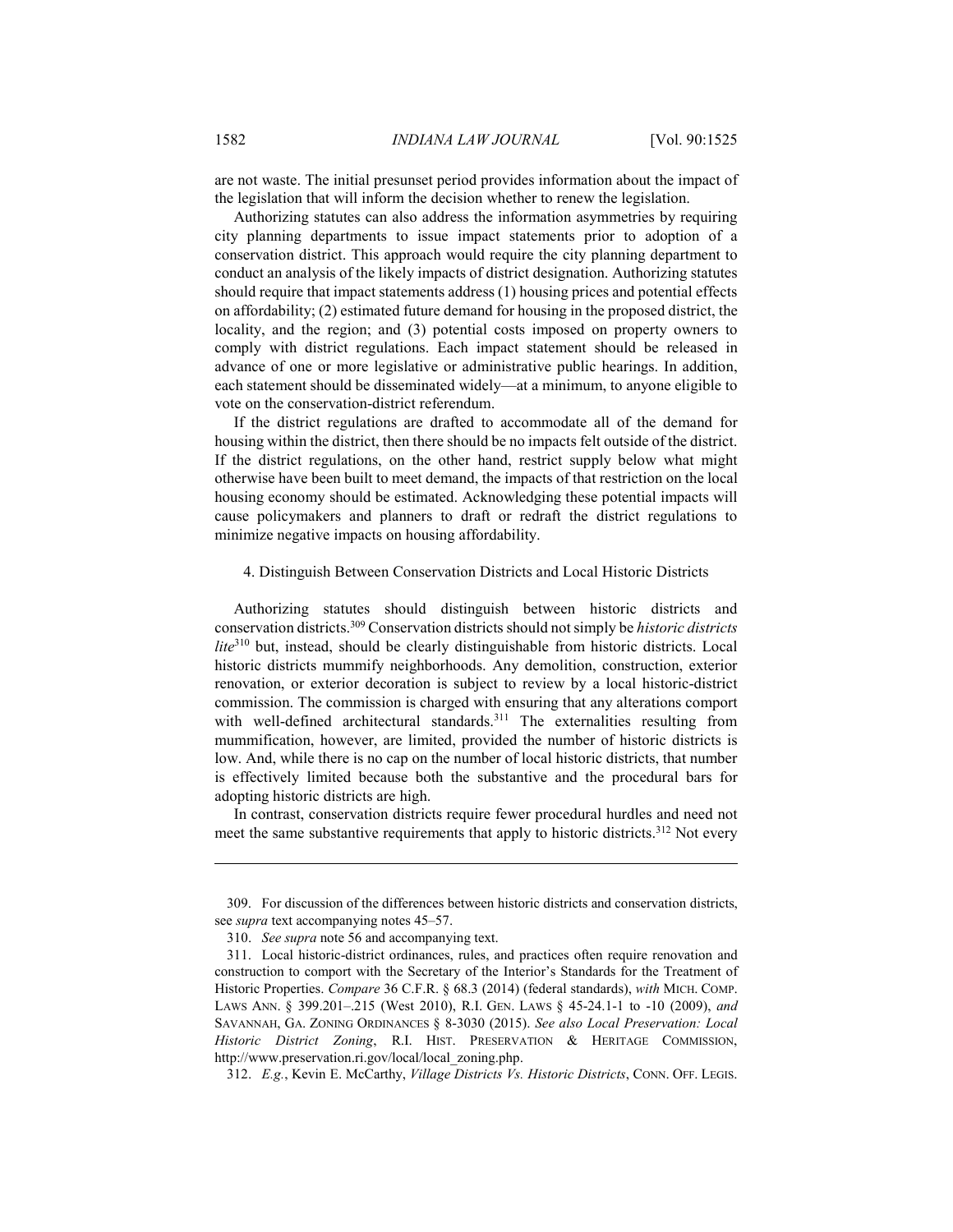urban neighborhood is eligible for historic-district status. On the other hand, typically, there are no eligibility standards for conservation-district designation. And adoption is not subject to the same strictures as is adoption of historic districts. As a result, it is much easier for a locality to adopt a conservation district than it is to adopt a historic district.313 The ease of adoption increases the potential number of conservation districts.314 The more districts designated, the greater the negative spillover effects imposed on the residents of the city in which the conservation districts are located.

In those cases in which there is reciprocity of advantage, historic districts are appropriate, and regulations can be more stringent.<sup>315</sup> Areas heavily dependent on tourism, such as the French Quarter in New Orleans or downtown Charleston, South Carolina, were among the first areas to adopt historic districts.316 In such areas, the historic quality of the architecture fuels the dominant industry. As a result, each property owner benefits from the assurance that every property in the district will maintain its historic character. Owners of hotels, restaurants, and entertainment venues benefit because they are frequented by visitors who are drawn to the area due to its historic architecture. Other businesses benefit because they service tourism organizations and provide other goods and services to those organizations' employees and to tourists. And property owners benefit because the demand for space to construct hotels, restaurants, and entertainment venues drives up property values.317 If the district is narrowly defined to include a limited geographic area, impacts on housing demand and affordability in the larger region can be muted. Historic districts may invite the same questions raised by neighborhood conservation districts, but where there is a strong reciprocity of advantage and the geographic area of the district is limited, the benefits outweigh the costs.

316. Rose, *supra* note 35, at 505.

RES. (Dec. 22, 2003), http://www.cga.ct.gov/2003/rpt/2003-R-0921.htm ("A municipality can establish a [neighborhood conservation district] by amending its zoning regulations. . . . Establishment of a local historic district requires the passage of an ordinance following a study of the proposed district and the vote of property owners in the affected area in which at least two-thirds vote in favor of creating the district.").

 <sup>313.</sup> Lovelady, *supra* note 10, at 175 ("Conservation districts are tailored to reach more neighborhoods" than are historic districts.). By "tailored," Lovelady, of course, means quite the opposite. Because these ordinances are not tailored, they are available for use in almost all neighborhoods.

 <sup>314.</sup> Consider Nashville, which has six local historic districts and seventeen neighborhood conservation districts. *See MHZC District Boundaries and Design Guidelines*, METRO GOV'T NASHVILLE & DAVIDSON COUNTY, TENN., http://www.nashville.gov/Historical-Commission /Services/Preservation-Permits/Districts-and-Design-Guidelines.aspx.

 <sup>315.</sup> Thomas Merrill proposes applicable criteria where direct voting by property owners is appropriate. Some of those criteria support my conclusion that property-owner voting is inappropriate in the context of neighborhood conservation districts (i.e., such districts differ from historic districts in relevant ways). *See* Thomas W. Merrill, *Direct Voting by Property Owners*, 77 U. CHI. L. REV. 275, 275 (2010).

 <sup>317.</sup> This is not to say that everyone benefits from designation of a historic district. Renters who prefer low rents to preserving architectural history are disadvantaged, as are property owners who value the ability to renovate a building more than they value an increase in property values due to historic-district designation.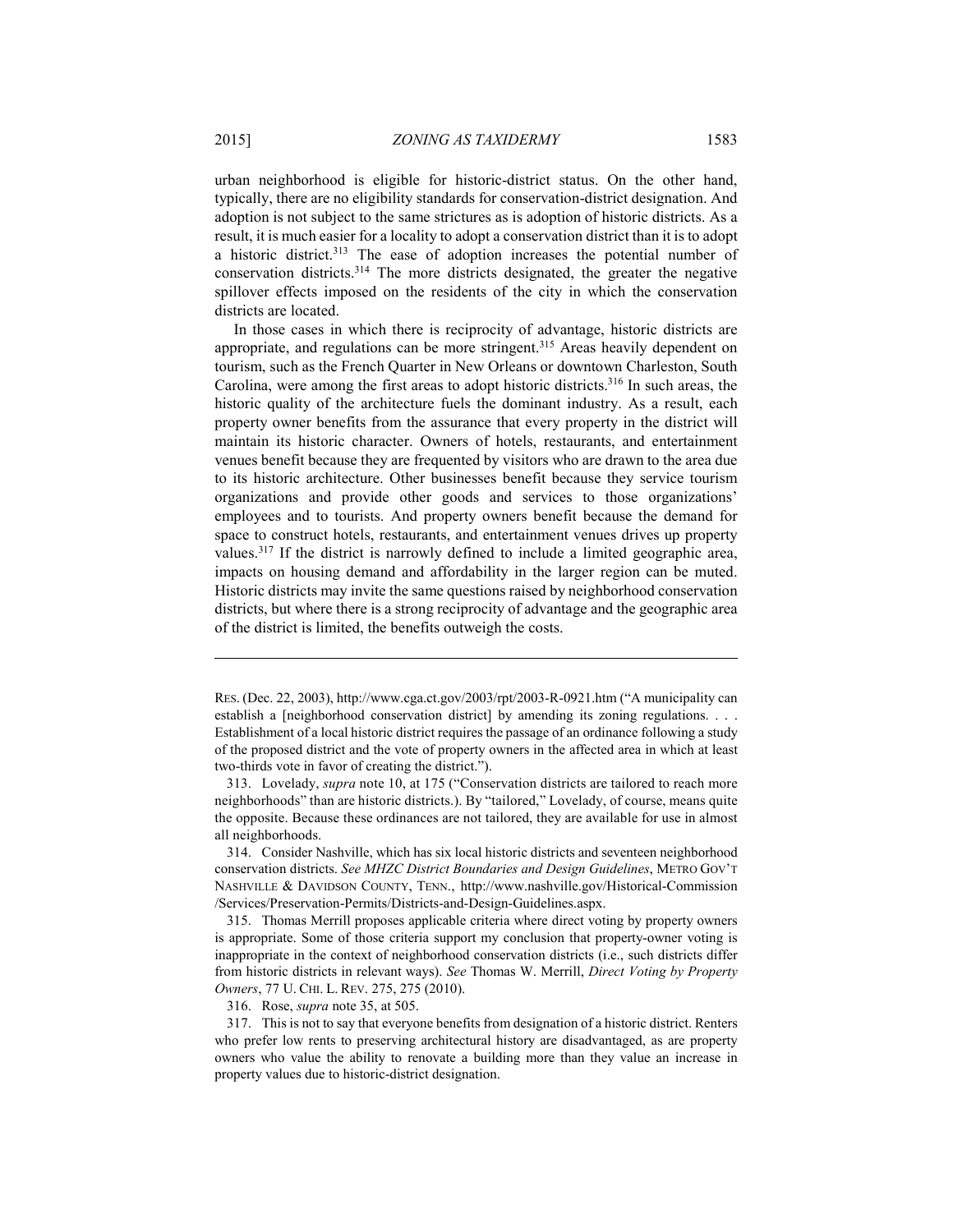Most conservation districts are not defined by a strong tourism industry. In fact, as described above, typically, these districts are rather ordinary residential neighborhoods. The imposition of restrictive design regulations does not result in reciprocal advantages enjoyed by all property owners, much less by all residents and business owners. Instead, conservation-district regulations, even when adopted by a supermajority of property owners, impose restrictions on a substantial minority of property owners. And advocates of affordability should worry that where conservation districts are not limited to a few, discrete areas, selected for their historic integrity or tourism value, the impacts on citywide affordability will be exponentially higher. As a result, conservation districts should be much less restrictive, and interpreted much more narrowly, than are historic districts or other regulations that are properly characterized as resulting in reciprocal advantages for all property owners, if not residents.

While it might be appropriate to allow local governments to freeze a limited number of historic districts in time, the same is not true for conservation districts. Accordingly, it is critical that state statutes draw meaningful distinctions between these two classifications so that conservation districts cannot be used as Trojan horses, introducing strict historic district–type design-review processes to neighborhoods that would not otherwise meet the requirements for historic-district designation.

## *B. Internalize Spillover Effects*

In order to mitigate negative spillover effects outside of a conservation district, designation processes should be inclusive and should include nonresidents and renters. Inclusivity will permit some of the out-of-district impacts to be internalized into the conservation-district adoption process. State legislation is the appropriate vehicle for limiting the spillover effects associated with local and sublocal land-use decisions.<sup>318</sup> These recommendations are procedural in nature and prioritize inclusivity. Admittedly, the outsized power of homeowners and neighborhood-level interests suggests that procedural fixes will be insufficient to meaningfully limit conservation districts. Even where renters and local governments are included in conservation-district adoption and implementation, homeowners are likely to exert disproportionate power and to continue to depress housing supply. As a result, these procedural recommendations are important, but they are secondary to the substantive fixes described in Part IV.A.

#### 1. Include Renters in Referenda

Where standard practice or authorizing statutes require a referendum or petition in order to designate a conservation district, the referendum or petition is intended both to confirm community support for preservation of the "icon"319 and also to solicit neighborhood-wide consent to imposition of increased restrictions on use of

 <sup>318.</sup> *See, e.g.*, 1 RATHKOPF ET AL., *supra* note 1, § 1:9 ("State courts generally have ruled that the authority to enact zoning ordinances, the matters which may be regulated thereunder, and the manner in which they may be enacted or amended, must be specifically delegated to local governments for them to exercise the power to zone.").

 <sup>319.</sup> *See supra* note 30 and accompanying text.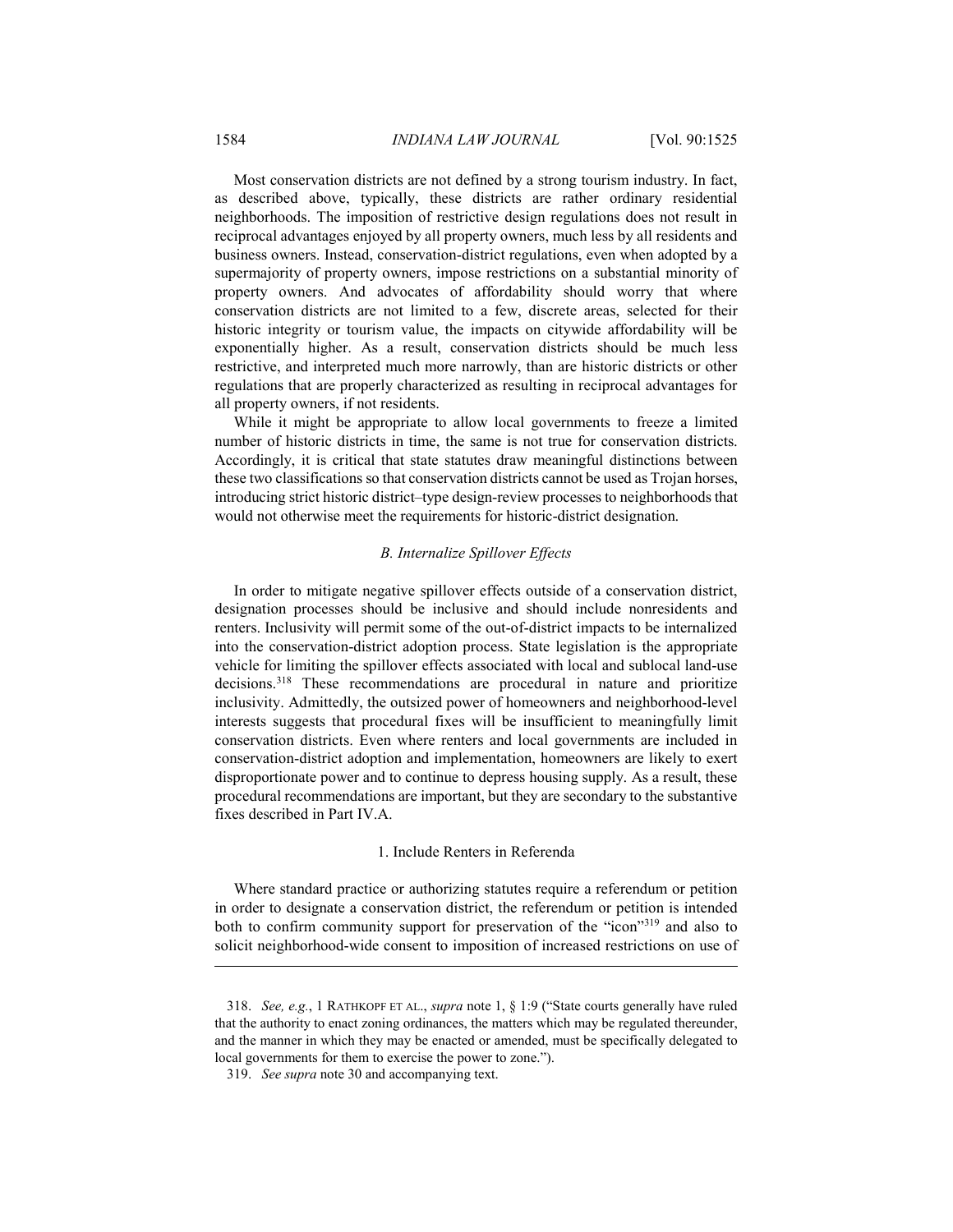private property. Because the referendum is playing this dual role, it should not be limited to property owners. All residents, not just property owners, have interests in or against community stability and the values purportedly advanced by aesthetic regulations. And renters have their own interest in preserving and furthering housing affordability, an interest not shared by property owners and, therefore, wholly excluded from referenda that are limited to property owners.

Where renters are excluded from a sublocal or local referendum required for adoption of a conservation district, the relevant local or state law should be revised to remove the property ownership requirement for voters. In a case study examining a failed attempt to adopt a historic district by referendum in a neighborhood in New Haven, Connecticut, Thomas W. Merrill argues in favor of direct voting by property owners.320 Merrill favors limiting land-use referenda to property owners because they "have a powerful incentive to inform themselves about any issue that will affect local property values, either positively or negatively."321 But limiting the franchise to property owners introduces an element of bias into the voting scheme. The vote is limited to those with an interest in property-value maximization and entirely excludes any voter who might instead prefer housing affordability. Both are legitimate policy goals. Neither should be eliminated from consideration before the votes have been cast. Limiting the franchise to property owners effectively eliminates from consideration the goal of making housing more affordable. So long as the vote is limited to property owners, that bias cannot be exorcised from the referendum, and the referendum itself is skewed in favor of a result that will increase housing prices, a result contrary to the interest of the full one-third of the nation's population that rents.<sup>322</sup>

In the BID or BLID context, where taxes are based on property ownership and on the value of the property owned, the utility enjoyed by renters' use of public services is captured in the form of increased rents. As the argument goes, better provision of public services by the BID or BLID will result in higher rents, which will in turn result in higher property values, driving property owners' votes. But even if one believes that owner-only voting is appropriate in taxing districts, in the regulatory context, there is no reason to create two classes of citizens by limiting voting in this way. In Ellickson's BLID model, the utility gained by a renter from a well-maintained park or efficiently plowed streets is not considered in the decision whether to provide those services.<sup>323</sup> Similarly, where renters are excluded from a

 <sup>320.</sup> Merrill, *supra* note 315.

 <sup>321.</sup> *Id.* at 294. Merrill acknowledges that property ownership is a weak tool for assuring that voters are well informed. *Id.* ("Some residents who are not property owners, such as long-term tenants, may also be well informed about developments that affect the quality of neighborhood life . . . .").

 <sup>322.</sup> *See id.* at 284 n.31 (noting the work of scholars who argue that limits on housing construction have caused increases in housing prices).

 <sup>323.</sup> Ellickson, *supra* note 169, at 94–95. Where property values are driven by potential rents, the renters' preferences impact local property value and, therefore, may affect the homeowners' decisions regarding public-service provision. The psychic value of home ownership and the various tax benefits available to homeowners cause many homes in owner occupant–dominated neighborhoods to exceed the value that one would expect based on the present value of a rental income stream. A sales comparison will result in a higher property valuation than would an income-capitalization approach. As a result, in many neighborhoods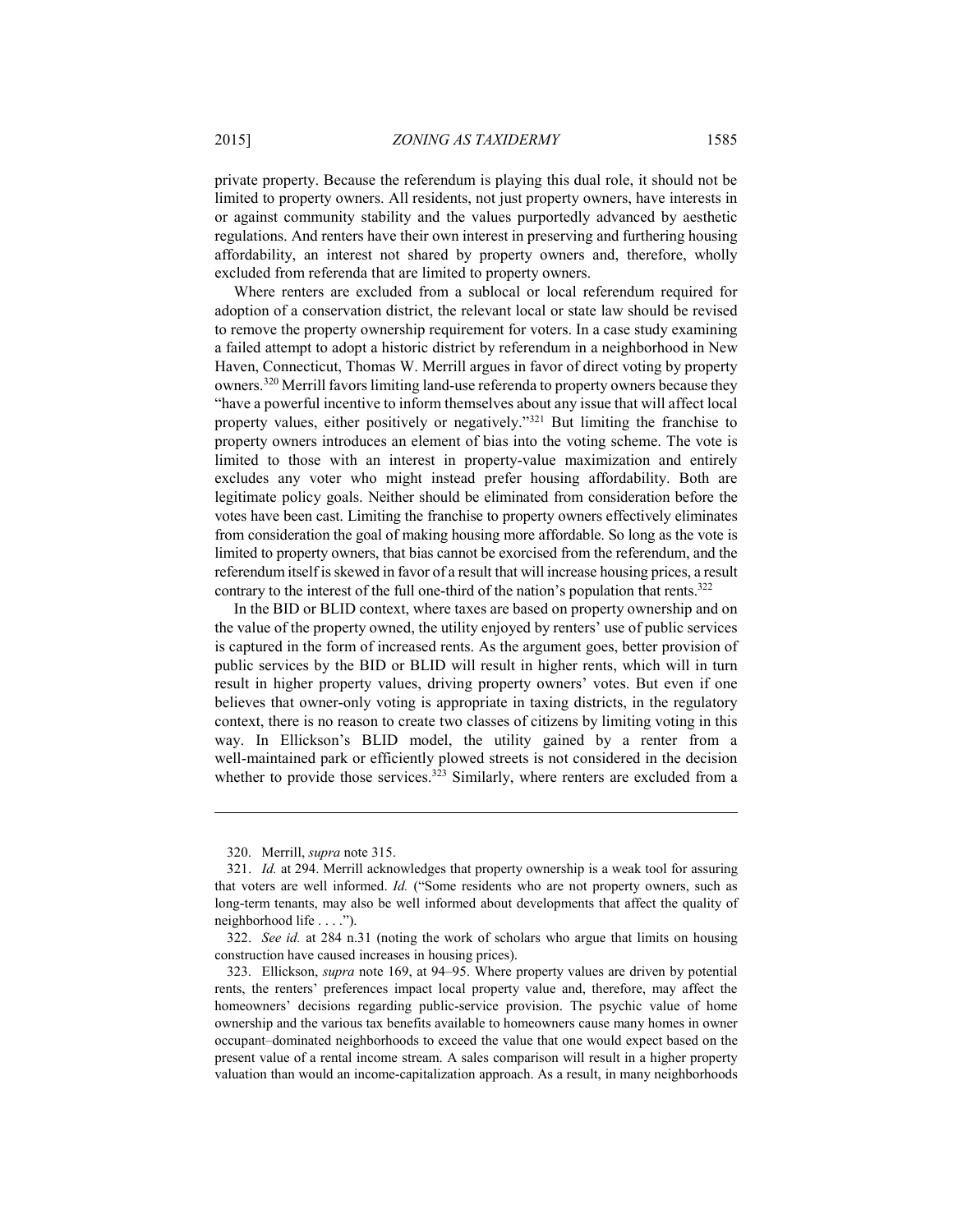neighborhood conservation-district referendum, the decision-making process ignores their desires. The simple fact that they do not own property does not mean that they have no legitimate perspective on whether to preserve a culturally or historically significant area. If renters are excluded from a sublocal referendum, the vote may undercount, or overcount, desire for cultural stability. In addition, renters may have other preferences that will be affected by the adoption of a neighborhood conservation district. For example, if the imposition of design criteria will increase the cost of property upkeep by, for instance, prohibiting vinyl windows, and will thereby increase rents, renters will have a preference that is not capitalized into home values and that remains unrepresented in the neighborhood conservation-district referendum.

Ellickson describes those who would challenge voting based on property ownership as hyperegalitarians, and he argues that their fears for the wellbeing of renters are unfounded.324 He argues that tenants have low costs of exit and, therefore, the risk that they will suffer expropriation when excluded from the democratic process is low.<sup>325</sup> If they do not like the referendum results, they can simply leave.<sup>326</sup> But housing markets are notoriously imperfect. The primary market input—land is strictly limited, and housing markets are heavily regulated by zoning codes that discourage the provision of rental housing and tax codes that prefer owner-occupied housing. Rarely are supply and demand in equilibrium, though scarcity of land and regulations might impose a status quo (based on fixed supply) that results in ever-increasing rents. A tenant may be unable to locate another housing option that meets his or her needs. And even for renters, exit can be expensive. Leaving one neighborhood for another may require other major life changes, such as changing school districts or, where a tenant is leaving a neighborhood close to his or her employment or one well-served by public transportation, incurring significant additional transportation costs. Even the simple cost of moving furniture and household items is substantial.

Notably, while Ellickson is not concerned with excluding renters' voices in BLIDs—entities primarily concerned with service provision—he acknowledges that were a BLID to take on regulatory authority, its formation should be approved by a majority of both owners and residents.327 Land-use regulations are markedly different from the sorts of services Ellickson proposes that BLIDs should provide.<sup>328</sup> A renter typically does not control how his or her landlord chooses to procure services. A renter is indifferent as to whether a landlord shovels the snow off of the sidewalk herself, hires a contractor to shovel the snow, or, with other local property owners, negotiates a preferred rate for a contractor to shovel the snow from all of the sidewalks on the block. In the case of land-use regulations, however, a renter may be more impacted than his landlord by regulations that permit a neighbor to construct a 4500 square-foot house on a 2000 square-foot lot. If the new house blocks a pleasant

dominated by single-family homes, renters' preferences, even if they increase the rent that can be charged to tenants, may not be reflected in home values.

 <sup>324.</sup> *Id.* 

 <sup>325.</sup> *Id.*

 <sup>326.</sup> *Id.* at 94.

 <sup>327.</sup> *Id.* at 99.

 <sup>328.</sup> *See id.* at 77.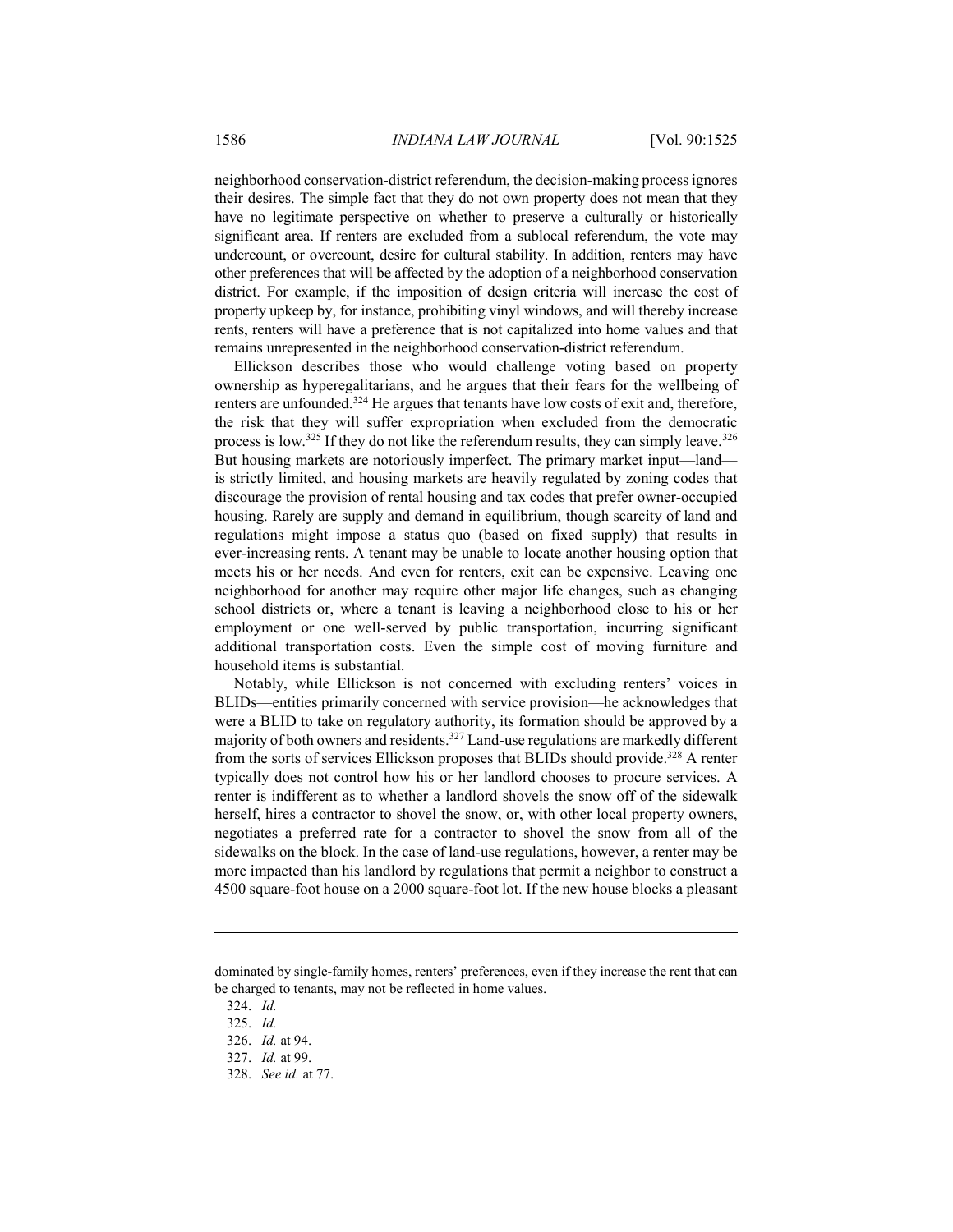view or decreases natural light into the renter's home, it affects the renter's daily existence. It may not affect the landlord at all.<sup>329</sup>

As Ellickson describes it, "American law rightly is more tolerant of grass-roots deregulation than of grass-roots regulation."330 This analysis militates against adopting neighborhood conservation districts solely based on the input of property owners. Renters, like property owners, are affected by the decision to adopt neighborhood conservation districts. If neighborhood conservation districts are efforts to ensure cultural stability, renters may be as invested in cultural stability as property owners are. Interest in stability is more likely to be a function of the length of one's tenure in the neighborhood than whether that tenure is as a renter or a homeowner. In fact, because renters have less control over the places where they live than owner-occupants do, renters may have an enhanced interest in a regulatory scheme that preserves their neighborhoods. To omit them from the decision to adopt a neighborhood conservation district ignores the utility that they may gain from the adoption, or not, of design-review guidelines. It also ignores and omits from any public policy discussion those ends that are valued by renters but detrimental to property owners, such as affordable rents.

#### 2. Require Local Approval

In order to capture spillover effects and to include at least some future housing consumers, authorizing legislation should require that each conservation district be approved at both the sublocal and local levels. Underlying conservation-district legislation is an assumption that the impact on conservation-district designations is felt only by residents of the district. But these neighborhoods do not exist in a vacuum. They are part of larger municipalities and regions. The local housing market is certainly larger than a single conservation district. If imposition of a conservation district constrains supply of housing in that district, the attendant impacts on price are felt not just in the conservation district but also in the larger region.

In recognition of the impact that conservation-district designation has on the larger housing market, approval of a conservation district should rest not just on the district's property owners but also on the residents of the municipality in which the proposed district is located.331 In localities where a sublocal referendum is required, the referendum should be administered citywide. In order for the district to be approved, the referendum must be passed by a majority, or supermajority if so required by the authorizing ordinance, of voters citywide and in the proposed district. In localities where a referendum is not required but the local planning agency designates conservation districts, administrators typically require evidence of sublocal support in the form of petitions, nonbinding referenda, or testimony

 <sup>329.</sup> The value of living next to a small house that does not block air and light may be capitalized into the rental value. It may be outweighed by the value to the landlord of having the ability to construct a larger house, like that on the neighboring lot, and collect a higher rent for the additional square footage.

 <sup>330.</sup> Ellickson, *supra* note 169, at 99.

 <sup>331.</sup> Where the relevant housing market is larger than the municipality, state legislators may wish to take a broader approach and require approval of a regional governance structure (such as a county or even the state itself) or of neighboring municipalities.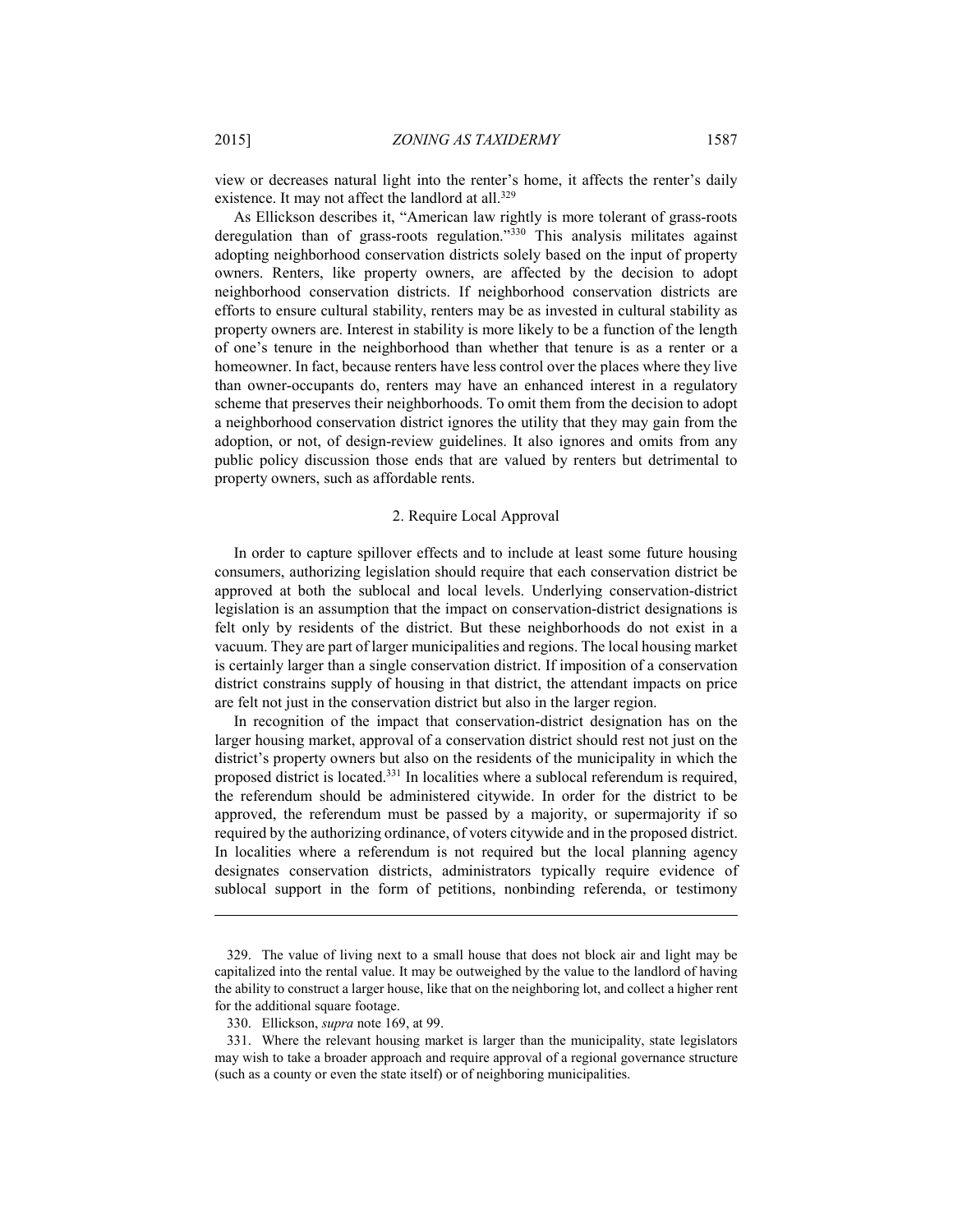received at public hearings.332 In these cases, soliciting input from those who do not reside in the proposed district will be more difficult. Nevertheless, where those who do not reside in the district testify at public hearings, write letters, and otherwise participate in the public process to express a viewpoint on whether a conservation district should be adopted, these viewpoints should be considered just as valid as those held by property owners in the conservation district.

It is appropriate to require local authorization of each individual conservation district in addition to a local enabling ordinance permitting adoption of conservation districts generally. The fact that the local legislative body adopted the authorizing ordinance making conservation-district designation possible is not sufficient protection of the interests of those who live outside of the proposed district. First, when adopting authorizing legislation, legislators and voters may not have complete information on what proposed conservation-district regulations will look like. They may wish to authorize conservation districts generally but not to authorize particular types of regulations. It may simply be impractical to identify and prohibit every type of objectionable regulation in the authorizing legislation. Second, local government may choose to permit adoption of conservation districts but balk at adoption of a city's fifteenth conservation district.

Requiring local approval is necessary to cabin spillover effects, but as discussed in Part III, it is not sufficient.<sup>333</sup> For that reason, it is crucial that conservation districts be required to meet the substantive requirements described in Part IV.A so that spillover effects are addressed in the substance of conservation-district regulations and not only in the procedures required to adopt those regulations.

## 3. Impose Minimum Voter Turn-Out Requirements

Conservation districts present a vocal minority / silent majority problem. This problem is not unique to conservation districts and affects policy making in all realms.334 In the context of conservation districts, however, the problem is acute.

First, in the sublocal context, a small absolute number of voters can constitute a simple majority. In practice, these neighborhoods can be quite small. Nashville's South Music Row neighborhood conservation district consists of just seventy properties.335 Because neighborhood conservation districts require new construction to be "contextual," the smaller the district, the more limiting the regulations will be. There is a stark difference between a requirement that a home's design be architecturally consistent with five thousand nearby homes and a requirement that

 <sup>332.</sup> *See supra* Part II.B.

 <sup>333.</sup> *See supra* Part III.B.1.

 <sup>334.</sup> *See* Kevin R. Johnson, Los Olvidados*: Images of the Immigrant, Political Power of Noncitizens, and Immigration Law and Enforcement*, 1993 B.Y.U. L. REV. 1139, 1160 (discussing silent-majority problem in the context of immigration enforcement but acknowledging that the vocal minority / silent majority problem "might be characteristic of a number of subject areas where strong (often referred to pejoratively as 'special') interest groups might prevail over a majority").

 <sup>335.</sup> *South Music Row*, METRO GOV'T NASHVILLE & DAVIDSON COUNTY, TENN., http://www.nashville.gov/Historical-Commission/Services/Preservation-Permits/Districts-and -Design-Guidelines/South-Music-Row.aspx.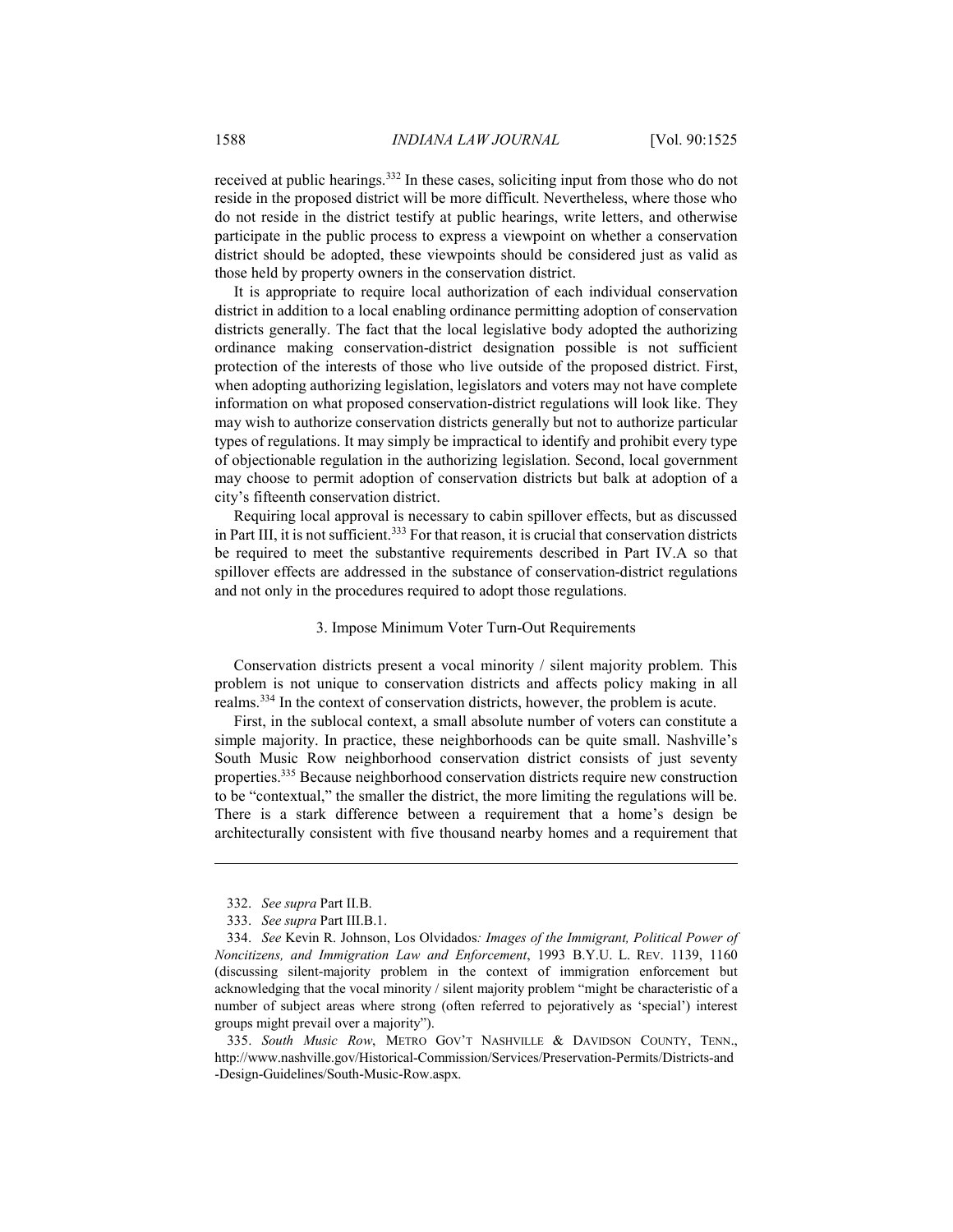the context be defined by the five closest homes.<sup>336</sup> In addition, the small size of a neighborhood conservation district might result in a few property owners being greatly affected by the district designation.<sup>337</sup> In the Glen Lennox neighborhood of Chapel Hill, the movement to adopt the conservation district was spurred by a single property owner's desire to raze a fifty-year-old, low-density, one-story apartment complex close to two major highways. The developer sought to replace the existing complex with a shopping center, movie theater, hotel, parking structure, and almost one thousand housing units.338 Neighbors, objecting to the scale of the proposed changes, rallied to adopt a neighborhood conservation district, thus granting themselves a greater degree of control over the redevelopment project. In 2011, Brookline, Massachusetts, adopted its first neighborhood conservation district under very similar circumstances. Troubled by a single property owner's plan to redevelop a postwar, low-rise, multifamily housing complex, neighbors voted to adopt a conservation district by a ten-to-one ratio.339

A land-use regulation that affects the ability to use one's home can have deleterious effects on quality of life. Because the vocal minority / silent majority problem is so acute, the process of adopting conservation districts should be structured to maximize the likelihood that the referendum will accurately represent community sentiment. To avoid the possibility that a vocal minority will prevail over the desires of a silent majority, minimum voter turn-out requirements should be imposed. These requirements are not intended to do away with conservation districts altogether and can be set with reference to actual voter turnout in local elections in the relevant municipality. But a conservation district should not be adopted based on a voter turnout significantly less than that experienced in regular municipal elections.

Despite a culture that otherwise espouses free-market ideology and the importance of free expression, the outsized role played by risk-averse homeowners in the land-use arena and their desire to control perceived risks to their property values has given us aesthetic context-based regulation in a majority of states. But the conservation-district process is flawed. Planners, legislators, and courts should subject it to heightened scrutiny. First, it overemphasizes the voice of existing homeowners, to the exclusion of renters, nonresidents, and future housing consumers. And because the impacted communities are, almost by definition,

 338. Mark Schultz, *Plan 'Done Hastily,' Developer Says*, NEWS & OBSERVER (Raleigh, N.C.), June 26, 2008, at B1; Schultz & Arounnarath, *supra* note 190.

 <sup>336.</sup> That the context might be dictated by five nearby homes is not an extreme example. The Noank ordinance discussed in Part II.A, *supra*, requires, for example, that context be defined by the homes within two hundred feet of the proposed structure.

 <sup>337.</sup> *E.g.*, *Glen Lennox Area Neighborhood Conservation District Development (CD-8)— Background and Process*, TOWN CHAPEL HILL, http://www.townofchapelhill.org/town-hall /departments-services/planning-and-sustainability/resources/neighborhood-conservation-district -ncd-zoning-overlays/glen-lennox-ncd-background ("The Committee continued meeting from September of 2011 to March of 2012 to develop NCD zoning overlay regulations, design guidelines, and Guiding Principles for the Glen Lennox apartment and commercial property which are referred to as CD-8C.").

 <sup>339.</sup> *See, e.g.*, Downs, *supra* note 43 ("Community activist William Pu said that in designating Hancock Village as a conservation district . . . [the town] was acting 'to preserve the public good from the actions of a single entity.'").